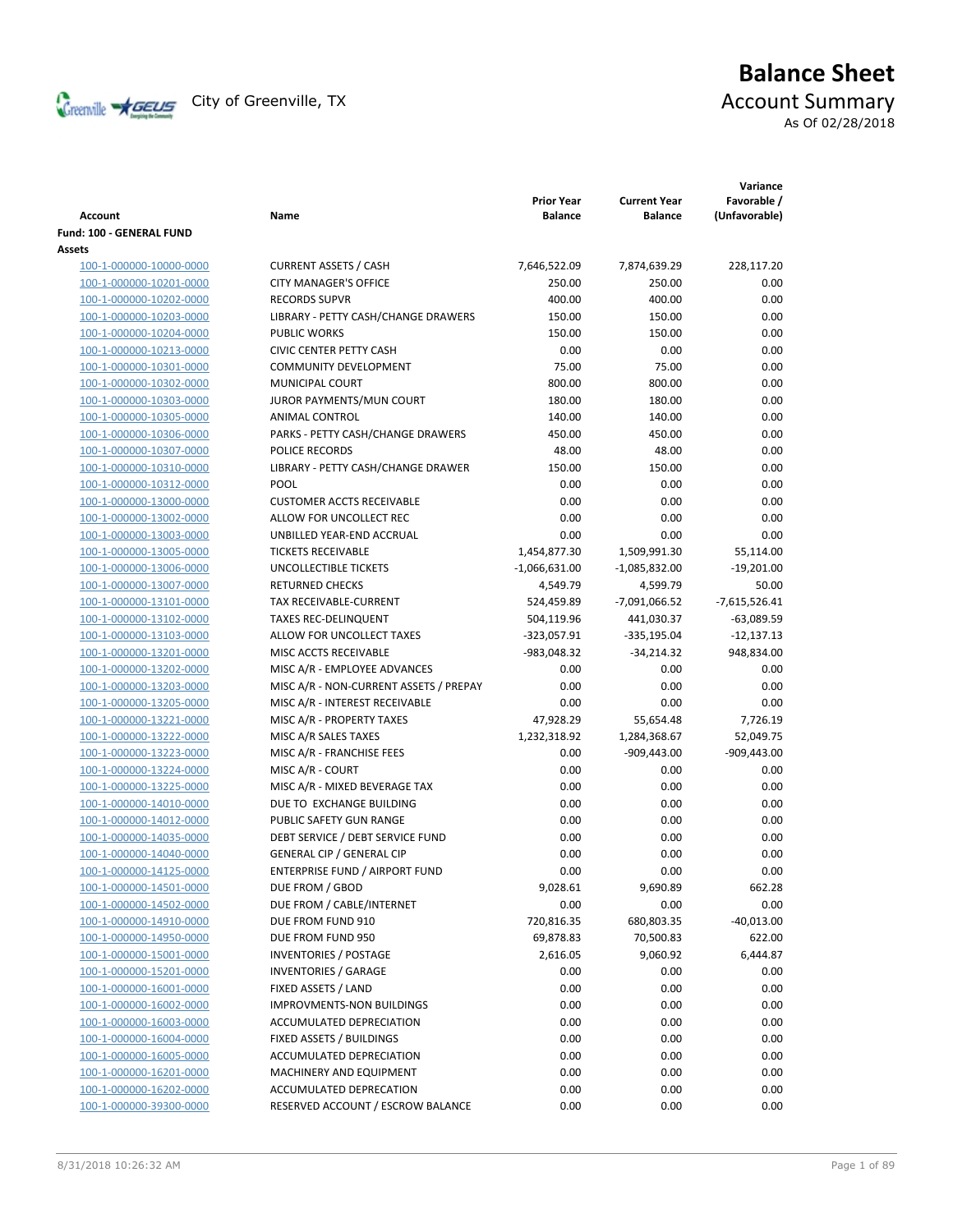**Variance**

|                         |                                             | <b>Prior Year</b> | <b>Current Year</b> | Favorable /   |
|-------------------------|---------------------------------------------|-------------------|---------------------|---------------|
| <b>Account</b>          | Name                                        | <b>Balance</b>    | <b>Balance</b>      | (Unfavorable) |
| 100-1-000000-91030-0000 | 4A-EDC                                      | 0.00              | 0.00                | 0.00          |
| 100-1-000000-91410-0000 | <b>INVENTORY / MATERIALS &amp; SUPPLIES</b> | 0.00              | 0.00                | 0.00          |
| 100-1-000000-91410-0700 | <b>INVENTORY / PAPER STOCK</b>              | 0.00              | 0.00                | 0.00          |
| 100-1-000000-91430-0000 | NON-CURRENT ASSETS / PREPAYMENTS            | 0.00              | 0.00                | 0.00          |
|                         | <b>Total Assets:</b>                        | 9,847,171.85      | 2,487,382.01        | -7,359,789.84 |
|                         |                                             |                   |                     |               |
| Liability               |                                             |                   |                     |               |
| 100-1-000000-20101-0000 | <b>ACCOUNTS PAYABLE</b>                     | $-15,013.10$      | $-15,331.09$        | 317.99        |
| 100-1-000000-20102-0000 | <b>CREDIT CARD PAYABLE</b>                  | 0.00              | 0.00                | 0.00          |
| 100-1-000000-20103-0000 | ACCRUED ACCOUNTS PAYABLE                    | 29,682.60         | 29,682.60           | 0.00          |
| 100-1-000000-20114-0000 | <b>INVESTMENT ADVISORY FEES</b>             | 0.00              | 0.00                | 0.00          |
| 100-1-000000-20115-0000 | PD EMP COMMISSION                           | 103.44            | 125.60              | $-22.16$      |
| 100-1-000000-20116-0000 | POLICE DONATIONS                            | 16,218.54         | 14,183.60           | 2,034.94      |
| 100-1-000000-20117-0000 | <b>FIRE DONATIONS</b>                       | 10,666.16         | 13,358.57           | -2,692.41     |
| 100-1-000000-20118-0000 | <b>COMBAT CHALLENGE</b>                     | 6,361.27          | 804.06              | 5,557.21      |
| 100-1-000000-20119-0000 | <b>CEMETERIES DONATIONS</b>                 | 61.79             | 61.79               | 0.00          |
| 100-1-000000-20120-0000 | <b>LIBRARY DONATIONS</b>                    | 13,649.07         | 15,959.88           | $-2,310.81$   |
| 100-1-000000-20121-0000 | ANIMAL SHELTER DONATIONS                    | 640.85            | 1,041.85            | $-401.00$     |
| 100-1-000000-20122-0000 | PARKS DONATIONS                             | 6,000.00          | 1,716.03            | 4,283.97      |
| 100-1-000000-20125-0000 | SALES TAX PAYABLE / IN THE CITY             | 10.39             | 13.07               | $-2.68$       |
| 100-1-000000-20127-0000 | STATE COURT COST/FEE PAYB                   | 58,817.71         | 59,756.59           | $-938.88$     |
| 100-1-000000-20128-0000 | SEATBELT&CHILD RESTRAINT                    | 7,174.22          | 8,243.65            | $-1,069.43$   |
| 100-1-000000-20129-0000 | MUNICIPAL COURT CLEARING                    | 974.10            | 316.10              | 658.00        |
| 100-1-000000-20130-0000 | <b>3RD PARTY FTA FEE PAYABLE</b>            | 636.77            | 151.54              | 485.23        |
| 100-1-000000-20131-0000 | <b>REFUNDS / OVERPAYMENTS</b>               | $-122.70$         | $-122.70$           | 0.00          |
| 100-1-000000-20132-0000 | <b>COURT COLL AGENCY FEES</b>               | 372.97            | 864.41              | $-491.44$     |
| 100-1-000000-20136-0000 | ATTORNEY COLLECTION FEES                    | 0.00              | 0.00                | 0.00          |
| 100-1-000000-20137-0000 | PLAT FILING FEES PAYABLE                    | 20,961.74         | 25,236.74           | $-4,275.00$   |
| 100-1-000000-20138-0000 | COMMUNITY DEV TRUST ACCT                    | 2,288.50          | 1,708.50            | 580.00        |
| 100-1-000000-20139-0000 | RETAINAGES PAYABLE                          | 0.00              | 0.00                | 0.00          |
| 100-1-000000-20141-0000 | <b>TELEPHONE CLEARING</b>                   | $-637.25$         | $-1,721.38$         | 1,084.13      |
| 100-1-000000-20143-0000 | POLICE PROPERTY ROOM CLEARING               | 10,775.99         | 10,775.99           | 0.00          |
| 100-1-000000-20146-0000 | MAIN ST / FARMERS MRKT RESALE               | 209.12            | $-0.88$             | 210.00        |
| 100-1-000000-20147-0000 | YMCA REGISTRATIONS                          | 0.00              | 0.00                | 0.00          |
| 100-1-000000-20155-0000 | MAIN STREET - DONATIONS                     | 2,254.25          | 417.02              | 1.837.23      |
| 100-1-000000-20160-0000 | <b>UNAPPLIED CREDIT</b>                     | 0.00              | 0.00                | 0.00          |
| 100-1-000000-20201-0000 | DEFERRED REVENUE                            | 0.00              | 0.00                | 0.00          |
| 100-1-000000-20203-0000 | <b>DEFERRED TAX REVENUE</b>                 | 683,844.74        | -7,006,908.39       | 7,690,753.13  |
| 100-1-000000-20204-0000 | DEFERRED TICKET REVENUE                     | 323,539.30        | 353,466.30          | $-29,927.00$  |
| 100-1-000000-21040-0000 | DUE TO / GENERAL CIP FUND                   | 0.00              | 0.00                | 0.00          |
| 100-1-000000-21201-0000 | DUE TO / CENTRAL SERVICE FUND               | 0.00              | 0.00                | 0.00          |
| 100-1-000000-21401-0000 | DUE TO / ELECTRIC OPERATING FUND            | 0.00              | 0.00                | 0.00          |
| 100-1-000000-21506-0000 | DUE TO / 4A-EDC                             | 1,868.59          | 1,818.32            | 50.27         |
| 100-1-000000-21507-0000 | DUE TO / BOARD OF DEVELOPMENT               | $-158,139.04$     | -158,139.04         | 0.00          |
| 100-1-000000-22001-0000 | SALARIES PAYABLE                            | 490,669.47        | 562,350.41          | $-71,680.94$  |
| 100-1-000000-23001-0000 | CAPITAL LEASE PAYABLE                       | 0.00              | 0.00                | 0.00          |
| 100-1-000000-23101-0000 | CAPITAL LEASE PAYABLE                       | 0.00              | 0.00                | 0.00          |
| 100-1-000000-24001-0000 | O/S CHECKS PAYABLE                          | 0.00              | 0.00                | 0.00          |
| 100-1-000000-24004-0000 | INTEREST PAYABLE ON DEP                     | 0.00              | 0.00                | 0.00          |
| 100-1-000000-24007-0000 | <b>BILLED DEPOSITS SUSPENSE</b>             | 0.00              | 0.00                | 0.00          |
| 100-1-000000-24008-0000 | <b>CUSTOMER DEPOSITS / ANIMAL SHELTER</b>   | 0.00              | 0.00                | 0.00          |
| 100-1-000000-24009-0000 | <b>LIBRARY MEETING ROOM DEPOSITS</b>        | 501.20            | 616.20              | $-115.00$     |
| 100-1-000000-24010-0000 | <b>CIVIC CENTER DEPOSITS</b>                | 0.00              | 0.00                | 0.00          |
| 100-1-000000-24011-0000 | <b>AUDITORIUM DEPOSITS</b>                  | 0.00              | 0.00                | 0.00          |
| 100-1-000000-26001-0000 | <b>COMPENSATED ABSENCES PAY</b>             | 0.00              | 0.00                | 0.00          |
| 100-1-000000-29000-0000 | MISC LIABILITY - GREENVILLE ENERGY LLC      | 0.00              | 0.00                | 0.00          |
| 100-1-000000-29001-0000 | RESALE                                      | 0.00              | 0.00                | 0.00          |
| 100-1-000000-29300-0000 | <b>ENCUMBRANCE SUMMARY</b>                  | 0.00              | 0.00                | 0.00          |
| 100-1-000000-29400-0000 | RESERVED ACCOUNT / ENCUMBRANCES             | 0.00              | 0.00                | 0.00          |
|                         |                                             |                   |                     |               |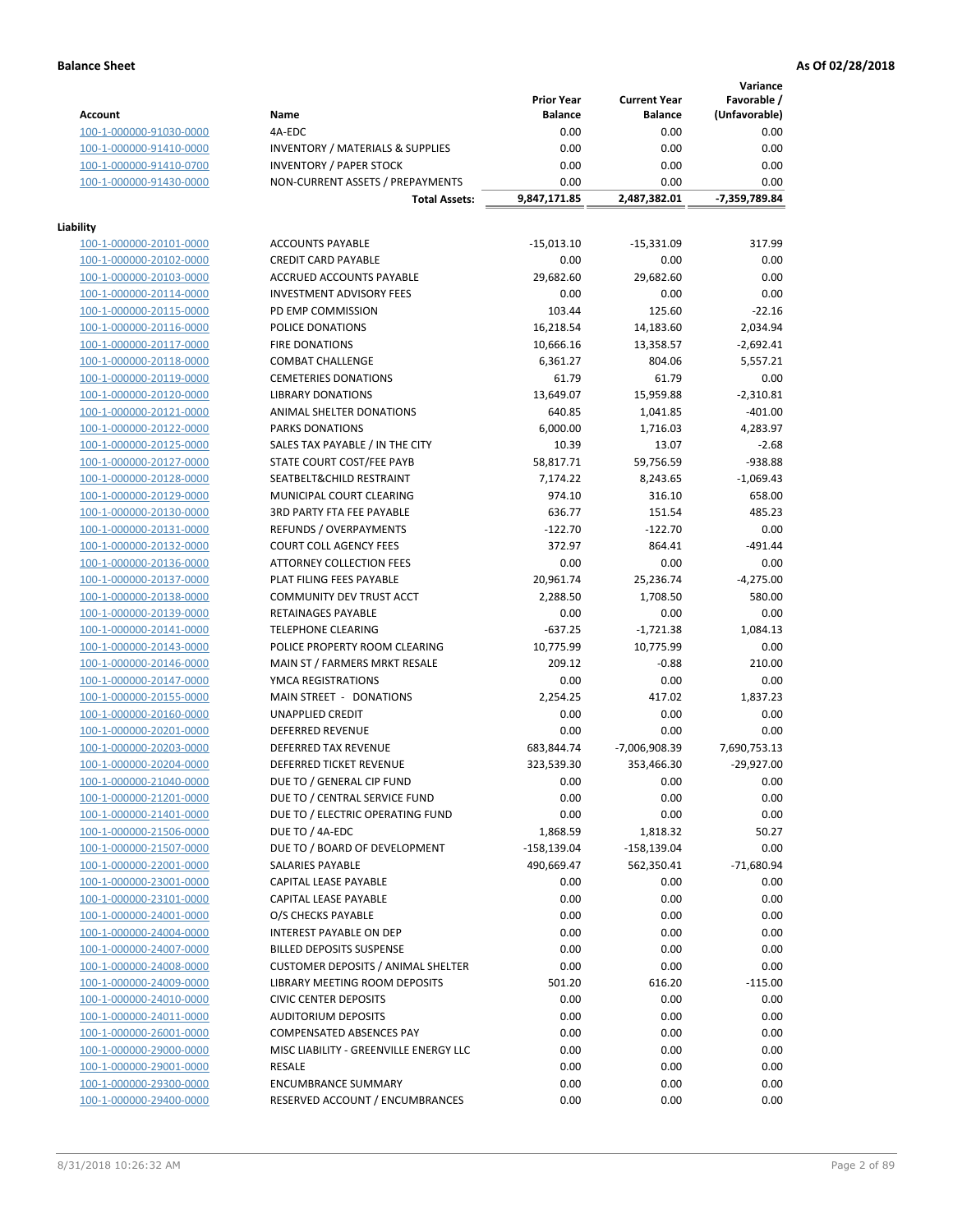| <b>Account</b>                        | Name                                                     | <b>Prior Year</b><br><b>Balance</b> | <b>Current Year</b><br><b>Balance</b> | Variance<br>Favorable /<br>(Unfavorable) |
|---------------------------------------|----------------------------------------------------------|-------------------------------------|---------------------------------------|------------------------------------------|
| 100-1-000000-29400-0900               | RESERVED ACCOUNT / ENCUMBRANCES                          | 0.00                                | 0.00                                  | 0.00                                     |
| 100-1-000000-92190-1202               | <b>LABORATORY CLEARING</b>                               | 0.00                                | 0.00                                  | 0.00                                     |
| 100-1-000000-92191-0000               | <b>SPONSORS - PARKS</b>                                  | 0.00                                | 0.00                                  | 0.00                                     |
| 100-1-000000-92200-0000               | MISCELLANEOUS LIABILITIES                                | 0.00                                | 0.00                                  | 0.00                                     |
| 100-1-000000-92270-1600               | <b>CREDIT CARD FEES PAYABLE</b>                          | 0.00                                | 0.00                                  | 0.00                                     |
|                                       | <b>Total Liability:</b>                                  | 1,514,370.69                        | $-6,079,554.66$                       | 7,593,925.35                             |
| <b>Equity</b>                         |                                                          |                                     |                                       |                                          |
| 100-1-000000-39000-0000               | UNRESERVED-FUND BALANCE                                  | 6,221,851.32                        | 5,189,230.97                          | $-1,032,620.35$                          |
|                                       | <b>Total Beginning Equity:</b>                           | 6,221,851.32                        | 5,189,230.97                          | $-1,032,620.35$                          |
| <b>Total Revenue</b>                  |                                                          | 11,132,775.58                       | 13,603,416.39                         | 2,470,640.81                             |
| <b>Total Expense</b>                  |                                                          | 9,021,825.66                        | 10,225,710.53                         | $-1,203,884.87$                          |
| <b>Revenues Over/(Under) Expenses</b> |                                                          | 2,110,949.92                        | 3,377,705.86                          | 1,266,755.94                             |
|                                       | <b>Total Equity and Current Surplus (Deficit):</b>       | 8,332,801.24                        | 8,566,936.83                          | 234,135.59                               |
|                                       | Total Liabilities, Equity and Current Surplus (Deficit): | 9,847,171.93                        | 2,487,382.17                          | -7,359,789.76                            |
|                                       | *** FUND 100 OUT OF BALANCE ***                          | $-0.08$                             | $-0.16$                               | $-0.08$                                  |

**\*\*\*Warning: Account Authorization is turned on. Please run the Unauthorized Account Listing Report to see if you are out of balance due to missing accounts \*\*\***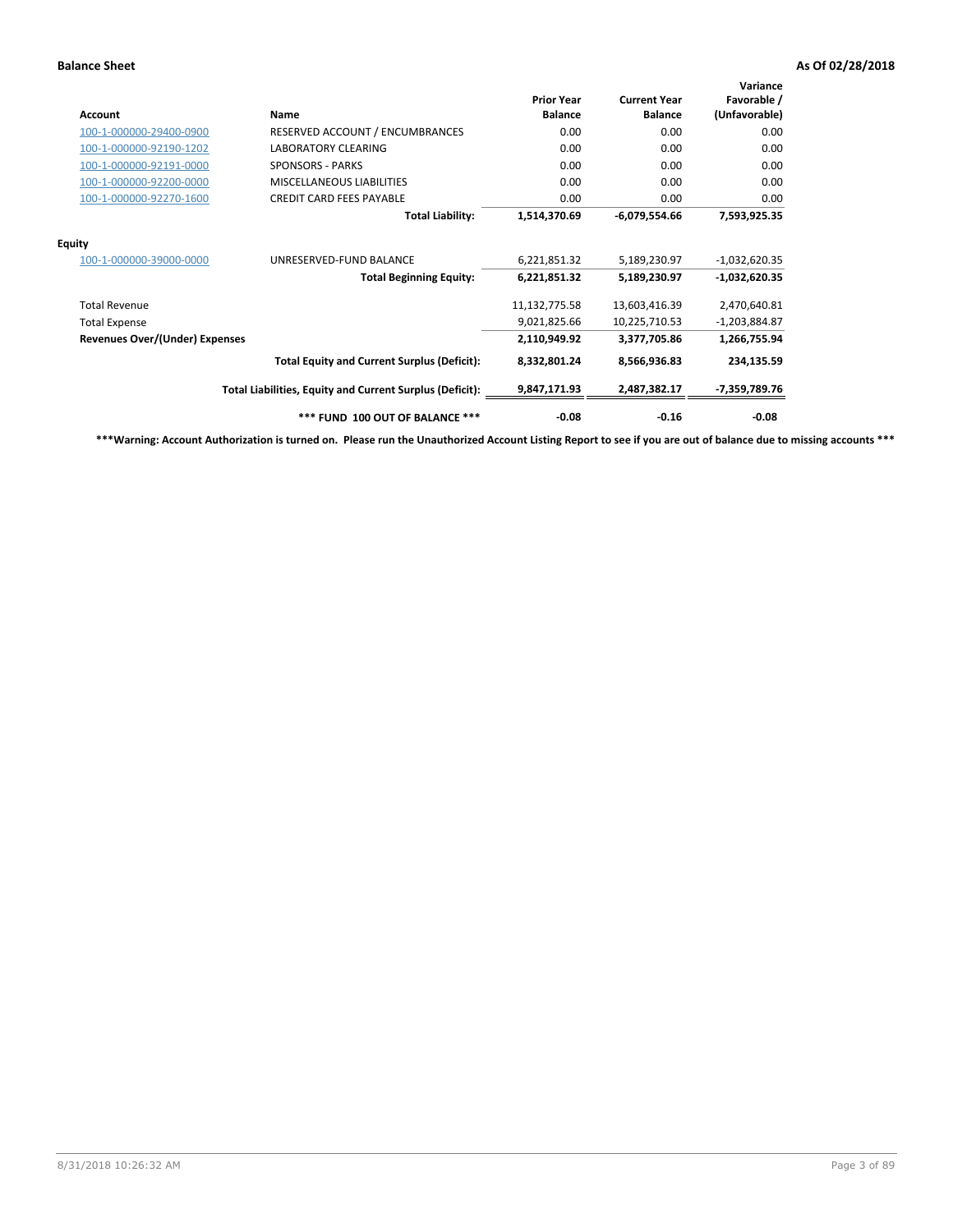| Account                                                   | <b>Name</b>                                              | <b>Prior Year</b><br><b>Balance</b> | <b>Current Year</b><br><b>Balance</b> | Variance<br>Favorable /<br>(Unfavorable) |
|-----------------------------------------------------------|----------------------------------------------------------|-------------------------------------|---------------------------------------|------------------------------------------|
| <b>Fund: 101 - MUNICIPAL COURT BUILDING SECURITY FEES</b> |                                                          |                                     |                                       |                                          |
| Assets                                                    |                                                          |                                     |                                       |                                          |
| 101-1-000000-10000-0000                                   | <b>CURRENT ASSETS / CASH</b>                             | 43,671.20                           | 52,383.32                             | 8,712.12                                 |
| 101-1-000000-13201-0000                                   | MISC ACCTS RECEIVABLE                                    | 0.00                                | 0.00                                  | 0.00                                     |
| 101-1-000000-13203-0000                                   | NON-CURRENT ASSETS / PREPAYMENTS                         | 0.00                                | 0.00                                  | 0.00                                     |
| 101-1-000000-13205-0000                                   | <b>INTEREST RECEIVABLE</b>                               | 0.00                                | 0.00                                  | 0.00                                     |
|                                                           | <b>Total Assets:</b>                                     | 43,671.20                           | 52,383.32                             | 8,712.12                                 |
| Liability                                                 |                                                          |                                     |                                       |                                          |
| 101-1-000000-20101-0000                                   | <b>ACCOUNTS PAYABLE</b>                                  | 0.00                                | 0.00                                  | 0.00                                     |
| 101-1-000000-20102-0000                                   | <b>CREDIT CARD PAYABLE</b>                               | 0.00                                | 0.00                                  | 0.00                                     |
| 101-1-000000-20103-0000                                   | <b>ACCRUED ACCOUNTS PAYABLE</b>                          | 0.00                                | 0.00                                  | 0.00                                     |
| 101-1-000000-29300-0000                                   | <b>ENCUMBRANCE SUMMARY</b>                               | 0.00                                | 0.00                                  | 0.00                                     |
| 101-1-000000-29400-0000                                   | RESERVED ACCOUNT / ENCUMBRANCES                          | 0.00                                | 0.00                                  | 0.00                                     |
|                                                           | <b>Total Liability:</b>                                  | 0.00                                | 0.00                                  | 0.00                                     |
| <b>Equity</b>                                             |                                                          |                                     |                                       |                                          |
| 101-1-000000-39000-0000                                   | UNRESERVED-FUND BALANCE                                  | 40,094.13                           | 48,740.74                             | 8,646.61                                 |
|                                                           | <b>Total Beginning Equity:</b>                           | 40,094.13                           | 48,740.74                             | 8,646.61                                 |
| <b>Total Revenue</b>                                      |                                                          | 3,591.13                            | 3,848.42                              | 257.29                                   |
| <b>Total Expense</b>                                      |                                                          | 14.06                               | 205.84                                | $-191.78$                                |
| Revenues Over/(Under) Expenses                            |                                                          | 3,577.07                            | 3,642.58                              | 65.51                                    |
|                                                           | <b>Total Equity and Current Surplus (Deficit):</b>       | 43,671.20                           | 52,383.32                             | 8,712.12                                 |
|                                                           | Total Liabilities, Equity and Current Surplus (Deficit): | 43,671.20                           | 52,383.32                             | 8,712.12                                 |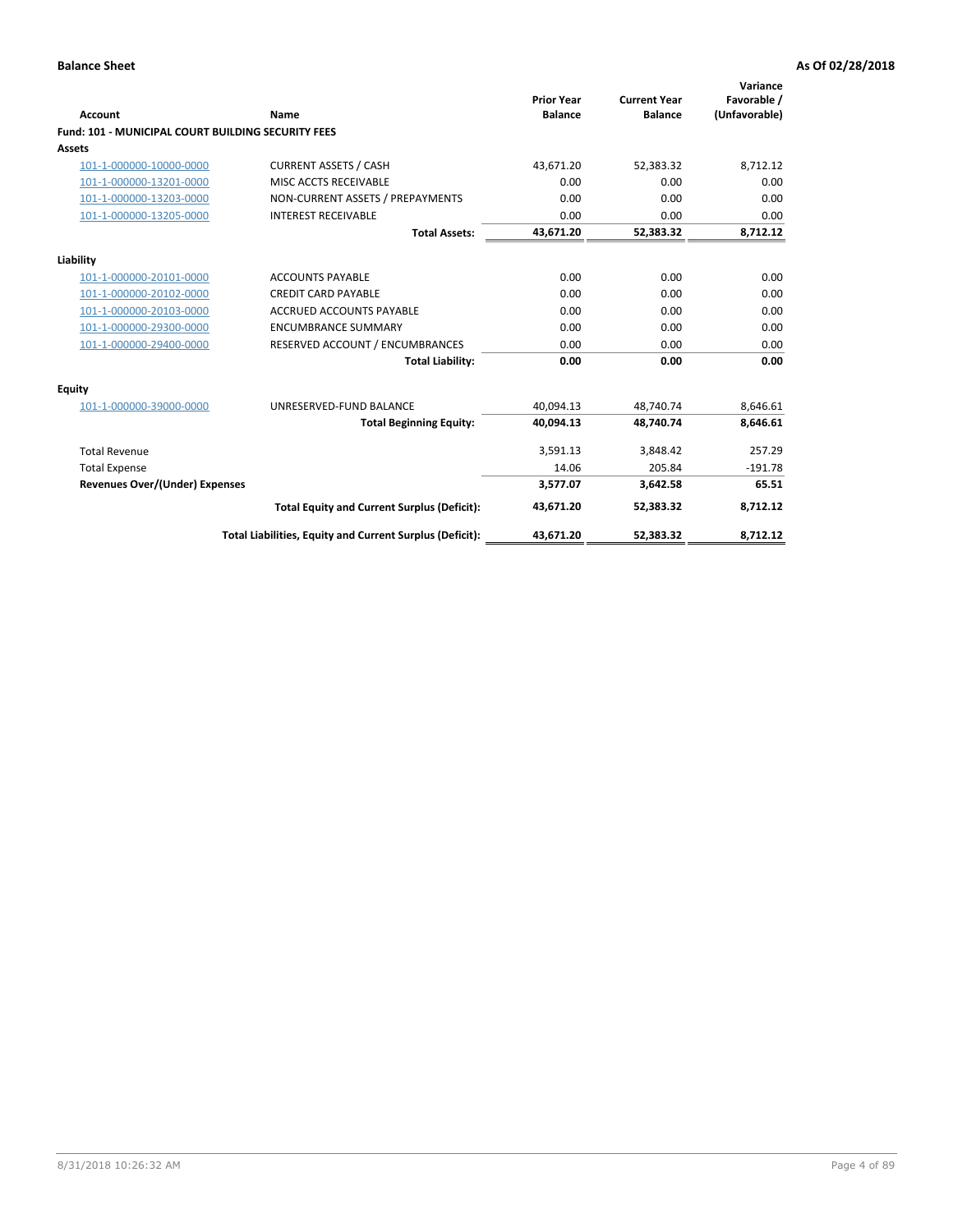| <b>Account</b>                        | Name                                                     | <b>Prior Year</b><br><b>Balance</b> | <b>Current Year</b><br><b>Balance</b> | Variance<br>Favorable /<br>(Unfavorable) |
|---------------------------------------|----------------------------------------------------------|-------------------------------------|---------------------------------------|------------------------------------------|
| Fund: 102 - MUNICIPAL COURT TECH FUND |                                                          |                                     |                                       |                                          |
| Assets                                |                                                          |                                     |                                       |                                          |
| 102-1-000000-10000-0000               | <b>CURRENT ASSETS / CASH</b>                             | 15,266.10                           | 27,492.57                             | 12,226.47                                |
| 102-1-000000-13201-0000               | MISC ACCTS RECEIVABLE                                    | 0.00                                | 0.00                                  | 0.00                                     |
|                                       | <b>Total Assets:</b>                                     | 15,266.10                           | 27,492.57                             | 12,226.47                                |
| Liability                             |                                                          |                                     |                                       |                                          |
| 102-1-000000-20101-0000               | <b>ACCOUNTS PAYABLE</b>                                  | 0.00                                | 0.00                                  | 0.00                                     |
| 102-1-000000-20102-0000               | <b>CREDIT CARD PAYABLE</b>                               | 0.00                                | 0.00                                  | 0.00                                     |
| 102-1-000000-20103-0000               | <b>ACCRUED ACCOUNTS PAYABLE</b>                          | 0.00                                | 0.00                                  | 0.00                                     |
| 102-1-000000-23001-0000               | <b>CAPITAL LEASE PAYABLE</b>                             | 0.00                                | 0.00                                  | 0.00                                     |
| 102-1-000000-23101-0000               | <b>CAPITAL LEASE PAYABLE</b>                             | 0.00                                | 0.00                                  | 0.00                                     |
| 102-1-000000-29300-0000               | <b>ENCUMBRANCE SUMMARY</b>                               | 0.00                                | 0.00                                  | 0.00                                     |
| 102-1-000000-29400-0000               | RESERVED ACCOUNT / ENCUMBRANCES                          | 0.00                                | 0.00                                  | 0.00                                     |
|                                       | <b>Total Liability:</b>                                  | 0.00                                | 0.00                                  | 0.00                                     |
| <b>Equity</b>                         |                                                          |                                     |                                       |                                          |
| 102-1-000000-39000-0000               | UNRESERVED-FUND BALANCE                                  | 10,478.37                           | 22,395.61                             | 11,917.24                                |
|                                       | <b>Total Beginning Equity:</b>                           | 10,478.37                           | 22,395.61                             | 11,917.24                                |
| <b>Total Revenue</b>                  |                                                          | 4,791.86                            | 5,099.78                              | 307.92                                   |
| <b>Total Expense</b>                  |                                                          | 4.13                                | 2.82                                  | 1.31                                     |
| <b>Revenues Over/(Under) Expenses</b> |                                                          | 4.787.73                            | 5,096.96                              | 309.23                                   |
|                                       | <b>Total Equity and Current Surplus (Deficit):</b>       | 15,266.10                           | 27,492.57                             | 12,226.47                                |
|                                       | Total Liabilities, Equity and Current Surplus (Deficit): | 15,266.10                           | 27,492.57                             | 12,226.47                                |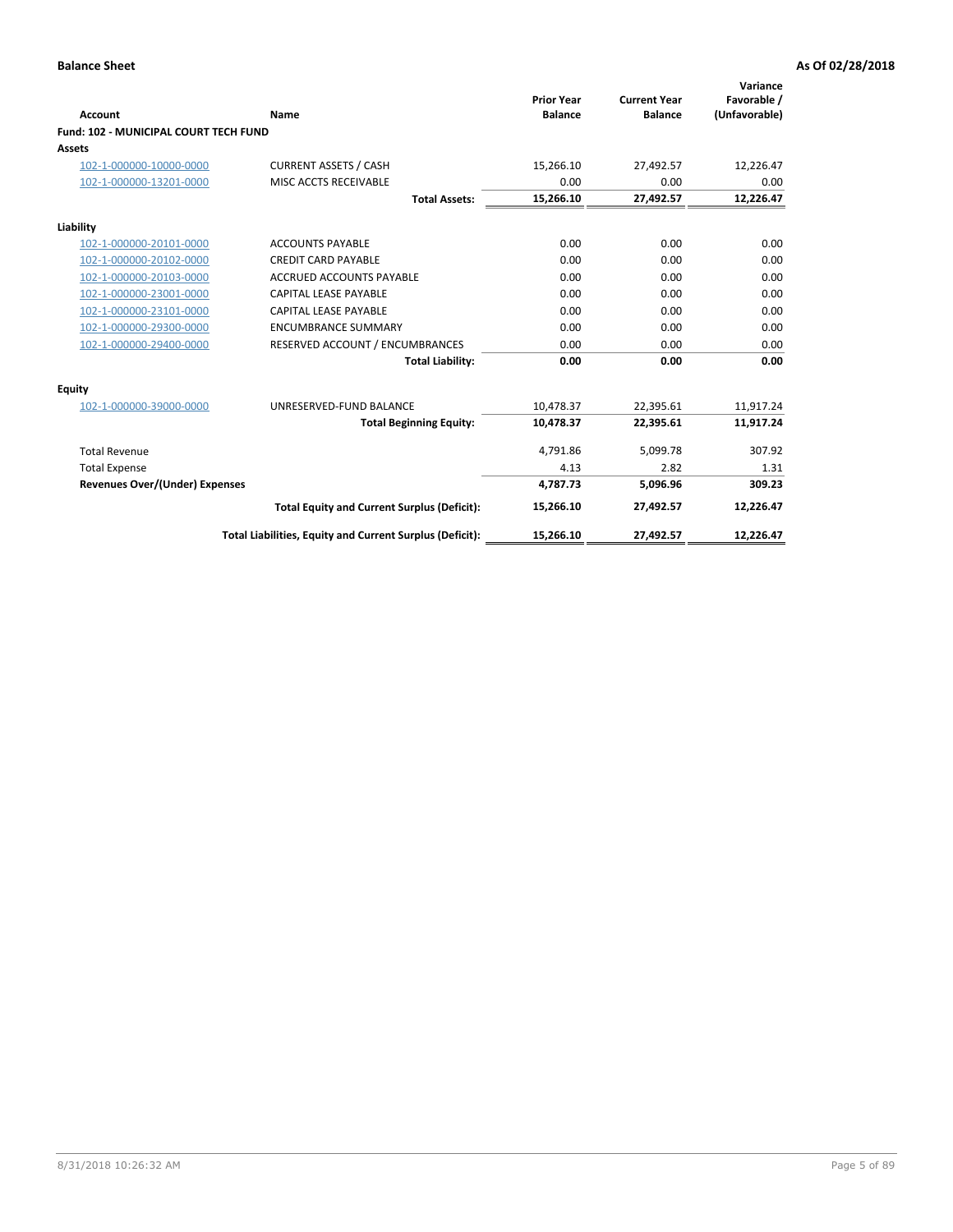| <b>Account</b>                                       | Name                                                     | <b>Prior Year</b><br><b>Balance</b> | <b>Current Year</b><br><b>Balance</b> | Variance<br>Favorable /<br>(Unfavorable) |
|------------------------------------------------------|----------------------------------------------------------|-------------------------------------|---------------------------------------|------------------------------------------|
| <b>Fund: 103 - MUNICIPAL COURT CHILD SAFETY FUND</b> |                                                          |                                     |                                       |                                          |
| <b>Assets</b>                                        |                                                          |                                     |                                       |                                          |
| 103-1-000000-10000-0000                              | <b>CURRENT ASSETS / CASH</b>                             | 10.964.13                           | 12,401.98                             | 1,437.85                                 |
| 103-1-000000-13201-0000                              | MISC ACCTS RECEIVABLE                                    | 0.00                                | 0.00                                  | 0.00                                     |
| 103-1-000000-13203-0000                              | NON-CURRENT ASSETS / PREPAYMENTS                         | 0.00                                | 0.00                                  | 0.00                                     |
| 103-1-000000-13205-0000                              | <b>INTEREST RECEIVABLE</b>                               | 0.00                                | 0.00                                  | 0.00                                     |
|                                                      | <b>Total Assets:</b>                                     | 10,964.13                           | 12,401.98                             | 1,437.85                                 |
| Liability                                            |                                                          |                                     |                                       |                                          |
| 103-1-000000-20101-0000                              | <b>ACCOUNTS PAYABLE</b>                                  | 0.00                                | 0.00                                  | 0.00                                     |
| 103-1-000000-20103-0000                              | <b>ACCRUED ACCOUNTS PAYABLE</b>                          | 0.00                                | 0.00                                  | 0.00                                     |
|                                                      | <b>Total Liability:</b>                                  | 0.00                                | 0.00                                  | 0.00                                     |
| Equity                                               |                                                          |                                     |                                       |                                          |
| 103-1-000000-39000-0000                              | UNRESERVED-FUND BALANCE                                  | 9,909.90                            | 19,143.89                             | 9,233.99                                 |
|                                                      | <b>Total Beginning Equity:</b>                           | 9,909.90                            | 19,143.89                             | 9,233.99                                 |
| <b>Total Revenue</b>                                 |                                                          | 6,387.19                            | 6,319.67                              | $-67.52$                                 |
| <b>Total Expense</b>                                 |                                                          | 5,332.96                            | 13,061.58                             | $-7,728.62$                              |
| <b>Revenues Over/(Under) Expenses</b>                |                                                          | 1,054.23                            | $-6,741.91$                           | $-7,796.14$                              |
|                                                      | <b>Total Equity and Current Surplus (Deficit):</b>       | 10,964.13                           | 12,401.98                             | 1,437.85                                 |
|                                                      | Total Liabilities, Equity and Current Surplus (Deficit): | 10,964.13                           | 12,401.98                             | 1,437.85                                 |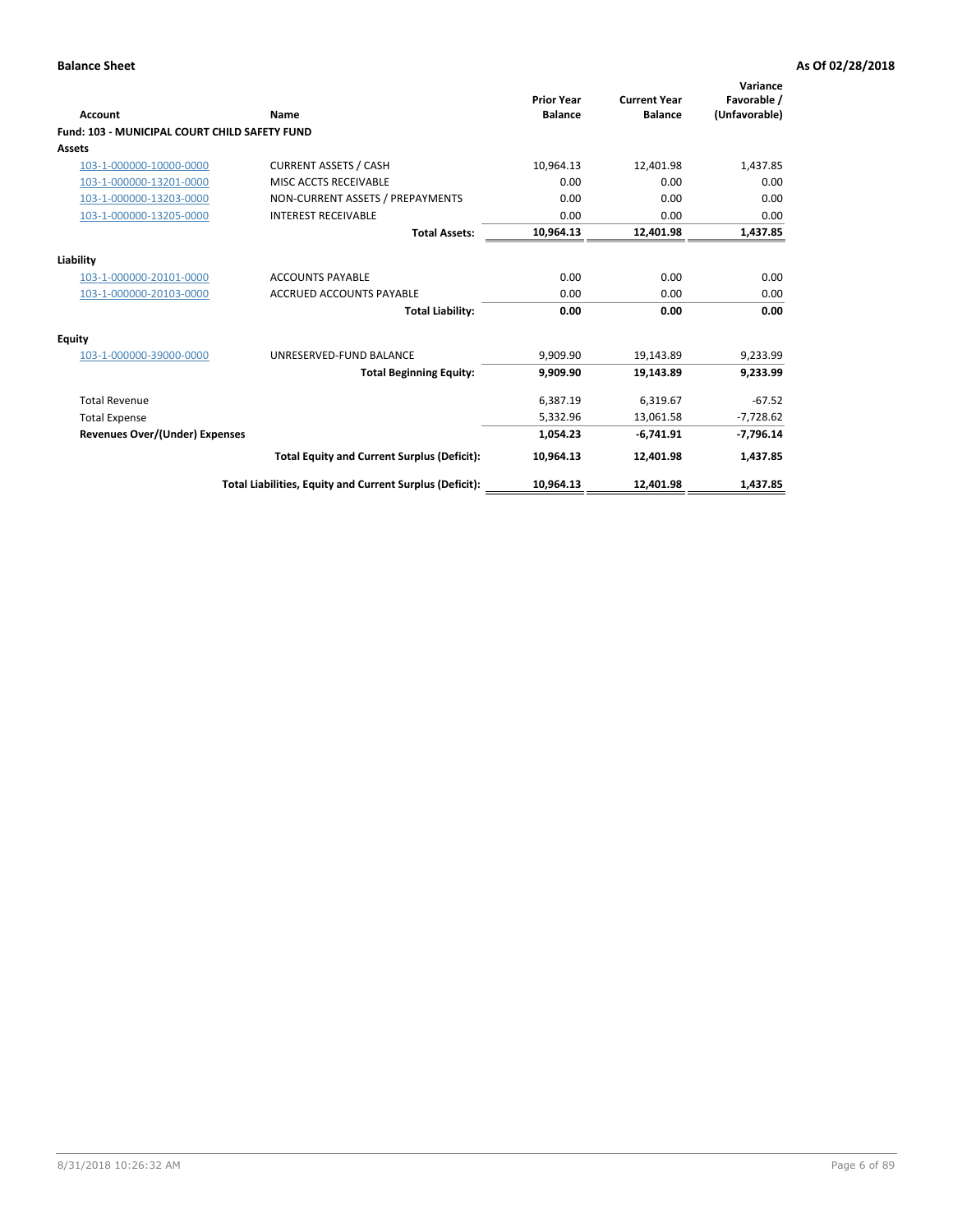|                                           |                                                          |                                     |                                       | Variance                     |
|-------------------------------------------|----------------------------------------------------------|-------------------------------------|---------------------------------------|------------------------------|
| <b>Account</b>                            | Name                                                     | <b>Prior Year</b><br><b>Balance</b> | <b>Current Year</b><br><b>Balance</b> | Favorable /<br>(Unfavorable) |
| <b>Fund: 110 - EXCHANGE BUILDING FUND</b> |                                                          |                                     |                                       |                              |
| Assets                                    |                                                          |                                     |                                       |                              |
| 110-1-000000-10000-0000                   | <b>CURRENT ASSETS / CASH</b>                             | $-533,349.75$                       | $-533,019.77$                         | 329.98                       |
| 110-1-000000-13201-0000                   | MISC ACCTS RECEIVABLE                                    | 0.00                                | 0.00                                  | 0.00                         |
| 110-1-000000-13203-0000                   | NON-CURRENT ASSETS / PREPAYMENTS                         | 0.00                                | 0.00                                  | 0.00                         |
| 110-1-000000-13205-0000                   | <b>INTEREST RECEIVABLE</b>                               | 0.00                                | 0.00                                  | 0.00                         |
| 110-1-000000-14100-0000                   | DUE FROM FUND 100                                        | 0.00                                | 0.00                                  | 0.00                         |
| 110-1-000000-16001-0000                   | FIXED ASSETS / LAND                                      | 0.00                                | 0.00                                  | 0.00                         |
| 110-1-000000-16002-0000                   | <b>IMPROVMENTS-NON BUILDINGS</b>                         | 0.00                                | 0.00                                  | 0.00                         |
| 110-1-000000-16003-0000                   | ACCUMULATED DEPRECIATION                                 | 0.00                                | 0.00                                  | 0.00                         |
| 110-1-000000-16004-0000                   | FIXED ASSETS / BUILDINGS                                 | 0.00                                | 0.00                                  | 0.00                         |
| 110-1-000000-16005-0000                   | ACCUMULATED DEPRECIATION                                 | 0.00                                | 0.00                                  | 0.00                         |
| 110-1-000000-16201-0000                   | <b>MACHINERY AND EQUIPMENT</b>                           | 0.00                                | 0.00                                  | 0.00                         |
| 110-1-000000-16202-0000                   | ACCUMULATED DEPRECATION                                  | 0.00                                | 0.00                                  | 0.00                         |
| 110-1-000000-16301-0000                   | FIXED ASSETS / C W I P                                   | 0.00                                | 0.00                                  | 0.00                         |
|                                           | <b>Total Assets:</b>                                     | $-533,349.75$                       | -533.019.77                           | 329.98                       |
|                                           |                                                          |                                     |                                       |                              |
| Liability<br>110-1-000000-20101-0000      | <b>ACCOUNTS PAYABLE</b>                                  | 0.00                                | 0.00                                  | 0.00                         |
| 110-1-000000-20102-0000                   | <b>CREDIT CARD PAYABLE</b>                               | 0.00                                | 0.00                                  | 0.00                         |
| 110-1-000000-20103-0000                   | ACCRUED ACCOUNTS PAYABLE                                 | 0.00                                | 0.00                                  | 0.00                         |
| 110-1-000000-20109-0000                   | MISCELLANEOUS LIABILITIES                                | 0.00                                | 0.00                                  | 0.00                         |
| 110-1-000000-20110-0000                   | REVENUE BONDS PAYABLE                                    | 0.00                                | 0.00                                  | 0.00                         |
| 110-1-000000-20112-0000                   | <b>ACCRUED INTEREST PAYABLE</b>                          | 0.00                                | 0.00                                  | 0.00                         |
| 110-1-000000-20141-0000                   | <b>TELEPHONE CLEARING</b>                                | 0.00                                | 0.00                                  | 0.00                         |
| 110-1-000000-20160-0000                   | <b>UNAPPLIED CREDIT</b>                                  | 0.00                                | 0.00                                  | 0.00                         |
| 110-1-000000-20201-0000                   | <b>DEFERRED REVENUE</b>                                  | 0.00                                | 0.00                                  | 0.00                         |
| 110-1-000000-21001-0000                   | <b>GENERAL FUND / GENERAL FUND</b>                       | 0.00                                | 0.00                                  | 0.00                         |
| 110-1-000000-22001-0000                   | SALARIES PAYABLE                                         | 0.00                                | 0.00                                  | 0.00                         |
| 110-1-000000-22002-0000                   | <b>VACATION/SICK PAYABLE</b>                             | 0.00                                | 0.00                                  | 0.00                         |
| 110-1-000000-26001-0000                   | <b>OBLIG FOR COMP ABSENCES</b>                           | 0.00                                | 0.00                                  | 0.00                         |
| 110-1-000000-26102-0000                   | REVENUE BONDS PAYABLE                                    | 0.00                                | 0.00                                  | 0.00                         |
| 110-1-000000-27001-0000                   | <b>CONTRIBUTED CAPITAL</b>                               | 0.00                                | 0.00                                  | 0.00                         |
| 110-1-000000-29300-0000                   | <b>ENCUMBRANCE SUMMARY</b>                               | 0.00                                | 0.00                                  | 0.00                         |
| 110-1-000000-29400-0100                   | RESERVED ACCOUNT / ENCUMBRANCES                          | 0.00                                | 0.00                                  | 0.00                         |
|                                           | <b>Total Liability:</b>                                  | 0.00                                | 0.00                                  | 0.00                         |
|                                           |                                                          |                                     |                                       |                              |
| <b>Equity</b>                             |                                                          |                                     |                                       |                              |
| 110-1-000000-39000-0000                   | UNRESERVED-FUND BALANCE                                  | 0.00                                | 0.00                                  | 0.00                         |
| <u>110-1-000000-39100-0000</u>            | UNRESERVED-RET. EARNINGS                                 | -533,357.14                         | $-533,019.77$                         | 337.37                       |
|                                           | <b>Total Beginning Equity:</b>                           | $-533,357.14$                       | -533,019.77                           | 337.37                       |
| <b>Total Revenue</b>                      |                                                          | 12.61                               | 0.00                                  | $-12.61$                     |
| <b>Total Expense</b>                      |                                                          | 5.22                                | 0.00                                  | 5.22                         |
| <b>Revenues Over/(Under) Expenses</b>     |                                                          | 7.39                                | 0.00                                  | -7.39                        |
|                                           | <b>Total Equity and Current Surplus (Deficit):</b>       | $-533,349.75$                       | -533,019.77                           | 329.98                       |
|                                           | Total Liabilities, Equity and Current Surplus (Deficit): | -533,349.75                         | -533,019.77                           | 329.98                       |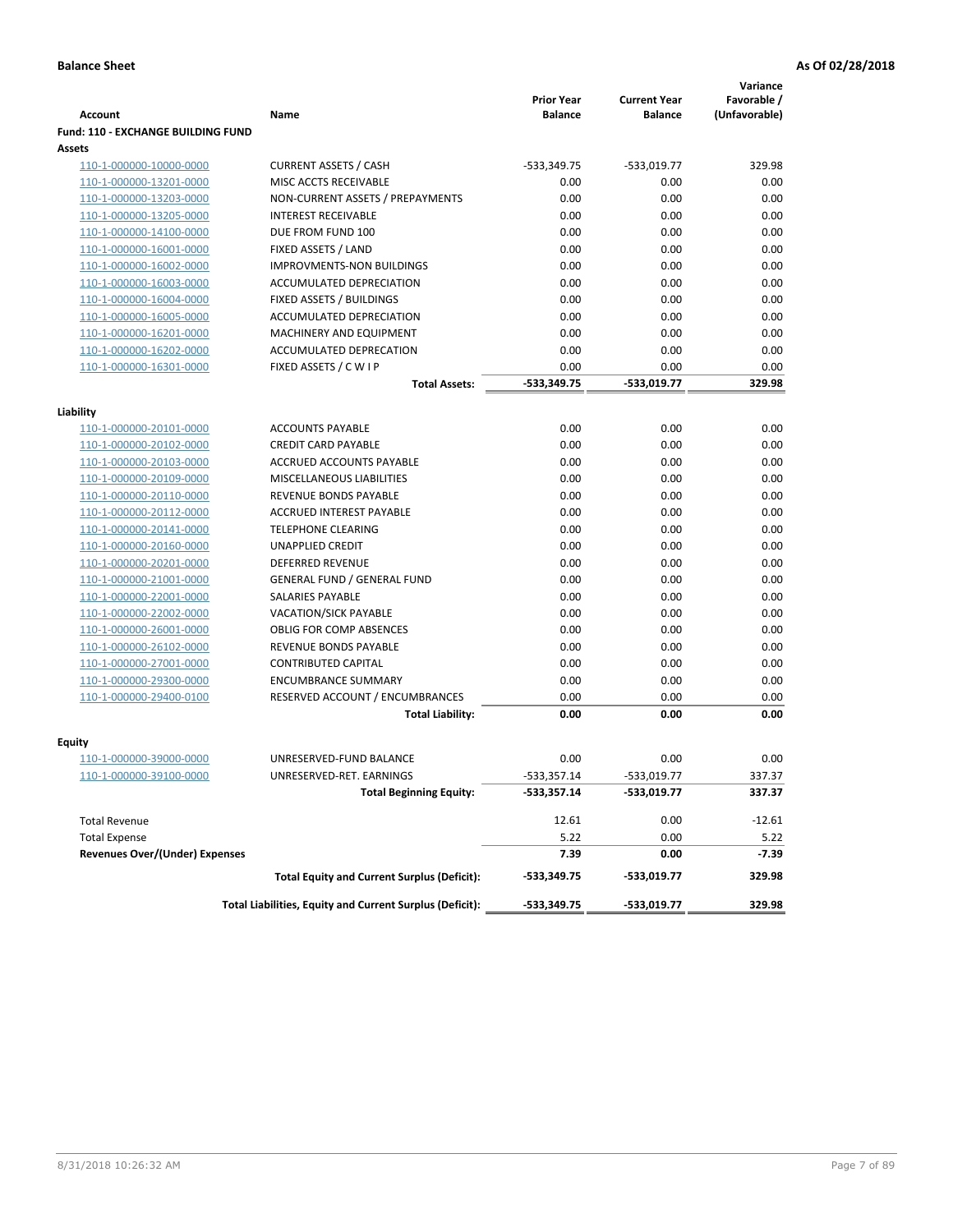| <b>Account</b>                                | Name                                                     | <b>Prior Year</b><br><b>Balance</b> | <b>Current Year</b><br><b>Balance</b> | Variance<br>Favorable /<br>(Unfavorable) |
|-----------------------------------------------|----------------------------------------------------------|-------------------------------------|---------------------------------------|------------------------------------------|
| <b>Fund: 111 - RECREATION ACTIVITIES FUND</b> |                                                          |                                     |                                       |                                          |
| Assets                                        |                                                          |                                     |                                       |                                          |
| 111-1-000000-10000-0000                       | <b>CURRENT ASSETS / CASH</b>                             | $-15,325.59$                        | 4,536.06                              | 19,861.65                                |
| 111-1-000000-10313-0000                       | <b>CHANGE DRAWER - PARK CONCESSIONS</b>                  | 0.00                                | 0.00                                  | 0.00                                     |
| 111-1-000000-13201-0000                       | MISC ACCTS RECEIVABLE                                    | 0.00                                | 0.00                                  | 0.00                                     |
| 111-1-000000-13205-0000                       | <b>INTEREST RECEIVABLE</b>                               | 0.00                                | 0.00                                  | 0.00                                     |
|                                               | <b>Total Assets:</b>                                     | $-15,325.59$                        | 4,536.06                              | 19,861.65                                |
| Liability                                     |                                                          |                                     |                                       |                                          |
| 111-1-000000-20101-0000                       | <b>ACCOUNTS PAYABLE</b>                                  | 0.00                                | 0.00                                  | 0.00                                     |
| 111-1-000000-20102-0000                       | <b>CREDIT CARD PAYABLE</b>                               | 0.00                                | 0.00                                  | 0.00                                     |
| 111-1-000000-20103-0000                       | ACCRUED ACCOUNTS PAYABLE                                 | 0.00                                | 0.00                                  | 0.00                                     |
| 111-1-000000-20125-0000                       | SALES TAX PAYABLE / IN THE CITY                          | 0.00                                | 0.00                                  | 0.00                                     |
| 111-1-000000-20160-0000                       | <b>UNAPPLIED CREDIT</b>                                  | 0.00                                | 0.00                                  | 0.00                                     |
| 111-1-000000-20201-0000                       | <b>DEFERRED REVENUE</b>                                  | 0.00                                | 0.00                                  | 0.00                                     |
| 111-1-000000-22001-0000                       | <b>SALARIES PAYABLE</b>                                  | 0.00                                | 0.00                                  | 0.00                                     |
| 111-1-000000-29300-0000                       | <b>ENCUMBRANCE SUMMARY</b>                               | 0.00                                | 0.00                                  | 0.00                                     |
| 111-1-000000-29400-0100                       | RESERVED ACCOUNT / ENCUMBRANCES                          | 0.00                                | 0.00                                  | 0.00                                     |
|                                               | <b>Total Liability:</b>                                  | 0.00                                | 0.00                                  | 0.00                                     |
| Equity                                        |                                                          |                                     |                                       |                                          |
| 111-1-000000-39000-0000                       | UNRESERVED-FUND BALANCE                                  | $-21,137.22$                        | $-13,054.13$                          | 8,083.09                                 |
| 111-1-000000-39100-0000                       | UNRESERVED-RET. EARNINGS                                 | 0.00                                | 0.00                                  | 0.00                                     |
|                                               | <b>Total Beginning Equity:</b>                           | $-21,137.22$                        | $-13,054.13$                          | 8,083.09                                 |
| <b>Total Revenue</b>                          |                                                          | 57,579.80                           | 60,852.74                             | 3,272.94                                 |
| <b>Total Expense</b>                          |                                                          | 51,768.17                           | 43,262.55                             | 8,505.62                                 |
| <b>Revenues Over/(Under) Expenses</b>         |                                                          | 5,811.63                            | 17,590.19                             | 11,778.56                                |
|                                               | <b>Total Equity and Current Surplus (Deficit):</b>       | $-15,325.59$                        | 4,536.06                              | 19,861.65                                |
|                                               | Total Liabilities, Equity and Current Surplus (Deficit): | $-15,325.59$                        | 4,536.06                              | 19,861.65                                |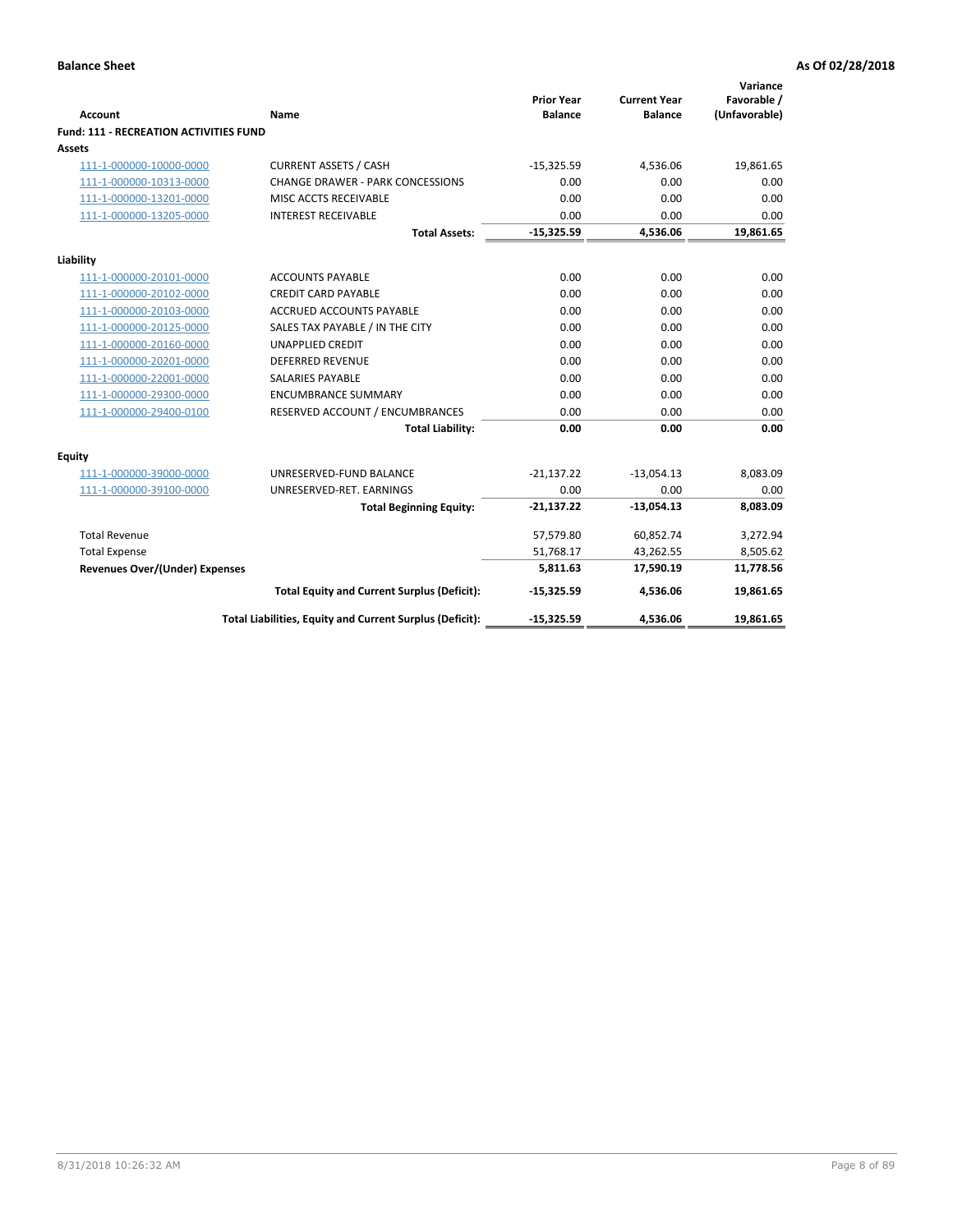|                                       |                                                          |                                     |                                       | Variance                     |
|---------------------------------------|----------------------------------------------------------|-------------------------------------|---------------------------------------|------------------------------|
| <b>Account</b>                        | Name                                                     | <b>Prior Year</b><br><b>Balance</b> | <b>Current Year</b><br><b>Balance</b> | Favorable /<br>(Unfavorable) |
| Fund: 112 - GUN RANGE FUND            |                                                          |                                     |                                       |                              |
| <b>Assets</b>                         |                                                          |                                     |                                       |                              |
| 112-1-000000-10000-0000               | <b>CURRENT ASSETS / CASH</b>                             | 27,185.78                           | 16,050.47                             | $-11,135.31$                 |
| 112-1-000000-13201-0000               | MISC ACCTS RECEIVABLE                                    | 0.00                                | 0.00                                  | 0.00                         |
|                                       | <b>Total Assets:</b>                                     | 27,185.78                           | 16,050.47                             | $-11,135.31$                 |
| Liability                             |                                                          |                                     |                                       |                              |
| 112-1-000000-20101-0000               | <b>ACCOUNTS PAYABLE</b>                                  | 0.00                                | 0.00                                  | 0.00                         |
| 112-1-000000-20103-0000               | <b>ACCRUED ACCOUNTS PAYABLE</b>                          | 0.00                                | 0.00                                  | 0.00                         |
| 112-1-000000-20160-0000               | <b>UNAPPLIED CREDIT</b>                                  | 0.00                                | 0.00                                  | 0.00                         |
| 112-1-000000-21001-0000               | <b>GENERAL FUND / GENERAL FUND</b>                       | 0.00                                | 0.00                                  | 0.00                         |
| 112-1-000000-29300-0000               | <b>ENCUMBRANCE SUMMARY</b>                               | 0.00                                | 0.00                                  | 0.00                         |
| 112-1-000000-29400-0100               | RESERVED ACCOUNT / ENCUMBRANCES                          | 0.00                                | 0.00                                  | 0.00                         |
|                                       | <b>Total Liability:</b>                                  | 0.00                                | 0.00                                  | 0.00                         |
| Equity                                |                                                          |                                     |                                       |                              |
| 112-1-000000-39000-0000               | UNRESERVED-FUND BALANCE                                  | 26,256.56                           | 29,489.10                             | 3,232.54                     |
| 112-1-000000-39100-0000               | UNRESERVED-RET. EARNINGS                                 | 0.00                                | 0.00                                  | 0.00                         |
|                                       | <b>Total Beginning Equity:</b>                           | 26,256.56                           | 29,489.10                             | 3,232.54                     |
| <b>Total Revenue</b>                  |                                                          | 1,288.23                            | 341.10                                | $-947.13$                    |
| <b>Total Expense</b>                  |                                                          | 359.01                              | 13,779.73                             | $-13,420.72$                 |
| <b>Revenues Over/(Under) Expenses</b> |                                                          | 929.22                              | $-13,438.63$                          | $-14,367.85$                 |
|                                       | <b>Total Equity and Current Surplus (Deficit):</b>       | 27,185.78                           | 16,050.47                             | $-11,135.31$                 |
|                                       | Total Liabilities, Equity and Current Surplus (Deficit): | 27,185.78                           | 16,050.47                             | $-11,135.31$                 |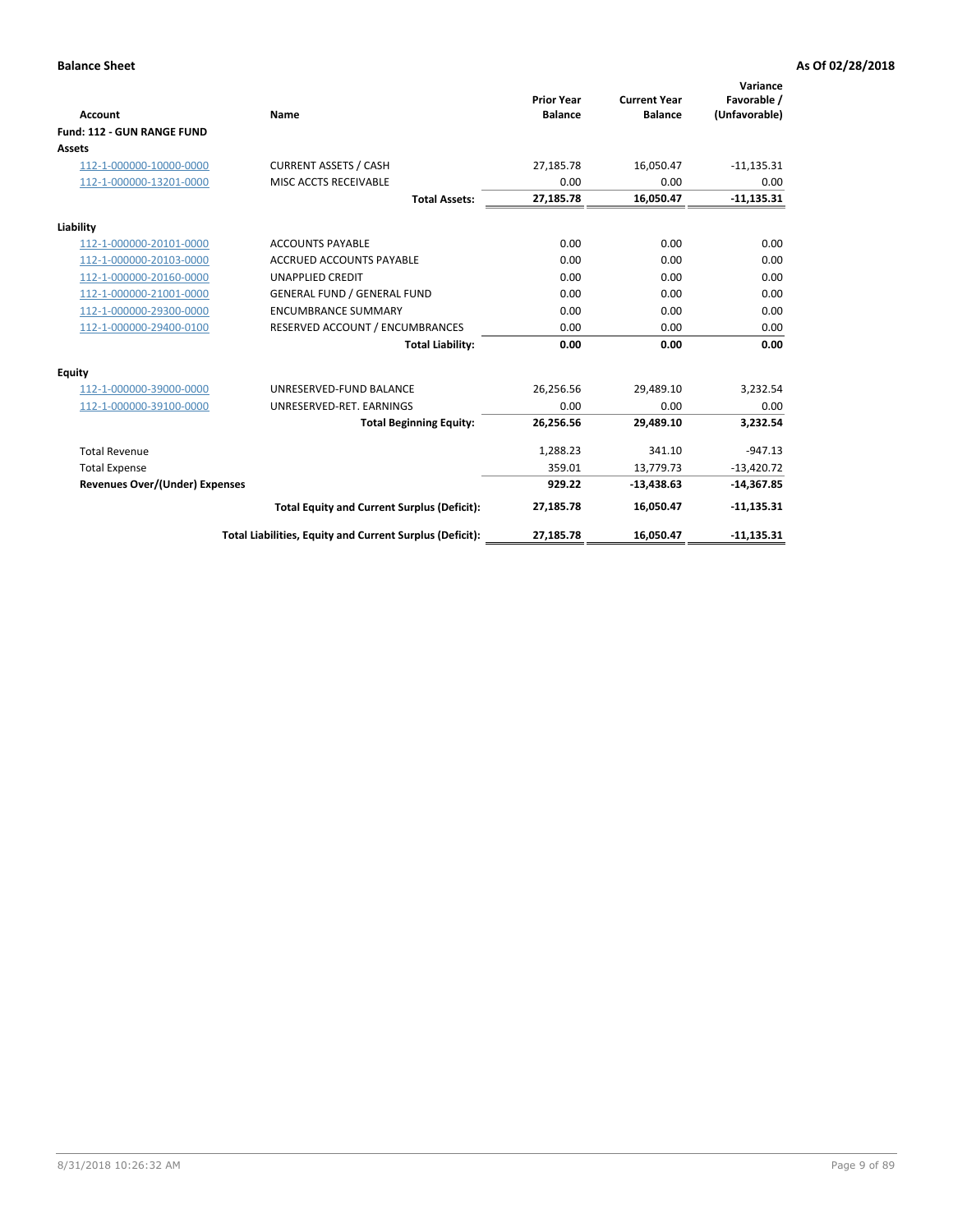| <b>Account</b>                               | <b>Name</b>                                              | <b>Prior Year</b><br><b>Balance</b> | <b>Current Year</b><br><b>Balance</b> | Variance<br>Favorable /<br>(Unfavorable) |
|----------------------------------------------|----------------------------------------------------------|-------------------------------------|---------------------------------------|------------------------------------------|
| Fund: 113 - HOTEL / MOTEL OCCUPANCY TAX FUND |                                                          |                                     |                                       |                                          |
| Assets                                       |                                                          |                                     |                                       |                                          |
| 113-1-000000-10000-0000                      | <b>CURRENT ASSETS / CASH</b>                             | 466,956.16                          | 525,358.91                            | 58,402.75                                |
| 113-1-000000-13101-0000                      | TAX RECEIVABLE-CURRENT                                   | 0.00                                | 0.00                                  | 0.00                                     |
| 113-1-000000-13201-0000                      | MISC ACCTS RECEIVABLE                                    | 0.00                                | 0.00                                  | 0.00                                     |
| 113-1-000000-13202-0000                      | <b>EMPLOYEE ADVANCES</b>                                 | 0.00                                | 0.00                                  | 0.00                                     |
| 113-1-000000-13203-0000                      | NON-CURRENT ASSETS / PREPAYMENTS                         | 0.00                                | 0.00                                  | 0.00                                     |
| 113-1-000000-13205-0000                      | <b>INTEREST RECEIVABLE</b>                               | 0.00                                | 0.00                                  | 0.00                                     |
|                                              | <b>Total Assets:</b>                                     | 466,956.16                          | 525,358.91                            | 58,402.75                                |
|                                              |                                                          |                                     |                                       |                                          |
| Liability                                    |                                                          |                                     |                                       |                                          |
| 113-1-000000-20101-0000                      | <b>ACCOUNTS PAYABLE</b>                                  | 0.00                                | 0.00                                  | 0.00                                     |
| 113-1-000000-20102-0000                      | <b>CREDIT CARD PAYABLE</b>                               | 0.00                                | 0.00                                  | 0.00                                     |
| 113-1-000000-20103-0000                      | ACCRUED ACCOUNTS PAYABLE                                 | 0.00                                | 0.00                                  | 0.00                                     |
| 113-1-000000-20144-0000                      | SPECIAL EVENT DONATIONS                                  | 0.00                                | $-1,046.65$                           | 1,046.65                                 |
| 113-1-000000-22001-0000                      | <b>SALARIES PAYABLE</b>                                  | 1,622.86                            | 1,673.24                              | $-50.38$                                 |
| 113-1-000000-24001-0000                      | O/S CHECKS PAYABLE                                       | 0.00                                | 0.00                                  | 0.00                                     |
| 113-1-000000-29300-0000                      | <b>ENCUMBRANCE SUMMARY</b>                               | 0.00                                | 0.00                                  | 0.00                                     |
| 113-1-000000-29400-0100                      | RESERVED ACCOUNT / ENCUMBRANCES                          | 0.00                                | 0.00                                  | 0.00                                     |
|                                              | <b>Total Liability:</b>                                  | 1,622.86                            | 626.59                                | 996.27                                   |
| Equity                                       |                                                          |                                     |                                       |                                          |
| 113-1-000000-39000-0000                      | UNRESERVED-FUND BALANCE                                  | 417,432.34                          | 616,628.89                            | 199,196.55                               |
|                                              | <b>Total Beginning Equity:</b>                           | 417,432.34                          | 616,628.89                            | 199,196.55                               |
| <b>Total Revenue</b>                         |                                                          | 245,660.13                          | 226,011.05                            | $-19,649.08$                             |
| <b>Total Expense</b>                         |                                                          | 197,759.17                          | 317,907.62                            | $-120,148.45$                            |
| <b>Revenues Over/(Under) Expenses</b>        |                                                          | 47,900.96                           | $-91,896.57$                          | $-139,797.53$                            |
|                                              | <b>Total Equity and Current Surplus (Deficit):</b>       | 465,333.30                          | 524,732.32                            | 59,399.02                                |
|                                              | Total Liabilities, Equity and Current Surplus (Deficit): | 466,956.16                          | 525,358.91                            | 58,402.75                                |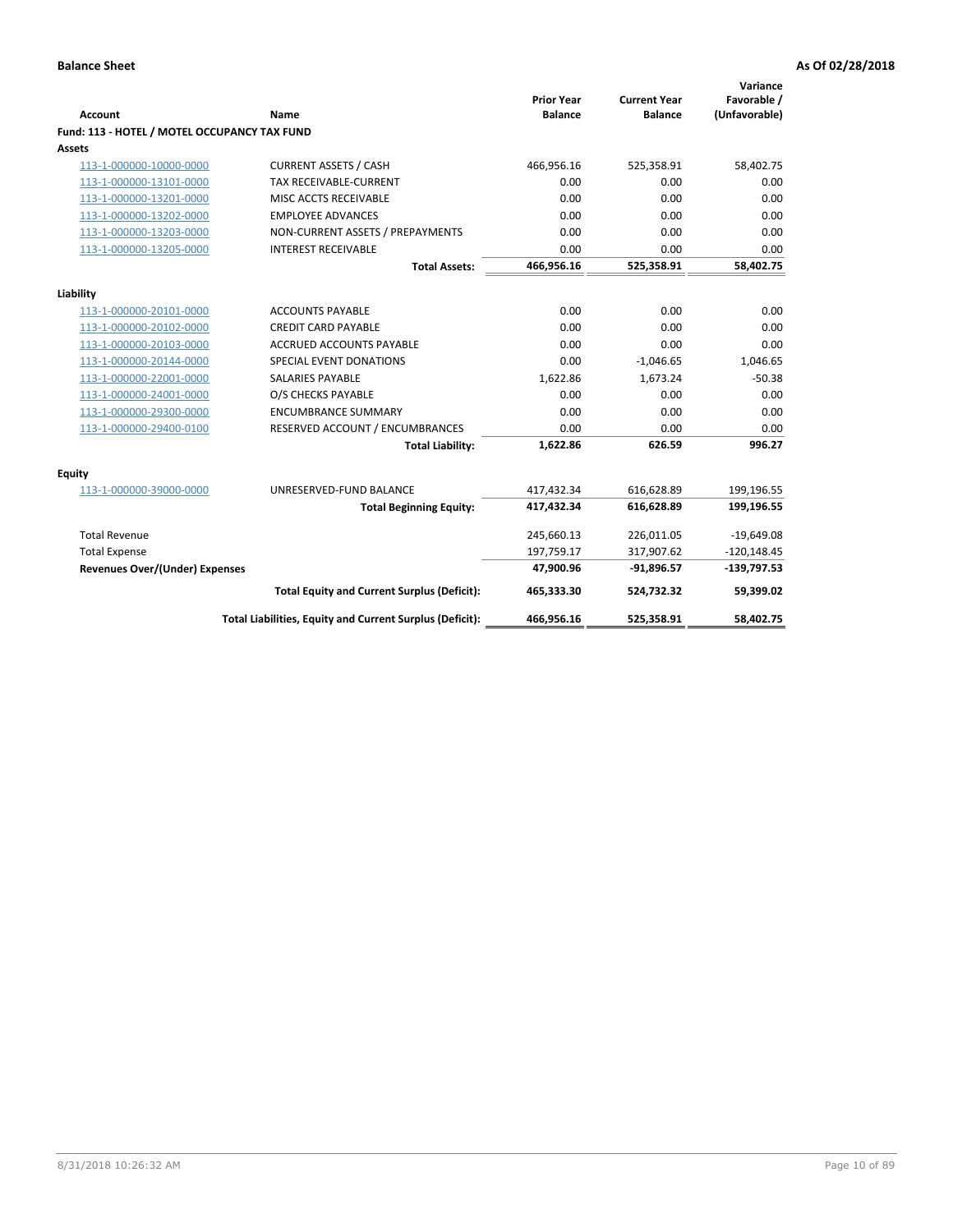| <b>Account</b>                              | Name                                                     | <b>Prior Year</b><br><b>Balance</b> | <b>Current Year</b><br><b>Balance</b> | Variance<br>Favorable /<br>(Unfavorable) |
|---------------------------------------------|----------------------------------------------------------|-------------------------------------|---------------------------------------|------------------------------------------|
| Fund: 114 - VENUE MANAGEMENT FUND<br>Assets |                                                          |                                     |                                       |                                          |
| 114-1-000000-10000-0000                     | <b>CURRENT ASSETS / CASH</b>                             | $-203,901.97$                       | $-194,415.15$                         | 9,486.82                                 |
| 114-1-000000-10311-0000                     | CASH / PETTY CASH/CHANGE DRAWERS                         | 200.00                              | 200.00                                | 0.00                                     |
| 114-1-000000-13201-0000                     | MISC ACCTS RECEIVABLE                                    | 0.00                                | 0.00                                  | 0.00                                     |
| 114-1-000000-13203-0000                     | NON-CURRENT ASSETS / PREPAYMENTS                         | 0.00                                | 0.00                                  | 0.00                                     |
| 114-1-000000-13205-0000                     | <b>INTEREST RECEIVABLE</b>                               | 0.00                                | 0.00                                  | 0.00                                     |
|                                             | <b>Total Assets:</b>                                     | $-203,701.97$                       | $-194, 215.15$                        | 9,486.82                                 |
| Liability                                   |                                                          |                                     |                                       |                                          |
| 114-1-000000-20101-0000                     | <b>ACCOUNTS PAYABLE</b>                                  | 0.00                                | 0.00                                  | 0.00                                     |
| 114-1-000000-20102-0000                     | <b>CREDIT CARD PAYABLE</b>                               | 0.00                                | 0.00                                  | 0.00                                     |
| 114-1-000000-20103-0000                     | <b>ACCRUED ACCOUNTS PAYABLE</b>                          | 0.00                                | 0.00                                  | 0.00                                     |
| 114-1-000000-20125-0000                     | SALES TAX PAYABLE / IN THE CITY                          | 0.00                                | 0.00                                  | 0.00                                     |
| 114-1-000000-20144-0000                     | SPECIAL EVENT DONATIONS                                  | 0.00                                | $-24,878.08$                          | 24,878.08                                |
| 114-1-000000-20150-0000                     | <b>TICKET SALE SHARING</b>                               | 6,263.74                            | 62,822.25                             | $-56,558.51$                             |
| 114-1-000000-20151-0000                     | <b>SOUND &amp; LIGHTING</b>                              | 0.00                                | 0.00                                  | 0.00                                     |
| 114-1-000000-20160-0000                     | <b>UNAPPLIED CREDIT</b>                                  | 0.00                                | 0.00                                  | 0.00                                     |
| 114-1-000000-20201-0000                     | <b>DEFERRED REVENUE</b>                                  | 0.00                                | 0.00                                  | 0.00                                     |
| 114-1-000000-22001-0000                     | <b>SALARIES PAYABLE</b>                                  | 1,082.08                            | 1,129.52                              | $-47.44$                                 |
| 114-1-000000-24010-0000                     | <b>CIVIC CENTER DEPOSITS</b>                             | 5,700.00                            | 6,200.00                              | $-500.00$                                |
| 114-1-000000-24012-0000                     | <b>AUDITORIUM DEPOSITS</b>                               | 6,000.00                            | 8,525.00                              | $-2,525.00$                              |
| 114-1-000000-29300-0000                     | <b>ENCUMBRANCE SUMMARY</b>                               | 0.00                                | 0.00                                  | 0.00                                     |
| 114-1-000000-29400-0000                     | RESERVED ACCOUNT / ENCUMBRANCES                          | 0.00                                | 0.00                                  | 0.00                                     |
|                                             | <b>Total Liability:</b>                                  | 19,045.82                           | 53,798.69                             | $-34,752.87$                             |
| Equity                                      |                                                          |                                     |                                       |                                          |
| 114-1-000000-39000-0000                     | UNRESERVED-FUND BALANCE                                  | $-196,531.63$                       | $-275,832.77$                         | $-79,301.14$                             |
|                                             | <b>Total Beginning Equity:</b>                           | $-196,531.63$                       | $-275,832.77$                         | $-79,301.14$                             |
| <b>Total Revenue</b>                        |                                                          | 93,212.89                           | 130,300.71                            | 37,087.82                                |
| <b>Total Expense</b>                        |                                                          | 119,429.05                          | 102,481.78                            | 16,947.27                                |
| <b>Revenues Over/(Under) Expenses</b>       |                                                          | $-26,216.16$                        | 27,818.93                             | 54,035.09                                |
|                                             | <b>Total Equity and Current Surplus (Deficit):</b>       | $-222,747.79$                       | $-248,013.84$                         | $-25,266.05$                             |
|                                             | Total Liabilities, Equity and Current Surplus (Deficit): | -203,701.97                         | $-194.215.15$                         | 9.486.82                                 |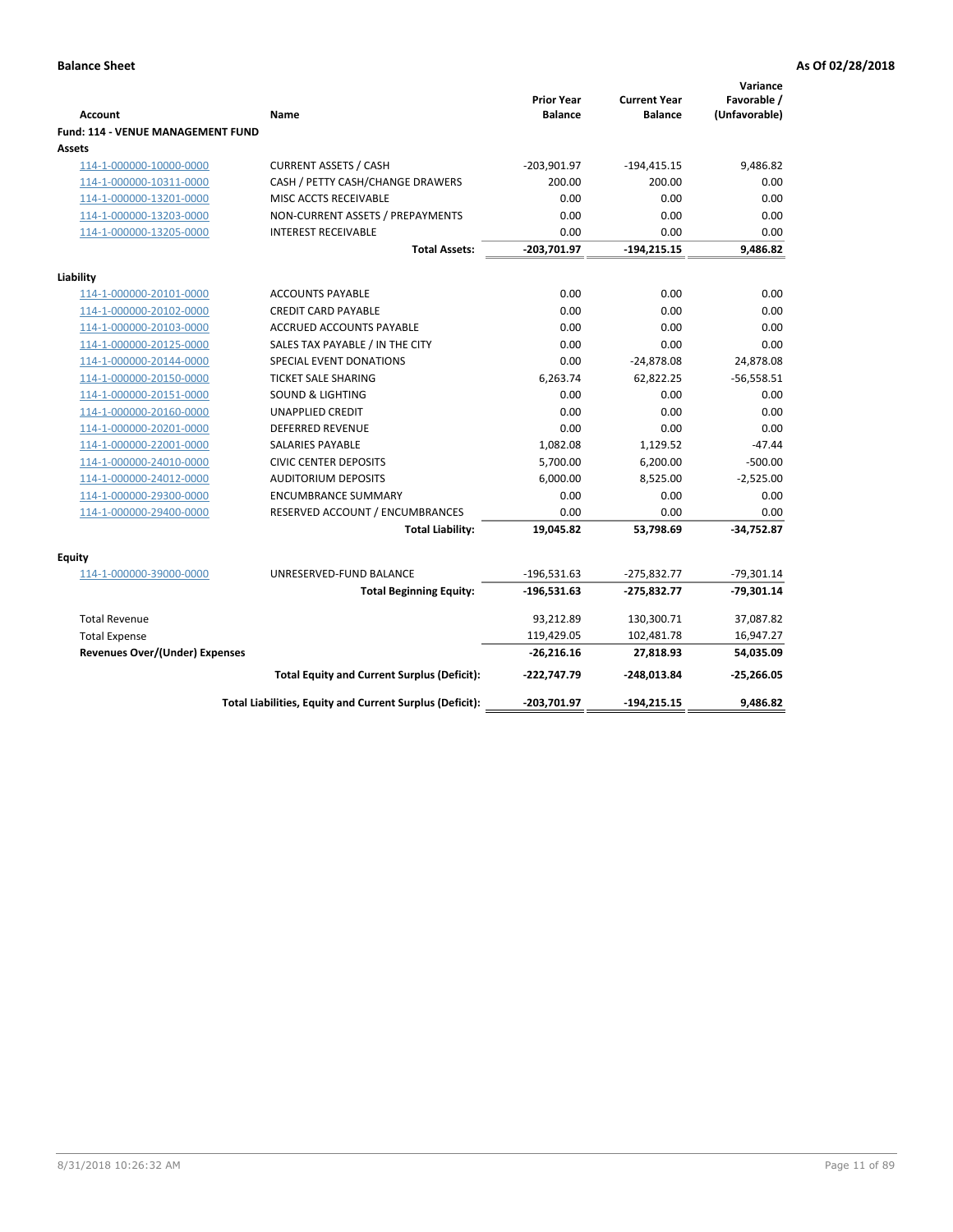| <b>Account</b>                        | Name                                                     | <b>Prior Year</b><br><b>Balance</b> | <b>Current Year</b><br><b>Balance</b> | Variance<br>Favorable /<br>(Unfavorable) |
|---------------------------------------|----------------------------------------------------------|-------------------------------------|---------------------------------------|------------------------------------------|
| Fund: 115 - TIRZ FUND                 |                                                          |                                     |                                       |                                          |
| <b>Assets</b>                         |                                                          |                                     |                                       |                                          |
| 115-1-000000-10000-0000               | <b>CURRENT ASSETS / CASH</b>                             | 0.00                                | 0.00                                  | 0.00                                     |
| 115-1-000000-13101-0000               | <b>TAX RECEIVABLE-CURRENT</b>                            | 0.00                                | 0.00                                  | 0.00                                     |
| 115-1-000000-13102-0000               | <b>TAXES REC-DELINQUENT</b>                              | 0.00                                | 0.00                                  | 0.00                                     |
| 115-1-000000-13103-0000               | ALLOW FOR UNCOLLECT TAXES                                | 0.00                                | 0.00                                  | 0.00                                     |
| 115-1-000000-13201-0000               | MISC ACCTS RECEIVABLE                                    | 0.00                                | 0.00                                  | 0.00                                     |
| 115-1-000000-13205-0000               | <b>INTEREST RECEIVABLE</b>                               | 0.00                                | 0.00                                  | 0.00                                     |
|                                       | <b>Total Assets:</b>                                     | 0.00                                | 0.00                                  | 0.00                                     |
| Liability                             |                                                          |                                     |                                       |                                          |
| 115-1-000000-20101-0000               | <b>ACCOUNTS PAYABLE</b>                                  | 0.00                                | 0.00                                  | 0.00                                     |
| 115-1-000000-20103-0000               | <b>ACCRUED ACCOUNTS PAYABLE</b>                          | 0.00                                | 0.00                                  | 0.00                                     |
| 115-1-000000-20203-0000               | <b>DEFERRED TAX REVENUE</b>                              | 0.00                                | 0.00                                  | 0.00                                     |
| 115-1-000000-29300-0000               | <b>ENCUMBRANCE SUMMARY</b>                               | 0.00                                | 0.00                                  | 0.00                                     |
| 115-1-000000-29400-0100               | RESERVED ACCOUNT / ENCUMBRANCES                          | 0.00                                | 0.00                                  | 0.00                                     |
|                                       | <b>Total Liability:</b>                                  | 0.00                                | 0.00                                  | 0.00                                     |
| Equity                                |                                                          |                                     |                                       |                                          |
| 115-1-000000-39000-0000               | UNRESERVED-FUND BALANCE                                  | 0.00                                | 0.00                                  | 0.00                                     |
| 115-1-000000-39100-0000               | UNRESERVED-RET. EARNINGS                                 | 0.00                                | 0.00                                  | 0.00                                     |
|                                       | <b>Total Beginning Equity:</b>                           | 0.00                                | 0.00                                  | 0.00                                     |
| <b>Total Revenue</b>                  |                                                          | 0.00                                | 0.00                                  | 0.00                                     |
| <b>Total Expense</b>                  |                                                          | 0.00                                | 0.00                                  | 0.00                                     |
| <b>Revenues Over/(Under) Expenses</b> |                                                          | 0.00                                | 0.00                                  | 0.00                                     |
|                                       | <b>Total Equity and Current Surplus (Deficit):</b>       | 0.00                                | 0.00                                  | 0.00                                     |
|                                       | Total Liabilities, Equity and Current Surplus (Deficit): | 0.00                                | 0.00                                  | 0.00                                     |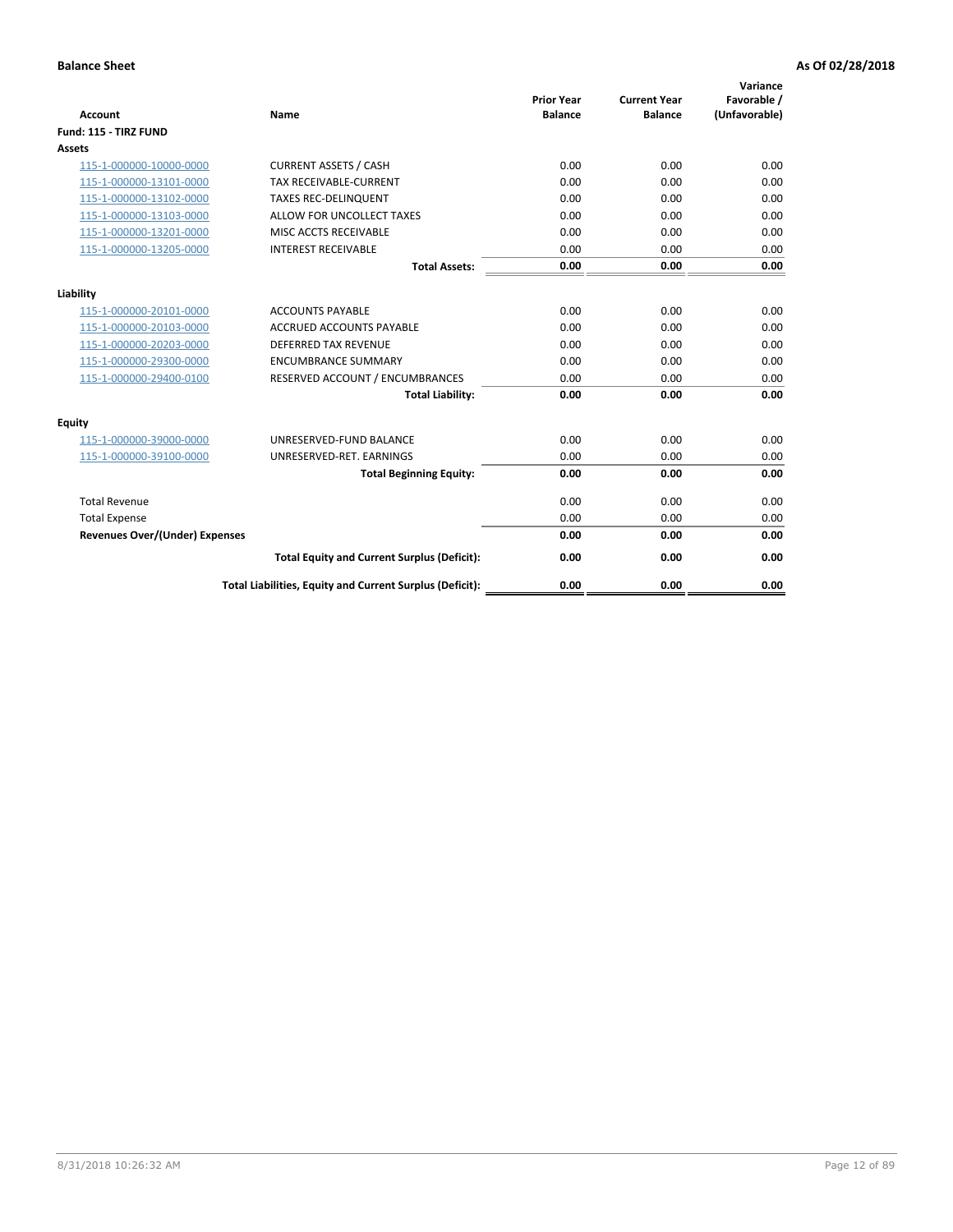| <b>Account</b>                        | Name                                                     | <b>Prior Year</b><br><b>Balance</b> | <b>Current Year</b><br><b>Balance</b> | Variance<br>Favorable /<br>(Unfavorable) |
|---------------------------------------|----------------------------------------------------------|-------------------------------------|---------------------------------------|------------------------------------------|
| Fund: 116 - ROADWAY IMPACT FEE 1      |                                                          |                                     |                                       |                                          |
| Assets                                |                                                          |                                     |                                       |                                          |
| 116-1-000000-10000-0000               | <b>CURRENT ASSETS / CASH</b>                             | 13,115.68                           | 13,144.44                             | 28.76                                    |
| 116-1-000000-13201-0000               | MISC ACCTS RECEIVABLE                                    | 0.00                                | 0.00                                  | 0.00                                     |
| 116-1-000000-13205-0000               | <b>INTEREST RECEIVABLE</b>                               | 0.00                                | 0.00                                  | 0.00                                     |
|                                       | <b>Total Assets:</b>                                     | 13,115.68                           | 13,144.44                             | 28.76                                    |
| Liability                             |                                                          |                                     |                                       |                                          |
| 116-1-000000-20101-0000               | <b>ACCOUNTS PAYABLE</b>                                  | 0.00                                | 0.00                                  | 0.00                                     |
| 116-1-000000-20103-0000               | <b>ACCRUED ACCOUNTS PAYABLE</b>                          | 0.00                                | 0.00                                  | 0.00                                     |
|                                       | <b>Total Liability:</b>                                  | 0.00                                | 0.00                                  | 0.00                                     |
| <b>Equity</b>                         |                                                          |                                     |                                       |                                          |
| 116-1-000000-39000-0000               | UNRESERVED-FUND BALANCE                                  | 0.00                                | 0.00                                  | 0.00                                     |
| 116-1-000000-39100-0000               | UNRESERVED-RET, EARNINGS                                 | 13,121.26                           | 13,136.26                             | 15.00                                    |
|                                       | <b>Total Beginning Equity:</b>                           | 13,121.26                           | 13,136.26                             | 15.00                                    |
| <b>Total Revenue</b>                  |                                                          | $-1.12$                             | 9.71                                  | 10.83                                    |
| <b>Total Expense</b>                  |                                                          | 4.46                                | 1.53                                  | 2.93                                     |
| <b>Revenues Over/(Under) Expenses</b> |                                                          | $-5.58$                             | 8.18                                  | 13.76                                    |
|                                       | <b>Total Equity and Current Surplus (Deficit):</b>       | 13,115.68                           | 13,144.44                             | 28.76                                    |
|                                       | Total Liabilities, Equity and Current Surplus (Deficit): | 13,115.68                           | 13.144.44                             | 28.76                                    |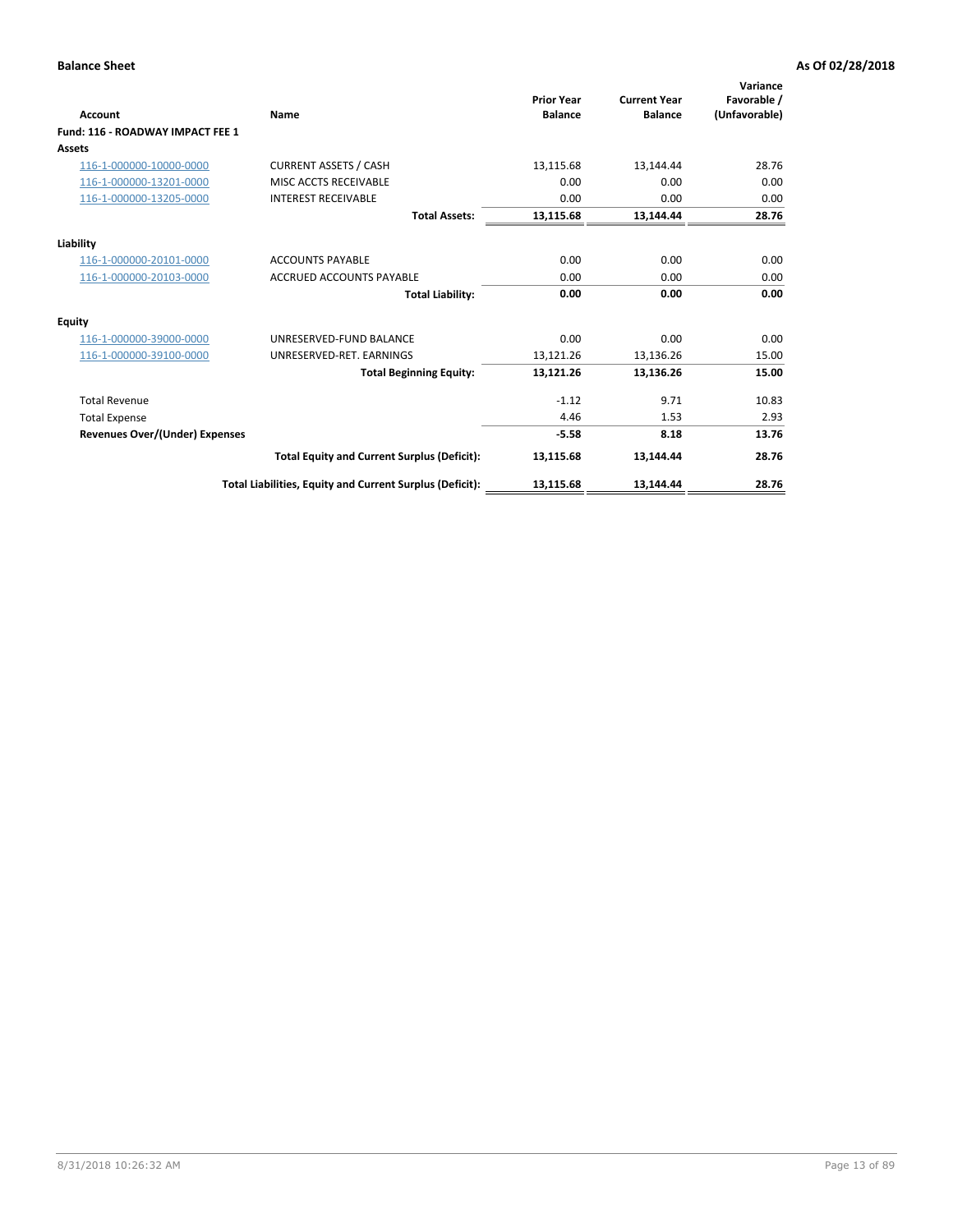| <b>Account</b>                        | <b>Name</b>                                              | <b>Prior Year</b><br><b>Balance</b> | <b>Current Year</b><br><b>Balance</b> | Variance<br>Favorable /<br>(Unfavorable) |
|---------------------------------------|----------------------------------------------------------|-------------------------------------|---------------------------------------|------------------------------------------|
| Fund: 117 - ROADWAY IMPACT FEE 2      |                                                          |                                     |                                       |                                          |
| Assets                                |                                                          |                                     |                                       |                                          |
| 117-1-000000-10000-0000               | <b>CURRENT ASSETS / CASH</b>                             | 64.77                               | 64.93                                 | 0.16                                     |
| 117-1-000000-13201-0000               | <b>MISC ACCTS RECEIVABLE</b>                             | 0.00                                | 0.00                                  | 0.00                                     |
| 117-1-000000-13205-0000               | <b>INTEREST RECEIVABLE</b>                               | 0.00                                | 0.00                                  | 0.00                                     |
|                                       | <b>Total Assets:</b>                                     | 64.77                               | 64.93                                 | 0.16                                     |
| Liability                             |                                                          |                                     |                                       |                                          |
| 117-1-000000-20101-0000               | <b>ACCOUNTS PAYABLE</b>                                  | 0.00                                | 0.00                                  | 0.00                                     |
| 117-1-000000-20103-0000               | <b>ACCRUED ACCOUNTS PAYABLE</b>                          | 0.00                                | 0.00                                  | 0.00                                     |
|                                       | <b>Total Liability:</b>                                  | 0.00                                | 0.00                                  | 0.00                                     |
| Equity                                |                                                          |                                     |                                       |                                          |
| 117-1-000000-39000-0000               | UNRESERVED-FUND BALANCE                                  | 0.00                                | 0.00                                  | 0.00                                     |
| 117-1-000000-39100-0000               | UNRESERVED-RET, EARNINGS                                 | 64.77                               | 64.88                                 | 0.11                                     |
|                                       | <b>Total Beginning Equity:</b>                           | 64.77                               | 64.88                                 | 0.11                                     |
| <b>Total Revenue</b>                  |                                                          | 0.00                                | 0.05                                  | 0.05                                     |
| <b>Total Expense</b>                  |                                                          | 0.00                                | 0.00                                  | 0.00                                     |
| <b>Revenues Over/(Under) Expenses</b> |                                                          | 0.00                                | 0.05                                  | 0.05                                     |
|                                       | <b>Total Equity and Current Surplus (Deficit):</b>       | 64.77                               | 64.93                                 | 0.16                                     |
|                                       | Total Liabilities, Equity and Current Surplus (Deficit): | 64.77                               | 64.93                                 | 0.16                                     |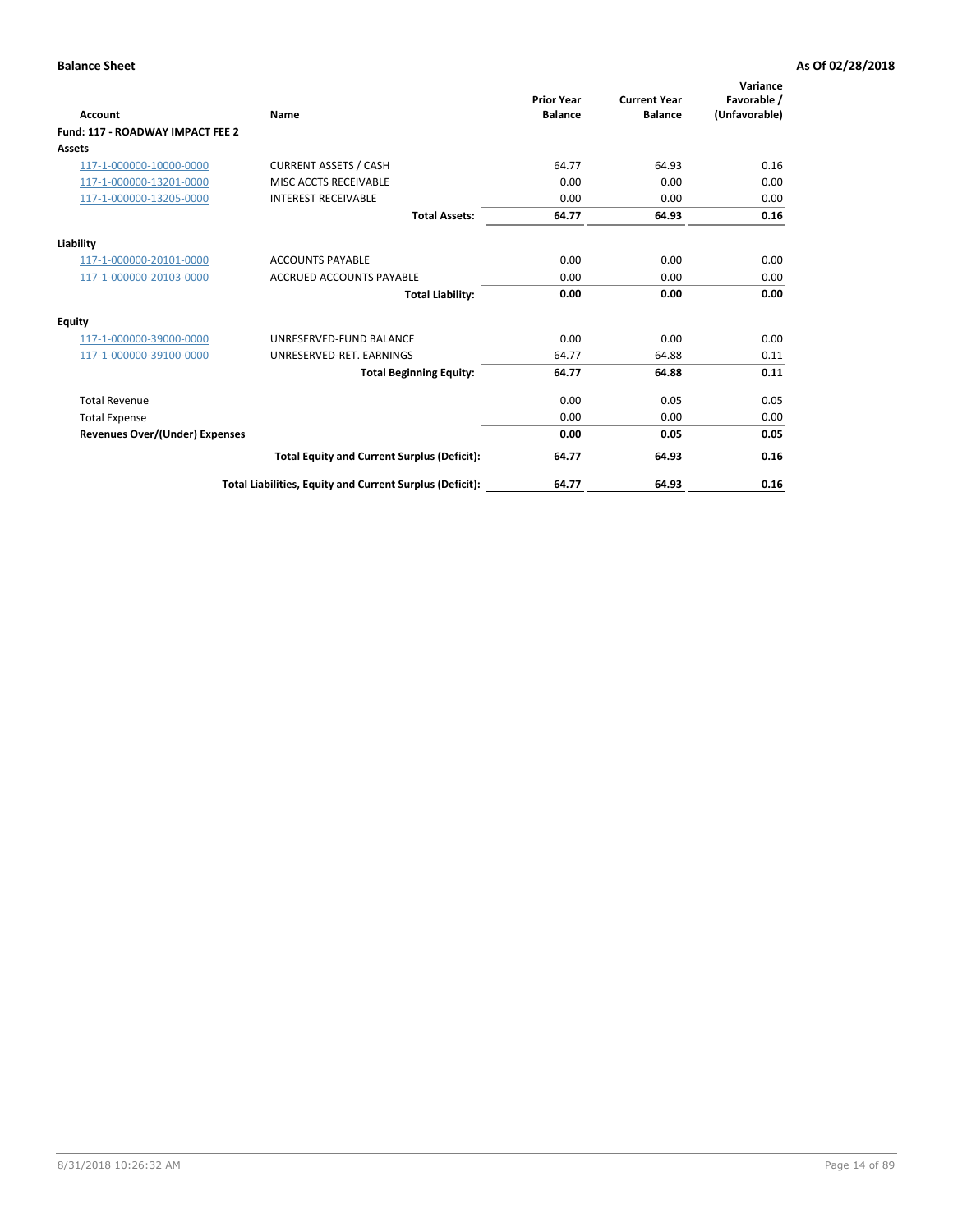| <b>Account</b>                        | Name                                                     | <b>Prior Year</b><br><b>Balance</b> | <b>Current Year</b><br><b>Balance</b> | Variance<br>Favorable /<br>(Unfavorable) |
|---------------------------------------|----------------------------------------------------------|-------------------------------------|---------------------------------------|------------------------------------------|
| Fund: 118 - ROADWAY IMPACT FEE 3      |                                                          |                                     |                                       |                                          |
| Assets                                |                                                          |                                     |                                       |                                          |
| 118-1-000000-10000-0000               | <b>CURRENT ASSETS / CASH</b>                             | 109.89                              | 110.19                                | 0.30                                     |
| 118-1-000000-13201-0000               | MISC ACCTS RECEIVABLE                                    | 0.00                                | 0.00                                  | 0.00                                     |
| 118-1-000000-13205-0000               | <b>INTEREST RECEIVABLE</b>                               | 0.00                                | 0.00                                  | 0.00                                     |
|                                       | <b>Total Assets:</b>                                     | 109.89                              | 110.19                                | 0.30                                     |
| Liability                             |                                                          |                                     |                                       |                                          |
| 118-1-000000-20101-0000               | <b>ACCOUNTS PAYABLE</b>                                  | 0.00                                | 0.00                                  | 0.00                                     |
| 118-1-000000-20103-0000               | <b>ACCRUED ACCOUNTS PAYABLE</b>                          | 0.00                                | 0.00                                  | 0.00                                     |
|                                       | <b>Total Liability:</b>                                  | 0.00                                | 0.00                                  | 0.00                                     |
| <b>Equity</b>                         |                                                          |                                     |                                       |                                          |
| 118-1-000000-39000-0000               | UNRESERVED-FUND BALANCE                                  | 0.00                                | 0.00                                  | 0.00                                     |
| 118-1-000000-39100-0000               | UNRESERVED-RET, EARNINGS                                 | 109.92                              | 110.10                                | 0.18                                     |
|                                       | <b>Total Beginning Equity:</b>                           | 109.92                              | 110.10                                | 0.18                                     |
| <b>Total Revenue</b>                  |                                                          | 0.00                                | 0.09                                  | 0.09                                     |
| <b>Total Expense</b>                  |                                                          | 0.03                                | 0.00                                  | 0.03                                     |
| <b>Revenues Over/(Under) Expenses</b> |                                                          | $-0.03$                             | 0.09                                  | 0.12                                     |
|                                       | <b>Total Equity and Current Surplus (Deficit):</b>       | 109.89                              | 110.19                                | 0.30                                     |
|                                       | Total Liabilities, Equity and Current Surplus (Deficit): | 109.89                              | 110.19                                | 0.30                                     |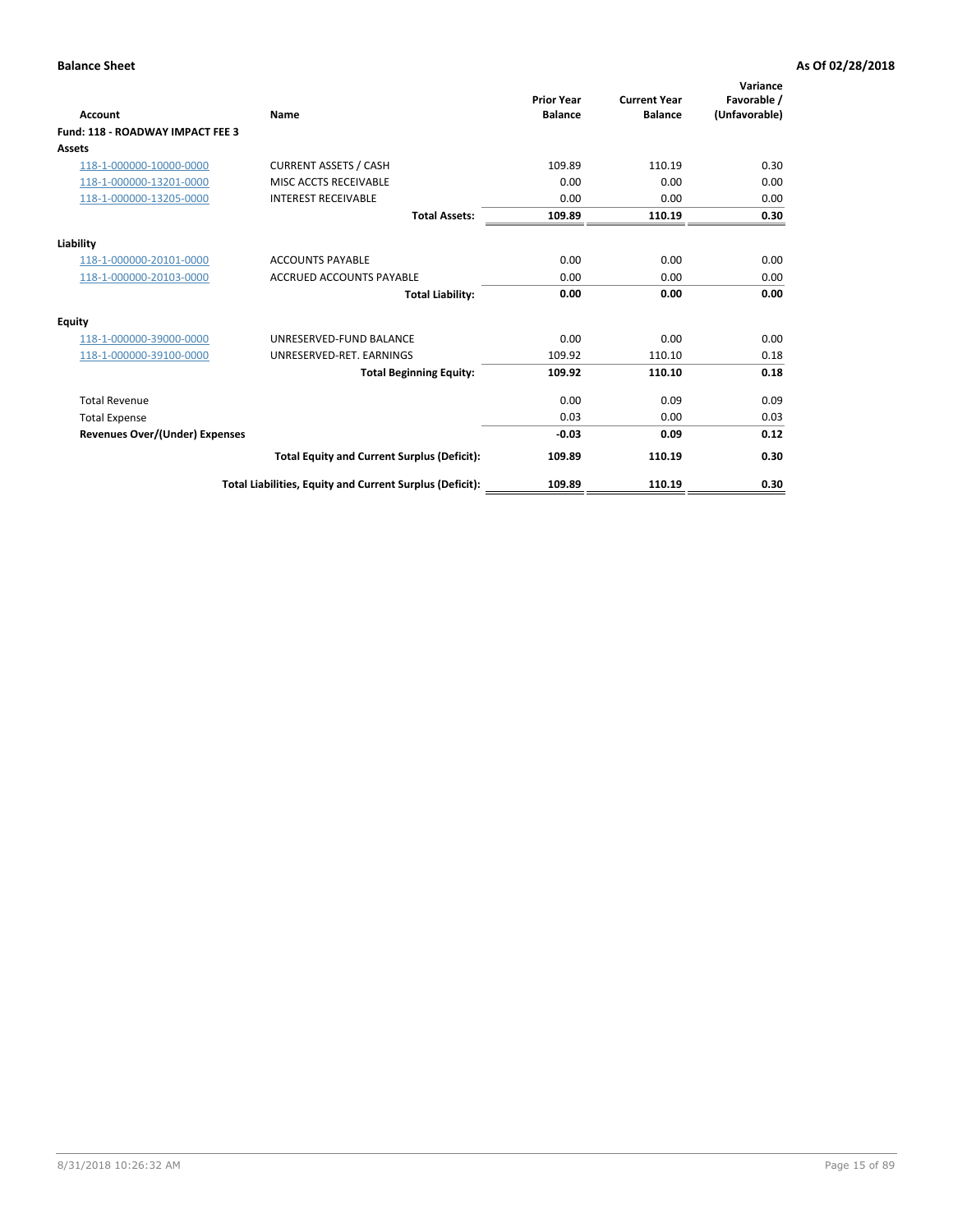| Account                                 | <b>Name</b>                                              | <b>Prior Year</b><br><b>Balance</b> | <b>Current Year</b><br><b>Balance</b> | Variance<br>Favorable /<br>(Unfavorable) |
|-----------------------------------------|----------------------------------------------------------|-------------------------------------|---------------------------------------|------------------------------------------|
| <b>Fund: 119 - ROADWAY IMPACT FEE 4</b> |                                                          |                                     |                                       |                                          |
| Assets                                  |                                                          |                                     |                                       |                                          |
| 119-1-000000-10000-0000                 | <b>CURRENT ASSETS / CASH</b>                             | 4.63                                | 4.63                                  | 0.00                                     |
| 119-1-000000-13201-0000                 | <b>MISC ACCTS RECEIVABLE</b>                             | 0.00                                | 0.00                                  | 0.00                                     |
| 119-1-000000-13205-0000                 | <b>INTEREST RECEIVABLE</b>                               | 0.00                                | 0.00                                  | 0.00                                     |
|                                         | <b>Total Assets:</b>                                     | 4.63                                | 4.63                                  | 0.00                                     |
| Liability                               |                                                          |                                     |                                       |                                          |
| 119-1-000000-20101-0000                 | <b>ACCOUNTS PAYABLE</b>                                  | 0.00                                | 0.00                                  | 0.00                                     |
| 119-1-000000-20103-0000                 | <b>ACCRUED ACCOUNTS PAYABLE</b>                          | 0.00                                | 0.00                                  | 0.00                                     |
|                                         | <b>Total Liability:</b>                                  | 0.00                                | 0.00                                  | 0.00                                     |
| Equity                                  |                                                          |                                     |                                       |                                          |
| 119-1-000000-39000-0000                 | UNRESERVED-FUND BALANCE                                  | 0.00                                | 0.00                                  | 0.00                                     |
| 119-1-000000-39100-0000                 | UNRESERVED-RET. EARNINGS                                 | 4.63                                | 4.63                                  | 0.00                                     |
|                                         | <b>Total Beginning Equity:</b>                           | 4.63                                | 4.63                                  | 0.00                                     |
| <b>Total Revenue</b>                    |                                                          | 0.00                                | 0.00                                  | 0.00                                     |
| <b>Total Expense</b>                    |                                                          | 0.00                                | 0.00                                  | 0.00                                     |
| <b>Revenues Over/(Under) Expenses</b>   |                                                          | 0.00                                | 0.00                                  | 0.00                                     |
|                                         | <b>Total Equity and Current Surplus (Deficit):</b>       | 4.63                                | 4.63                                  | 0.00                                     |
|                                         | Total Liabilities, Equity and Current Surplus (Deficit): | 4.63                                | 4.63                                  | 0.00                                     |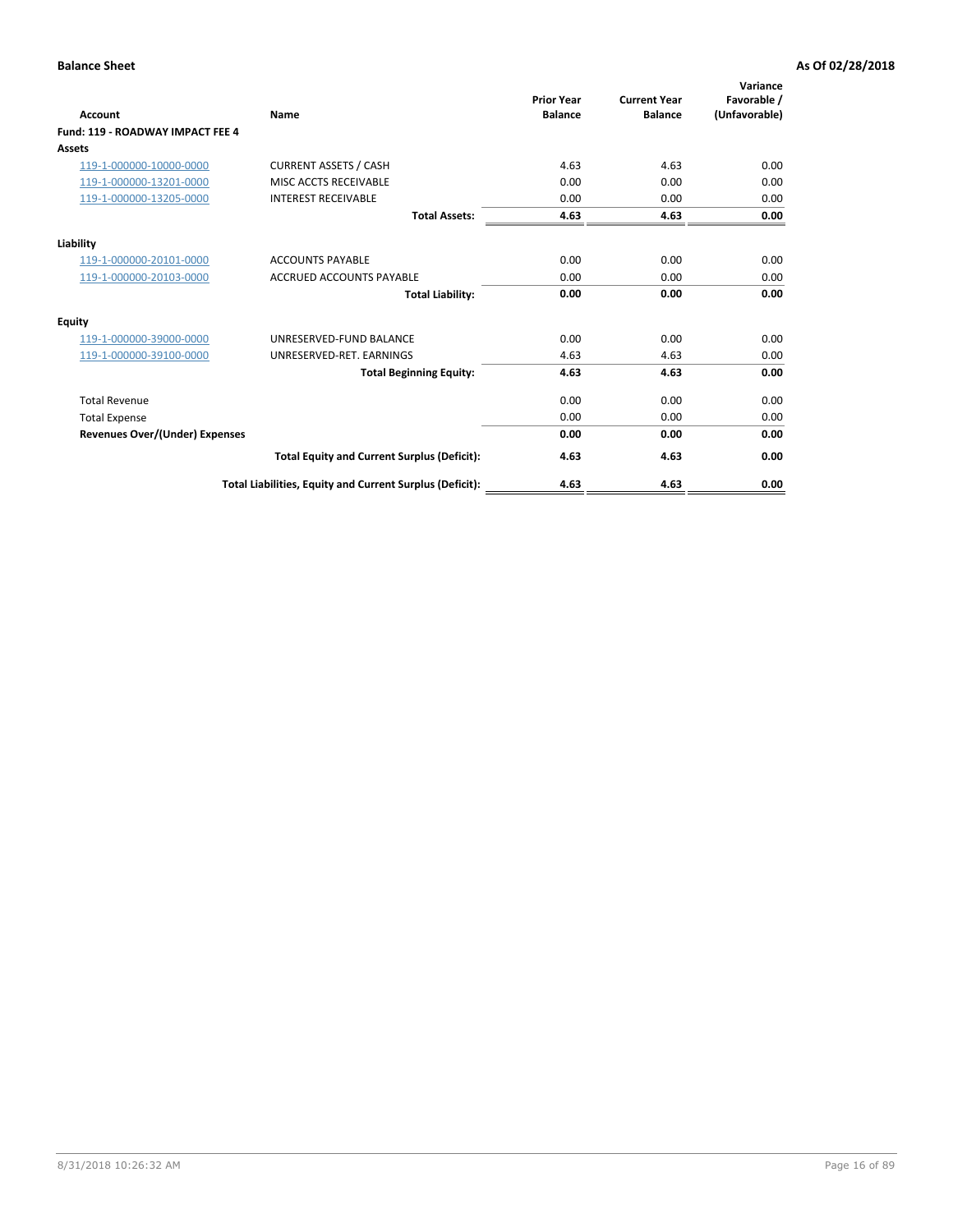|                                                   |                                                          | <b>Prior Year</b> | <b>Current Year</b> | Variance<br>Favorable / |
|---------------------------------------------------|----------------------------------------------------------|-------------------|---------------------|-------------------------|
| <b>Account</b>                                    | <b>Name</b>                                              | <b>Balance</b>    | <b>Balance</b>      | (Unfavorable)           |
| Fund: 120 - BROWNSFIELD HAZARDOUS WASTE EPA GRANT |                                                          |                   |                     |                         |
| <b>Assets</b>                                     |                                                          |                   |                     |                         |
| 120-1-000000-10000-0000                           | <b>CURRENT ASSETS / CASH</b>                             | 0.00              | 0.00                | 0.00                    |
| 120-1-000000-13201-0000                           | MISC ACCTS RECEIVABLE                                    | 0.00              | 0.00                | 0.00                    |
|                                                   | <b>Total Assets:</b>                                     | 0.00              | 0.00                | 0.00                    |
| Liability                                         |                                                          |                   |                     |                         |
| 120-1-000000-20101-0000                           | <b>ACCOUNTS PAYABLE</b>                                  | 0.00              | 0.00                | 0.00                    |
| 120-1-000000-20102-0000                           | <b>CREDIT CARD PAYABLE</b>                               | 0.00              | 0.00                | 0.00                    |
| 120-1-000000-20902-0000                           | <b>DEFERRED GRANT REVENUE</b>                            | 0.00              | 0.00                | 0.00                    |
| 120-1-000000-29300-0000                           | <b>ENCUMBRANCE SUMMARY</b>                               | 0.00              | 0.00                | 0.00                    |
| 120-1-000000-29400-0000                           | RESERVED ACCOUNT / ENCUMBRANCES                          | 0.00              | 0.00                | 0.00                    |
|                                                   | <b>Total Liability:</b>                                  | 0.00              | 0.00                | 0.00                    |
| Equity                                            |                                                          |                   |                     |                         |
| 120-1-000000-39000-0000                           | UNRESERVED-FUND BALANCE                                  | 0.00              | 0.00                | 0.00                    |
|                                                   | <b>Total Beginning Equity:</b>                           | 0.00              | 0.00                | 0.00                    |
| <b>Total Revenue</b>                              |                                                          | 0.00              | 0.00                | 0.00                    |
| <b>Total Expense</b>                              |                                                          | 0.00              | 0.00                | 0.00                    |
| <b>Revenues Over/(Under) Expenses</b>             |                                                          | 0.00              | 0.00                | 0.00                    |
|                                                   | <b>Total Equity and Current Surplus (Deficit):</b>       | 0.00              | 0.00                | 0.00                    |
|                                                   | Total Liabilities, Equity and Current Surplus (Deficit): | 0.00              | 0.00                | 0.00                    |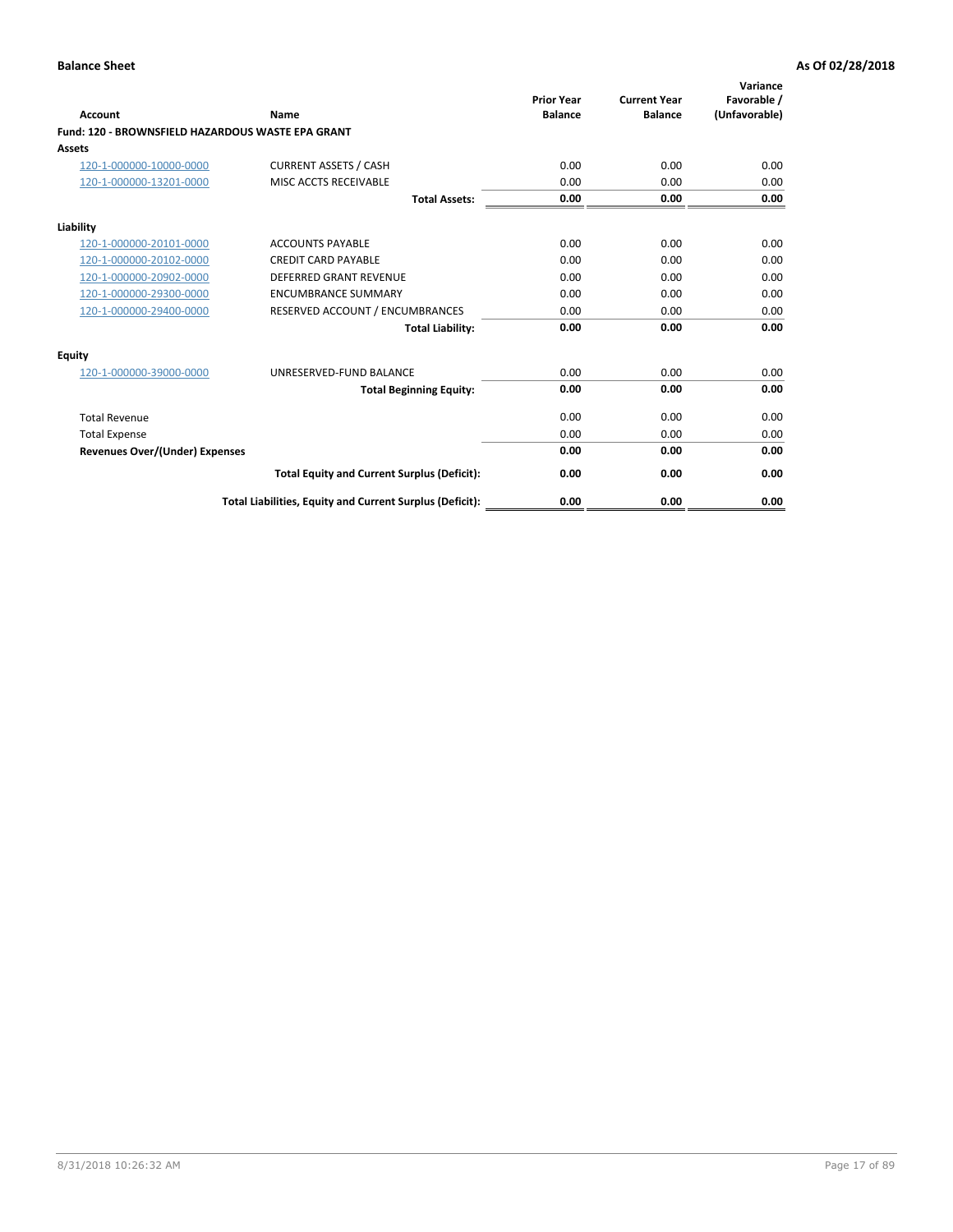| Account                                     | Name                                                     | <b>Prior Year</b><br><b>Balance</b> | <b>Current Year</b><br><b>Balance</b> | Variance<br>Favorable /<br>(Unfavorable) |
|---------------------------------------------|----------------------------------------------------------|-------------------------------------|---------------------------------------|------------------------------------------|
| Fund: 121 - BROWNSFIELD PETROLEUM EPA GRANT |                                                          |                                     |                                       |                                          |
| <b>Assets</b>                               |                                                          |                                     |                                       |                                          |
| 121-1-000000-10000-0000                     | <b>CURRENT ASSETS / CASH</b>                             | 0.00                                | 0.00                                  | 0.00                                     |
| 121-1-000000-13201-0000                     | <b>MISC ACCTS RECEIVABLE</b>                             | 0.00                                | 0.00                                  | 0.00                                     |
|                                             | <b>Total Assets:</b>                                     | 0.00                                | 0.00                                  | 0.00                                     |
| Liability                                   |                                                          |                                     |                                       |                                          |
| 121-1-000000-20101-0000                     | <b>ACCOUNTS PAYABLE</b>                                  | 0.00                                | 0.00                                  | 0.00                                     |
| 121-1-000000-20102-0000                     | <b>CREDIT CARD PAYABLE</b>                               | 0.00                                | 0.00                                  | 0.00                                     |
| 121-1-000000-20103-0000                     | <b>ACCRUED ACCOUNTS PAYABLE</b>                          | 0.00                                | 0.00                                  | 0.00                                     |
| 121-1-000000-20902-0000                     | <b>DEFERRED GRANT REVENUE</b>                            | 0.00                                | 0.00                                  | 0.00                                     |
| 121-1-000000-29300-0000                     | <b>ENCUMBRANCE SUMMARY</b>                               | 0.00                                | 0.00                                  | 0.00                                     |
| 121-1-000000-29400-0000                     | RESERVED ACCOUNT / ENCUMBRANCES                          | 0.00                                | 0.00                                  | 0.00                                     |
|                                             | <b>Total Liability:</b>                                  | 0.00                                | 0.00                                  | 0.00                                     |
| <b>Equity</b>                               |                                                          |                                     |                                       |                                          |
| 121-1-000000-39000-0000                     | UNRESERVED-FUND BALANCE                                  | 0.00                                | 0.00                                  | 0.00                                     |
|                                             | <b>Total Beginning Equity:</b>                           | 0.00                                | 0.00                                  | 0.00                                     |
| <b>Total Revenue</b>                        |                                                          | 0.00                                | 0.00                                  | 0.00                                     |
| <b>Total Expense</b>                        |                                                          | 0.00                                | 0.00                                  | 0.00                                     |
| <b>Revenues Over/(Under) Expenses</b>       |                                                          | 0.00                                | 0.00                                  | 0.00                                     |
|                                             | <b>Total Equity and Current Surplus (Deficit):</b>       | 0.00                                | 0.00                                  | 0.00                                     |
|                                             | Total Liabilities, Equity and Current Surplus (Deficit): | 0.00                                | 0.00                                  | 0.00                                     |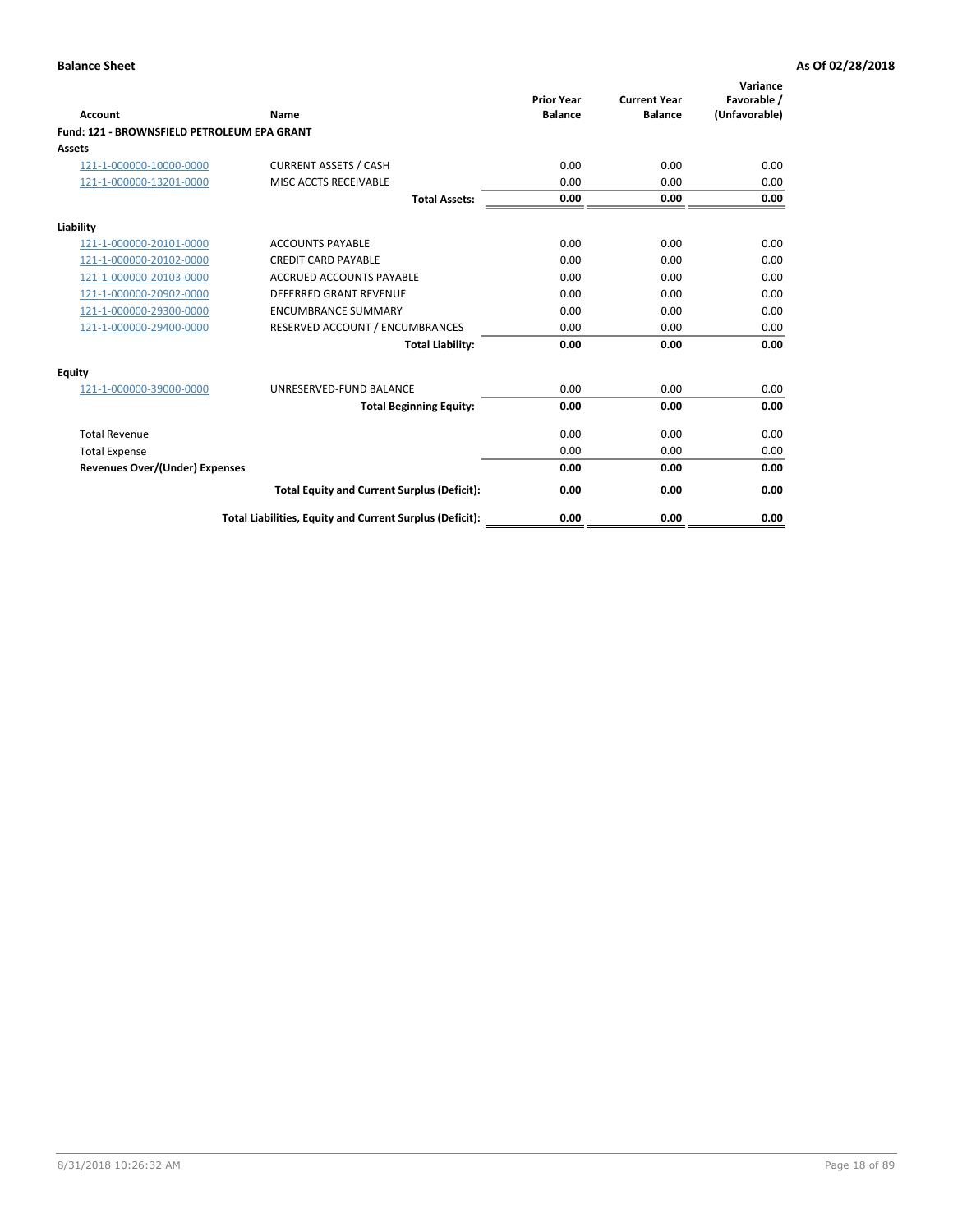| <b>Account</b>                                     | Name                                                     | <b>Prior Year</b><br><b>Balance</b> | <b>Current Year</b><br><b>Balance</b> | Variance<br>Favorable /<br>(Unfavorable) |
|----------------------------------------------------|----------------------------------------------------------|-------------------------------------|---------------------------------------|------------------------------------------|
| Fund: 122 - COPS HIRING PROGRAM GRANT 2010UMWX0308 |                                                          |                                     |                                       |                                          |
| Assets                                             |                                                          |                                     |                                       |                                          |
| 122-1-000000-10000-0000                            | <b>CURRENT ASSETS / CASH</b>                             | 0.00                                | 0.00                                  | 0.00                                     |
| 122-1-000000-13201-0000                            | MISC ACCTS RECEIVABLE                                    | 0.00                                | 0.00                                  | 0.00                                     |
|                                                    | <b>Total Assets:</b>                                     | 0.00                                | 0.00                                  | 0.00                                     |
| Liability                                          |                                                          |                                     |                                       |                                          |
| 122-1-000000-20101-0000                            | <b>ACCOUNTS PAYABLE</b>                                  | 0.00                                | 0.00                                  | 0.00                                     |
| 122-1-000000-20102-0000                            | <b>CREDIT CARD PAYABLE</b>                               | 0.00                                | 0.00                                  | 0.00                                     |
| 122-1-000000-20103-0000                            | <b>ACCRUED ACCOUNTS PAYABLE</b>                          | 0.00                                | 0.00                                  | 0.00                                     |
| 122-1-000000-20902-0000                            | <b>DEFERRED GRANT REVENUE</b>                            | 0.00                                | 0.00                                  | 0.00                                     |
|                                                    | <b>Total Liability:</b>                                  | 0.00                                | 0.00                                  | 0.00                                     |
| Equity                                             |                                                          |                                     |                                       |                                          |
| 122-1-000000-39000-0000                            | UNRESERVED-FUND BALANCE                                  | 0.00                                | 0.00                                  | 0.00                                     |
|                                                    | <b>Total Beginning Equity:</b>                           | 0.00                                | 0.00                                  | 0.00                                     |
| <b>Total Revenue</b>                               |                                                          | 0.00                                | 0.00                                  | 0.00                                     |
| <b>Total Expense</b>                               |                                                          | 0.00                                | 0.00                                  | 0.00                                     |
| <b>Revenues Over/(Under) Expenses</b>              |                                                          | 0.00                                | 0.00                                  | 0.00                                     |
|                                                    | <b>Total Equity and Current Surplus (Deficit):</b>       | 0.00                                | 0.00                                  | 0.00                                     |
|                                                    | Total Liabilities, Equity and Current Surplus (Deficit): | 0.00                                | 0.00                                  | 0.00                                     |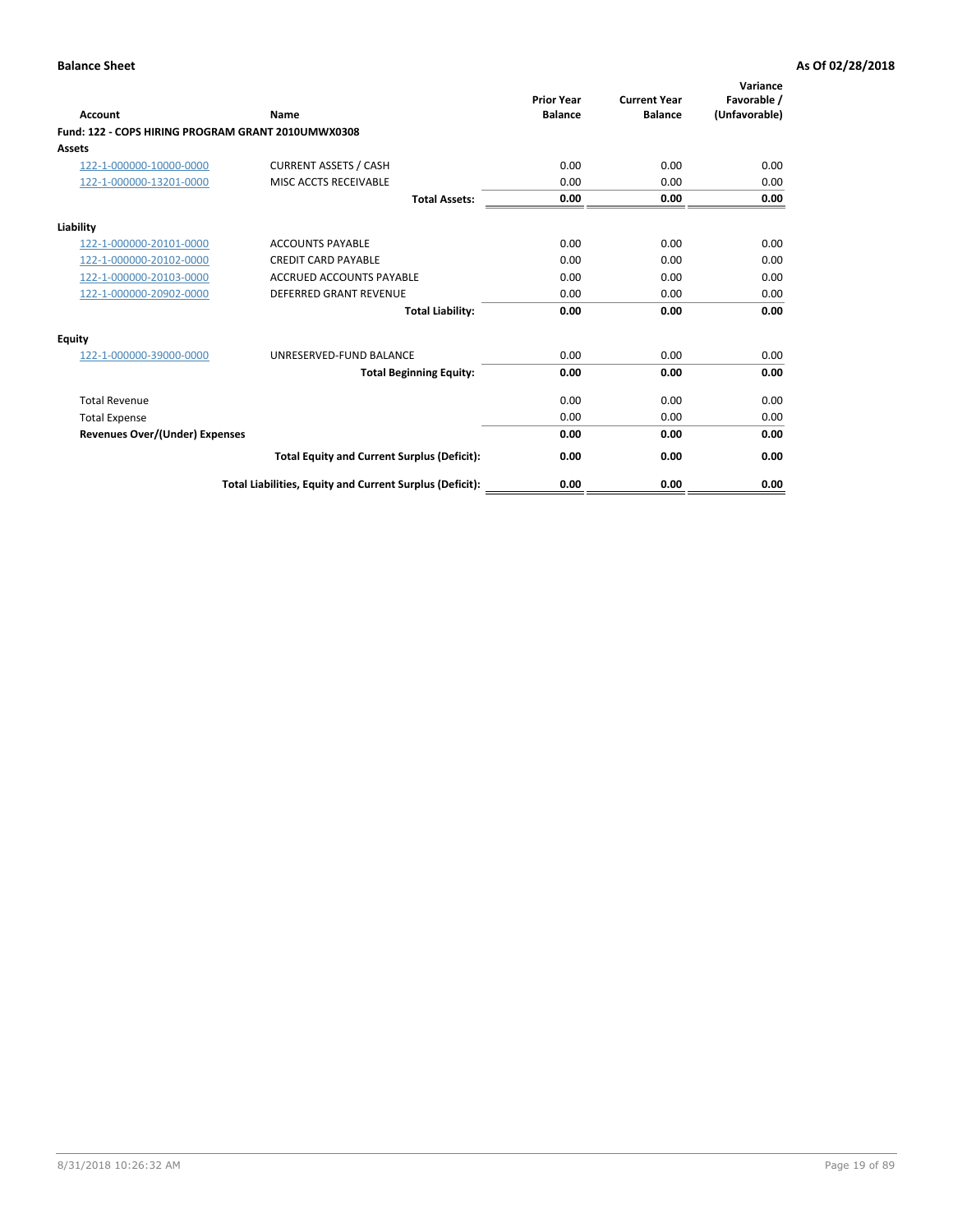| Account                        | Name                                                           | <b>Prior Year</b><br><b>Balance</b> | <b>Current Year</b><br><b>Balance</b> | Variance<br>Favorable /<br>(Unfavorable) |
|--------------------------------|----------------------------------------------------------------|-------------------------------------|---------------------------------------|------------------------------------------|
|                                | Fund: 123 - PTRAIN - POLICE REIMBURSEMENT GRANTS & CONT EDUCAT |                                     |                                       |                                          |
| Assets                         |                                                                |                                     |                                       |                                          |
| 123-1-000000-10000-0000        | <b>CURRENT ASSETS / CASH</b>                                   | 10,879.15                           | 13,194.29                             | 2,315.14                                 |
| 123-1-000000-13201-0000        | MISC ACCTS RECEIVABLE                                          | 0.00                                | 0.00                                  | 0.00                                     |
|                                | <b>Total Assets:</b>                                           | 10,879.15                           | 13,194.29                             | 2,315.14                                 |
| Liability                      |                                                                |                                     |                                       |                                          |
| 123-1-000000-20101-0000        | <b>ACCOUNTS PAYABLE</b>                                        | 0.00                                | 0.00                                  | 0.00                                     |
| 123-1-000000-20102-0000        | <b>CREDIT CARD PAYABLE</b>                                     | 0.00                                | 0.00                                  | 0.00                                     |
| 123-1-000000-20103-0000        | ACCRUED ACCOUNTS PAYABLE                                       | 0.00                                | 0.00                                  | 0.00                                     |
|                                | <b>Total Liability:</b>                                        | 0.00                                | 0.00                                  | 0.00                                     |
| Equity                         |                                                                |                                     |                                       |                                          |
| 123-1-000000-39000-0000        | UNRESERVED-FUND BALANCE                                        | 6,800.59                            | 9,790.68                              | 2,990.09                                 |
|                                | <b>Total Beginning Equity:</b>                                 | 6,800.59                            | 9,790.68                              | 2,990.09                                 |
| <b>Total Revenue</b>           |                                                                | 4,673.43                            | 4,471.35                              | $-202.08$                                |
| <b>Total Expense</b>           |                                                                | 594.87                              | 1,067.74                              | $-472.87$                                |
| Revenues Over/(Under) Expenses |                                                                | 4,078.56                            | 3,403.61                              | $-674.95$                                |
|                                | <b>Total Equity and Current Surplus (Deficit):</b>             | 10,879.15                           | 13,194.29                             | 2,315.14                                 |
|                                | Total Liabilities, Equity and Current Surplus (Deficit):       | 10,879.15                           | 13,194.29                             | 2,315.14                                 |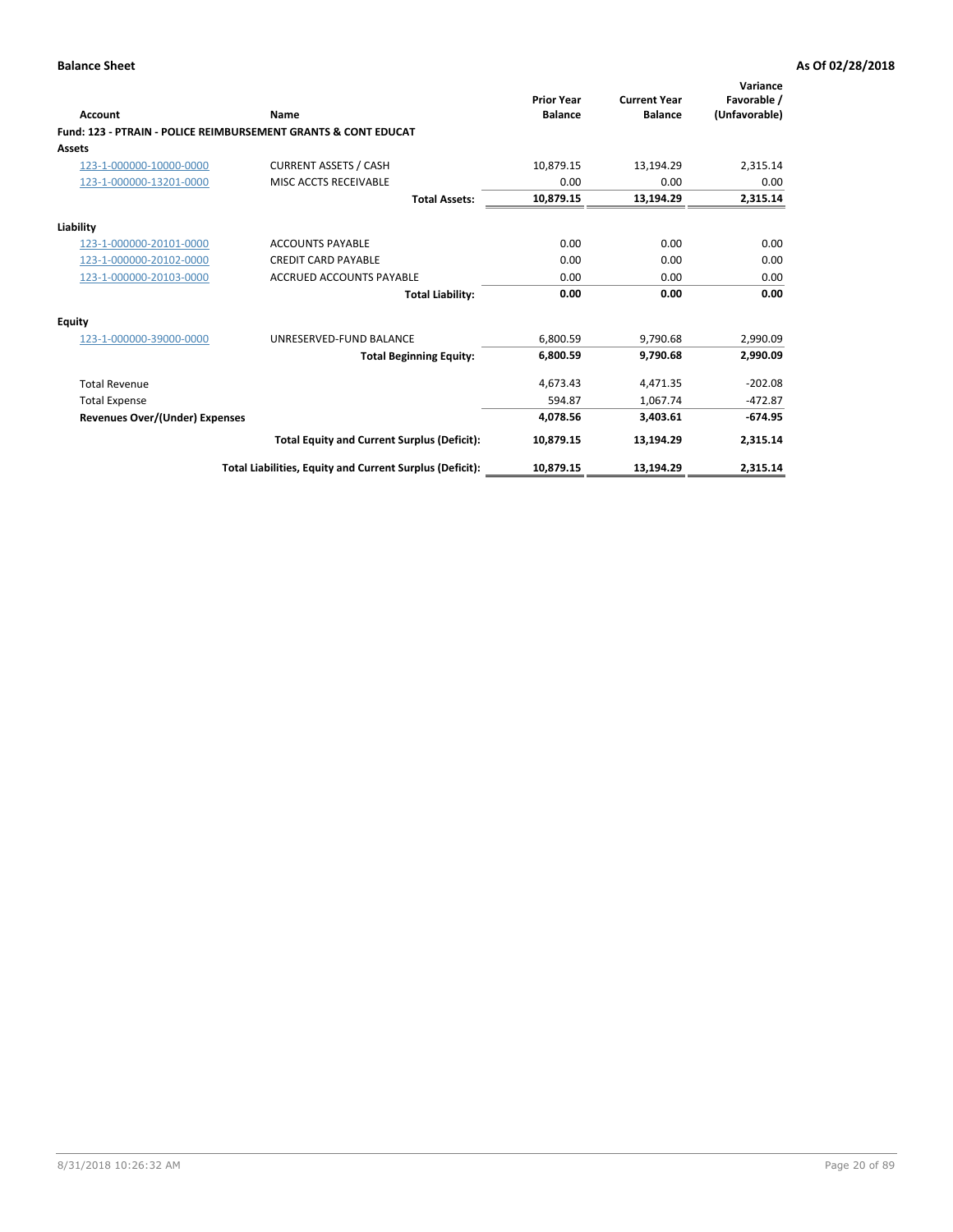| <b>Account</b>                        | Name                                                     | <b>Prior Year</b><br><b>Balance</b> | <b>Current Year</b><br><b>Balance</b> | Variance<br>Favorable /<br>(Unfavorable) |
|---------------------------------------|----------------------------------------------------------|-------------------------------------|---------------------------------------|------------------------------------------|
| <b>Fund: 124 - FIRE HAZMAT GRANT</b>  |                                                          |                                     |                                       |                                          |
| Assets                                |                                                          |                                     |                                       |                                          |
| 124-1-000000-10000-0000               | <b>CURRENT ASSETS / CASH</b>                             | 0.00                                | 0.00                                  | 0.00                                     |
| 124-1-000000-13201-0000               | MISC ACCTS RECEIVABLE                                    | 0.00                                | 0.00                                  | 0.00                                     |
| 124-1-000000-13205-0000               | <b>INTEREST RECEIVABLE</b>                               | 0.00                                | 0.00                                  | 0.00                                     |
|                                       | <b>Total Assets:</b>                                     | 0.00                                | 0.00                                  | 0.00                                     |
| Liability                             |                                                          |                                     |                                       |                                          |
| 124-1-000000-20101-0000               | <b>ACCOUNTS PAYABLE</b>                                  | 0.00                                | 0.00                                  | 0.00                                     |
| 124-1-000000-20102-0000               | <b>CREDIT CARD PAYABLE</b>                               | 0.00                                | 0.00                                  | 0.00                                     |
| 124-1-000000-20902-0000               | <b>DEFERRED GRANT REVENUE</b>                            | 0.00                                | 0.00                                  | 0.00                                     |
| 124-1-000000-21001-0000               | <b>GENERAL FUND / GENERAL FUND</b>                       | 0.00                                | 0.00                                  | 0.00                                     |
| 124-1-000000-29300-0000               | <b>ENCUMBRANCE SUMMARY</b>                               | 0.00                                | 0.00                                  | 0.00                                     |
| 124-1-000000-29400-0000               | RESERVED ACCOUNT / ENCUMBRANCES                          | 0.00                                | 0.00                                  | 0.00                                     |
|                                       | <b>Total Liability:</b>                                  | 0.00                                | 0.00                                  | 0.00                                     |
| <b>Equity</b>                         |                                                          |                                     |                                       |                                          |
| 124-1-000000-39000-0000               | UNRESERVED-FUND BALANCE                                  | 0.00                                | 0.00                                  | 0.00                                     |
|                                       | <b>Total Beginning Equity:</b>                           | 0.00                                | 0.00                                  | 0.00                                     |
| <b>Total Revenue</b>                  |                                                          | 0.00                                | 0.00                                  | 0.00                                     |
| <b>Total Expense</b>                  |                                                          | 0.00                                | 0.00                                  | 0.00                                     |
| <b>Revenues Over/(Under) Expenses</b> |                                                          | 0.00                                | 0.00                                  | 0.00                                     |
|                                       | <b>Total Equity and Current Surplus (Deficit):</b>       | 0.00                                | 0.00                                  | 0.00                                     |
|                                       | Total Liabilities, Equity and Current Surplus (Deficit): | 0.00                                | 0.00                                  | 0.00                                     |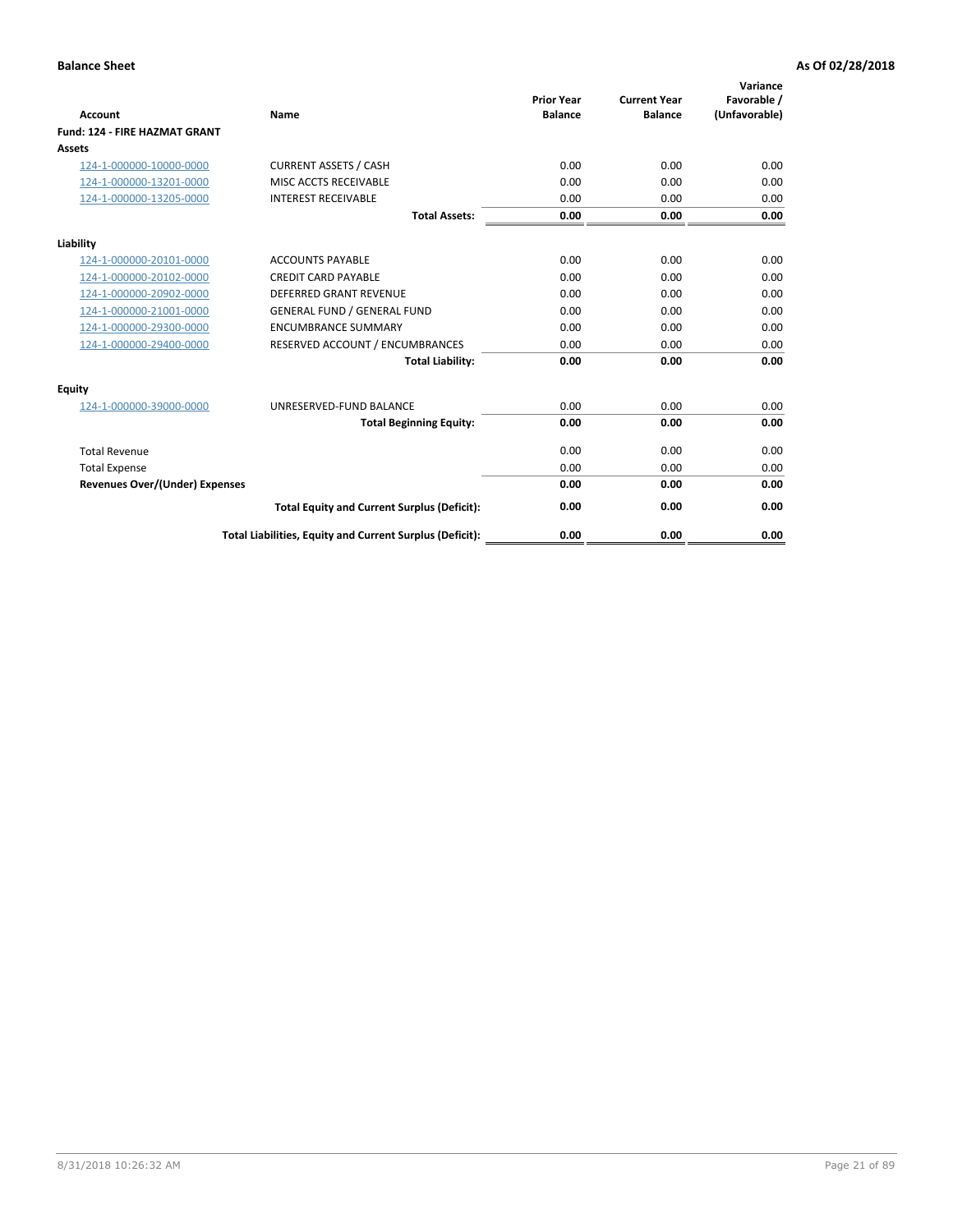| Account                                                   | Name                                                     | <b>Prior Year</b><br><b>Balance</b> | <b>Current Year</b><br><b>Balance</b> | Variance<br>Favorable /<br>(Unfavorable) |
|-----------------------------------------------------------|----------------------------------------------------------|-------------------------------------|---------------------------------------|------------------------------------------|
| <b>Fund: 125 - TRAINING &amp; HUMANITIES TEXAS GRANTS</b> |                                                          |                                     |                                       |                                          |
| <b>Assets</b>                                             |                                                          |                                     |                                       |                                          |
| 125-1-000000-10000-0000                                   | <b>CURRENT ASSETS / CASH</b>                             | 0.00                                | 0.00                                  | 0.00                                     |
| 125-1-000000-13205-0000                                   | <b>INTEREST RECEIVABLE</b>                               | 0.00                                | 0.00                                  | 0.00                                     |
|                                                           | <b>Total Assets:</b>                                     | 0.00                                | 0.00                                  | 0.00                                     |
| Liability                                                 |                                                          |                                     |                                       |                                          |
| 125-1-000000-20101-0000                                   | <b>ACCOUNTS PAYABLE</b>                                  | 0.00                                | 0.00                                  | 0.00                                     |
| 125-1-000000-20102-0000                                   | <b>CREDIT CARD PAYABLE</b>                               | 0.00                                | 0.00                                  | 0.00                                     |
| 125-1-000000-20103-0000                                   | <b>ACCRUED ACCOUNTS PAYABLE</b>                          | 0.00                                | 0.00                                  | 0.00                                     |
| 125-1-000000-20902-0000                                   | <b>DEFERRED GRANT REVENUE</b>                            | 0.00                                | 0.00                                  | 0.00                                     |
| 125-1-000000-29300-0000                                   | <b>ENCUMBRANCE SUMMARY</b>                               | 0.00                                | 0.00                                  | 0.00                                     |
| 125-1-000000-29400-0000                                   | RESERVED ACCOUNT / ENCUMBRANCES                          | 0.00                                | 0.00                                  | 0.00                                     |
|                                                           | <b>Total Liability:</b>                                  | 0.00                                | 0.00                                  | 0.00                                     |
| <b>Equity</b>                                             |                                                          |                                     |                                       |                                          |
| 125-1-000000-39000-0000                                   | UNRESERVED-FUND BALANCE                                  | 0.00                                | 0.00                                  | 0.00                                     |
|                                                           | <b>Total Beginning Equity:</b>                           | 0.00                                | 0.00                                  | 0.00                                     |
| <b>Total Revenue</b>                                      |                                                          | 0.00                                | 0.00                                  | 0.00                                     |
| <b>Total Expense</b>                                      |                                                          | 0.00                                | 0.00                                  | 0.00                                     |
| <b>Revenues Over/(Under) Expenses</b>                     |                                                          | 0.00                                | 0.00                                  | 0.00                                     |
|                                                           | <b>Total Equity and Current Surplus (Deficit):</b>       | 0.00                                | 0.00                                  | 0.00                                     |
|                                                           | Total Liabilities, Equity and Current Surplus (Deficit): | 0.00                                | 0.00                                  | 0.00                                     |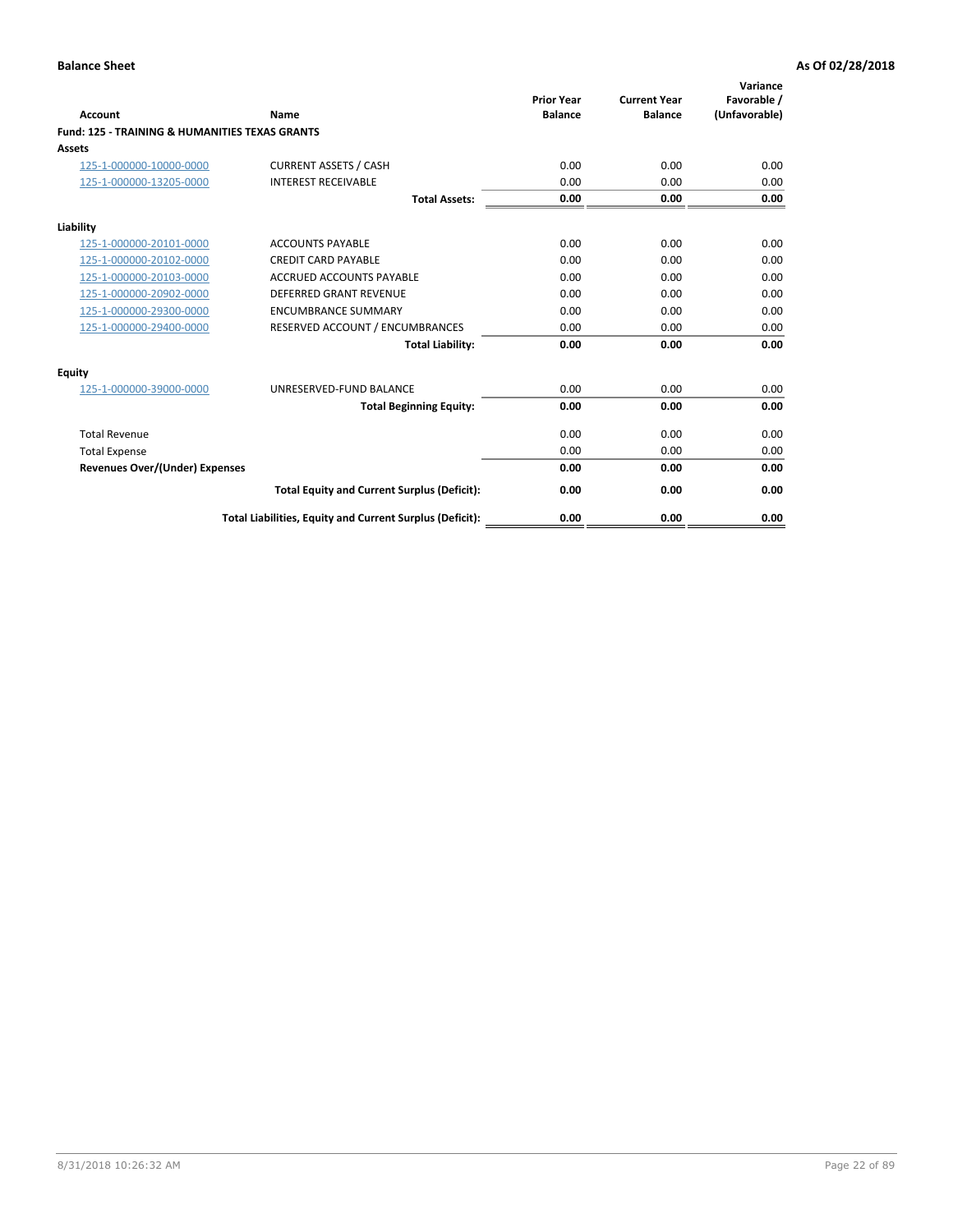| <b>Account</b>                         | Name                                                     | <b>Prior Year</b><br><b>Balance</b> | <b>Current Year</b><br><b>Balance</b> | Variance<br>Favorable /<br>(Unfavorable) |
|----------------------------------------|----------------------------------------------------------|-------------------------------------|---------------------------------------|------------------------------------------|
| <b>Fund: 126 - TIFMAS MOBILIZATION</b> |                                                          |                                     |                                       |                                          |
| Assets                                 |                                                          |                                     |                                       |                                          |
| 126-1-000000-10000-0000                | <b>CURRENT ASSETS / CASH</b>                             | $-521.73$                           | $-521.73$                             | 0.00                                     |
| 126-1-000000-13201-0000                | MISC ACCTS RECEIVABLE                                    | 0.00                                | 0.00                                  | 0.00                                     |
|                                        | <b>Total Assets:</b>                                     | $-521.73$                           | $-521.73$                             | 0.00                                     |
| Liability                              |                                                          |                                     |                                       |                                          |
| 126-1-000000-20101-0000                | <b>ACCOUNTS PAYABLE</b>                                  | 0.00                                | 0.00                                  | 0.00                                     |
| 126-1-000000-20102-0000                | <b>CREDIT CARD PAYABLE</b>                               | 0.00                                | 0.00                                  | 0.00                                     |
| 126-1-000000-39100-0000                | UNRESERVED-RET, EARNINGS                                 | 0.00                                | 0.00                                  | 0.00                                     |
|                                        | <b>Total Liability:</b>                                  | 0.00                                | 0.00                                  | 0.00                                     |
| Equity                                 |                                                          |                                     |                                       |                                          |
| 126-1-000000-39000-0000                | UNRESERVED-FUND BALANCE                                  | $-421.74$                           | $-521.73$                             | $-99.99$                                 |
|                                        | <b>Total Beginning Equity:</b>                           | $-421.74$                           | $-521.73$                             | $-99.99$                                 |
| <b>Total Revenue</b>                   |                                                          | 0.00                                | 0.00                                  | 0.00                                     |
| <b>Total Expense</b>                   |                                                          | 99.99                               | 0.00                                  | 99.99                                    |
| <b>Revenues Over/(Under) Expenses</b>  |                                                          | $-99.99$                            | 0.00                                  | 99.99                                    |
|                                        | <b>Total Equity and Current Surplus (Deficit):</b>       | $-521.73$                           | $-521.73$                             | 0.00                                     |
|                                        | Total Liabilities, Equity and Current Surplus (Deficit): | $-521.73$                           | $-521.73$                             | 0.00                                     |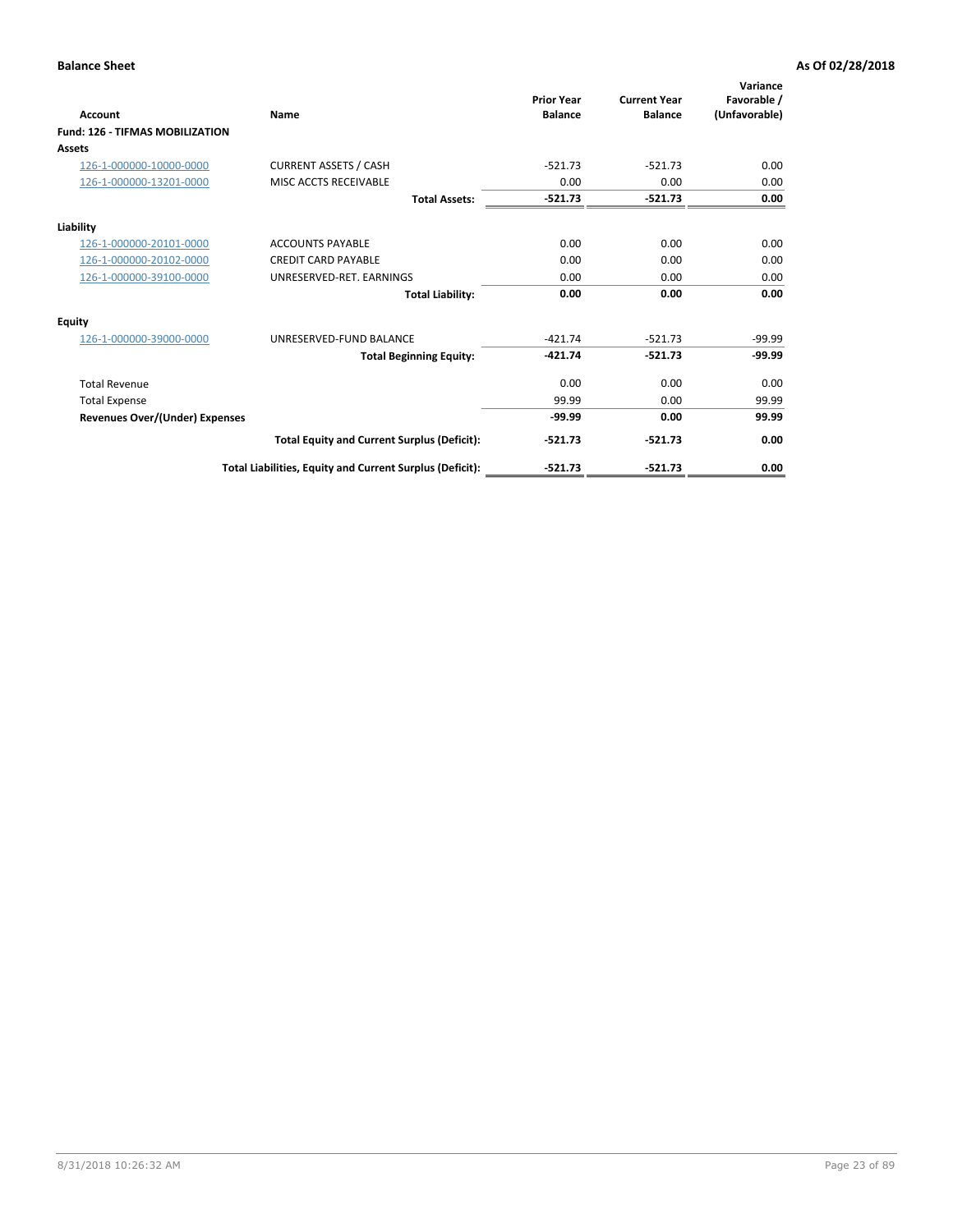| Account                               | Name                                                     | <b>Prior Year</b><br><b>Balance</b> | <b>Current Year</b><br><b>Balance</b> | Variance<br>Favorable /<br>(Unfavorable) |
|---------------------------------------|----------------------------------------------------------|-------------------------------------|---------------------------------------|------------------------------------------|
| Fund: 127 - FIRE GRANT                |                                                          |                                     |                                       |                                          |
| <b>Assets</b>                         |                                                          |                                     |                                       |                                          |
| 127-1-000000-10000-0000               | <b>CURRENT ASSETS / CASH</b>                             | 0.00                                | 0.00                                  | 0.00                                     |
| 127-1-000000-13201-0000               | MISC ACCTS RECEIVABLE                                    | 0.00                                | 0.00                                  | 0.00                                     |
|                                       | <b>Total Assets:</b>                                     | 0.00                                | 0.00                                  | 0.00                                     |
| Liability                             |                                                          |                                     |                                       |                                          |
| 127-1-000000-20101-0000               | <b>ACCOUNTS PAYABLE</b>                                  | 0.00                                | 0.00                                  | 0.00                                     |
|                                       | <b>Total Liability:</b>                                  | 0.00                                | 0.00                                  | 0.00                                     |
| <b>Equity</b>                         |                                                          |                                     |                                       |                                          |
| 127-1-000000-39000-0000               | UNRESERVED-FUND BALANCE                                  | 0.00                                | 0.00                                  | 0.00                                     |
|                                       | <b>Total Beginning Equity:</b>                           | 0.00                                | 0.00                                  | 0.00                                     |
| <b>Total Revenue</b>                  |                                                          | 0.00                                | 0.00                                  | 0.00                                     |
| <b>Total Expense</b>                  |                                                          | 0.00                                | 0.00                                  | 0.00                                     |
| <b>Revenues Over/(Under) Expenses</b> |                                                          | 0.00                                | 0.00                                  | 0.00                                     |
|                                       | <b>Total Equity and Current Surplus (Deficit):</b>       | 0.00                                | 0.00                                  | 0.00                                     |
|                                       | Total Liabilities, Equity and Current Surplus (Deficit): | 0.00                                | 0.00                                  | 0.00                                     |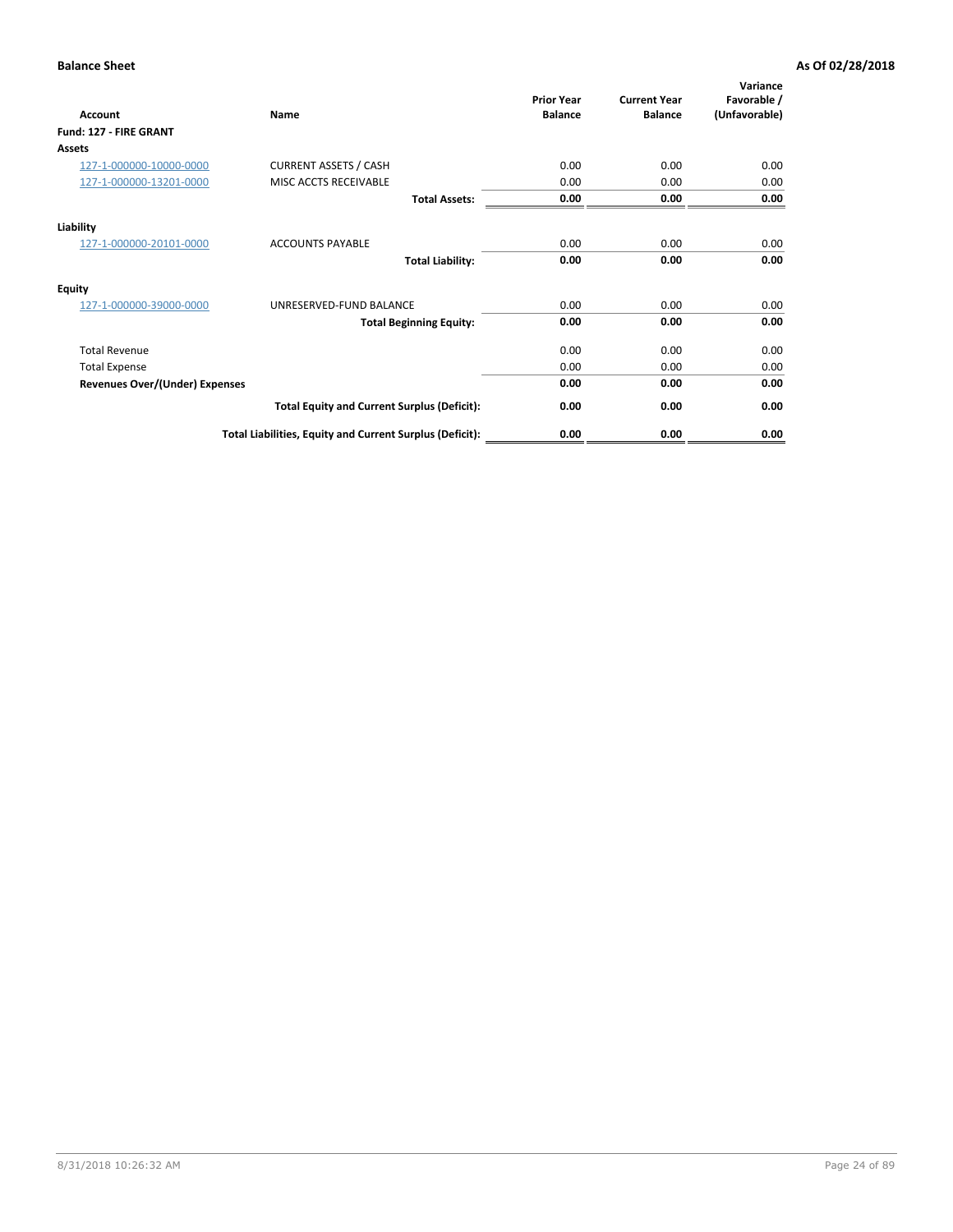| <b>Account</b>                        | Name                                                     | <b>Prior Year</b><br><b>Balance</b> | <b>Current Year</b><br><b>Balance</b> | Variance<br>Favorable /<br>(Unfavorable) |
|---------------------------------------|----------------------------------------------------------|-------------------------------------|---------------------------------------|------------------------------------------|
| Fund: 140 - DEBT SERVICE FUND         |                                                          |                                     |                                       |                                          |
| Assets                                |                                                          |                                     |                                       |                                          |
| 140-1-000000-10000-0000               | <b>CURRENT ASSETS / CASH</b>                             | 171,845.15                          | 263,226.12                            | 91,380.97                                |
| 140-1-000000-12101-0000               | <b>BOND ISSUANCE COSTS</b>                               | 0.00                                | 0.00                                  | 0.00                                     |
| 140-1-000000-13101-0000               | <b>TAX RECEIVABLE-CURRENT</b>                            | 200,478.48                          | $-4,150,244.80$                       | $-4,350,723.28$                          |
| 140-1-000000-13102-0000               | <b>TAXES REC-DELINQUENT</b>                              | 189,268.01                          | 179,703.50                            | $-9,564.51$                              |
| 140-1-000000-13103-0000               | ALLOW FOR UNCOLLECT TAXES                                | $-128,974.29$                       | $-137,812.38$                         | $-8,838.09$                              |
| 140-1-000000-13203-0000               | NON-CURRENT ASSETS / PREPAYMENTS                         | 0.00                                | 0.00                                  | 0.00                                     |
| 140-1-000000-13205-0000               | <b>INTEREST RECEIVABLE</b>                               | 0.00                                | 0.00                                  | 0.00                                     |
| 140-1-000000-13221-0000               | MISC A/R - PROPERTY TAXES                                | 25,623.75                           | 28,599.41                             | 2,975.66                                 |
|                                       | <b>Total Assets:</b>                                     | 458,241.10                          | $-3,816,528.15$                       | $-4,274,769.25$                          |
| Liability                             |                                                          |                                     |                                       |                                          |
| 140-1-000000-20101-0000               | <b>ACCOUNTS PAYABLE</b>                                  | $-361,280.25$                       | 0.00                                  | $-361,280.25$                            |
| 140-1-000000-20102-0000               | <b>CREDIT CARD PAYABLE</b>                               | 0.00                                | 0.00                                  | 0.00                                     |
| 140-1-000000-20103-0000               | ACCRUED ACCOUNTS PAYABLE                                 | 0.00                                | 0.00                                  | 0.00                                     |
| 140-1-000000-20108-0000               | MATURED BONDS PAYABLE                                    | 0.00                                | 0.00                                  | 0.00                                     |
| 140-1-000000-20111-0000               | <b>MATURED INTEREST PAYABLE</b>                          | 0.00                                | 0.00                                  | 0.00                                     |
| 140-1-000000-20112-0000               | <b>ACCRUED INTEREST PAYABLE</b>                          | 0.00                                | 0.00                                  | 0.00                                     |
| 140-1-000000-20203-0000               | <b>DEFERRED TAX REVENUE</b>                              | 250,563.66                          | $-4,118,562.22$                       | 4,369,125.88                             |
| 140-1-000000-21001-0000               | <b>GENERAL FUND / GENERAL FUND</b>                       | 0.00                                | 0.00                                  | 0.00                                     |
| 140-1-000000-21040-0000               | DUE TO / GENERAL CIP FUND                                | 0.00                                | 0.00                                  | 0.00                                     |
| 140-1-000000-29300-0000               | <b>ENCUMBRANCE SUMMARY</b>                               | 0.00                                | 0.00                                  | 0.00                                     |
| 140-1-000000-29400-0000               | RESERVED ACCOUNT / ENCUMBRANCES                          | 0.00                                | 0.00                                  | 0.00                                     |
|                                       | <b>Total Liability:</b>                                  | $-110,716.59$                       | $-4,118,562.22$                       | 4,007,845.63                             |
| Equity                                |                                                          |                                     |                                       |                                          |
| 140-1-000000-39000-0000               | UNRESERVED-FUND BALANCE                                  | 608,660.37                          | 680,422.24                            | 71,761.87                                |
|                                       | <b>Total Beginning Equity:</b>                           | 608,660.37                          | 680,422.24                            | 71,761.87                                |
| <b>Total Revenue</b>                  |                                                          | 4,964,953.97                        | 4,924,877.27                          | $-40,076.70$                             |
| <b>Total Expense</b>                  |                                                          | 5,004,656.65                        | 5,303,265.44                          | $-298,608.79$                            |
| <b>Revenues Over/(Under) Expenses</b> |                                                          | $-39,702.68$                        | $-378,388.17$                         | $-338,685.49$                            |
|                                       | <b>Total Equity and Current Surplus (Deficit):</b>       | 568,957.69                          | 302.034.07                            | $-266,923.62$                            |
|                                       | Total Liabilities, Equity and Current Surplus (Deficit): | 458,241.10                          | $-3,816,528.15$                       | -4,274,769.25                            |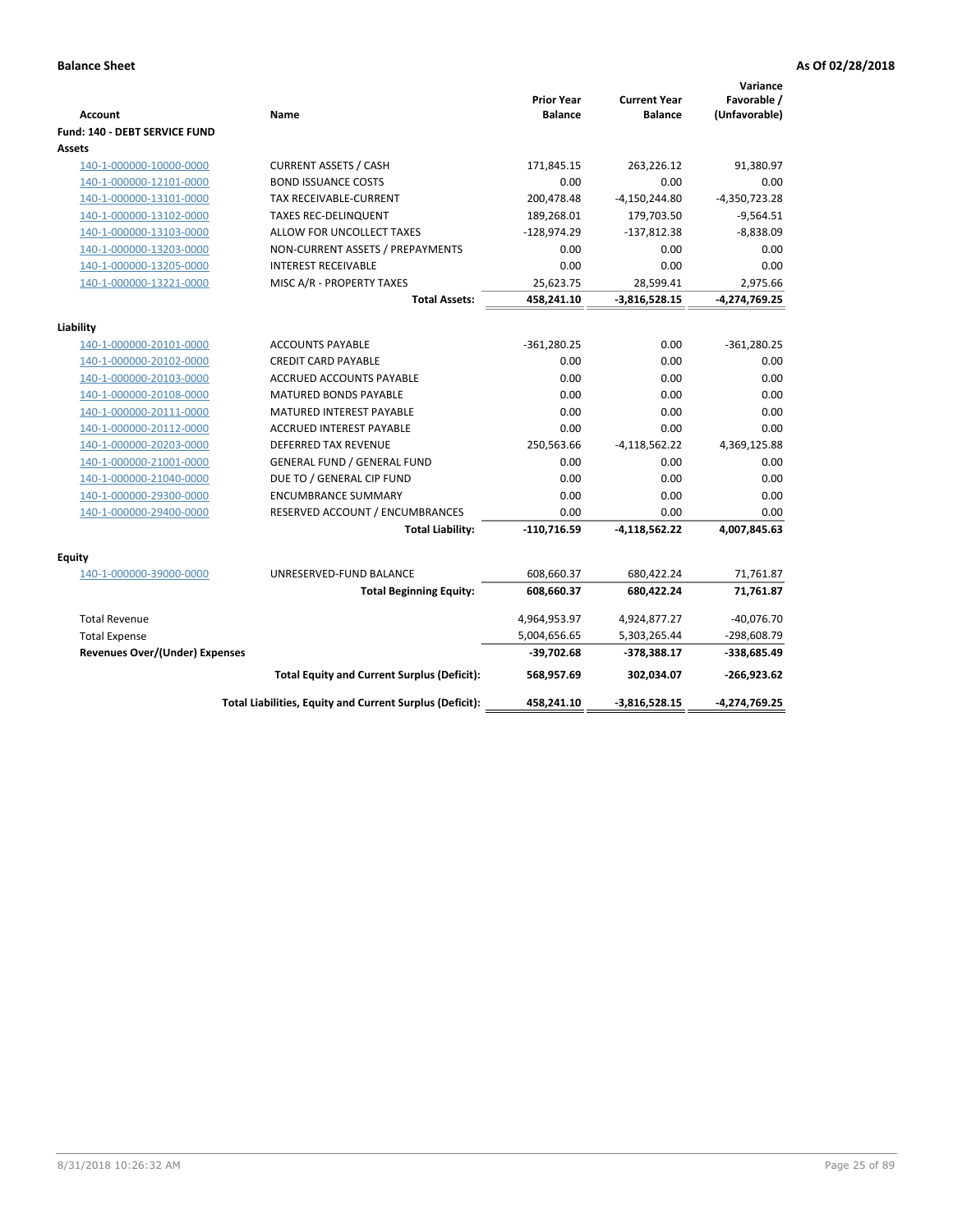|                                              |                                                          |                                     |                                       | Variance                     |
|----------------------------------------------|----------------------------------------------------------|-------------------------------------|---------------------------------------|------------------------------|
| <b>Account</b>                               | Name                                                     | <b>Prior Year</b><br><b>Balance</b> | <b>Current Year</b><br><b>Balance</b> | Favorable /<br>(Unfavorable) |
| Fund: 160 - GENERAL CAPITAL IMPROVEMENT FUND |                                                          |                                     |                                       |                              |
| Assets                                       |                                                          |                                     |                                       |                              |
| 160-1-000000-10000-0000                      | <b>CURRENT ASSETS / CASH</b>                             | $-1,187,232.56$                     | 989,302.20                            | 2,176,534.76                 |
| 160-1-000000-11402-0000                      | 2002 CO'S                                                | 284,130.34                          | 245,871.77                            | $-38,258.57$                 |
| 160-1-000000-11514-0000                      | EXCHANGE BLDG - TX DAILY ACCOUNT 1157                    | 2,264,818.29                        | 219,593.68                            | $-2,045,224.61$              |
| 160-1-000000-11517-0000                      | <b>EXCHANGE BLDG - TX TERM</b>                           | 0.00                                | 0.00                                  | 0.00                         |
| 160-1-000000-11520-0000                      | <b>CERTIFICATES OF DEPOSIT</b>                           | 300,000.00                          | 0.00                                  | $-300,000.00$                |
| 160-1-000000-11602-0000                      | 2001 CO                                                  | 88,131.47                           | 0.00                                  | $-88,131.47$                 |
| 160-1-000000-11603-0000                      | 2001-A CO'S                                              | 73,569.48                           | 74,299.02                             | 729.54                       |
| 160-1-000000-13201-0000                      | MISC ACCTS RECEIVABLE                                    | 0.00                                | 0.00                                  | 0.00                         |
| 160-1-000000-13205-0000                      | <b>INTEREST RECEIVABLE</b>                               | 0.00                                | 0.00                                  | 0.00                         |
| 160-1-000000-14035-0000                      | DEBT SERVICE / DEBT SERVICE FUND                         | 0.00                                | 0.00                                  | 0.00                         |
|                                              | <b>Total Assets:</b>                                     | 1,823,417.02                        | 1,529,066.67                          | -294,350.35                  |
|                                              |                                                          |                                     |                                       |                              |
| Liability                                    |                                                          |                                     |                                       |                              |
| 160-1-000000-20101-0000                      | <b>ACCOUNTS PAYABLE</b>                                  | $-480,595.42$                       | 0.00                                  | $-480,595.42$                |
| 160-1-000000-20102-0000                      | <b>CREDIT CARD PAYABLE</b>                               | 0.00                                | 0.00                                  | 0.00                         |
| 160-1-000000-20103-0000                      | <b>ACCRUED ACCOUNTS PAYABLE</b>                          | 0.00                                | 0.00                                  | 0.00                         |
| 160-1-000000-20113-0000                      | <b>DEVELOPERS ESCROW</b>                                 | 0.00                                | 0.00                                  | 0.00                         |
| 160-1-000000-20139-0000                      | <b>RETAINAGES PAYABLE</b>                                | 49,752.85                           | $-0.02$                               | 49,752.87                    |
| 160-1-000000-20902-0000                      | <b>DEFERRED GRANT REVENUE</b>                            | 0.00                                | 0.00                                  | 0.00                         |
| 160-1-000000-21001-0000                      | <b>GENERAL FUND / GENERAL FUND</b>                       | 0.00                                | 0.00                                  | 0.00                         |
| 160-1-000000-21035-0000                      | DEBT SERVICE / DUE TO DEBT SERVICE                       | 0.00                                | 0.00                                  | 0.00                         |
| 160-1-000000-21101-0000                      | ENTERPRISE / WTR/WWTR UTILITY FUND                       | 0.00                                | 0.00                                  | 0.00                         |
| 160-1-000000-29300-0000                      | <b>ENCUMBRANCE SUMMARY</b>                               | 0.00                                | 0.00                                  | 0.00                         |
| 160-1-000000-29400-0100                      | RESERVED ACCOUNT / ENCUMBRANCES                          | 0.00                                | 0.00                                  | 0.00                         |
|                                              | <b>Total Liability:</b>                                  | -430,842.57                         | $-0.02$                               | -430,842.55                  |
| <b>Equity</b>                                |                                                          |                                     |                                       |                              |
| 160-1-000000-39000-0000                      | UNRESERVED-FUND BALANCE                                  | 5,383,540.33                        | 365,973.09                            | $-5,017,567.24$              |
|                                              | <b>Total Beginning Equity:</b>                           | 5,383,540.33                        | 365,973.09                            | $-5,017,567.24$              |
|                                              |                                                          |                                     |                                       |                              |
| <b>Total Revenue</b>                         |                                                          | $-1,632,031.70$                     | 1,311,630.27                          | 2,943,661.97                 |
| <b>Total Expense</b>                         |                                                          | 1,497,249.04                        | 148,536.67                            | 1,348,712.37                 |
| <b>Revenues Over/(Under) Expenses</b>        |                                                          | $-3,129,280.74$                     | 1,163,093.60                          | 4,292,374.34                 |
|                                              | <b>Total Equity and Current Surplus (Deficit):</b>       | 2,254,259.59                        | 1,529,066.69                          | $-725,192.90$                |
|                                              | Total Liabilities, Equity and Current Surplus (Deficit): | 1,823,417.02                        | 1,529,066.67                          | -294,350.35                  |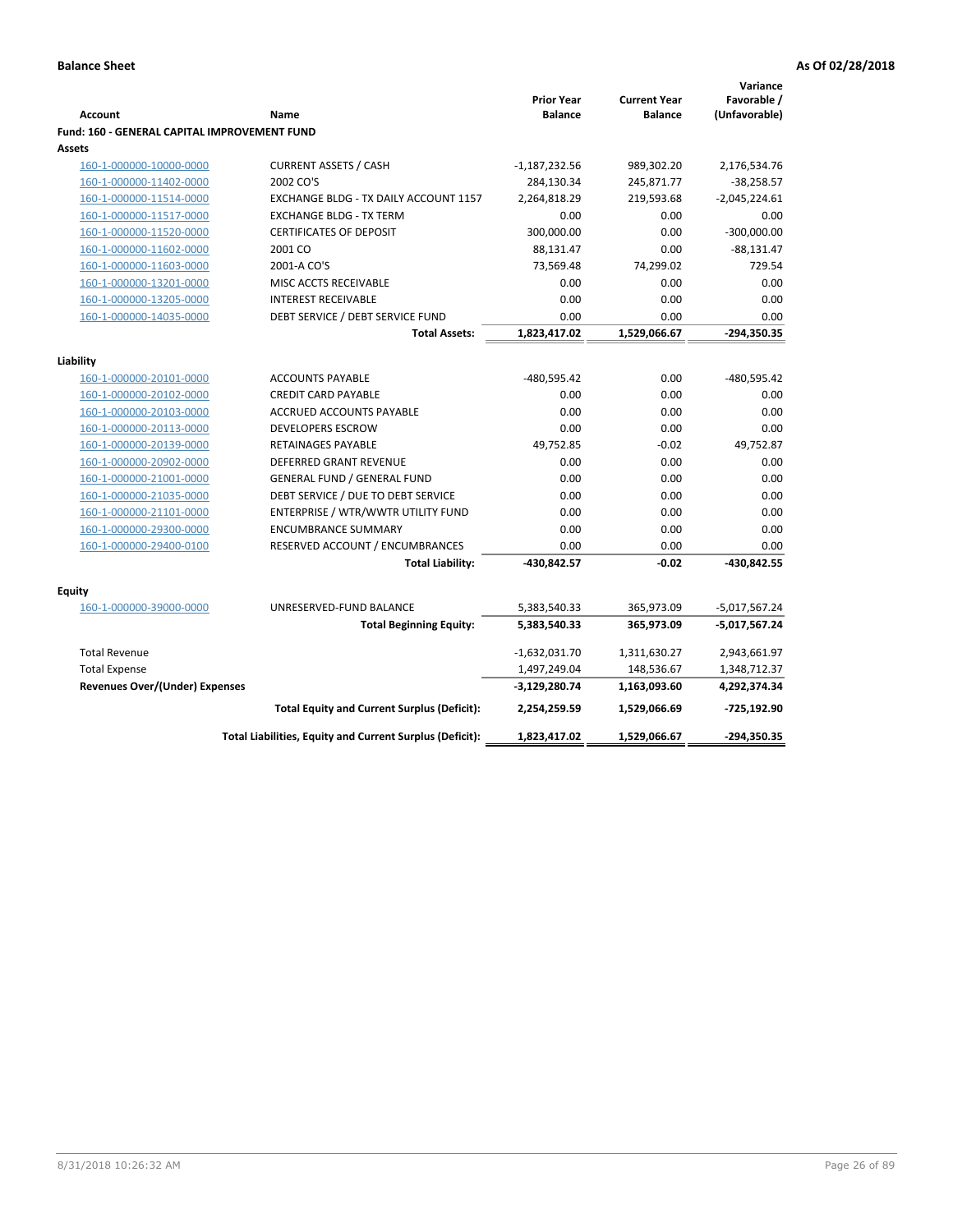| <b>Account</b>                              | Name                                                     | <b>Prior Year</b><br><b>Balance</b> | <b>Current Year</b><br><b>Balance</b> | Variance<br>Favorable /<br>(Unfavorable) |
|---------------------------------------------|----------------------------------------------------------|-------------------------------------|---------------------------------------|------------------------------------------|
| <b>Fund: 161 - STREET CONSTRUCTION FUND</b> |                                                          |                                     |                                       |                                          |
| <b>Assets</b>                               |                                                          |                                     |                                       |                                          |
| 161-1-000000-10000-0000                     | <b>CURRENT ASSETS / CASH</b>                             | 844,795.76                          | 846,625.98                            | 1,830.22                                 |
| 161-1-000000-11003-0000                     | 2010 CO'S                                                | 0.00                                | 0.00                                  | 0.00                                     |
| 161-1-000000-13205-0000                     | <b>INTEREST RECEIVABLE</b>                               | 0.00                                | 0.00                                  | 0.00                                     |
| 161-1-000000-14035-0000                     | DEBT SERVICE / DEBT SERVICE FUND                         | 0.00                                | 0.00                                  | 0.00                                     |
|                                             | <b>Total Assets:</b>                                     | 844,795.76                          | 846,625.98                            | 1,830.22                                 |
| Liability                                   |                                                          |                                     |                                       |                                          |
| 161-1-000000-20101-0000                     | <b>ACCOUNTS PAYABLE</b>                                  | 0.00                                | 0.00                                  | 0.00                                     |
| 161-1-000000-20102-0000                     | <b>CREDIT CARD PAYABLE</b>                               | 0.00                                | 0.00                                  | 0.00                                     |
| 161-1-000000-20103-0000                     | <b>ACCRUED ACCOUNTS PAYABLE</b>                          | 0.00                                | 0.00                                  | 0.00                                     |
| 161-1-000000-20139-0000                     | <b>RETAINAGES PAYABLE</b>                                | 0.00                                | 0.00                                  | 0.00                                     |
| 161-1-000000-21001-0000                     | <b>GENERAL FUND / GENERAL FUND</b>                       | 0.00                                | 0.00                                  | 0.00                                     |
| 161-1-000000-21035-0000                     | DEBT SERVICE / DUE TO DEBT SERVICE                       | 0.00                                | 0.00                                  | 0.00                                     |
| 161-1-000000-29300-0000                     | <b>ENCUMBRANCE SUMMARY</b>                               | 0.00                                | 0.00                                  | 0.00                                     |
| 161-1-000000-29400-0100                     | RESERVED ACCOUNT / ENCUMBRANCES                          | 0.00                                | 0.00                                  | 0.00                                     |
|                                             | <b>Total Liability:</b>                                  | 0.00                                | 0.00                                  | 0.00                                     |
| <b>Equity</b>                               |                                                          |                                     |                                       |                                          |
| 161-1-000000-39000-0000                     | UNRESERVED-FUND BALANCE                                  | 844,983.85                          | 846,099.12                            | 1,115.27                                 |
|                                             | <b>Total Beginning Equity:</b>                           | 844,983.85                          | 846,099.12                            | 1,115.27                                 |
| <b>Total Revenue</b>                        |                                                          | $-72.80$                            | 625.32                                | 698.12                                   |
| <b>Total Expense</b>                        |                                                          | 115.29                              | 98.46                                 | 16.83                                    |
| <b>Revenues Over/(Under) Expenses</b>       |                                                          | $-188.09$                           | 526.86                                | 714.95                                   |
|                                             | <b>Total Equity and Current Surplus (Deficit):</b>       | 844,795.76                          | 846,625.98                            | 1,830.22                                 |
|                                             | Total Liabilities, Equity and Current Surplus (Deficit): | 844,795.76                          | 846,625.98                            | 1.830.22                                 |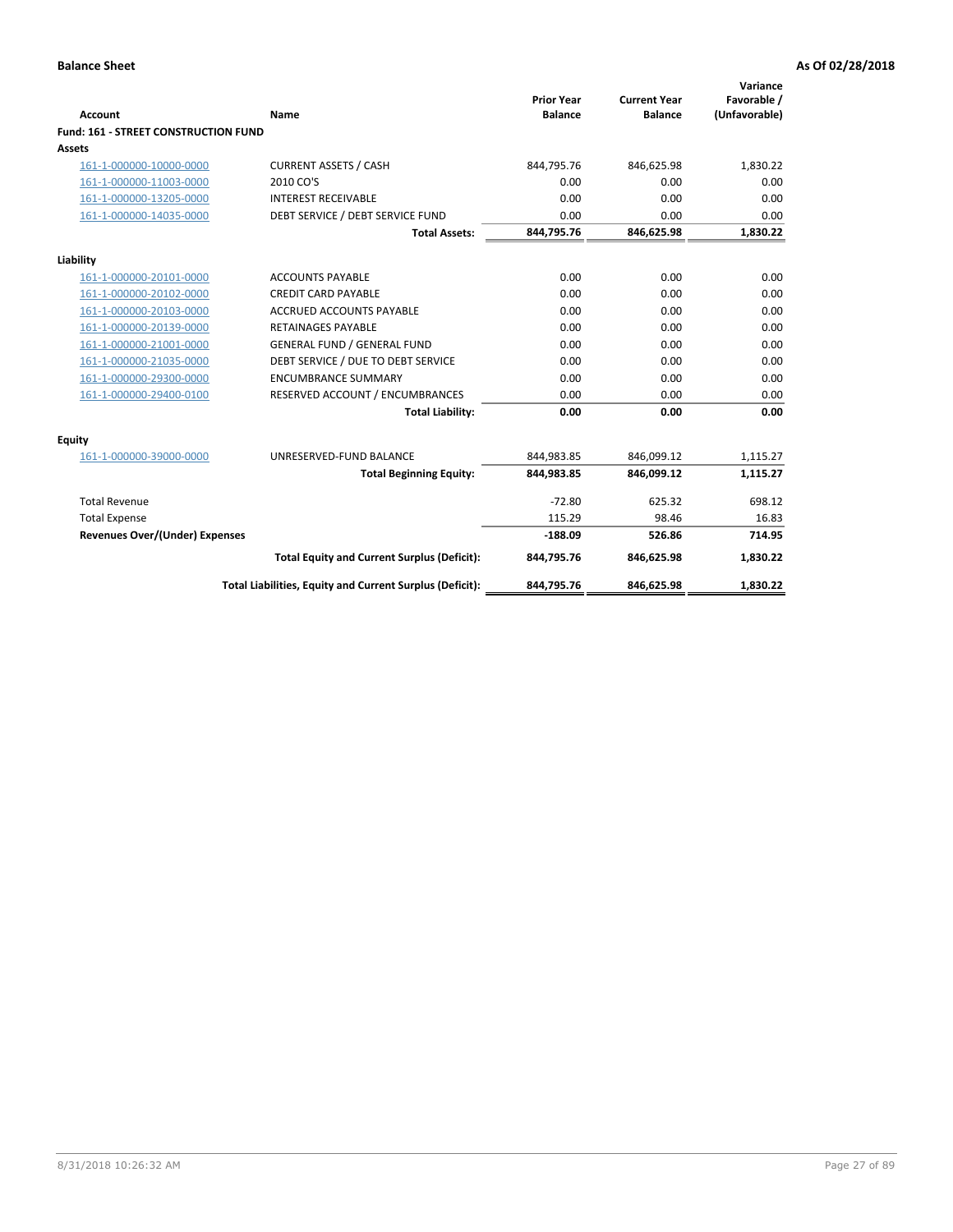| Account                                         | Name                                                     | <b>Prior Year</b><br><b>Balance</b> | <b>Current Year</b><br><b>Balance</b> | Variance<br>Favorable /<br>(Unfavorable) |
|-------------------------------------------------|----------------------------------------------------------|-------------------------------------|---------------------------------------|------------------------------------------|
| <b>Fund: 162 - GRAHAM PARK RENOVATIONS FUND</b> |                                                          |                                     |                                       |                                          |
| <b>Assets</b>                                   |                                                          |                                     |                                       |                                          |
| 162-1-000000-10000-0000                         | <b>CURRENT ASSETS / CASH</b>                             | 0.00                                | 0.00                                  | 0.00                                     |
| 162-1-000000-13201-0000                         | MISC ACCTS RECEIVABLE                                    | 0.00                                | 0.00                                  | 0.00                                     |
|                                                 | <b>Total Assets:</b>                                     | 0.00                                | 0.00                                  | 0.00                                     |
| Liability                                       |                                                          |                                     |                                       |                                          |
| 162-1-000000-20101-0000                         | <b>ACCOUNTS PAYABLE</b>                                  | 0.00                                | 0.00                                  | 0.00                                     |
| 162-1-000000-20139-0000                         | <b>RETAINAGES PAYABLE</b>                                | 0.00                                | 0.00                                  | 0.00                                     |
| 162-1-000000-20202-0000                         | <b>DEFERRED REVENUE</b>                                  | 0.00                                | 0.00                                  | 0.00                                     |
| 162-1-000000-29300-0000                         | <b>ENCUMBRANCE SUMMARY</b>                               | 0.00                                | 0.00                                  | 0.00                                     |
| 162-1-000000-29400-0000                         | RESERVED ACCOUNT / ENCUMBRANCES                          | 0.00                                | 0.00                                  | 0.00                                     |
|                                                 | <b>Total Liability:</b>                                  | 0.00                                | 0.00                                  | 0.00                                     |
| Equity                                          |                                                          |                                     |                                       |                                          |
| 162-1-000000-39000-0000                         | UNRESERVED-FUND BALANCE                                  | 0.00                                | 0.00                                  | 0.00                                     |
|                                                 | <b>Total Beginning Equity:</b>                           | 0.00                                | 0.00                                  | 0.00                                     |
| <b>Total Revenue</b>                            |                                                          | 0.00                                | 0.00                                  | 0.00                                     |
| <b>Total Expense</b>                            |                                                          | 0.00                                | 0.00                                  | 0.00                                     |
| <b>Revenues Over/(Under) Expenses</b>           |                                                          | 0.00                                | 0.00                                  | 0.00                                     |
|                                                 | <b>Total Equity and Current Surplus (Deficit):</b>       | 0.00                                | 0.00                                  | 0.00                                     |
|                                                 | Total Liabilities, Equity and Current Surplus (Deficit): | 0.00                                | 0.00                                  | 0.00                                     |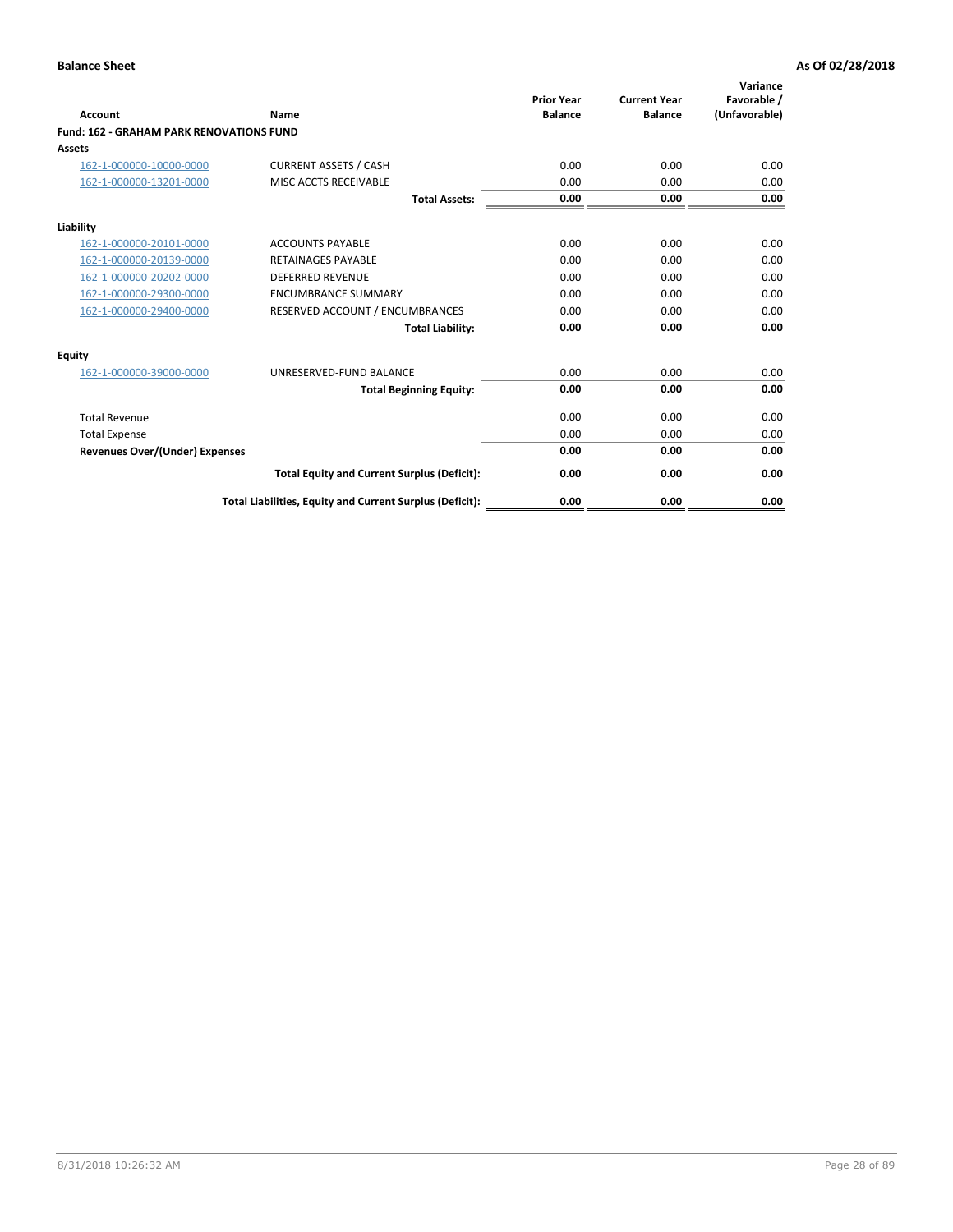|                                              |                                                          | <b>Prior Year</b> | <b>Current Year</b> | Variance<br>Favorable / |
|----------------------------------------------|----------------------------------------------------------|-------------------|---------------------|-------------------------|
| <b>Account</b>                               | Name                                                     | <b>Balance</b>    | <b>Balance</b>      | (Unfavorable)           |
| <b>Fund: 163 - SECO STIMULAS BLOCK GRANT</b> |                                                          |                   |                     |                         |
| Assets                                       |                                                          |                   |                     |                         |
| 163-1-000000-10000-0000                      | <b>CURRENT ASSETS / CASH</b>                             | 0.00              | 0.00                | 0.00                    |
| 163-1-000000-13201-0000                      | MISC ACCTS RECEIVABLE                                    | 0.00              | 0.00                | 0.00                    |
| 163-1-000000-13205-0000                      | <b>INTEREST RECEIVABLE</b>                               | 0.00              | 0.00                | 0.00                    |
|                                              | <b>Total Assets:</b>                                     | 0.00              | 0.00                | 0.00                    |
| Liability                                    |                                                          |                   |                     |                         |
| 163-1-000000-20101-0000                      | <b>ACCOUNTS PAYABLE</b>                                  | 0.00              | 0.00                | 0.00                    |
| 163-1-000000-20102-0000                      | <b>CREDIT CARD PAYABLE</b>                               | 0.00              | 0.00                | 0.00                    |
| 163-1-000000-20103-0000                      | <b>ACCRUED ACCOUNTS PAYABLE</b>                          | 0.00              | 0.00                | 0.00                    |
| 163-1-000000-20139-0000                      | <b>RETAINAGES PAYABLE</b>                                | 0.00              | 0.00                | 0.00                    |
| 163-1-000000-20902-0000                      | <b>DEFERRED GRANT REVENUE</b>                            | 0.00              | 0.00                | 0.00                    |
| 163-1-000000-29300-0000                      | <b>ENCUMBRANCE SUMMARY</b>                               | 0.00              | 0.00                | 0.00                    |
| 163-1-000000-29400-0100                      | RESERVED ACCOUNT / ENCUMBRANCES                          | 0.00              | 0.00                | 0.00                    |
|                                              | <b>Total Liability:</b>                                  | 0.00              | 0.00                | 0.00                    |
| <b>Equity</b>                                |                                                          |                   |                     |                         |
| 163-1-000000-39000-0000                      | UNRESERVED-FUND BALANCE                                  | 0.00              | 0.00                | 0.00                    |
|                                              | <b>Total Beginning Equity:</b>                           | 0.00              | 0.00                | 0.00                    |
| <b>Total Revenue</b>                         |                                                          | 0.00              | 0.00                | 0.00                    |
| <b>Total Expense</b>                         |                                                          | 0.00              | 0.00                | 0.00                    |
| Revenues Over/(Under) Expenses               |                                                          | 0.00              | 0.00                | 0.00                    |
|                                              | <b>Total Equity and Current Surplus (Deficit):</b>       | 0.00              | 0.00                | 0.00                    |
|                                              | Total Liabilities, Equity and Current Surplus (Deficit): | 0.00              | 0.00                | 0.00                    |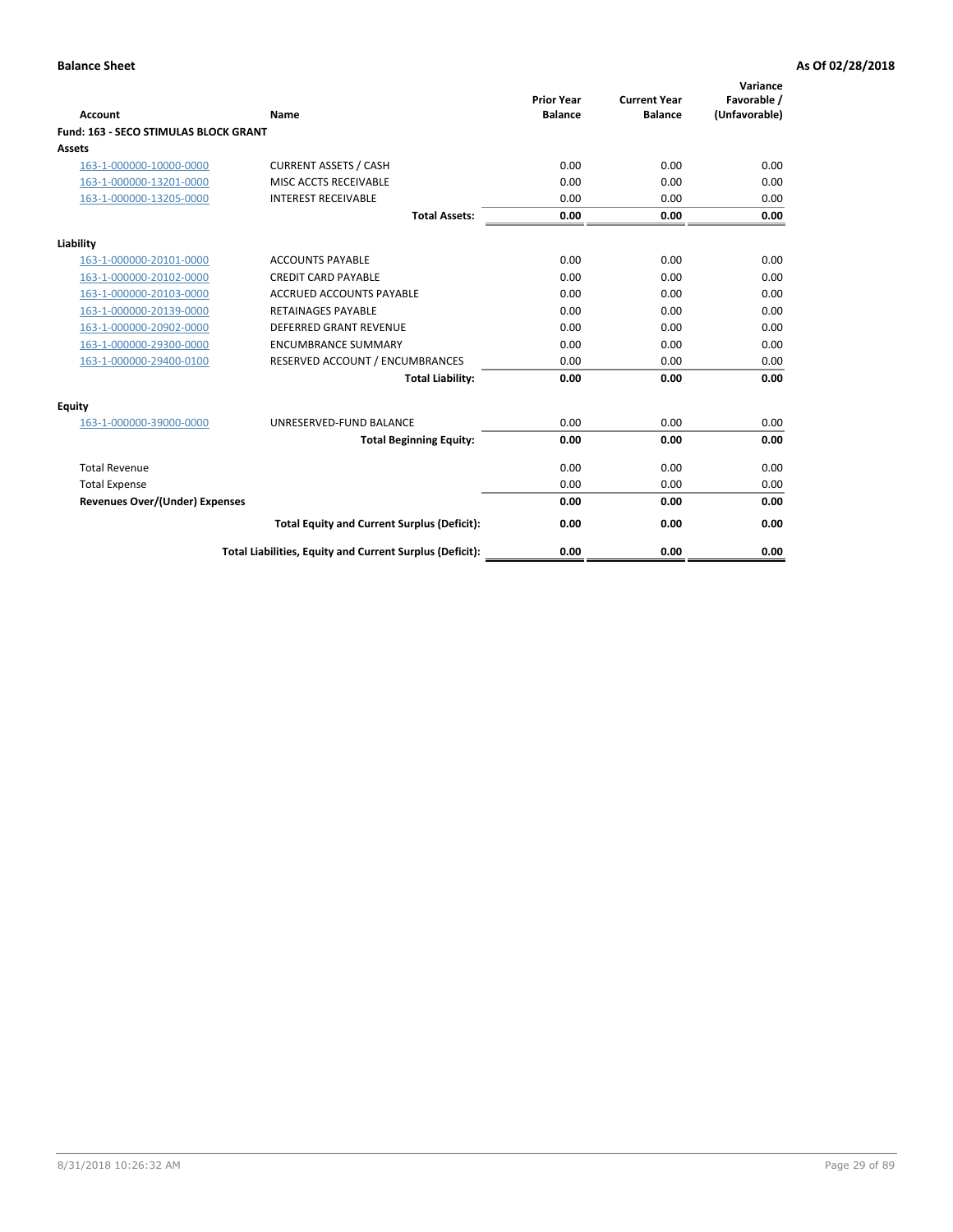| Account                               | Name                                                     | <b>Prior Year</b><br><b>Balance</b> | <b>Current Year</b><br><b>Balance</b> | Variance<br>Favorable /<br>(Unfavorable) |
|---------------------------------------|----------------------------------------------------------|-------------------------------------|---------------------------------------|------------------------------------------|
| Fund: 164 - 2013 CO CAPITAL FUND      |                                                          |                                     |                                       |                                          |
| <b>Assets</b>                         |                                                          |                                     |                                       |                                          |
| 164-1-000000-10000-0000               | <b>CURRENT ASSETS / CASH</b>                             | 0.00                                | 31,676.82                             | 31,676.82                                |
| 164-1-000000-11508-0000               | 2013 CO'S PROJ CONST                                     | 28,837.95                           | 1,995.67                              | $-26,842.28$                             |
| 164-1-000000-11509-0000               | 2013 CO'S DEBT SERVICE                                   | 4,734.90                            | 0.00                                  | $-4,734.90$                              |
| 164-1-000000-13205-0000               | <b>INTEREST RECEIVABLE</b>                               | 0.00                                | 0.00                                  | 0.00                                     |
| 164-1-000000-14035-0000               | DEBT SERVICE / DEBT SERVICE FUND                         | 0.00                                | 0.00                                  | 0.00                                     |
|                                       | <b>Total Assets:</b>                                     | 33,572.85                           | 33,672.49                             | 99.64                                    |
| Liability                             |                                                          |                                     |                                       |                                          |
| 164-1-000000-20101-0000               | <b>ACCOUNTS PAYABLE</b>                                  | 0.00                                | 0.00                                  | 0.00                                     |
| 164-1-000000-20102-0000               | <b>CREDIT CARD PAYABLE</b>                               | 0.00                                | 0.00                                  | 0.00                                     |
| 164-1-000000-20103-0000               | ACCRUED ACCOUNTS PAYABLE                                 | 0.00                                | 0.00                                  | 0.00                                     |
| 164-1-000000-20139-0000               | <b>RETAINAGES PAYABLE</b>                                | 0.00                                | 0.00                                  | 0.00                                     |
| 164-1-000000-21001-0000               | <b>GENERAL FUND / GENERAL FUND</b>                       | 0.00                                | 0.00                                  | 0.00                                     |
| 164-1-000000-21035-0000               | DEBT SERVICE / DUE TO DEBT SERVICE                       | 0.00                                | 0.00                                  | 0.00                                     |
| 164-1-000000-29300-0000               | <b>ENCUMBRANCE SUMMARY</b>                               | 0.00                                | 0.00                                  | 0.00                                     |
| 164-1-000000-29400-0100               | RESERVED ACCOUNT / ENCUMBRANCES                          | 0.00                                | 0.00                                  | 0.00                                     |
|                                       | <b>Total Liability:</b>                                  | 0.00                                | 0.00                                  | 0.00                                     |
| <b>Equity</b>                         |                                                          |                                     |                                       |                                          |
| 164-1-000000-39000-0000               | UNRESERVED-FUND BALANCE                                  | 33,501.36                           | 33,642.76                             | 141.40                                   |
|                                       | <b>Total Beginning Equity:</b>                           | 33,501.36                           | 33,642.76                             | 141.40                                   |
| <b>Total Revenue</b>                  |                                                          | 71.49                               | 33.41                                 | $-38.08$                                 |
| <b>Total Expense</b>                  |                                                          | 0.00                                | 3.68                                  | $-3.68$                                  |
| <b>Revenues Over/(Under) Expenses</b> |                                                          | 71.49                               | 29.73                                 | $-41.76$                                 |
|                                       | <b>Total Equity and Current Surplus (Deficit):</b>       | 33,572.85                           | 33,672.49                             | 99.64                                    |
|                                       | Total Liabilities, Equity and Current Surplus (Deficit): | 33,572.85                           | 33,672.49                             | 99.64                                    |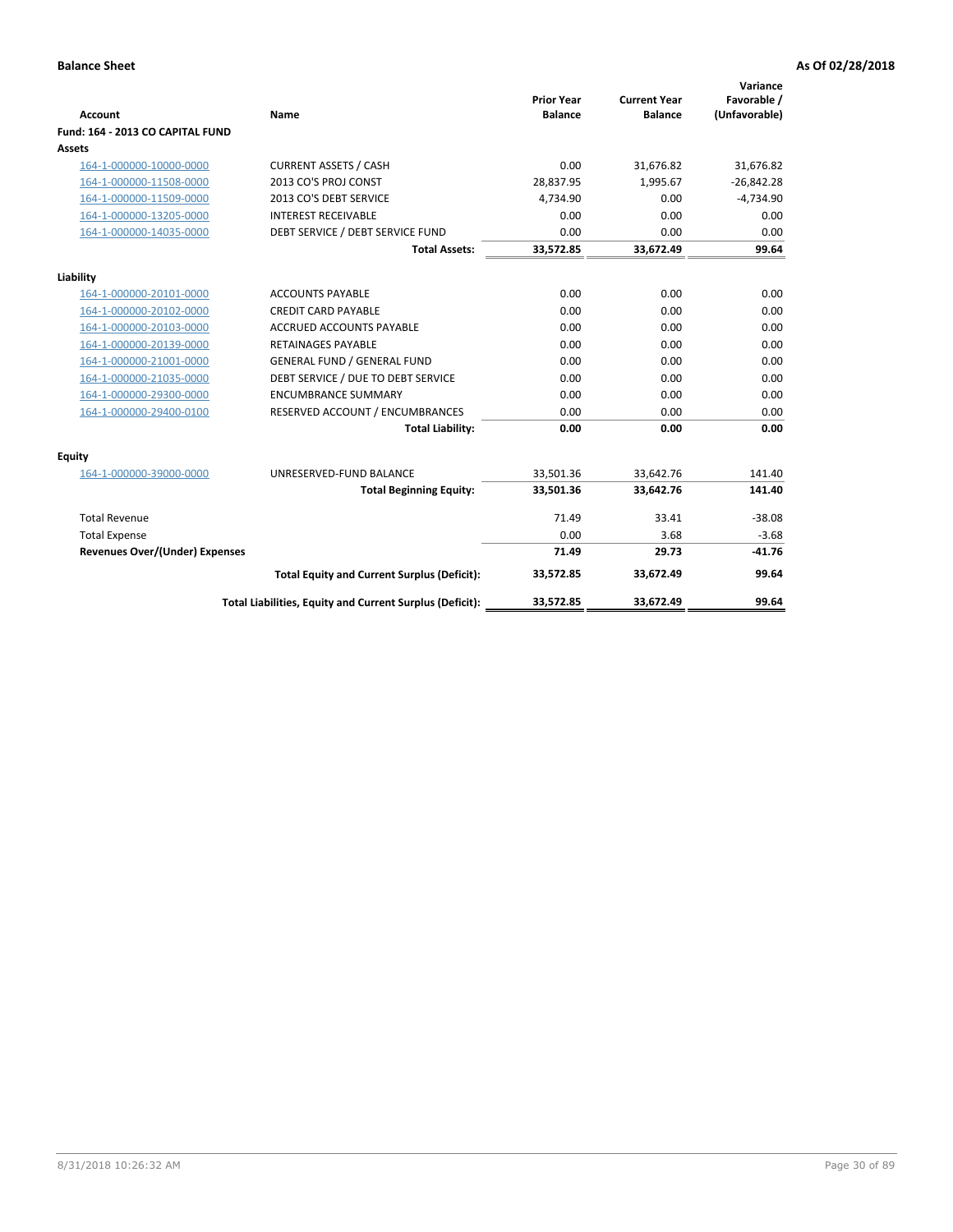| Account                               | Name                                                     | <b>Prior Year</b><br><b>Balance</b> | <b>Current Year</b><br><b>Balance</b> | Variance<br>Favorable /<br>(Unfavorable) |
|---------------------------------------|----------------------------------------------------------|-------------------------------------|---------------------------------------|------------------------------------------|
| Fund: 165 - 2014 GO FUND              |                                                          |                                     |                                       |                                          |
| Assets                                |                                                          |                                     |                                       |                                          |
| 165-1-000000-10000-0000               | <b>CURRENT ASSETS / CASH</b>                             | $-2,600,632.29$                     | $-8,613.63$                           | 2,592,018.66                             |
| 165-1-000000-11003-0000               | 2010 CO'S                                                | 0.00                                | 0.00                                  | 0.00                                     |
| 165-1-000000-11202-0000               | 2014 GO STREET BONDS                                     | 0.00                                | 0.00                                  | 0.00                                     |
| 165-1-000000-11511-0000               | 2015 GO PROJECT CONSTRUCTION                             | 5,026,362.04                        | 768,073.80                            | $-4,258,288.24$                          |
| 165-1-000000-11520-0000               | <b>CERTIFICATES OF DEPOSIT</b>                           | 0.00                                | 0.00                                  | 0.00                                     |
| 165-1-000000-11530-0000               | <b>TexasTERM CP</b>                                      | 0.00                                | 0.00                                  | 0.00                                     |
| 165-1-000000-13201-0000               | MISC ACCTS RECEIVABLE                                    | 0.00                                | 0.00                                  | 0.00                                     |
| 165-1-000000-13205-0000               | <b>INTEREST RECEIVABLE</b>                               | 0.00                                | 0.00                                  | 0.00                                     |
| 165-1-000000-14035-0000               | DEBT SERVICE / DEBT SERVICE FUND                         | 0.00                                | 0.00                                  | 0.00                                     |
|                                       | <b>Total Assets:</b>                                     | 2,425,729.75                        | 759,460.17                            | $-1,666,269.58$                          |
| Liability                             |                                                          |                                     |                                       |                                          |
| 165-1-000000-20101-0000               | <b>ACCOUNTS PAYABLE</b>                                  | 0.00                                | 0.00                                  | 0.00                                     |
| 165-1-000000-20102-0000               | <b>CREDIT CARD PAYABLE</b>                               | 0.00                                | 0.00                                  | 0.00                                     |
| 165-1-000000-20103-0000               | <b>ACCRUED ACCOUNTS PAYABLE</b>                          | 0.00                                | 0.00                                  | 0.00                                     |
| 165-1-000000-20139-0000               | <b>RETAINAGES PAYABLE</b>                                | 168,919.83                          | 0.00                                  | 168,919.83                               |
| 165-1-000000-21001-0000               | <b>GENERAL FUND / GENERAL FUND</b>                       | 0.00                                | 0.00                                  | 0.00                                     |
| 165-1-000000-21035-0000               | DEBT SERVICE / DUE TO DEBT SERVICE                       | 0.00                                | 0.00                                  | 0.00                                     |
| 165-1-000000-29300-0000               | <b>ENCUMBRANCE SUMMARY</b>                               | 0.00                                | 0.00                                  | 0.00                                     |
| 165-1-000000-29400-0100               | RESERVED ACCOUNT / ENCUMBRANCES                          | 0.00                                | 0.00                                  | 0.00                                     |
|                                       | <b>Total Liability:</b>                                  | 168,919.83                          | 0.00                                  | 168,919.83                               |
| Equity                                |                                                          |                                     |                                       |                                          |
| 165-1-000000-39000-0000               | UNRESERVED-FUND BALANCE                                  | 3,846,902.24                        | 755,496.40                            | $-3,091,405.84$                          |
|                                       | <b>Total Beginning Equity:</b>                           | 3,846,902.24                        | 755,496.40                            | $-3,091,405.84$                          |
| <b>Total Revenue</b>                  |                                                          | 24,284.78                           | 3,963.77                              | $-20,321.01$                             |
| <b>Total Expense</b>                  |                                                          | 1,614,377.10                        | 0.00                                  | 1,614,377.10                             |
| <b>Revenues Over/(Under) Expenses</b> |                                                          | $-1,590,092.32$                     | 3,963.77                              | 1,594,056.09                             |
|                                       | <b>Total Equity and Current Surplus (Deficit):</b>       | 2,256,809.92                        | 759,460.17                            | $-1,497,349.75$                          |
|                                       | Total Liabilities, Equity and Current Surplus (Deficit): | 2,425,729.75                        | 759,460.17                            | -1,666,269.58                            |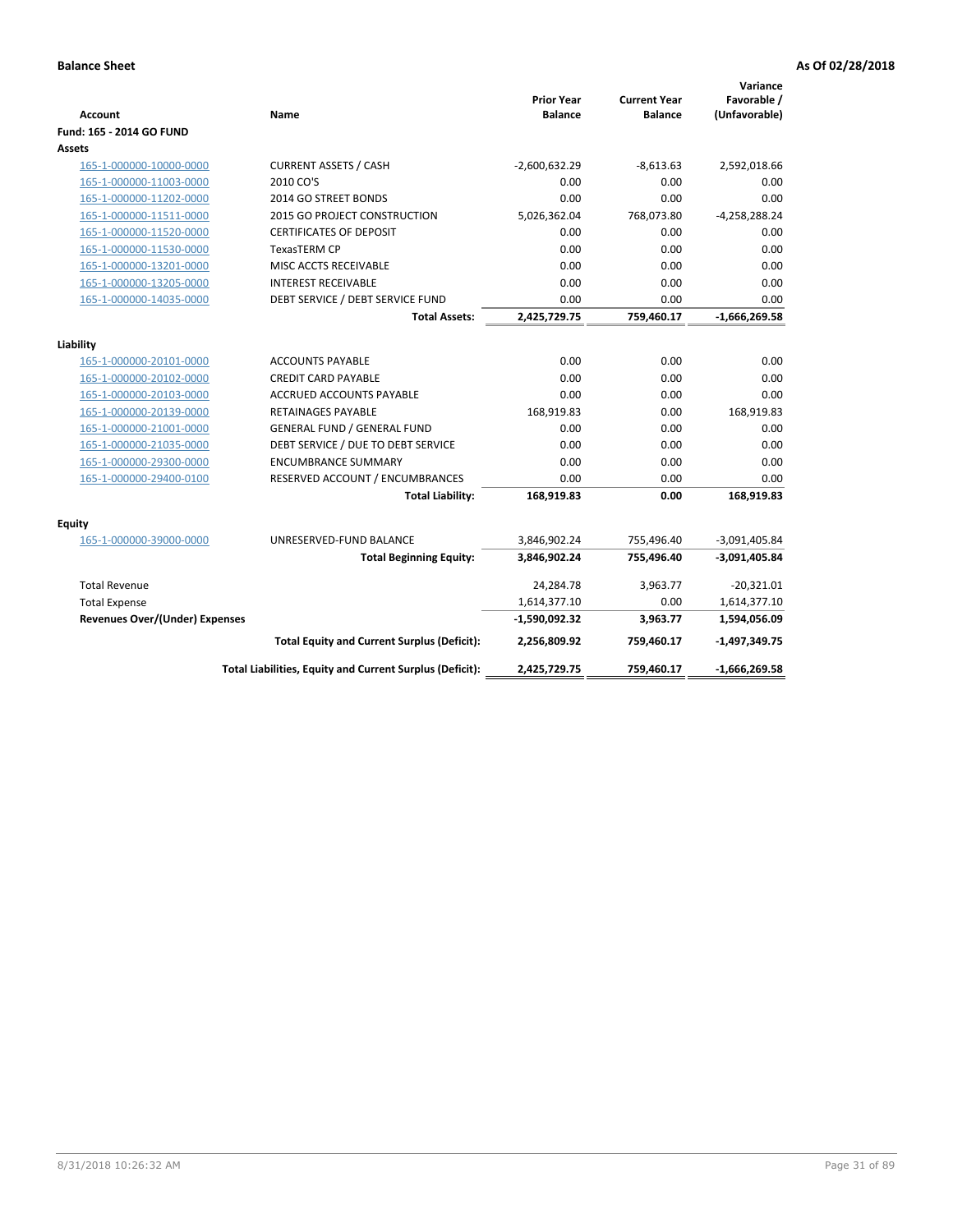| Account                                               | Name                                                     | <b>Prior Year</b><br><b>Balance</b> | <b>Current Year</b><br><b>Balance</b> | Variance<br>Favorable /<br>(Unfavorable) |
|-------------------------------------------------------|----------------------------------------------------------|-------------------------------------|---------------------------------------|------------------------------------------|
| Fund: 170 - LAW ENFORCEMENT GRANT - CAPITAL PURCHASES |                                                          |                                     |                                       |                                          |
| <b>Assets</b>                                         |                                                          |                                     |                                       |                                          |
| 170-1-000000-10000-0000                               | <b>CURRENT ASSETS / CASH</b>                             | 194.66                              | 194.66                                | 0.00                                     |
| 170-1-000000-13201-0000                               | MISC ACCTS RECEIVABLE                                    | 0.00                                | 0.00                                  | 0.00                                     |
|                                                       | <b>Total Assets:</b>                                     | 194.66                              | 194.66                                | 0.00                                     |
| Liability                                             |                                                          |                                     |                                       |                                          |
| 170-1-000000-20101-0000                               | <b>ACCOUNTS PAYABLE</b>                                  | 0.00                                | 0.00                                  | 0.00                                     |
| 170-1-000000-20102-0000                               | <b>CREDIT CARD PAYABLE</b>                               | 0.00                                | 0.00                                  | 0.00                                     |
| 170-1-000000-20103-0000                               | <b>ACCRUED ACCOUNTS PAYABLE</b>                          | 0.00                                | 0.00                                  | 0.00                                     |
| 170-1-000000-20902-0000                               | <b>DEFERRED GRANT REVENUE</b>                            | 0.00                                | 0.00                                  | 0.00                                     |
| 170-1-000000-21001-0000                               | <b>GENERAL FUND / GENERAL FUND</b>                       | 0.00                                | 0.00                                  | 0.00                                     |
| 170-1-000000-24004-0000                               | <b>INTEREST PAYABLE ON DEP</b>                           | 0.00                                | 0.00                                  | 0.00                                     |
| 170-1-000000-29300-0000                               | <b>ENCUMBRANCE SUMMARY</b>                               | 0.00                                | 0.00                                  | 0.00                                     |
| 170-1-000000-29400-0000                               | RESERVED ACCOUNT / ENCUMBRANCES                          | 0.00                                | 0.00                                  | 0.00                                     |
|                                                       | <b>Total Liability:</b>                                  | 0.00                                | 0.00                                  | 0.00                                     |
| <b>Equity</b>                                         |                                                          |                                     |                                       |                                          |
| 170-1-000000-39000-0000                               | UNRESERVED-FUND BALANCE                                  | 194.66                              | 194.66                                | 0.00                                     |
|                                                       | <b>Total Beginning Equity:</b>                           | 194.66                              | 194.66                                | 0.00                                     |
| <b>Total Revenue</b>                                  |                                                          | 0.00                                | 0.00                                  | 0.00                                     |
| <b>Total Expense</b>                                  |                                                          | 0.00                                | 0.00                                  | 0.00                                     |
| <b>Revenues Over/(Under) Expenses</b>                 |                                                          | 0.00                                | 0.00                                  | 0.00                                     |
|                                                       | <b>Total Equity and Current Surplus (Deficit):</b>       | 194.66                              | 194.66                                | 0.00                                     |
|                                                       | Total Liabilities, Equity and Current Surplus (Deficit): | 194.66                              | 194.66                                | 0.00                                     |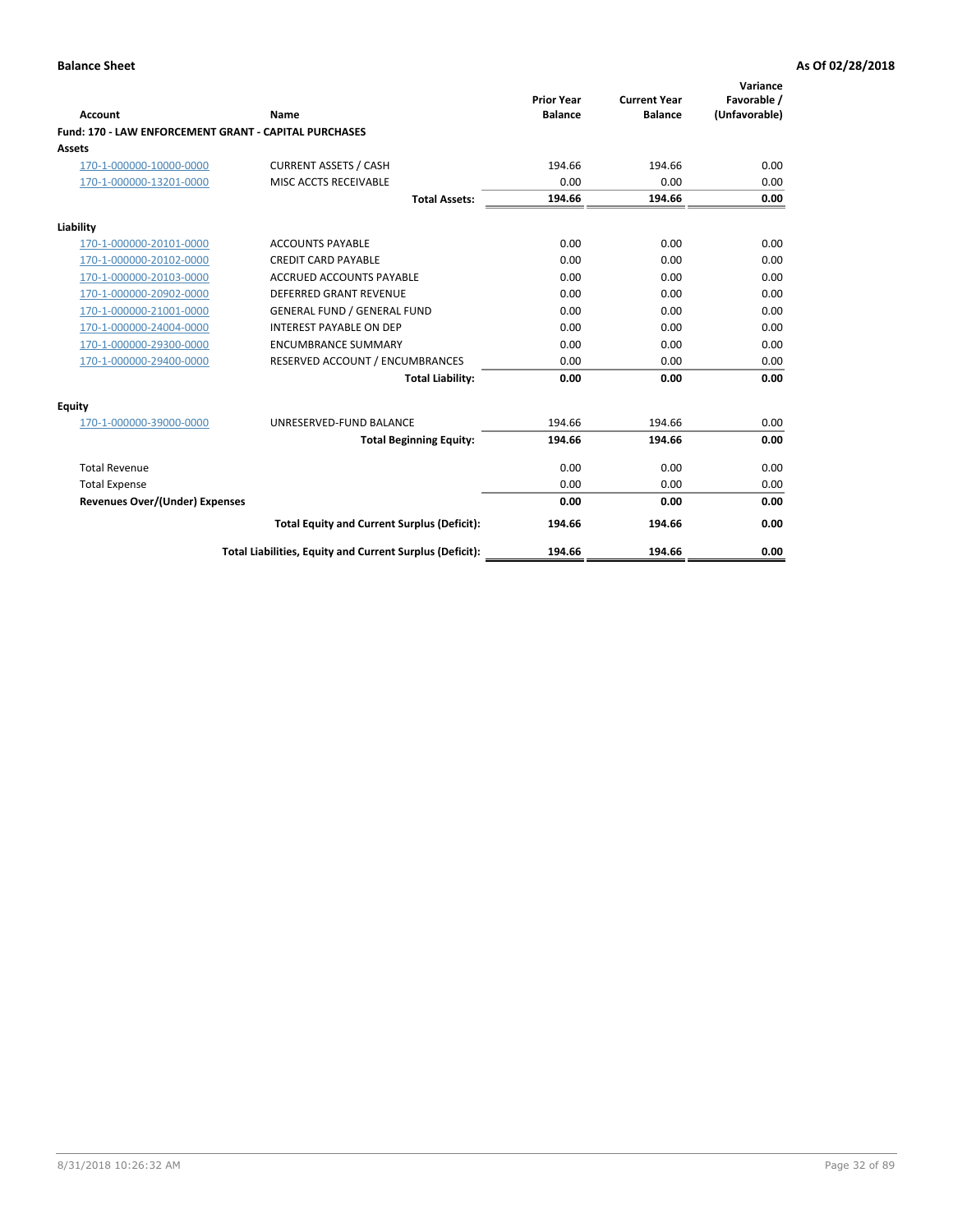|                                                |                                                          | <b>Prior Year</b> | <b>Current Year</b> | Variance<br>Favorable / |
|------------------------------------------------|----------------------------------------------------------|-------------------|---------------------|-------------------------|
| Account                                        | Name                                                     | <b>Balance</b>    | <b>Balance</b>      | (Unfavorable)           |
| <b>Fund: 171 - MAIN STREET SPECIAL REVENUE</b> |                                                          |                   |                     |                         |
| Assets                                         |                                                          |                   |                     |                         |
| 171-1-000000-10000-0000                        | <b>CURRENT ASSETS / CASH</b>                             | 57,308.28         | 57,500.28           | 192.00                  |
| 171-1-000000-13201-0000                        | MISC ACCTS RECEIVABLE                                    | 0.00              | 0.00                | 0.00                    |
| 171-1-000000-13205-0000                        | <b>INTEREST RECEIVABLE</b>                               | 0.00              | 0.00                | 0.00                    |
|                                                | <b>Total Assets:</b>                                     | 57,308.28         | 57,500.28           | 192.00                  |
| Liability                                      |                                                          |                   |                     |                         |
| 171-1-000000-20101-0000                        | <b>ACCOUNTS PAYABLE</b>                                  | 0.00              | 0.00                | 0.00                    |
| 171-1-000000-20102-0000                        | <b>CREDIT CARD PAYABLE</b>                               | 0.00              | 0.00                | 0.00                    |
| 171-1-000000-20103-0000                        | <b>ACCRUED ACCOUNTS PAYABLE</b>                          | 0.00              | 0.00                | 0.00                    |
| 171-1-000000-20139-0000                        | <b>RETAINAGES PAYABLE</b>                                | 0.00              | 0.00                | 0.00                    |
| 171-1-000000-20902-0000                        | <b>DEFERRED GRANT REVENUE</b>                            | 0.00              | 0.00                | 0.00                    |
| 171-1-000000-29300-0000                        | <b>ENCUMBRANCE SUMMARY</b>                               | 0.00              | 0.00                | 0.00                    |
| 171-1-000000-29400-0100                        | RESERVED ACCOUNT / ENCUMBRANCES                          | 0.00              | 0.00                | 0.00                    |
|                                                | <b>Total Liability:</b>                                  | 0.00              | 0.00                | 0.00                    |
| <b>Equity</b>                                  |                                                          |                   |                     |                         |
| 171-1-000000-39000-0000                        | UNRESERVED-FUND BALANCE                                  | 37,308.28         | 35,933.28           | $-1,375.00$             |
|                                                | <b>Total Beginning Equity:</b>                           | 37,308.28         | 35,933.28           | $-1,375.00$             |
| <b>Total Revenue</b>                           |                                                          | 25,000.00         | 25,000.00           | 0.00                    |
| <b>Total Expense</b>                           |                                                          | 5,000.00          | 3,433.00            | 1,567.00                |
| <b>Revenues Over/(Under) Expenses</b>          |                                                          | 20,000.00         | 21,567.00           | 1,567.00                |
|                                                | <b>Total Equity and Current Surplus (Deficit):</b>       | 57,308.28         | 57,500.28           | 192.00                  |
|                                                | Total Liabilities, Equity and Current Surplus (Deficit): | 57,308.28         | 57,500.28           | 192.00                  |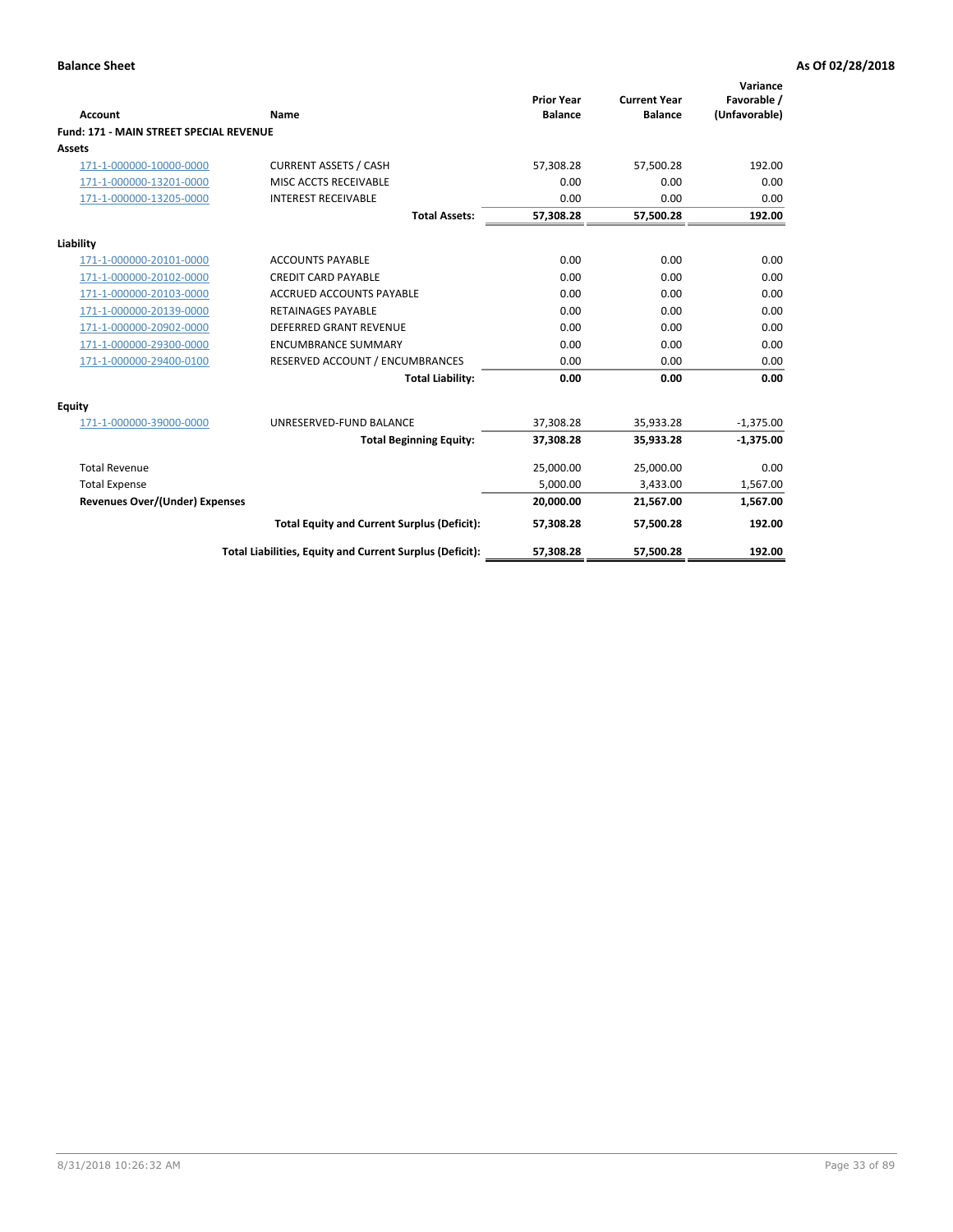|                                      |                                                          |                                     |                                       | Variance                     |
|--------------------------------------|----------------------------------------------------------|-------------------------------------|---------------------------------------|------------------------------|
| <b>Account</b>                       | <b>Name</b>                                              | <b>Prior Year</b><br><b>Balance</b> | <b>Current Year</b><br><b>Balance</b> | Favorable /<br>(Unfavorable) |
| <b>Fund: 172 - MINOR GRANTS FUND</b> |                                                          |                                     |                                       |                              |
| <b>Assets</b>                        |                                                          |                                     |                                       |                              |
| 172-1-000000-10000-0000              | <b>CURRENT ASSETS / CASH</b>                             | $-23,300.37$                        | 4,807.11                              | 28,107.48                    |
| 172-1-000000-13201-0000              | MISC ACCTS RECEIVABLE                                    | 0.00                                | 0.00                                  | 0.00                         |
| 172-1-000000-13205-0000              | <b>INTEREST RECEIVABLE</b>                               | 0.00                                | 0.00                                  | 0.00                         |
|                                      | <b>Total Assets:</b>                                     | $-23,300.37$                        | 4,807.11                              | 28,107.48                    |
| Liability                            |                                                          |                                     |                                       |                              |
| 172-1-000000-20101-0000              | <b>ACCOUNTS PAYABLE</b>                                  | 0.00                                | 0.00                                  | 0.00                         |
| 172-1-000000-20102-0000              | <b>CREDIT CARD PAYABLE</b>                               | 0.00                                | 0.00                                  | 0.00                         |
| 172-1-000000-20103-0000              | <b>ACCRUED ACCOUNTS PAYABLE</b>                          | 0.00                                | 0.00                                  | 0.00                         |
| 172-1-000000-20902-0000              | DEFERRED GRANT REVENUE                                   | 0.00                                | 0.00                                  | 0.00                         |
| 172-1-000000-29300-0000              | <b>ENCUMBRANCE SUMMARY</b>                               | 0.00                                | 0.00                                  | 0.00                         |
| 172-1-000000-29400-0000              | RESERVED ACCOUNT / ENCUMBRANCES                          | 0.00                                | 0.00                                  | 0.00                         |
|                                      | <b>Total Liability:</b>                                  | 0.00                                | 0.00                                  | 0.00                         |
| Equity                               |                                                          |                                     |                                       |                              |
| 172-1-000000-39000-0000              | UNRESERVED-FUND BALANCE                                  | 2,962.31                            | 493.86                                | $-2,468.45$                  |
|                                      | <b>Total Beginning Equity:</b>                           | 2,962.31                            | 493.86                                | $-2,468.45$                  |
| <b>Total Revenue</b>                 |                                                          | 530.25                              | 6,744.00                              | 6,213.75                     |
| <b>Total Expense</b>                 |                                                          | 26,792.93                           | 2,430.75                              | 24,362.18                    |
| Revenues Over/(Under) Expenses       |                                                          | $-26,262.68$                        | 4,313.25                              | 30,575.93                    |
|                                      | <b>Total Equity and Current Surplus (Deficit):</b>       | $-23,300.37$                        | 4,807.11                              | 28,107.48                    |
|                                      | Total Liabilities, Equity and Current Surplus (Deficit): | $-23,300.37$                        | 4,807.11                              | 28,107.48                    |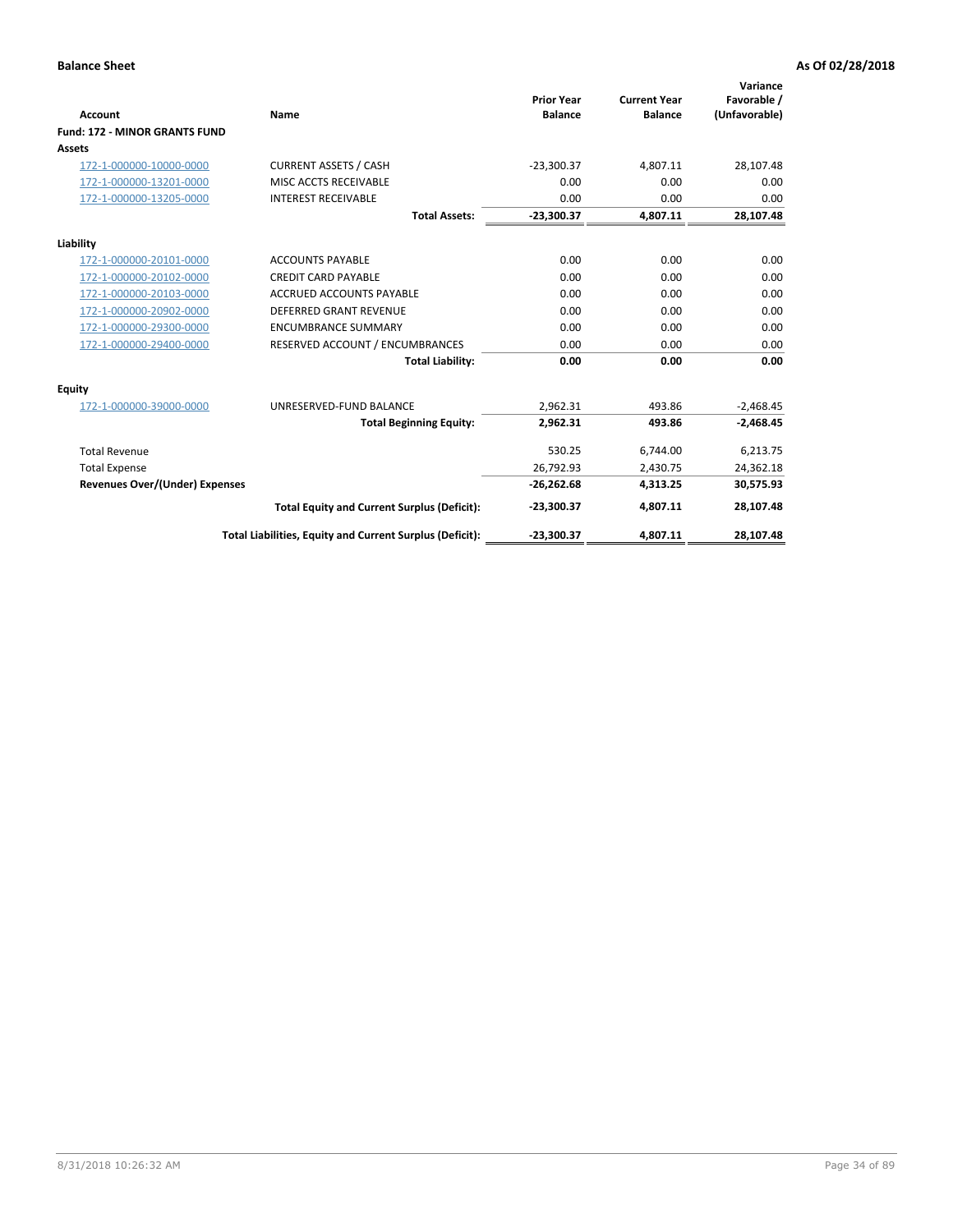| <b>Account</b>                         | Name                                                     | <b>Prior Year</b><br><b>Balance</b> | <b>Current Year</b><br><b>Balance</b> | Variance<br>Favorable /<br>(Unfavorable) |
|----------------------------------------|----------------------------------------------------------|-------------------------------------|---------------------------------------|------------------------------------------|
| <b>Fund: 173 - FL YOUNG FOUNDATION</b> |                                                          |                                     |                                       |                                          |
| Assets                                 |                                                          |                                     |                                       |                                          |
| 173-1-000000-10000-0000                | <b>CURRENT ASSETS / CASH</b>                             | 0.00                                | 0.00                                  | 0.00                                     |
| 173-1-000000-13201-0000                | MISC ACCTS RECEIVABLE                                    | 0.00                                | 0.00                                  | 0.00                                     |
|                                        | <b>Total Assets:</b>                                     | 0.00                                | 0.00                                  | 0.00                                     |
| Liability                              |                                                          |                                     |                                       |                                          |
| 173-1-000000-20101-0000                | <b>ACCOUNTS PAYABLE</b>                                  | 0.00                                | 0.00                                  | 0.00                                     |
| 173-1-000000-20102-0000                | <b>CREDIT CARD PAYABLE</b>                               | 0.00                                | 0.00                                  | 0.00                                     |
| 173-1-000000-20902-0000                | <b>DEFERRED GRANT REVENUE</b>                            | 0.00                                | 0.00                                  | 0.00                                     |
| 173-1-000000-29300-0000                | <b>ENCUMBRANCE SUMMARY</b>                               | 0.00                                | 0.00                                  | 0.00                                     |
| 173-1-000000-29400-0000                | RESERVED ACCOUNT / ENCUMBRANCES                          | 0.00                                | 0.00                                  | 0.00                                     |
|                                        | <b>Total Liability:</b>                                  | 0.00                                | 0.00                                  | 0.00                                     |
| Equity                                 |                                                          |                                     |                                       |                                          |
| 173-1-000000-39000-0000                | UNRESERVED-FUND BALANCE                                  | 0.00                                | 0.00                                  | 0.00                                     |
|                                        | <b>Total Beginning Equity:</b>                           | 0.00                                | 0.00                                  | 0.00                                     |
| <b>Total Revenue</b>                   |                                                          | 0.00                                | 0.00                                  | 0.00                                     |
| <b>Total Expense</b>                   |                                                          | 0.00                                | 0.00                                  | 0.00                                     |
| <b>Revenues Over/(Under) Expenses</b>  |                                                          | 0.00                                | 0.00                                  | 0.00                                     |
|                                        | <b>Total Equity and Current Surplus (Deficit):</b>       | 0.00                                | 0.00                                  | 0.00                                     |
|                                        | Total Liabilities, Equity and Current Surplus (Deficit): | 0.00                                | 0.00                                  | 0.00                                     |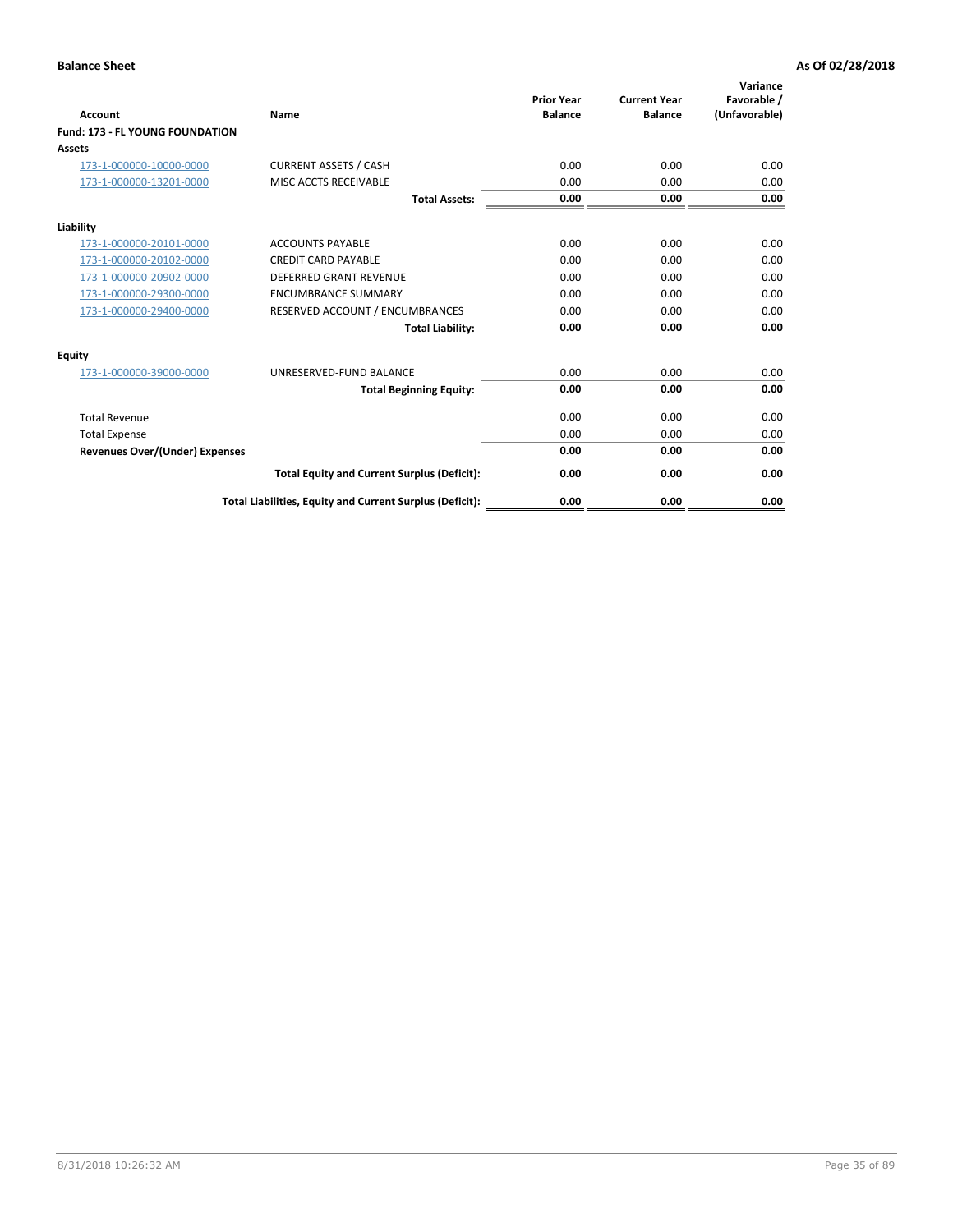|                                       |                                                          | <b>Prior Year</b> | <b>Current Year</b> | Variance<br>Favorable / |
|---------------------------------------|----------------------------------------------------------|-------------------|---------------------|-------------------------|
| <b>Account</b>                        | Name                                                     | <b>Balance</b>    | <b>Balance</b>      | (Unfavorable)           |
| Fund: 174 - FEMA GRANT                |                                                          |                   |                     |                         |
| <b>Assets</b>                         |                                                          |                   |                     |                         |
| 174-1-000000-10000-0000               | <b>CURRENT ASSETS / CASH</b>                             | 71.08             | 1.08                | $-70.00$                |
| 174-1-000000-13201-0000               | MISC ACCTS RECEIVABLE                                    | 0.00              | 0.00                | 0.00                    |
| 174-1-000000-13205-0000               | <b>INTEREST RECEIVABLE</b>                               | 0.00              | 0.00                | 0.00                    |
|                                       | <b>Total Assets:</b>                                     | 71.08             | 1.08                | $-70.00$                |
| Liability                             |                                                          |                   |                     |                         |
| 174-1-000000-20101-0000               | <b>ACCOUNTS PAYABLE</b>                                  | 0.00              | 0.00                | 0.00                    |
| 174-1-000000-20102-0000               | <b>CREDIT CARD PAYABLE</b>                               | 0.00              | 0.00                | 0.00                    |
| 174-1-000000-20103-0000               | <b>ACCRUED ACCOUNTS PAYABLE</b>                          | 0.00              | 0.00                | 0.00                    |
| 174-1-000000-20902-0000               | <b>DEFERRED GRANT REVENUE</b>                            | 0.00              | 0.00                | 0.00                    |
| 174-1-000000-29300-0000               | <b>ENCUMBRANCE SUMMARY</b>                               | 0.00              | 0.00                | 0.00                    |
| 174-1-000000-29400-0000               | RESERVED ACCOUNT / ENCUMBRANCES                          | 0.00              | 0.00                | 0.00                    |
|                                       | <b>Total Liability:</b>                                  | 0.00              | 0.00                | 0.00                    |
| Equity                                |                                                          |                   |                     |                         |
| 174-1-000000-39000-0000               | UNRESERVED-FUND BALANCE                                  | 1.08              | 1.08                | 0.00                    |
|                                       | <b>Total Beginning Equity:</b>                           | 1.08              | 1.08                | 0.00                    |
| <b>Total Revenue</b>                  |                                                          | 182,810.00        | 0.00                | $-182,810.00$           |
| <b>Total Expense</b>                  |                                                          | 182,740.00        | 0.00                | 182,740.00              |
| <b>Revenues Over/(Under) Expenses</b> |                                                          | 70.00             | 0.00                | $-70.00$                |
|                                       | <b>Total Equity and Current Surplus (Deficit):</b>       | 71.08             | 1.08                | $-70.00$                |
|                                       | Total Liabilities, Equity and Current Surplus (Deficit): | 71.08             | 1.08                | $-70.00$                |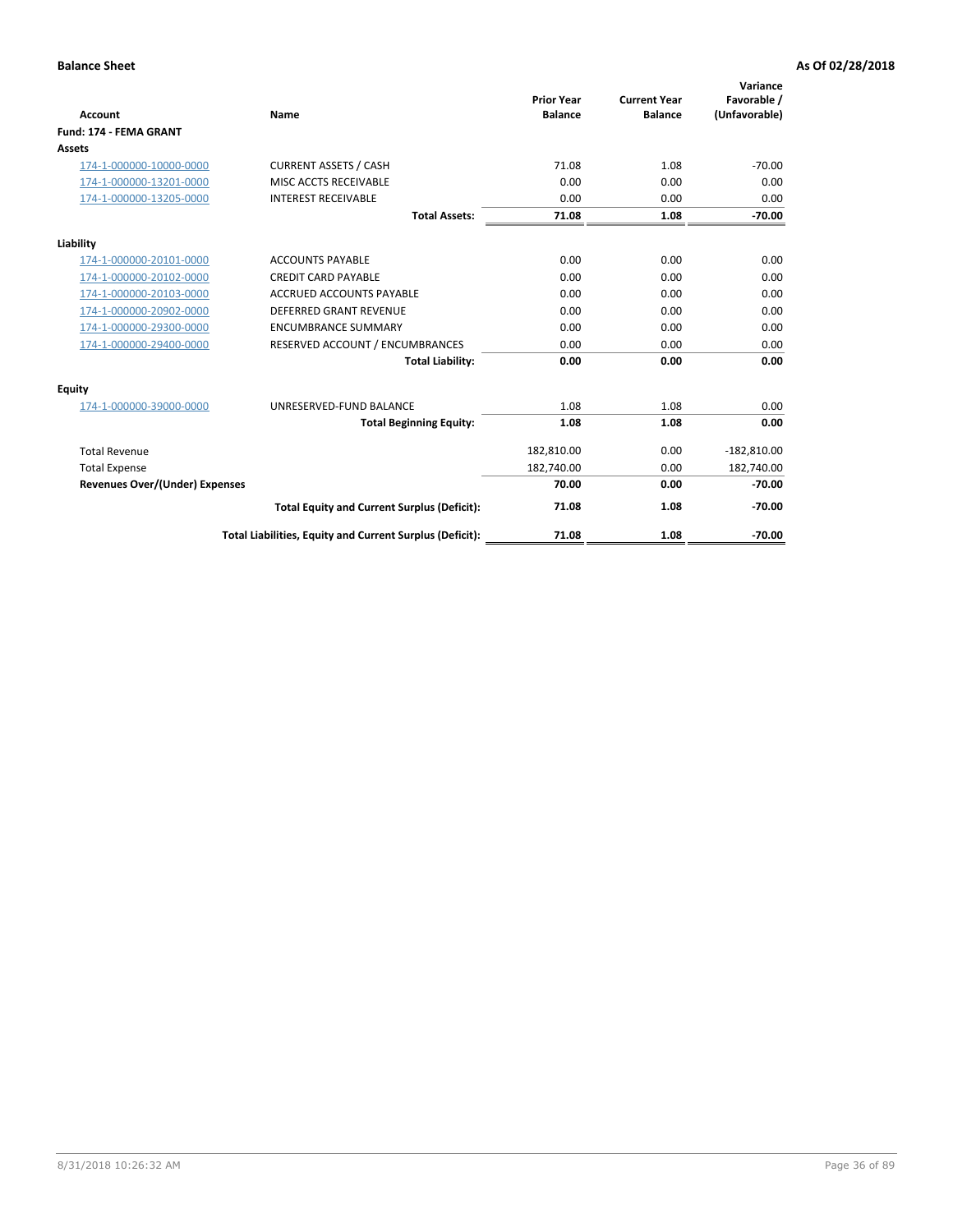| <b>Account</b>                             | Name                                                     | <b>Prior Year</b><br><b>Balance</b> | <b>Current Year</b><br><b>Balance</b> | Variance<br>Favorable /<br>(Unfavorable) |
|--------------------------------------------|----------------------------------------------------------|-------------------------------------|---------------------------------------|------------------------------------------|
| Fund: 175 - JUSTICE ASSISTANCE GRANT - JAG |                                                          |                                     |                                       |                                          |
| <b>Assets</b>                              |                                                          |                                     |                                       |                                          |
| 175-1-000000-10000-0000                    | <b>CURRENT ASSETS / CASH</b>                             | 30.65                               | 13,761.65                             | 13,731.00                                |
| 175-1-000000-13201-0000                    | MISC ACCTS RECEIVABLE                                    | 0.00                                | 0.00                                  | 0.00                                     |
|                                            | <b>Total Assets:</b>                                     | 30.65                               | 13,761.65                             | 13,731.00                                |
| Liability                                  |                                                          |                                     |                                       |                                          |
| 175-1-000000-20101-0000                    | <b>ACCOUNTS PAYABLE</b>                                  | 0.00                                | 0.00                                  | 0.00                                     |
| 175-1-000000-20102-0000                    | <b>CREDIT CARD PAYABLE</b>                               | 0.00                                | 0.00                                  | 0.00                                     |
| 175-1-000000-20902-0000                    | <b>DEFERRED GRANT REVENUE</b>                            | 0.00                                | 0.00                                  | 0.00                                     |
| 175-1-000000-29300-0000                    | <b>ENCUMBRANCE SUMMARY</b>                               | 0.00                                | 0.00                                  | 0.00                                     |
| 175-1-000000-29400-0000                    | RESERVED ACCOUNT / ENCUMBRANCES                          | 0.00                                | 0.00                                  | 0.00                                     |
|                                            | <b>Total Liability:</b>                                  | 0.00                                | 0.00                                  | 0.00                                     |
| Equity                                     |                                                          |                                     |                                       |                                          |
| 175-1-000000-39000-0000                    | UNRESERVED-FUND BALANCE                                  | 30.65                               | 30.65                                 | 0.00                                     |
|                                            | <b>Total Beginning Equity:</b>                           | 30.65                               | 30.65                                 | 0.00                                     |
| <b>Total Revenue</b>                       |                                                          | 6,165.00                            | 13,731.00                             | 7,566.00                                 |
| <b>Total Expense</b>                       |                                                          | 6,165.00                            | 0.00                                  | 6,165.00                                 |
| Revenues Over/(Under) Expenses             |                                                          | 0.00                                | 13,731.00                             | 13,731.00                                |
|                                            | <b>Total Equity and Current Surplus (Deficit):</b>       | 30.65                               | 13,761.65                             | 13,731.00                                |
|                                            | Total Liabilities, Equity and Current Surplus (Deficit): | 30.65                               | 13,761.65                             | 13,731.00                                |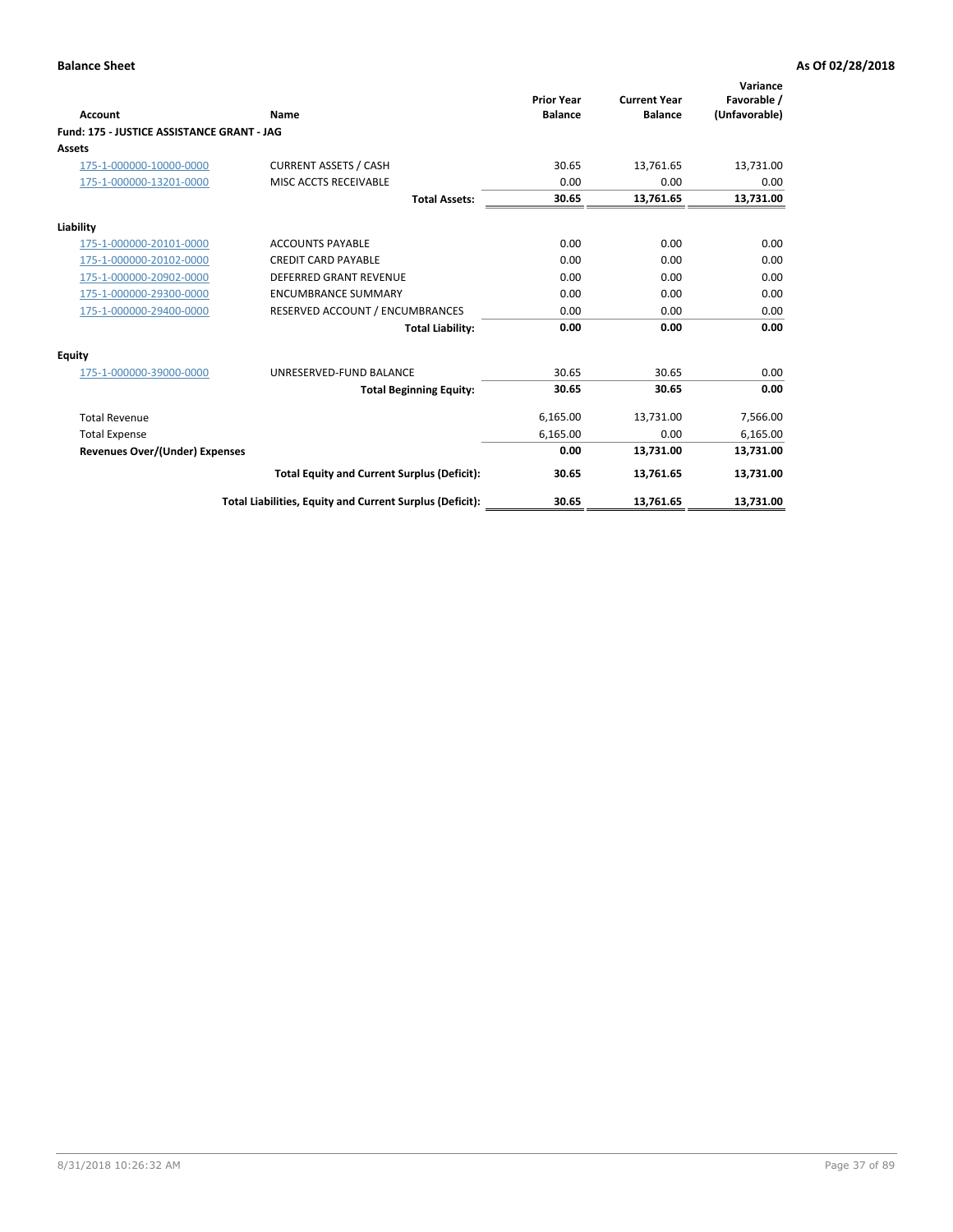|                                       |                                                          | <b>Prior Year</b> | <b>Current Year</b> | Variance<br>Favorable / |
|---------------------------------------|----------------------------------------------------------|-------------------|---------------------|-------------------------|
| <b>Account</b>                        | <b>Name</b>                                              | <b>Balance</b>    | <b>Balance</b>      | (Unfavorable)           |
| Fund: 176 - HOME GRANT FUND           |                                                          |                   |                     |                         |
| <b>Assets</b>                         |                                                          |                   |                     |                         |
| 176-1-000000-10000-0000               | <b>CURRENT ASSETS / CASH</b>                             | 0.00              | 0.00                | 0.00                    |
| 176-1-000000-13201-0000               | MISC ACCTS RECEIVABLE                                    | 0.00              | 0.00                | 0.00                    |
| 176-1-000000-13205-0000               | <b>INTEREST RECEIVABLE</b>                               | 0.00              | 0.00                | 0.00                    |
|                                       | <b>Total Assets:</b>                                     | 0.00              | 0.00                | 0.00                    |
| Liability                             |                                                          |                   |                     |                         |
| 176-1-000000-20101-0000               | <b>ACCOUNTS PAYABLE</b>                                  | 0.00              | 0.00                | 0.00                    |
| 176-1-000000-20102-0000               | <b>CREDIT CARD PAYABLE</b>                               | 0.00              | 0.00                | 0.00                    |
| 176-1-000000-20103-0000               | <b>ACCRUED ACCOUNTS PAYABLE</b>                          | 0.00              | 0.00                | 0.00                    |
| 176-1-000000-20902-0000               | <b>DEFERRED GRANT REVENUE</b>                            | 0.00              | 0.00                | 0.00                    |
| 176-1-000000-29300-0000               | <b>ENCUMBRANCE SUMMARY</b>                               | 0.00              | 0.00                | 0.00                    |
| 176-1-000000-29400-0000               | RESERVED ACCOUNT / ENCUMBRANCES                          | 0.00              | 0.00                | 0.00                    |
|                                       | <b>Total Liability:</b>                                  | 0.00              | 0.00                | 0.00                    |
| Equity                                |                                                          |                   |                     |                         |
| 176-1-000000-39000-0000               | UNRESERVED-FUND BALANCE                                  | 0.00              | 0.00                | 0.00                    |
|                                       | <b>Total Beginning Equity:</b>                           | 0.00              | 0.00                | 0.00                    |
| <b>Total Revenue</b>                  |                                                          | 0.00              | 0.00                | 0.00                    |
| <b>Total Expense</b>                  |                                                          | 0.00              | 0.00                | 0.00                    |
| <b>Revenues Over/(Under) Expenses</b> |                                                          | 0.00              | 0.00                | 0.00                    |
|                                       | <b>Total Equity and Current Surplus (Deficit):</b>       | 0.00              | 0.00                | 0.00                    |
|                                       | Total Liabilities, Equity and Current Surplus (Deficit): | 0.00              | 0.00                | 0.00                    |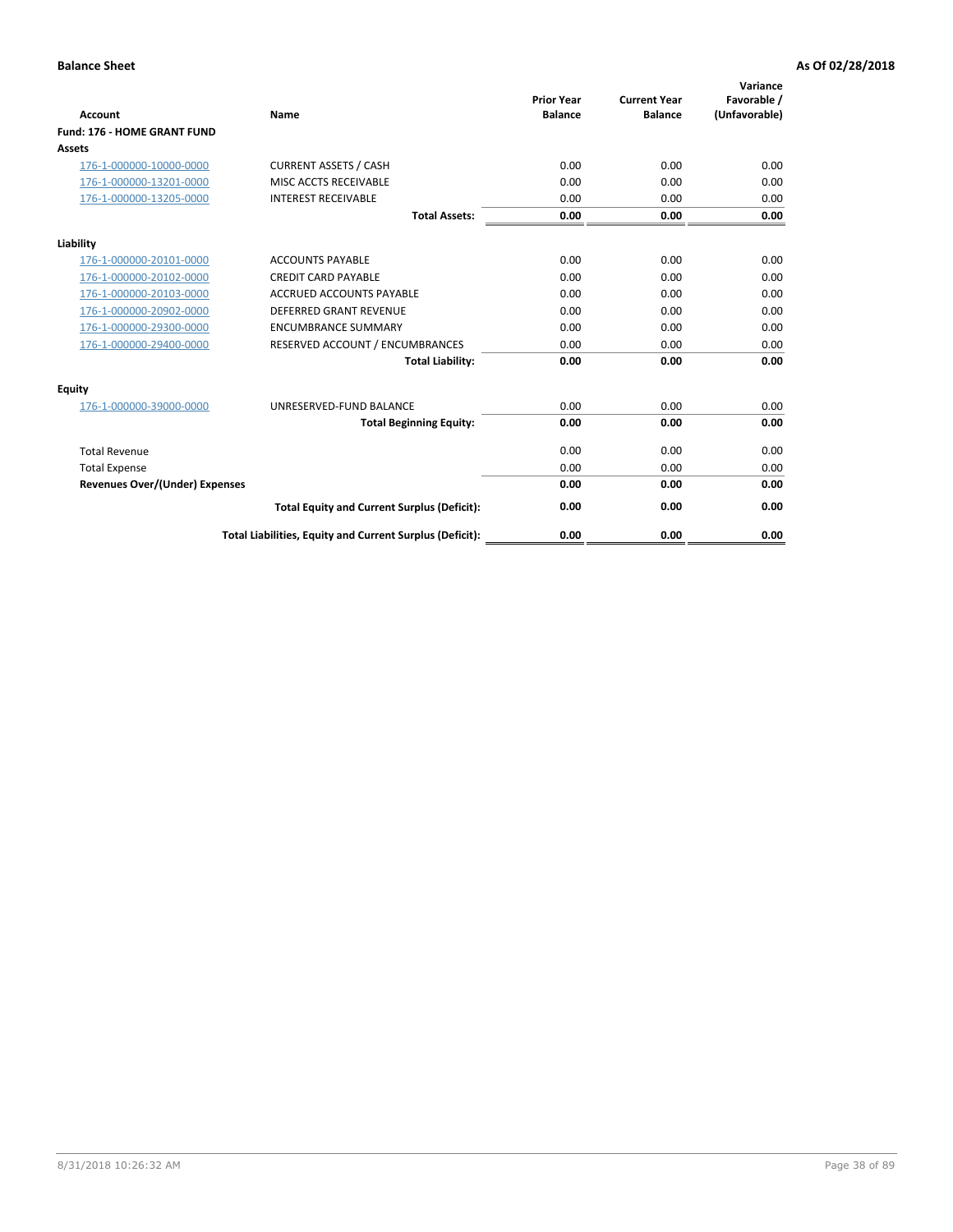| Account                                        | Name                                                     | <b>Prior Year</b><br><b>Balance</b> | <b>Current Year</b><br><b>Balance</b> | Variance<br>Favorable /<br>(Unfavorable) |
|------------------------------------------------|----------------------------------------------------------|-------------------------------------|---------------------------------------|------------------------------------------|
| <b>Fund: 177 - SAFE ROUTES TO SCHOOL GRANT</b> |                                                          |                                     |                                       |                                          |
| <b>Assets</b>                                  |                                                          |                                     |                                       |                                          |
| 177-1-000000-10000-0000                        | <b>CURRENT ASSETS / CASH</b>                             | 0.02                                | 0.02                                  | 0.00                                     |
| 177-1-000000-13201-0000                        | MISC ACCTS RECEIVABLE                                    | 0.00                                | 0.00                                  | 0.00                                     |
| 177-1-000000-13205-0000                        | <b>INTEREST RECEIVABLE</b>                               | 0.00                                | 0.00                                  | 0.00                                     |
|                                                | <b>Total Assets:</b>                                     | 0.02                                | 0.02                                  | 0.00                                     |
| Liability                                      |                                                          |                                     |                                       |                                          |
| 177-1-000000-20101-0000                        | <b>ACCOUNTS PAYABLE</b>                                  | 0.00                                | 0.00                                  | 0.00                                     |
| 177-1-000000-20102-0000                        | <b>CREDIT CARD PAYABLE</b>                               | 0.00                                | 0.00                                  | 0.00                                     |
| 177-1-000000-20139-0000                        | <b>RETAINAGES PAYABLE</b>                                | 0.00                                | 0.00                                  | 0.00                                     |
| 177-1-000000-20902-0000                        | <b>DEFERRED GRANT REVENUE</b>                            | 0.00                                | 0.00                                  | 0.00                                     |
|                                                | <b>Total Liability:</b>                                  | 0.00                                | 0.00                                  | 0.00                                     |
| Equity                                         |                                                          |                                     |                                       |                                          |
| 177-1-000000-39000-0000                        | UNRESERVED-FUND BALANCE                                  | 0.02                                | 0.02                                  | 0.00                                     |
|                                                | <b>Total Beginning Equity:</b>                           | 0.02                                | 0.02                                  | 0.00                                     |
| <b>Total Revenue</b>                           |                                                          | 0.00                                | 0.00                                  | 0.00                                     |
| <b>Total Expense</b>                           |                                                          | 0.00                                | 0.00                                  | 0.00                                     |
| <b>Revenues Over/(Under) Expenses</b>          |                                                          | 0.00                                | 0.00                                  | 0.00                                     |
|                                                | <b>Total Equity and Current Surplus (Deficit):</b>       | 0.02                                | 0.02                                  | 0.00                                     |
|                                                | Total Liabilities, Equity and Current Surplus (Deficit): | 0.02                                | 0.02                                  | 0.00                                     |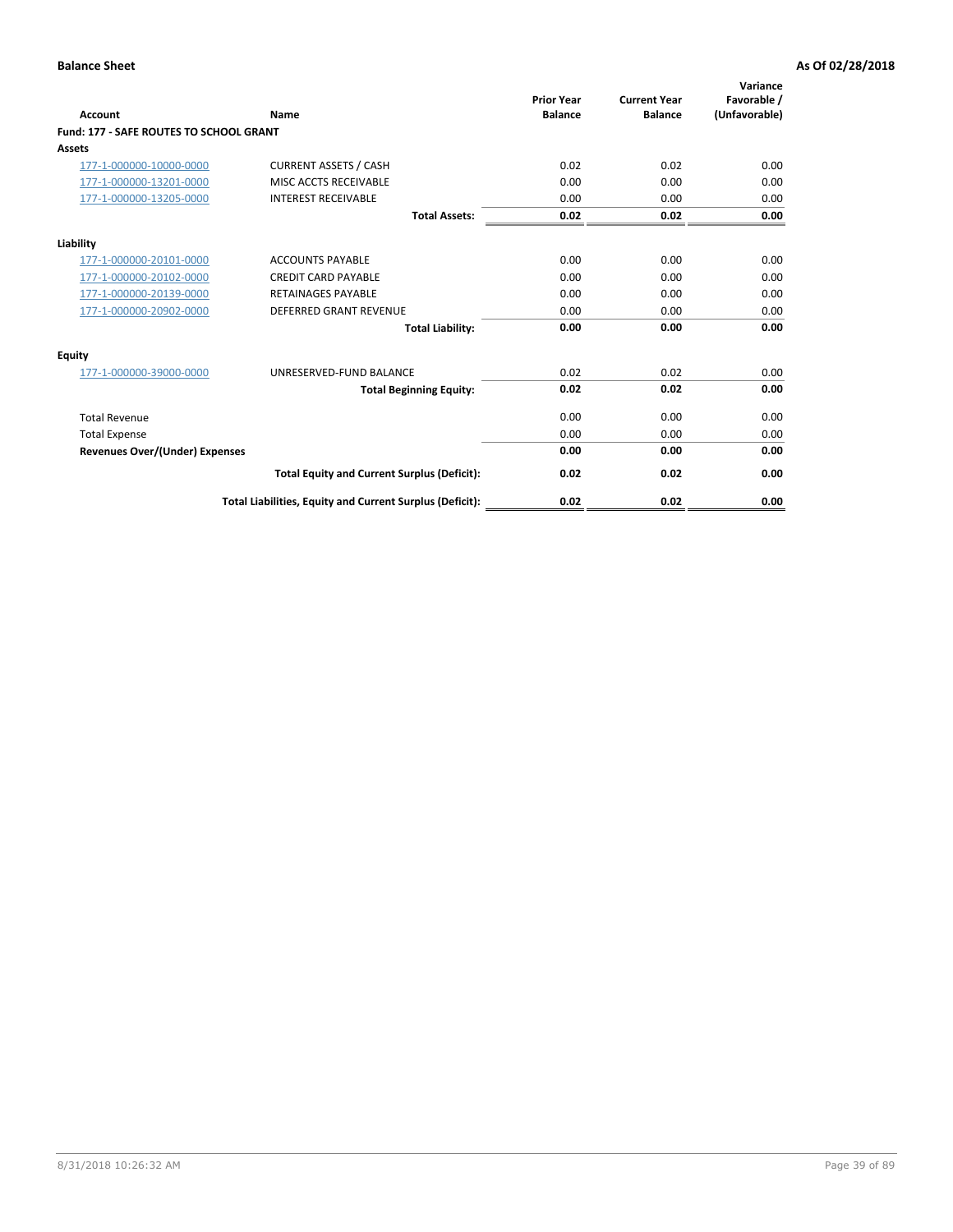|                                          |                                                          | <b>Prior Year</b> | <b>Current Year</b> | Variance<br>Favorable / |
|------------------------------------------|----------------------------------------------------------|-------------------|---------------------|-------------------------|
| Account                                  | Name                                                     | <b>Balance</b>    | <b>Balance</b>      | (Unfavorable)           |
| Fund: 190 - FIXED ASSETS                 |                                                          |                   |                     |                         |
| Assets                                   |                                                          |                   |                     |                         |
| 190-1-000000-10000-0000                  | <b>CURRENT ASSETS / CASH</b>                             | 4,371,956.00      | 4,781,218.73        | 409,262.73              |
| 190-1-000000-16001-0000                  | FIXED ASSETS / LAND                                      | 4,307,194.43      | 4,301,719.07        | $-5,475.36$             |
| 190-1-000000-16002-0000                  | FIXED ASSETS / IMPROVMENTS-NON BUILDI                    | 8,469,732.94      | 9,547,720.27        | 1,077,987.33            |
| 190-1-000000-16003-0000                  | ACCUM DEPR / IMPROVEMENTS- NON BUIL                      | $-3,726,578.80$   | -4,009,937.54       | $-283,358.74$           |
| 190-1-000000-16004-0000                  | FIXED ASSETS / BUILDINGS                                 | 17,492,600.85     | 17,535,682.21       | 43,081.36               |
| 190-1-000000-16005-0000                  | <b>ACCUM DEPR / BUILDINGS</b>                            | $-6,272,081.85$   | -6,682,343.79       | -410,261.94             |
| 190-1-000000-16109-0000                  | FIXED ASSETS / INFRASTRUCTURE                            | 36,030,072.95     | 39,600,292.98       | 3,570,220.03            |
| 190-1-000000-16110-0000                  | ACCUM DEPR / INFRASTRUCTURE                              | $-16,666,333.14$  | $-17,212,975.22$    | $-546,642.08$           |
| 190-1-000000-16201-0000                  | FIXED ASSETS / MACHINERY AND EQUIPMEN                    | 6,025,139.41      | 6,435,884.14        | 410,744.73              |
| 190-1-000000-16202-0000                  | ACCUM DEPR / MACHINERY AND EQUIPMEI                      | -4,273,806.33     | -4,533,779.36       | -259,973.03             |
| 190-1-000000-16205-0000                  | FIXED ASSETS / SEIZURE FUNDED VEHICLES                   | 109,736.85        | 109,736.85          | 0.00                    |
| 190-1-000000-16206-0000                  | ACCUM DEPR / SEIZURE FUNDED VEHICLES                     | $-76,797.54$      | $-86,047.91$        | $-9,250.37$             |
| 190-1-000000-16301-0000                  | FIXED ASSETS / C W I P                                   | 5,434,233.92      | 7,494,769.94        | 2,060,536.02            |
|                                          | <b>Total Assets:</b>                                     | 51,225,069.69     | 57,281,940.37       | 6,056,870.68            |
|                                          |                                                          |                   |                     |                         |
| Liability                                |                                                          |                   |                     |                         |
| 190-1-000000-20101-0000                  | <b>ACCOUNTS PAYABLE</b>                                  | 0.00              | 0.00                | 0.00                    |
| 190-1-000000-20102-0000                  | <b>CREDIT CARD PAYABLE</b>                               | 0.00              | 0.00                | 0.00                    |
| 190-1-000000-27001-0000                  | <b>CONTRIBUTED CAPITAL / DEVELOPERS</b>                  | 7,196,125.29      | 7,196,125.29        | 0.00                    |
| 190-1-000000-27101-0000                  | INVESTMENT IN GFA / GENERAL FUND                         | 2,194,657.07      | 2,194,657.07        | 0.00                    |
| 190-1-000000-27102-0000                  | SPECIAL REVENUE FUNDS                                    | 4,861,998.29      | 4,861,998.29        | 0.00                    |
| 190-1-000000-27103-0000                  | <b>GENERAL CIP FUND</b>                                  | 55,066,479.06     | 62,287,009.22       | -7,220,530.16           |
| 190-1-000000-27104-0000                  | PROPRIETARY FUNDS                                        | 13,885,324.34     | 13,885,324.34       | 0.00                    |
| 190-1-000000-27105-0000                  | <b>INTERNAL SERVICE FUNDS</b>                            | 0.00              | 0.00                | 0.00                    |
| 190-1-000000-27106-0000                  | <b>EXPENDABLE TRUST FUNDS</b>                            | 0.00              | 0.00                | 0.00                    |
| 190-1-000000-27107-0000                  | INVESTMENT IN GFA / SEIZURE FUNDS                        | 127,680.68        | 127,680.68          | 0.00                    |
| 190-1-000000-27108-0000                  | INVESTMENT IN GFA / FIRE DEPARTMEN                       | 0.00              | 0.00                | 0.00                    |
| 190-1-000000-27109-0000                  | PARKS & RECREATION DEPT                                  | 0.00              | 0.00                | 0.00                    |
| 190-1-000000-27110-0000                  | INVESTMENT IN GFA / 4A EDC                               | 524,560.49        | 524,560.49          | 0.00                    |
| 190-1-000000-27201-0000                  | CAFR USE / MUNICIPAL BUILDINGS                           | 1,862,037.81      | 1,862,037.81        | 0.00                    |
| 190-1-000000-27202-0000                  | CAFR USE / OTHER GENERAL GOVERNMEN                       | 363,987.04        | 363,987.04          | 0.00                    |
| 190-1-000000-27203-0000                  | CAFR USE / POLICE PROTECTION                             | 1,742,383.46      | 1,742,383.46        | 0.00                    |
| 190-1-000000-27204-0000                  | CAFR USE / FIRE PROTECTION                               | 2,609,936.84      | 2,609,936.84        | 0.00                    |
| 190-1-000000-27205-0000                  | CAFR USE / PUBLIC WORKS                                  | 2,509,263.59      | 2,509,263.59        | 0.00                    |
| 190-1-000000-27206-0000                  | CAFR USE / LIBRARIES                                     | 2,147,054.00      | 2,147,054.00        | 0.00                    |
| 190-1-000000-27207-0000                  | CAFR USE / RECREATION                                    | 4,153,623.63      | 4,153,623.63        | 0.00                    |
| 190-1-000000-27208-0000                  | CAFR USE / CEMETERY                                      | 246,894.00        | 246,894.00          | 0.00                    |
| 190-1-000000-27209-0000                  | CAFR USE / EXCHANGE BUILDING                             | 6,053,703.29      | 6,053,703.29        | 0.00                    |
| 190-1-000000-27210-0000                  | CAFR USE / INVESTMENT IN GFA                             | $-21,688,883.66$  | $-21,688,883.66$    | 0.00                    |
| 190-1-000000-27301-0000                  | DONATIONS/GRANTS                                         | 2,092,706.06      | 2,478,141.06        | -385,435.00             |
|                                          | <b>Total Liability:</b>                                  | 85,949,531.28     | 93,555,496.44       | -7,605,965.16           |
|                                          |                                                          |                   |                     |                         |
| <b>Equity</b><br>190-1-000000-39000-0000 | UNRESERVED-FUND BALANCE                                  | -34,858,988.31    | -36,273,556.07      | -1,414,567.76           |
|                                          | <b>Total Beginning Equity:</b>                           | -34,858,988.31    | -36,273,556.07      | -1,414,567.76           |
|                                          |                                                          |                   |                     |                         |
| <b>Total Expense</b>                     |                                                          | $-134,526.72$     | 0.00                | -134,526.72             |
| <b>Revenues Over/(Under) Expenses</b>    |                                                          | 134,526.72        | 0.00                | -134,526.72             |
|                                          | <b>Total Equity and Current Surplus (Deficit):</b>       | -34,724,461.59    | -36,273,556.07      | -1,549,094.48           |
|                                          | Total Liabilities, Equity and Current Surplus (Deficit): | 51,225,069.69     | 57,281,940.37       | 6,056,870.68            |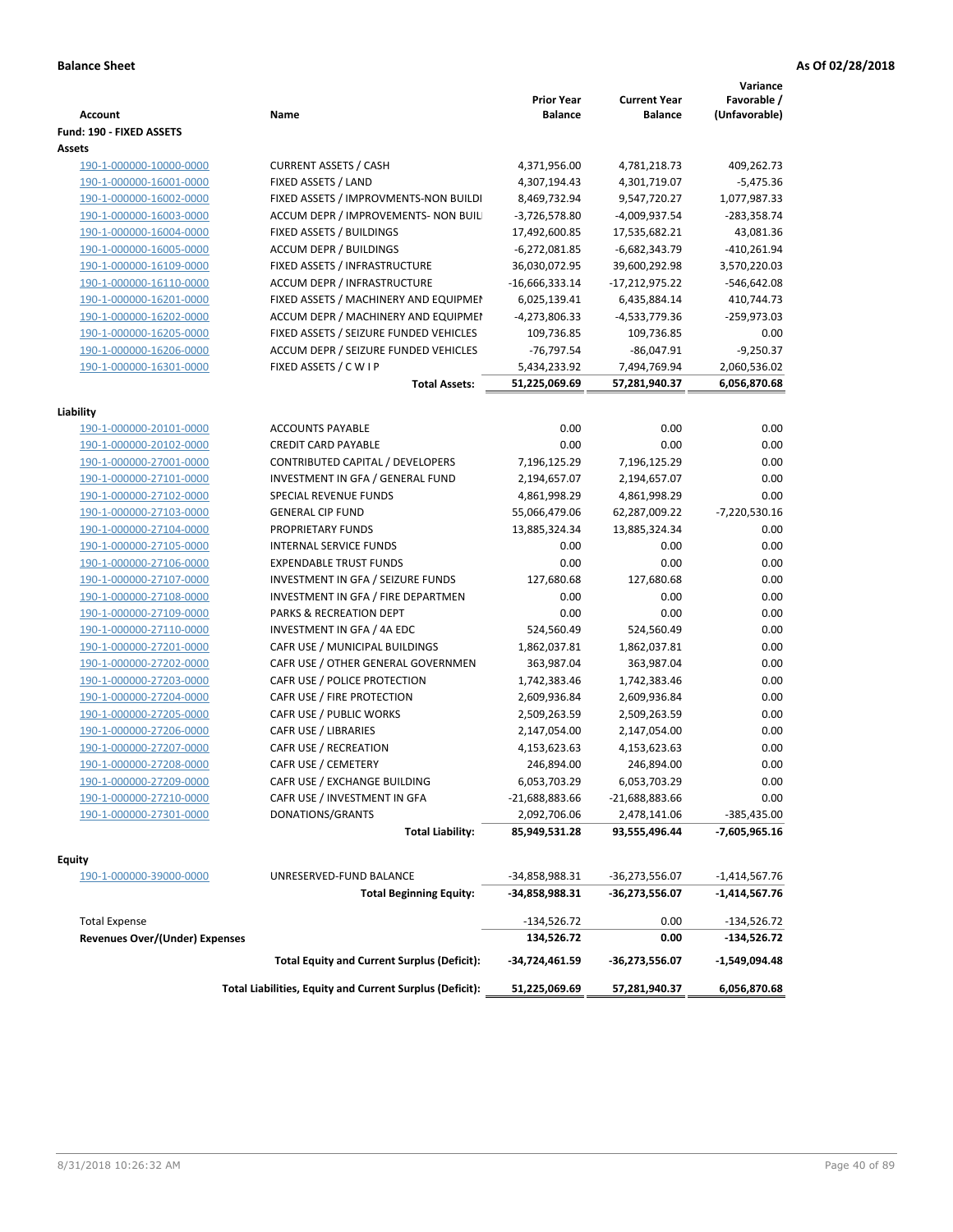| <b>Account</b>                 | Name                                                     | <b>Prior Year</b><br><b>Balance</b> | <b>Current Year</b><br><b>Balance</b> | Variance<br>Favorable /<br>(Unfavorable) |
|--------------------------------|----------------------------------------------------------|-------------------------------------|---------------------------------------|------------------------------------------|
| <b>Fund: 191 - DEBT</b>        |                                                          |                                     |                                       |                                          |
| Assets                         |                                                          |                                     |                                       |                                          |
| 191-1-000000-12101-0000        | <b>BOND ISSUANCE COSTS</b>                               | 0.00                                | 0.00                                  | 0.00                                     |
| 191-1-000000-12201-0000        | DEFERRED CHARGES / BOND DISCOUNT                         | $-1,044,044.26$                     | $-1,016,547.95$                       | 27,496.31                                |
| 191-1-000000-14101-0000        | WTR/WWTR UTILITY FUND                                    | 0.00                                | 0.00                                  | 0.00                                     |
| 191-1-000000-17101-0000        | LONG-TERM DEBT / AMT TO BE PROVIDE                       | 4,610,016.37                        | 453,446.27                            | $-4, 156, 570.10$                        |
|                                | <b>Total Assets:</b>                                     | 3,565,972.11                        | $-563,101.68$                         | -4,129,073.79                            |
| Liability                      |                                                          |                                     |                                       |                                          |
| 191-1-000000-20102-0000        | <b>CREDIT CARD PAYABLE</b>                               | 0.00                                | 0.00                                  | 0.00                                     |
| 191-1-000000-22002-0000        | VACATION/SICK PAYABLE                                    | 1,631,580.90                        | 1,548,415.51                          | 83,165.39                                |
| 191-1-000000-26001-0000        | <b>COMPENSATED ABSENCES PAY</b>                          | 1,574,930.61                        | 1,574,354.03                          | 576.58                                   |
| 191-1-000000-26003-0000        | EXCESS SALES TAX DUE TO STATE OF TEXAS                   | 3,223,783.60                        | 3,045,688.20                          | 178,095.40                               |
| 191-1-000000-26101-0000        | <b>GENERAL OBLIG BONDS PAY</b>                           | 37,819,000.00                       | 33,926,000.00                         | 3,893,000.00                             |
| 191-1-000000-26103-0000        | DEFERRED LOSS/DEFEASEMENT                                | $-843,796.95$                       | 71,619.09                             | $-915,416.04$                            |
| 191-1-000000-26104-0000        | <b>ACCRETED INTEREST</b>                                 | 165,929.14                          | 164,196.41                            | 1,732.73                                 |
| 191-1-000000-26105-0000        | INV NET OF RELATED DEBT                                  | -34,384,329.59                      | -34,384,329.59                        | 0.00                                     |
| 191-1-000000-26106-0000        | <b>RESTRICTED DEBT SERVICE</b>                           | 621,308.00                          | 621,308.00                            | 0.00                                     |
|                                | <b>Total Liability:</b>                                  | 9,808,405.71                        | 6,567,251.65                          | 3,241,154.06                             |
| <b>Equity</b>                  |                                                          |                                     |                                       |                                          |
| 191-1-000000-39000-0000        | UNRESERVED-FUND BALANCE                                  | $-6,242,433.60$                     | $-7,130,353.33$                       | $-887,919.73$                            |
|                                | <b>Total Beginning Equity:</b>                           | $-6,242,433.60$                     | $-7,130,353.33$                       | $-887,919.73$                            |
| <b>Total Expense</b>           |                                                          | 0.00                                | 0.00                                  | 0.00                                     |
| Revenues Over/(Under) Expenses |                                                          | 0.00                                | 0.00                                  | 0.00                                     |
|                                | <b>Total Equity and Current Surplus (Deficit):</b>       | $-6,242,433.60$                     | -7,130,353.33                         | $-887,919.73$                            |
|                                | Total Liabilities, Equity and Current Surplus (Deficit): | 3,565,972.11                        | $-563,101.68$                         | -4,129,073.79                            |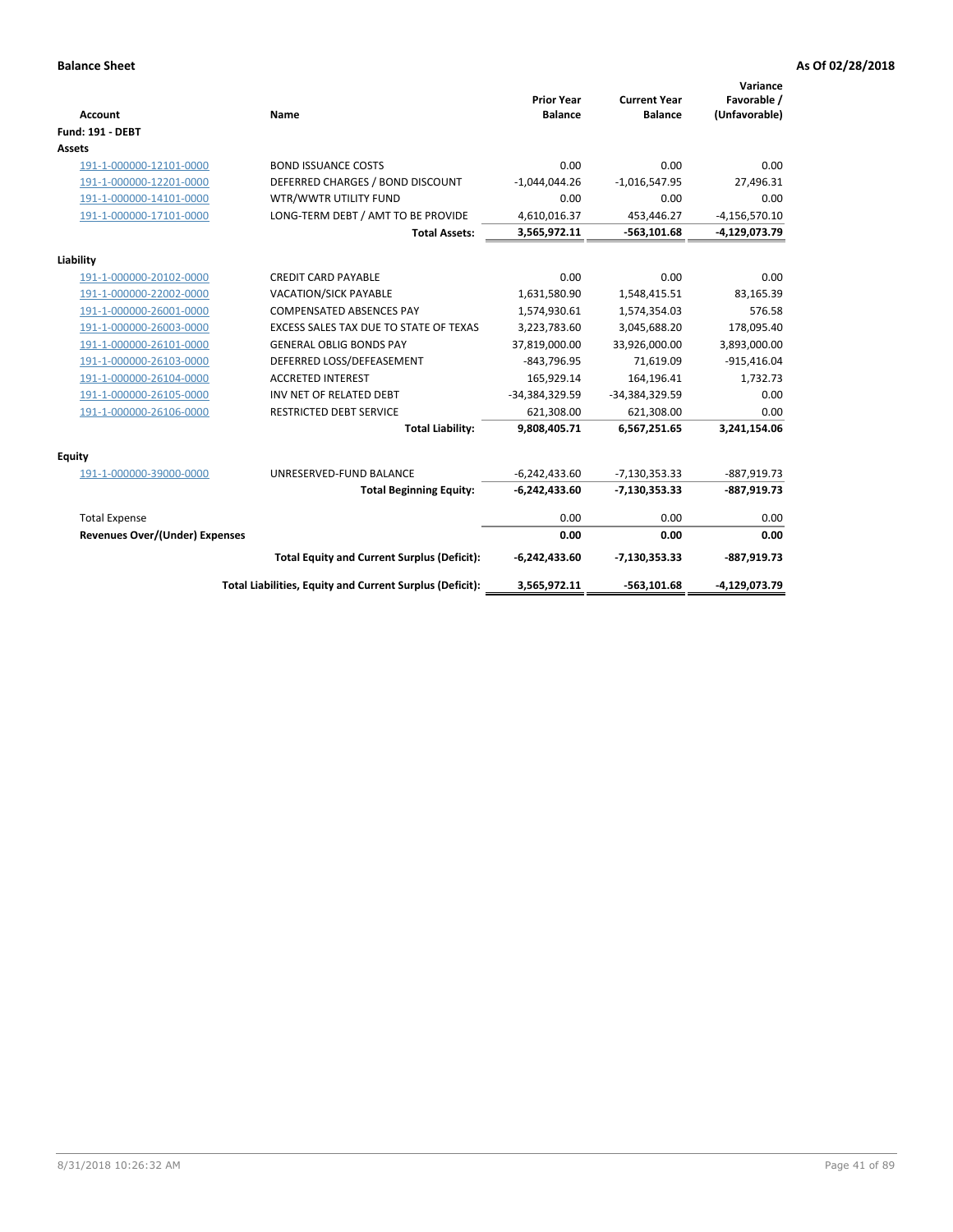|                                                    |                                                                 | <b>Prior Year</b> | <b>Current Year</b> | Variance<br>Favorable / |
|----------------------------------------------------|-----------------------------------------------------------------|-------------------|---------------------|-------------------------|
| <b>Account</b>                                     | Name                                                            | <b>Balance</b>    | <b>Balance</b>      | (Unfavorable)           |
| Fund: 192 - PAYROLL CLEARING                       |                                                                 |                   |                     |                         |
| Assets                                             |                                                                 |                   |                     | $-2,457.18$             |
| 192-1-000000-10000-0000<br>192-1-000000-13201-0000 | <b>CURRENT ASSETS / CASH</b><br>MISC ACCTS RECEIVABLE           | 246,403.14        | 243,945.96<br>0.00  | $-1,482.18$             |
| 192-1-000000-13203-0000                            | NON-CURRENT ASSETS / PREPAYMENTS                                | 1,482.18<br>0.00  | 0.00                | 0.00                    |
| 192-1-000000-13205-0000                            | <b>INTEREST RECEIVABLE</b>                                      | 0.00              | 0.00                | 0.00                    |
|                                                    | <b>Total Assets:</b>                                            | 247,885.32        | 243,945.96          | -3,939.36               |
|                                                    |                                                                 |                   |                     |                         |
| Liability                                          |                                                                 |                   |                     |                         |
| 192-1-000000-20101-0000                            | <b>ACCOUNTS PAYABLE</b>                                         | 0.00              | 0.00                | 0.00                    |
| 192-1-000000-20102-0000                            | <b>CREDIT CARD PAYABLE</b>                                      | 0.00              | 0.00                | 0.00                    |
| 192-1-000000-20103-0000                            | ACCRUED ACCOUNTS PAYABLE                                        | 0.00              | 0.00                | 0.00                    |
| 192-1-000000-22001-0000                            | SALARIES PAYABLE                                                | 0.00              | 0.00                | 0.00                    |
| 192-1-000000-22002-0000                            | <b>VACATION/SICK PAYABLE</b>                                    | 0.00              | 0.00                | 0.00                    |
| 192-1-000000-22101-0000                            | TAXES - FEDERAL WITHHOLDING                                     | 0.00              | 0.00                | 0.00                    |
| 192-1-000000-22102-0000                            | <b>TAXES - FICA</b>                                             | 0.00              | 0.00                | 0.00                    |
| 192-1-000000-22103-0000                            | <b>TAXES - MEDICARE</b>                                         | 0.00              | 0.00                | 0.00                    |
| 192-1-000000-22201-0000                            | <b>INS - AFLAC</b>                                              | 7,037.61          | $-801.11$           | 7,838.72                |
| 192-1-000000-22202-0000                            | <b>INS - LIFE INSURANCE</b>                                     | 0.00              | 0.00                | 0.00                    |
| 192-1-000000-22203-0000                            | INS - CITY EMPLOYEE PORTION                                     | 0.00              | 0.00                | 0.00                    |
| 192-1-000000-22204-0000                            | INS - GEUS EMPLOYEE PORTION                                     | 0.00              | 0.00                | 0.00                    |
| 192-1-000000-22205-0000                            | INS - CITY EMPL-FLEXCARD<br>INS - CITY EMPL-DEPENDENT CARE      | 6,485.69<br>0.00  | 220.80<br>0.00      | 6,264.89<br>0.00        |
| 192-1-000000-22206-0000<br>192-1-000000-22207-0000 | INS - GEUS EMPL-HEALTH CARE                                     | 0.00              | 0.00                | 0.00                    |
| 192-1-000000-22208-0000                            | INS - AMERICAN FIDELITY                                         | 0.00              | 0.00                | 0.00                    |
| 192-1-000000-22209-0000                            | INS - GEUS EMPL-DEPENDENT CARE                                  | 0.00              | 0.00                | 0.00                    |
| 192-1-000000-22210-0000                            | INS - CITY EMPLOYEE - OPT OU                                    | 0.00              | 0.00                | 0.00                    |
| 192-1-000000-22211-0000                            | INS - GEUS EMP - OPT OU                                         | 0.00              | 0.00                | 0.00                    |
| 192-1-000000-22212-0000                            | <b>INS - VISION PLAN</b>                                        | $-5,019.64$       | $-420.16$           | -4,599.48               |
| 192-1-000000-22213-0000                            | INS - AIG CRITICAL CARE                                         | 0.00              | 0.00                | 0.00                    |
| 192-1-000000-22214-0000                            | INS - AIG ACCIDENT                                              | 0.00              | 0.00                | 0.00                    |
| 192-1-000000-22215-0000                            | INS - ALLSTATE CANCER                                           | 0.00              | 0.00                | 0.00                    |
| 192-1-000000-22216-0000                            | INS - CRITICAL ILLNESS/CHARTIS                                  | 0.00              | 0.00                | 0.00                    |
| 192-1-000000-22217-0000                            | INS - MUTUAL OF OMAHA                                           | $-2,135.60$       | $-8,161.66$         | 6,026.06                |
| 192-1-000000-22218-0000                            | INS - TX LIFE                                                   | $-1,499.87$       | $-66.43$            | $-1,433.44$             |
| 192-1-000000-22219-0000                            | <b>INS - NEW YORK LIFE</b>                                      | 0.00              | 35.00               | $-35.00$                |
| 192-1-000000-22220-0000                            | INS - AFLAC CRITICAL INSURANCE                                  | 73.22             | $-279.20$           | 352.42                  |
| 192-1-000000-22223-0000                            | <b>INS - DENTAL PLAN</b>                                        | $-4,610.55$       | 804.99              | $-5,415.54$             |
| 192-1-000000-22301-0000                            | <b>RETIREMENT - TMRS</b>                                        | 249,596.51        | 252,338.57          | $-2,742.06$             |
| 192-1-000000-22302-0000                            | RETIREMENT - F R & R                                            | $-2,145.70$       | 0.00                | $-2,145.70$             |
| 192-1-000000-22303-0000                            | RETIREMENT - NATIONWIDE / PEBSCO                                | 0.00              | 0.00                | 0.00                    |
| 192-1-000000-22304-0000                            | RETIREMENT - 401 ICMA RETIREMENT                                | 0.00              | 0.00                | 0.00                    |
| 192-1-000000-22305-0000                            | RETIREMENT - VANTAGE CARE PRE-TAX RSP                           | 0.00              | 0.00                | 0.00                    |
| 192-1-000000-22401-0000                            | <b>GARNISHMENT - TAX LEVY</b>                                   | 0.00              | 0.00                | 0.00                    |
| 192-1-000000-22402-0000                            | <b>GARNISHMENT - CHILD SUPPORT</b>                              | 0.00              | 0.00                | 0.00                    |
| 192-1-000000-22403-0000                            | <b>GARNISHMENT - CHAPTER 13</b>                                 | 0.00              | 0.00                | 0.00                    |
| 192-1-000000-22404-0000                            | <b>GARNISHMENT - STUDENT LOAN</b>                               | 0.00              | 0.00                | 0.00                    |
| 192-1-000000-22501-0000                            | <b>CHARITY PAYABLE</b>                                          | 0.00              | 0.00                | 0.00                    |
| 192-1-000000-22502-0000                            | UNITED WAY                                                      | 0.00              | 0.00                | 0.00                    |
| 192-1-000000-22503-0000                            | AMERICAN CANCER SOCIETY                                         | 0.00              | 0.00                | 0.00                    |
| 192-1-000000-22601-0000                            | PR DEDUCT - SAVINGS BOND                                        | 0.00              | 0.00                | 0.00                    |
| 192-1-000000-22602-0000                            | PR DEDUCT - CREDIT UNION                                        | 0.00              | 0.00                | 0.00                    |
| 192-1-000000-22603-0000                            | PR DEDUCT - PRE PAID LEGAL FEE                                  | 103.65            | 275.16              | $-171.51$               |
| 192-1-000000-22604-0000                            | PR DEDUCT - AUTO LEASE AGREEMENT                                | 0.00              | 0.00                | 0.00                    |
| 192-1-000000-22605-0000                            | PR DEDUCT - YMCA                                                | 0.00              | 0.00                | 0.00                    |
| 192-1-000000-22606-0000                            | PR DEDUCT - GAC                                                 | 0.00              | 0.00                | 0.00                    |
| 192-1-000000-22607-0000<br>192-1-000000-22608-0000 | PR DEDUCT - WEIGHT WATCHERS<br>PR DEDUCT - HUNT REG-FITNESS CTR | 0.00              | 0.00                | 0.00                    |
| 192-1-000000-22609-0000                            | PR DEDUCT - MISCELLANEOUS                                       | 0.00<br>0.00      | 0.00<br>0.00        | 0.00<br>0.00            |
|                                                    |                                                                 |                   |                     |                         |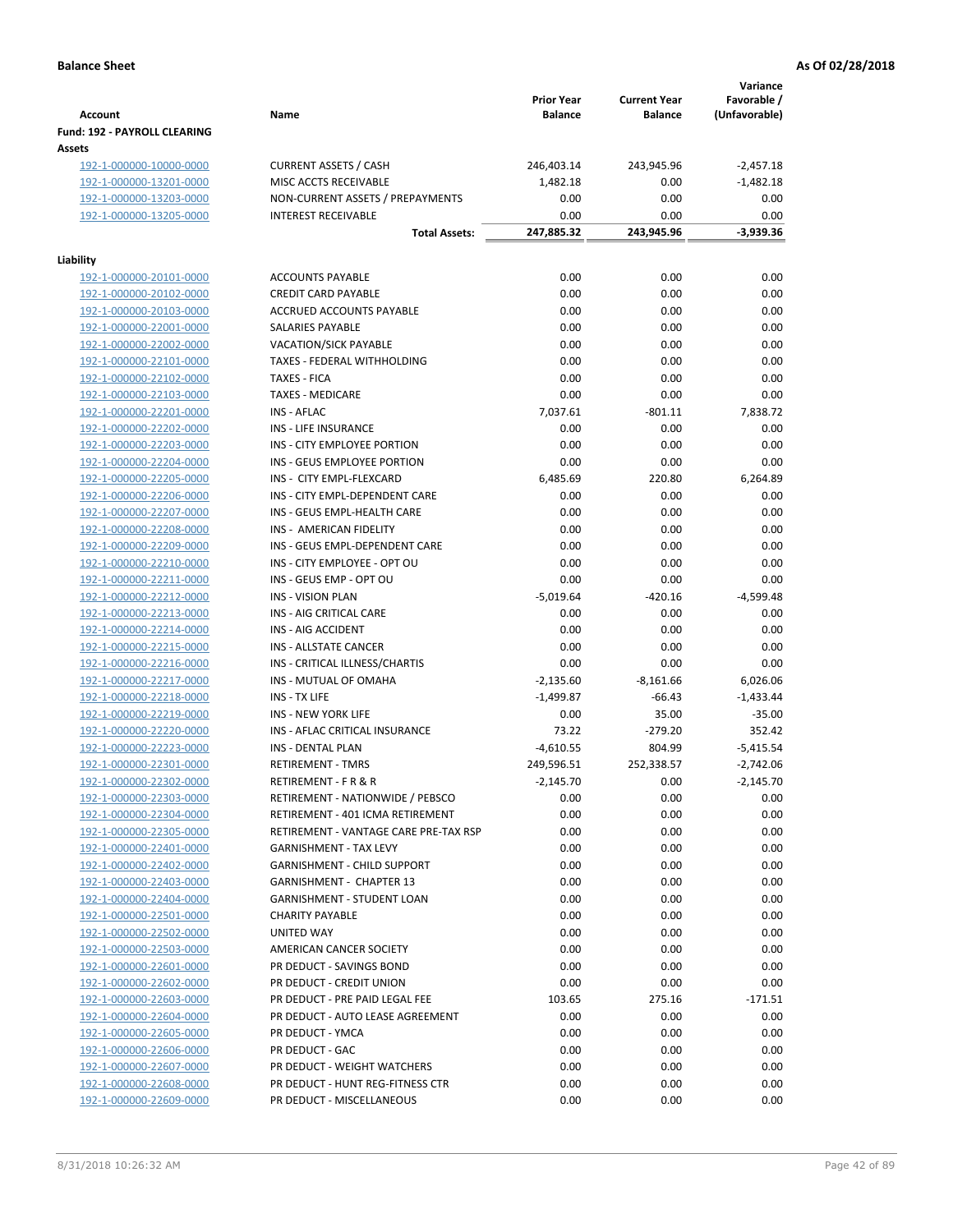| Account                 | Name                                                     | <b>Prior Year</b><br><b>Balance</b> | <b>Current Year</b><br><b>Balance</b> | Variance<br>Favorable /<br>(Unfavorable) |
|-------------------------|----------------------------------------------------------|-------------------------------------|---------------------------------------|------------------------------------------|
| 192-1-000000-22610-0000 | PR DEDUCT - MISC REIMB                                   | 0.00                                | 0.00                                  | 0.00                                     |
| 192-1-000000-22611-0000 | PR DEDUCT - GOLF COURSE FEES                             | 0.00                                | 0.00                                  | 0.00                                     |
| 192-1-000000-22612-0000 | PR DEDUCT - WEARING APPAREL                              | 0.00                                | 0.00                                  | 0.00                                     |
| 192-1-000000-22613-0000 | PR DEDUCT - SNAP FITNESS                                 | 0.00                                | 0.00                                  | 0.00                                     |
|                         | <b>Total Liability:</b>                                  | 247,885.32                          | 243.945.96                            | 3,939.36                                 |
| Equity                  |                                                          |                                     |                                       |                                          |
| 192-1-000000-39000-0000 | UNRESERVED-FUND BALANCE                                  | 0.00                                | 0.00                                  | 0.00                                     |
|                         | <b>Total Beginning Equity:</b>                           | 0.00                                | 0.00                                  | 0.00                                     |
|                         | <b>Total Equity and Current Surplus (Deficit):</b>       | 0.00                                | 0.00                                  | 0.00                                     |
|                         | Total Liabilities, Equity and Current Surplus (Deficit): | 247,885.32                          | 243,945.96                            | $-3,939.36$                              |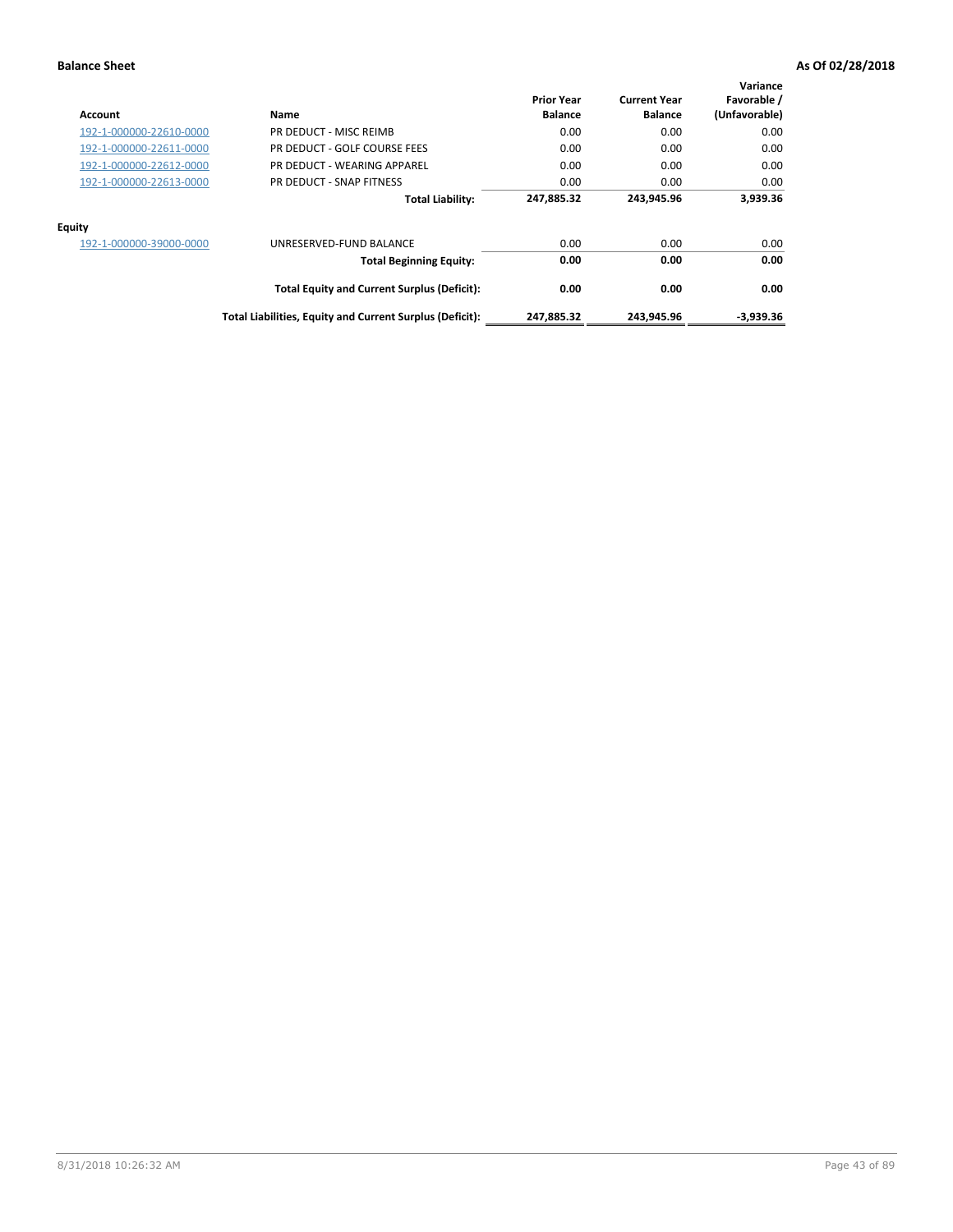|                                                    |                                                                       |                                   |                                  | Variance            |
|----------------------------------------------------|-----------------------------------------------------------------------|-----------------------------------|----------------------------------|---------------------|
|                                                    |                                                                       | <b>Prior Year</b>                 | <b>Current Year</b>              | Favorable /         |
| <b>Account</b>                                     | Name                                                                  | <b>Balance</b>                    | <b>Balance</b>                   | (Unfavorable)       |
| Fund: 200 - WATER / WASTEWATER FUND                |                                                                       |                                   |                                  |                     |
| Assets<br>200-2-000000-10000-0000                  | <b>CURRENT ASSETS / CASH</b>                                          | 4,692,691.82                      | 3,522,268.95                     | -1,170,422.87       |
| 200-2-000000-12101-0000                            | <b>BOND ISSUANCE COSTS</b>                                            | 0.00                              | 0.00                             | 0.00                |
| 200-2-000000-12201-0000                            | DEFERRED CHARGES / BOND DISCOUNT                                      | $-40,463.35$                      | $-35,109.18$                     | 5,354.17            |
| 200-2-000000-13000-0000                            | <b>CUSTOMER ACCTS RECEIVABLE</b>                                      | 318,229.26                        | 504,914.41                       | 186,685.15          |
| 200-2-000000-13001-0000                            | NON CURRENT CUSTOMER ACCTS RECEIVAE                                   | 168,787.63                        | 186,947.00                       | 18,159.37           |
| 200-2-000000-13002-0000                            | ALLOW FOR UNCOLLECT REC                                               | -180,628.30                       | $-173,530.63$                    | 7,097.67            |
| 200-2-000000-13003-0000                            | UNBILLED YEAR-END ACCRUAL                                             | 993,472.42                        | 1,046,691.01                     | 53,218.59           |
| 200-2-000000-13004-0000                            | WASTE HAULER RECEIVABLE                                               | 42,482.35                         | 40,319.10                        | $-2,163.25$         |
| 200-2-000000-13007-0000                            | <b>RETURNED CHECKS</b>                                                | 0.00                              | 0.00                             | 0.00                |
| 200-2-000000-13010-0000                            | <b>CADDO MILLS</b>                                                    | 0.00                              | 0.00                             | 0.00                |
| 200-2-000000-13201-0000                            | MISC ACCTS RECEIVABLE                                                 | 0.00                              | 0.00                             | 0.00                |
| 200-2-000000-13202-0000                            | <b>EMPLOYEE ADVANCES</b>                                              | 0.00                              | 0.00                             | 0.00                |
| 200-2-000000-13203-0000                            | NON-CURRENT ASSETS / PREPAYMENTS                                      | 0.00                              | 0.00                             | 0.00                |
| 200-2-000000-13205-0000                            | <b>INTEREST RECEIVABLE</b>                                            | 0.00                              | 0.00                             | 0.00                |
| 200-2-000000-14001-0000                            | DUE FROM / GENERAL FUND                                               | 0.00                              | 0.00                             | 0.00                |
| 200-2-000000-14040-0000                            | <b>GENERAL CIP / GENERAL CIP</b>                                      | 0.00                              | 0.00                             | 0.00                |
| 200-2-000000-14120-0000                            | DUE FROM UTILITY CIP                                                  | 38,336,026.85                     | 38,336,026.85                    | 0.00                |
| 200-2-000000-15401-0000                            | <b>INVENTORIES / WATER STOCK</b>                                      | 255,981.59                        | 255,981.59                       | 0.00                |
| 200-2-000000-15501-0000                            | <b>INVENTORIES / WASTEWATER STOCK</b>                                 | 37,338.12                         | 37,338.12                        | 0.00                |
| 200-2-000000-16001-0000                            | FIXED ASSETS / LAND                                                   | 685,983.11                        | 685,983.11                       | 0.00                |
| 200-2-000000-16002-0000                            | FIXED ASSETS / IMPROVMENTS-NON BUILDI                                 | 5,396,182.49                      | 5,396,182.49                     | 0.00                |
| 200-2-000000-16003-0000                            | ACCUM DEPR / IMPROVEMENTS-NON BUILL                                   | $-1,804,747.08$                   | -1,997,080.68                    | $-192,333.60$       |
| 200-2-000000-16004-0000                            | FIXED ASSETS / BUILDINGS                                              | 23,420,073.36                     | 23,420,750.92                    | 677.56              |
| 200-2-000000-16005-0000                            | <b>ACCUM DEPR / BUILDINGS</b>                                         | $-1,845,303.04$                   | $-2,311,101.08$                  | -465,798.04         |
| 200-2-000000-16006-0000                            | FIXED ASSETS / FILTRATION PLANT                                       | 10,529,295.00                     | 10,529,295.00                    | 0.00                |
| 200-2-000000-16007-0000                            | ACCUM DEPR / FILTRATION PLANT                                         | -6,841,360.24                     | -7,053,202.00                    | $-211,841.76$       |
| 200-2-000000-16008-0000                            | FIXED ASSETS / WATER RECLAMATION PLAN                                 | 7,272,907.47                      | 7,272,907.47                     | 0.00                |
| 200-2-000000-16009-0000                            | ACCUM DEPR / WATER RECLAMATION PLAN                                   | -5,958,539.29                     | $-6,134,209.96$                  | $-175,670.67$       |
| 200-2-000000-16101-0000                            | FIXED ASSETS / WATER MAINS                                            | 19,560,838.81                     | 19,766,398.81                    | 205,560.00          |
| 200-2-000000-16102-0000                            | <b>ACCUM DEPR / WATER MAINS</b>                                       | -9,312,839.49                     | -9,722,167.22                    | -409,327.73         |
| 200-2-000000-16103-0000<br>200-2-000000-16104-0000 | FIXED ASSETS / SANITARY SEWERS<br><b>ACCUM DEPR / SANITARY SEWERS</b> | 25,544,578.76<br>$-10,208,802.70$ | 25,724,453.76                    | 179,875.00          |
| 200-2-000000-16105-0000                            | FIXED ASSETS / RESERVOIRS & TANKS                                     | 1,023,525.00                      | $-10,787,201.06$<br>1,023,525.00 | -578,398.36<br>0.00 |
| 200-2-000000-16106-0000                            | ACCUM DEPR / RESERVOIRS & TANKS                                       | -805,299.50                       | $-814,273.58$                    | $-8,974.08$         |
| 200-2-000000-16107-0000                            | FIXED ASSETS / PUMP STATIONS                                          | 366,796.61                        | 366,796.61                       | 0.00                |
| 200-2-000000-16108-0000                            | <b>ACCUM DEPR / PUMP STATIONS</b>                                     | -279,980.46                       | -293,979.25                      | $-13,998.79$        |
| 200-2-000000-16201-0000                            | FIXED ASSETS / MACHINERY AND EQUIPMEN                                 | 2,909,732.82                      | 3,008,111.91                     | 98,379.09           |
| 200-2-000000-16202-0000                            | ACCUM DEPR / MACHINERY AND EQUIPMEI                                   | $-1,389,601.03$                   | $-1,524,807.11$                  | $-135,206.08$       |
| 200-2-000000-16301-0000                            | FIXED ASSETS / C W I P                                                | 0.00                              | 0.00                             | 0.00                |
| 200-2-000000-17501-0000                            | <b>EMPLOYEE CONTRIBUTIONS</b>                                         | 143,748.00                        | 157,273.00                       | 13,525.00           |
| 200-2-000000-17504-0000                            | <b>INVESTMENT RETURN</b>                                              | 670,725.00                        | 495,876.00                       | $-174,849.00$       |
| 200-2-000000-17508-0000                            | EXPERIENCE DIFFERENCE- OUTFLOW                                        | 13,590.00                         | 8,729.00                         | $-4,861.00$         |
| 200-2-000000-17509-0000                            | <b>EXPERIENCE DIFFERENCE - INFLOW</b>                                 | 0.00                              | $-57,790.00$                     | $-57,790.00$        |
| 200-2-000000-17520-0000                            | <b>ASSUMPTION CHANGES</b>                                             | 178,221.00                        | 116,123.00                       | $-62,098.00$        |
|                                                    | <b>Total Assets:</b>                                                  | 103,893,642.99                    | 100,998,441.36                   | $-2,895,201.63$     |
|                                                    |                                                                       |                                   |                                  |                     |
| Liability                                          |                                                                       |                                   |                                  |                     |
| 200-2-000000-20101-0000                            | <b>ACCOUNTS PAYABLE</b>                                               | $-2,667.54$                       | 150.00                           | $-2,817.54$         |
| 200-2-000000-20102-0000                            | <b>CREDIT CARD PAYABLE</b>                                            | 0.00                              | 0.00                             | 0.00                |
| 200-2-000000-20103-0000                            | ACCRUED ACCOUNTS PAYABLE                                              | 10,000.00                         | 10,000.00                        | 0.00                |
| 200-2-000000-20104-0000                            | <b>ESCHEATED LIABILITY</b>                                            | 0.00                              | 0.00                             | 0.00                |
| 200-2-000000-20109-0000                            | <b>GENERAL OBLIG BONDS PAY</b>                                        | 1,361,000.00                      | 1,393,000.00                     | $-32,000.00$        |
| 200-2-000000-20110-0000                            | REVENUE BONDS PAYABLE                                                 | 925,000.00                        | 0.00                             | 925,000.00          |
| 200-2-000000-20112-0000                            | ACCRUED INTEREST PAYABLE                                              | 77,667.06                         | $-2,188.94$                      | 79,856.00           |
| 200-2-000000-20125-0000                            | SALES TAX PAYABLE / IN THE CITY                                       | 0.00                              | 0.00                             | 0.00                |
| 200-2-000000-20139-0000                            | RETAINAGES PAYABLE                                                    | 0.00                              | 0.00                             | 0.00                |
| 200-2-000000-20141-0000                            | <b>TELEPHONE CLEARING</b>                                             | 0.01                              | 0.01                             | 0.00                |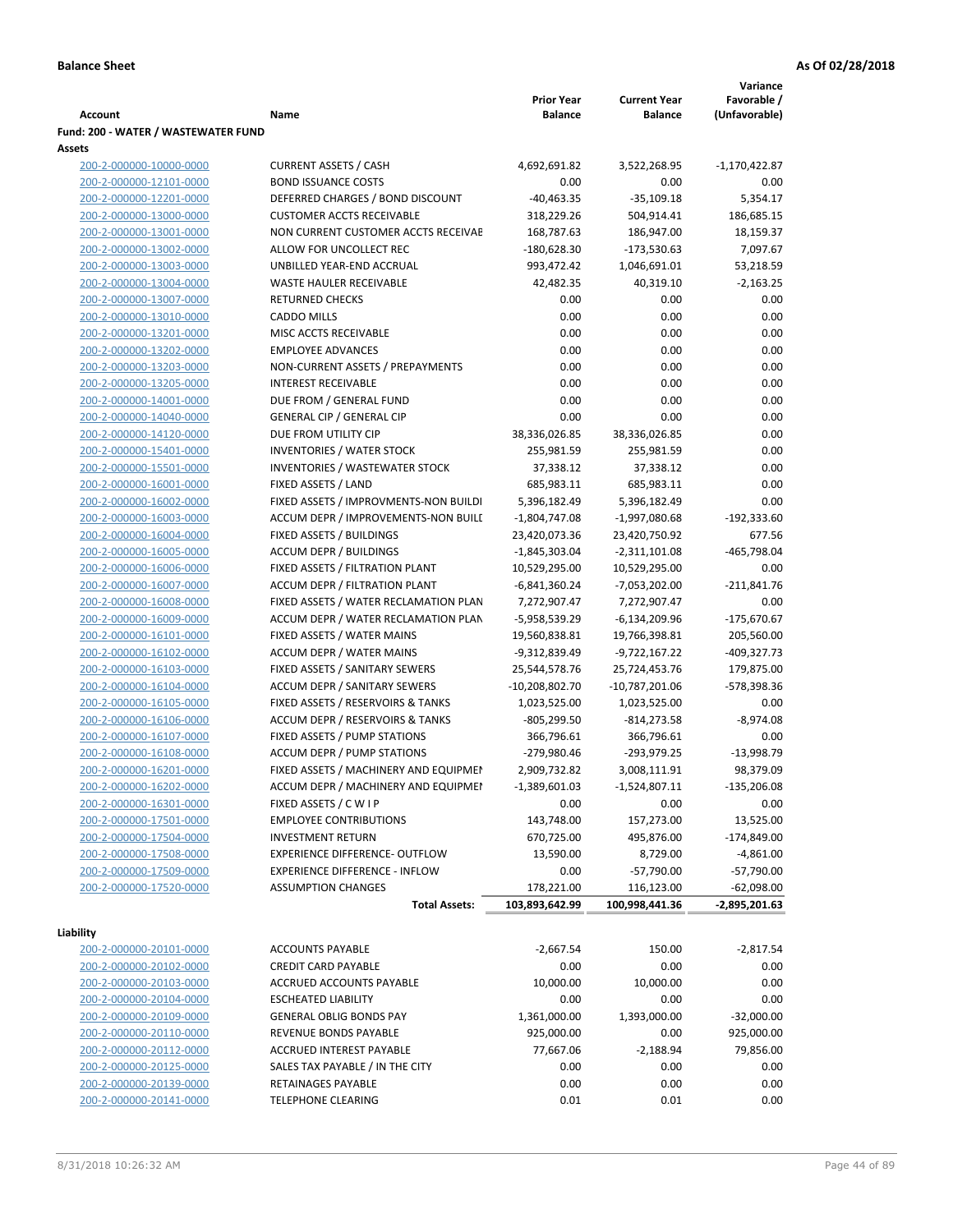|                                       |                                                          |                                     |                                       | Variance                     |
|---------------------------------------|----------------------------------------------------------|-------------------------------------|---------------------------------------|------------------------------|
| <b>Account</b>                        | Name                                                     | <b>Prior Year</b><br><b>Balance</b> | <b>Current Year</b><br><b>Balance</b> | Favorable /<br>(Unfavorable) |
| 200-2-000000-20160-0000               | <b>UNAPPLIED CREDIT</b>                                  | 0.00                                | 0.00                                  | 0.00                         |
| 200-2-000000-21001-0000               | <b>GENERAL FUND / GENERAL FUND</b>                       | 0.00                                | 0.00                                  | 0.00                         |
| 200-2-000000-21101-0000               | ENTERPRISE / WTR/WWTR UTILITY FUND                       | 0.00                                | 0.00                                  | 0.00                         |
| 200-2-000000-22001-0000               | <b>SALARIES PAYABLE</b>                                  | 72,876.25                           | 79,792.91                             | $-6,916.66$                  |
| 200-2-000000-22002-0000               | VACATION/SICK PAYABLE                                    | 184,856.65                          | 164,567.04                            | 20,289.61                    |
| 200-2-000000-23001-0000               | <b>CAPITAL LEASE PAYABLE</b>                             | 0.00                                | 0.00                                  | 0.00                         |
| 200-2-000000-24001-0000               | O/S CHECKS PAYABLE                                       | 0.00                                | 0.00                                  | 0.00                         |
| 200-2-000000-24002-0000               | <b>CUSTOMER DEPOSITS</b>                                 | 645,785.74                          | 780,827.03                            | $-135,041.29$                |
| 200-2-000000-24003-0000               | <b>CUSTOMER OVERPMT SUSPENSE</b>                         | 67,873.89                           | 90,050.07                             | $-22,176.18$                 |
| 200-2-000000-24004-0000               | <b>INTEREST PAYABLE ON DEP</b>                           | 0.00                                | 0.00                                  | 0.00                         |
| 200-2-000000-24005-0000               | <b>ACCRUED INT PAY ON DEP</b>                            | 0.00                                | 0.00                                  | 0.00                         |
| 200-2-000000-24006-0000               | <b>AWAITING CUSTOMER SETUP</b>                           | 1,955.61                            | 1,955.61                              | 0.00                         |
| 200-2-000000-24007-0000               | <b>BILLED DEPOSITS SUSPENSE</b>                          | 0.00                                | 0.00                                  | 0.00                         |
| 200-2-000000-26001-0000               | <b>COMPENSATED ABSENCES PAY</b>                          | 238,102.66                          | 253,640.85                            | $-15,538.19$                 |
| 200-2-000000-26101-0000               | <b>GENERAL OBLIG BONDS PAY</b>                           | 8,846,000.00                        | 7,453,000.00                          | 1,393,000.00                 |
| 200-2-000000-26102-0000               | <b>REVENUE BONDS PAYABLE</b>                             | 14,145,000.00                       | 13,200,000.00                         | 945,000.00                   |
| 200-2-000000-26103-0000               | DEFERRED LOSS/DEFEASEMENT                                | $-317,889.28$                       | $-272,476.43$                         | $-45,412.85$                 |
| 200-2-000000-27001-0000               | <b>CONTRIBUTED CAPITAL</b>                               | 0.00                                | 0.00                                  | 0.00                         |
| 200-2-000000-27002-0000               | CONTRIBUTED CAPITAL / DEVELOPERS                         | 0.00                                | 0.00                                  | 0.00                         |
| 200-2-000000-29300-0000               | <b>ENCUMBRANCE SUMMARY</b>                               | 0.00                                | 0.00                                  | 0.00                         |
| 200-2-000000-29400-0100               | RESERVED ACCOUNT / ENCUMBRANCES                          | 0.00                                | 0.00                                  | 0.00                         |
| 200-2-000000-29999-0000               | NET PENSION LIABILITY                                    | 1,133,409.00                        | 1,077,764.00                          | 55,645.00                    |
| 200-2-000000-92080-0000               | <b>GLTDAG</b>                                            | 0.00                                | 0.00                                  | 0.00                         |
|                                       | <b>Total Liability:</b>                                  | 27,388,970.05                       | 24,230,082.15                         | 3,158,887.90                 |
| <b>Equity</b>                         |                                                          |                                     |                                       |                              |
| 200-2-000000-39000-0000               | UNRESERVED-FUND BALANCE                                  | 0.00                                | 0.00                                  | 0.00                         |
| 200-2-000000-39100-0000               | UNRESERVED-RET. EARNINGS                                 | 77,527,044.89                       | 75,815,422.17                         | $-1,711,622.72$              |
| 200-2-000000-39150-0000               | RESERVED-RET. EARNINGS                                   | 0.00                                | 0.00                                  | 0.00                         |
| 200-2-000000-39500-0000               | <b>NET POSITION - PENSION</b>                            | $-965.00$                           | $-965.00$                             | 0.00                         |
|                                       | <b>Total Beginning Equity:</b>                           | 77,526,079.89                       | 75,814,457.17                         | $-1,711,622.72$              |
| <b>Total Revenue</b>                  |                                                          | 5,198,415.80                        | 5,562,708.49                          | 364,292.69                   |
| <b>Total Expense</b>                  |                                                          | 6,219,822.75                        | 4,608,806.44                          | 1,611,016.31                 |
| <b>Revenues Over/(Under) Expenses</b> |                                                          | $-1,021,406.95$                     | 953,902.05                            | 1,975,309.00                 |
|                                       | <b>Total Equity and Current Surplus (Deficit):</b>       | 76,504,672.94                       | 76,768,359.22                         | 263,686.28                   |
|                                       | Total Liabilities, Equity and Current Surplus (Deficit): | 103,893,642.99                      | 100,998,441.37                        | $-2,895,201.62$              |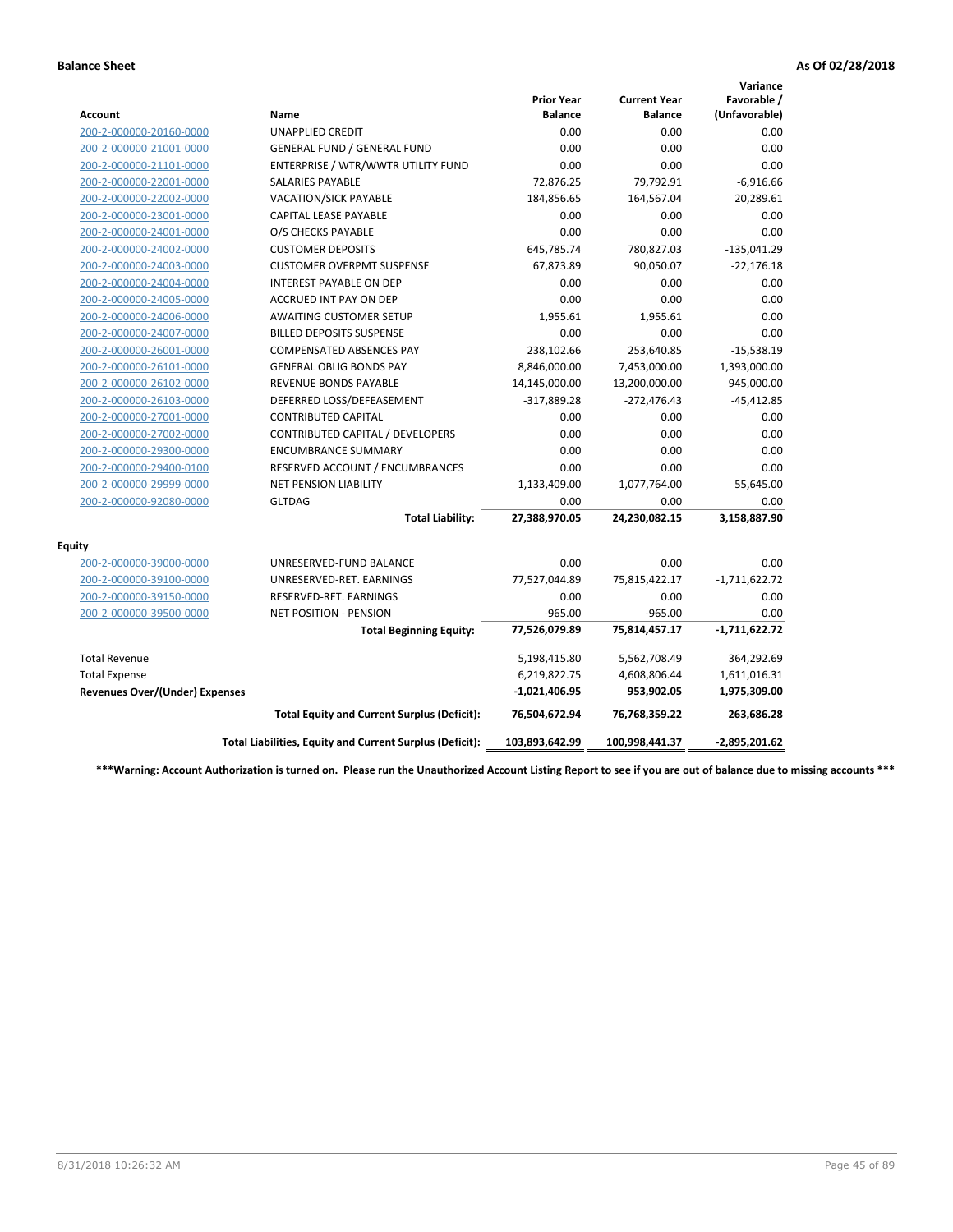|                                       |                                                          | <b>Prior Year</b> | <b>Current Year</b> | Variance<br>Favorable / |
|---------------------------------------|----------------------------------------------------------|-------------------|---------------------|-------------------------|
| <b>Account</b>                        | Name                                                     | <b>Balance</b>    | <b>Balance</b>      | (Unfavorable)           |
| <b>Fund: 210 - WATER IMPACT FEES</b>  |                                                          |                   |                     |                         |
| <b>Assets</b>                         |                                                          |                   |                     |                         |
| 210-2-000000-10000-0000               | <b>CURRENT ASSETS / CASH</b>                             | 36.78             | 36.88               | 0.10                    |
| 210-2-000000-13201-0000               | MISC ACCTS RECEIVABLE                                    | 0.00              | 0.00                | 0.00                    |
| 210-2-000000-13205-0000               | <b>INTEREST RECEIVABLE</b>                               | 0.00              | 0.00                | 0.00                    |
|                                       | <b>Total Assets:</b>                                     | 36.78             | 36.88               | 0.10                    |
| Liability                             |                                                          |                   |                     |                         |
| 210-2-000000-20101-0000               | <b>ACCOUNTS PAYABLE</b>                                  | 0.00              | 0.00                | 0.00                    |
| 210-2-000000-20103-0000               | <b>ACCRUED ACCOUNTS PAYABLE</b>                          | 0.00              | 0.00                | 0.00                    |
| 210-2-000000-29300-0000               | <b>ENCUMBRANCE SUMMARY</b>                               | 0.00              | 0.00                | 0.00                    |
| 210-2-000000-29400-0000               | RESERVED ACCOUNT / ENCUMBRANCES                          | 0.00              | 0.00                | 0.00                    |
|                                       | <b>Total Liability:</b>                                  | 0.00              | 0.00                | 0.00                    |
| <b>Equity</b>                         |                                                          |                   |                     |                         |
| 210-2-000000-39000-0000               | UNRESERVED-FUND BALANCE                                  | 0.00              | 0.00                | 0.00                    |
| 210-2-000000-39100-0000               | UNRESERVED-RET. EARNINGS                                 | 36.78             | 36.86               | 0.08                    |
|                                       | <b>Total Beginning Equity:</b>                           | 36.78             | 36.86               | 0.08                    |
| <b>Total Revenue</b>                  |                                                          | 0.00              | 0.02                | 0.02                    |
| <b>Total Expense</b>                  |                                                          | 0.00              | 0.00                | 0.00                    |
| <b>Revenues Over/(Under) Expenses</b> |                                                          | 0.00              | 0.02                | 0.02                    |
|                                       | <b>Total Equity and Current Surplus (Deficit):</b>       | 36.78             | 36.88               | 0.10                    |
|                                       | Total Liabilities, Equity and Current Surplus (Deficit): | 36.78             | 36.88               | 0.10                    |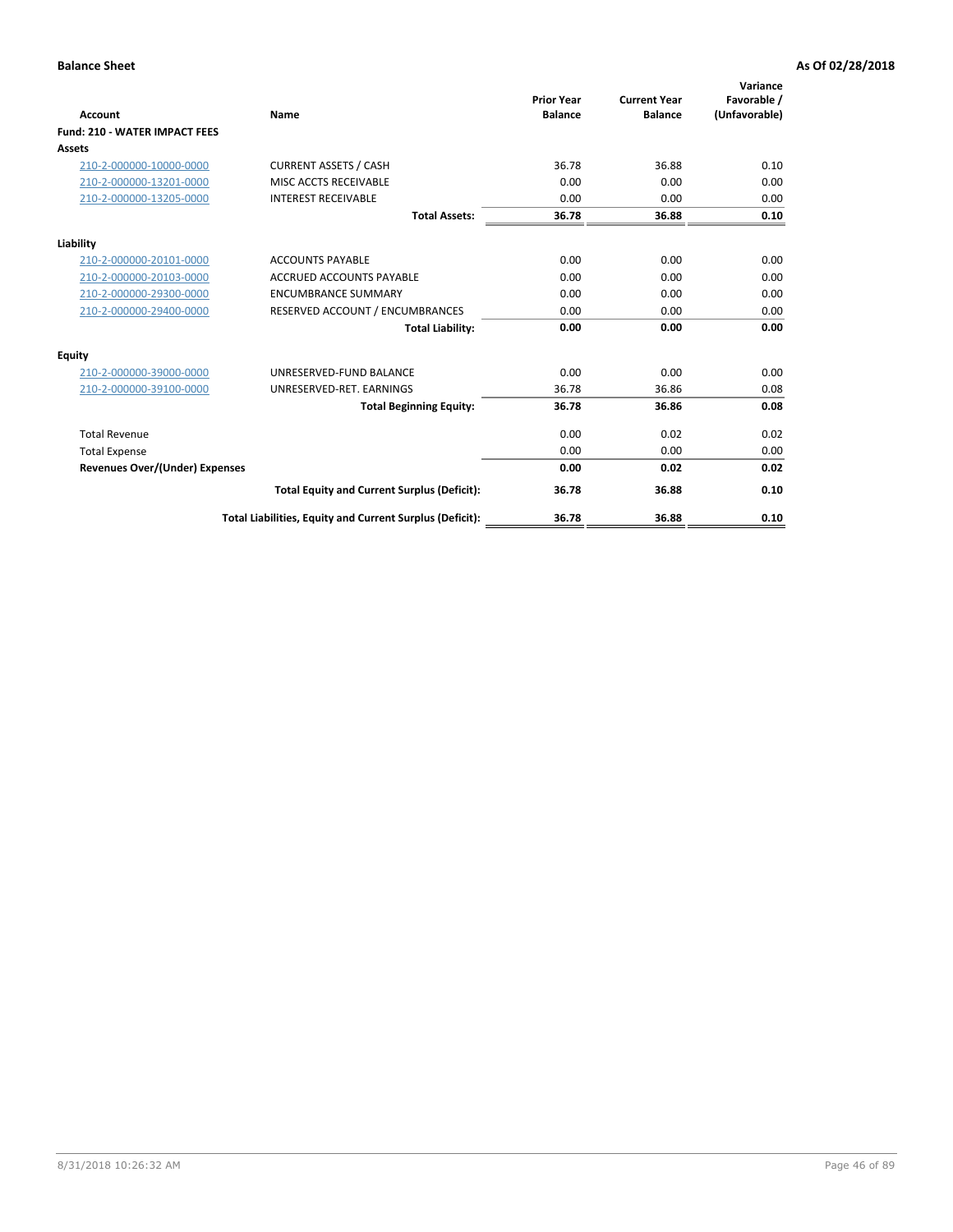| <b>Account</b>                            | Name                                                     | <b>Prior Year</b><br><b>Balance</b> | <b>Current Year</b><br><b>Balance</b> | Variance<br>Favorable /<br>(Unfavorable) |
|-------------------------------------------|----------------------------------------------------------|-------------------------------------|---------------------------------------|------------------------------------------|
| <b>Fund: 211 - WASTEWATER IMPACT FEES</b> |                                                          |                                     |                                       |                                          |
| <b>Assets</b>                             |                                                          |                                     |                                       |                                          |
| 211-2-000000-10000-0000                   | <b>CURRENT ASSETS / CASH</b>                             | 1,995.94                            | 1,864.62                              | $-131.32$                                |
| 211-2-000000-13201-0000                   | MISC ACCTS RECEIVABLE                                    | 0.00                                | 0.00                                  | 0.00                                     |
| 211-2-000000-13205-0000                   | <b>INTEREST RECEIVABLE</b>                               | 0.00                                | 0.00                                  | 0.00                                     |
|                                           | <b>Total Assets:</b>                                     | 1,995.94                            | 1,864.62                              | $-131.32$                                |
| Liability                                 |                                                          |                                     |                                       |                                          |
| 211-2-000000-20101-0000                   | <b>ACCOUNTS PAYABLE</b>                                  | 0.00                                | 0.00                                  | 0.00                                     |
| 211-2-000000-20103-0000                   | <b>ACCRUED ACCOUNTS PAYABLE</b>                          | 0.00                                | 0.00                                  | 0.00                                     |
|                                           | <b>Total Liability:</b>                                  | 0.00                                | 0.00                                  | 0.00                                     |
| Equity                                    |                                                          |                                     |                                       |                                          |
| 211-2-000000-39000-0000                   | UNRESERVED-FUND BALANCE                                  | 0.00                                | 0.00                                  | 0.00                                     |
| 211-2-000000-39100-0000                   | UNRESERVED-RET. EARNINGS                                 | 1,996.75                            | 1,863.46                              | $-133.29$                                |
|                                           | <b>Total Beginning Equity:</b>                           | 1,996.75                            | 1,863.46                              | $-133.29$                                |
| <b>Total Revenue</b>                      |                                                          | $-0.18$                             | 1.38                                  | 1.56                                     |
| <b>Total Expense</b>                      |                                                          | 0.63                                | 0.22                                  | 0.41                                     |
| <b>Revenues Over/(Under) Expenses</b>     |                                                          | $-0.81$                             | 1.16                                  | 1.97                                     |
|                                           | <b>Total Equity and Current Surplus (Deficit):</b>       | 1,995.94                            | 1,864.62                              | $-131.32$                                |
|                                           | Total Liabilities, Equity and Current Surplus (Deficit): | 1,995.94                            | 1,864.62                              | $-131.32$                                |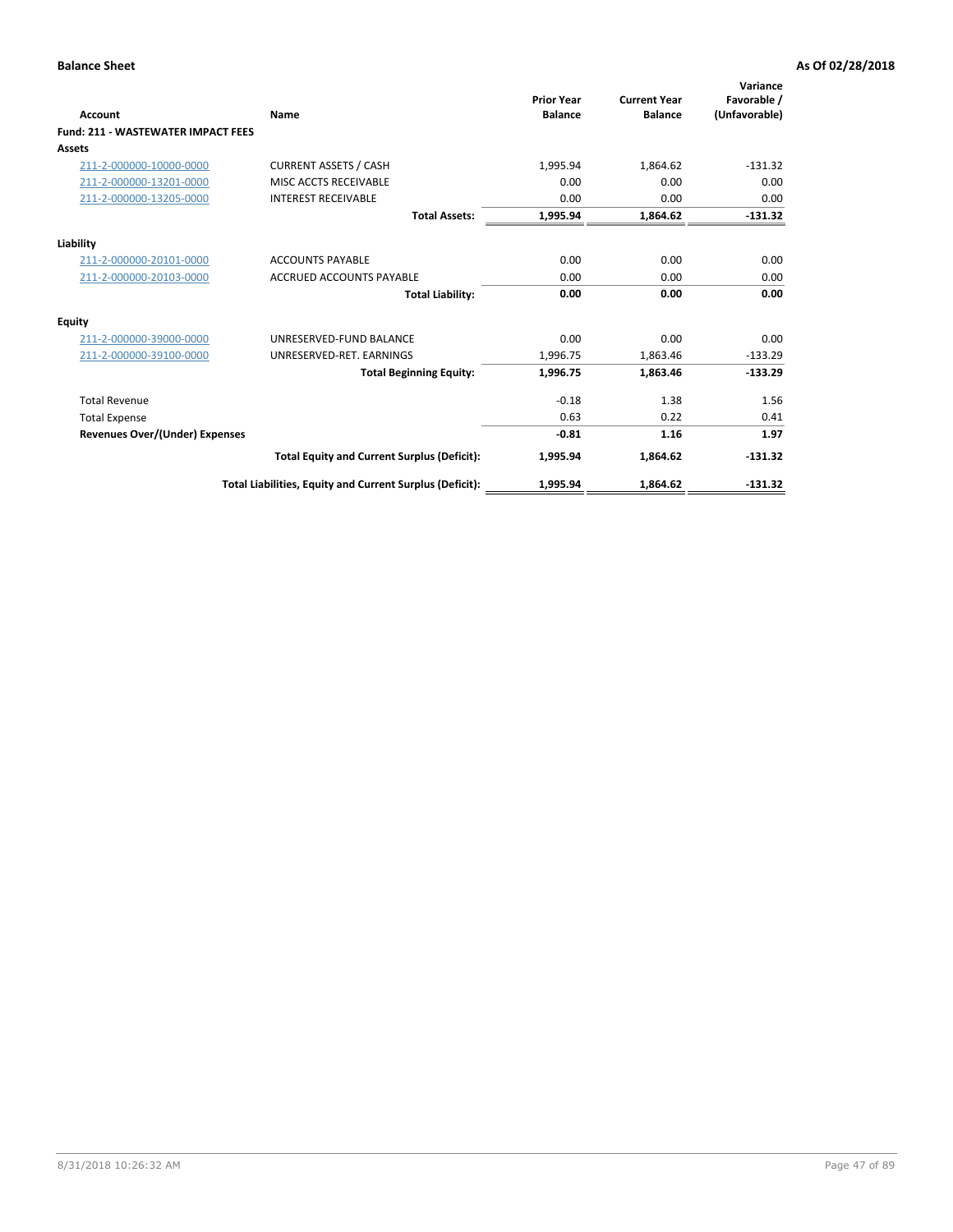| <b>Account</b>                        | Name                                                      | <b>Prior Year</b><br><b>Balance</b> | <b>Current Year</b><br><b>Balance</b> | Variance<br>Favorable /<br>(Unfavorable) |
|---------------------------------------|-----------------------------------------------------------|-------------------------------------|---------------------------------------|------------------------------------------|
|                                       | Fund: 212 - TX COMMUNITY DEV SWR SYSTEM IMPROV PROG GRANT |                                     |                                       |                                          |
| <b>Assets</b>                         |                                                           |                                     |                                       |                                          |
| 212-2-000000-10000-0000               | <b>CURRENT ASSETS / CASH</b>                              | 0.00                                | 23,755.00                             | 23,755.00                                |
| 212-2-000000-13201-0000               | MISC ACCTS RECEIVABLE                                     | 0.00                                | 0.00                                  | 0.00                                     |
| 212-2-000000-13205-0000               | <b>INTEREST RECEIVABLE</b>                                | 0.00                                | 0.00                                  | 0.00                                     |
| 212-2-000000-16301-0000               | FIXED ASSETS / C W I P                                    | 0.00                                | 0.00                                  | 0.00                                     |
|                                       | <b>Total Assets:</b>                                      | 0.00                                | 23,755.00                             | 23,755.00                                |
| Liability                             |                                                           |                                     |                                       |                                          |
| 212-2-000000-20101-0000               | <b>ACCOUNTS PAYABLE</b>                                   | 0.00                                | 0.00                                  | 0.00                                     |
| 212-2-000000-20102-0000               | <b>CREDIT CARD PAYABLE</b>                                | 0.00                                | 0.00                                  | 0.00                                     |
| 212-2-000000-20103-0000               | <b>ACCRUED ACCOUNTS PAYABLE</b>                           | 0.00                                | 0.00                                  | 0.00                                     |
| 212-2-000000-20139-0000               | <b>RETAINAGES PAYABLE</b>                                 | 0.00                                | 0.00                                  | 0.00                                     |
| 212-2-000000-20902-0000               | <b>DEFERRED GRANT REVENUE</b>                             | 0.00                                | 0.00                                  | 0.00                                     |
| 212-2-000000-21001-0000               | <b>GENERAL FUND / GENERAL FUND</b>                        | 0.00                                | 0.00                                  | 0.00                                     |
| 212-2-000000-29300-0000               | <b>ENCUMBRANCE SUMMARY</b>                                | 0.00                                | 0.00                                  | 0.00                                     |
| 212-2-000000-29400-0100               | RESERVED ACCOUNT / ENCUMBRANCES                           | 0.00                                | 0.00                                  | 0.00                                     |
|                                       | <b>Total Liability:</b>                                   | 0.00                                | 0.00                                  | 0.00                                     |
| <b>Equity</b>                         |                                                           |                                     |                                       |                                          |
| 212-2-000000-39100-0000               | UNRESERVED-RET. EARNINGS                                  | 0.00                                | 0.00                                  | 0.00                                     |
|                                       | <b>Total Beginning Equity:</b>                            | 0.00                                | 0.00                                  | 0.00                                     |
| <b>Total Revenue</b>                  |                                                           | 0.00                                | 31,205.00                             | 31,205.00                                |
| <b>Total Expense</b>                  |                                                           | 0.00                                | 7,450.00                              | $-7,450.00$                              |
| <b>Revenues Over/(Under) Expenses</b> |                                                           | 0.00                                | 23,755.00                             | 23,755.00                                |
|                                       | <b>Total Equity and Current Surplus (Deficit):</b>        | 0.00                                | 23,755.00                             | 23,755.00                                |
|                                       | Total Liabilities, Equity and Current Surplus (Deficit):  | 0.00                                | 23,755.00                             | 23,755.00                                |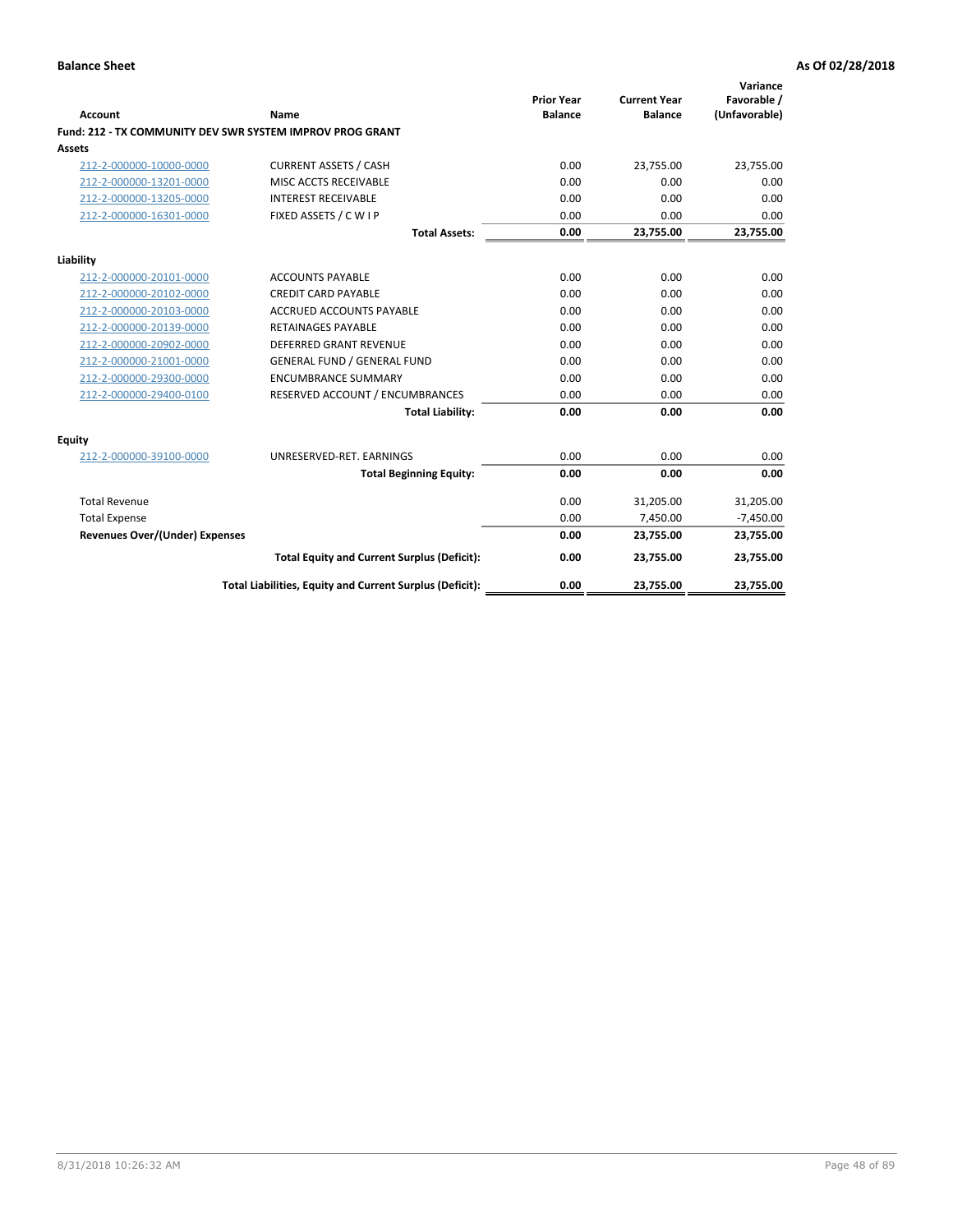| Account                               | Name                                                     | <b>Prior Year</b><br><b>Balance</b> | <b>Current Year</b><br><b>Balance</b> | Variance<br>Favorable /<br>(Unfavorable) |
|---------------------------------------|----------------------------------------------------------|-------------------------------------|---------------------------------------|------------------------------------------|
| Fund: 216 - UTILIITY CIP FUND         |                                                          |                                     |                                       |                                          |
| <b>Assets</b>                         |                                                          |                                     |                                       |                                          |
| 216-2-000000-10000-0000               | <b>CURRENT ASSETS / CASH</b>                             | 4,492,574.03                        | 5,895,182.40                          | 1,402,608.37                             |
| 216-2-000000-11101-0000               | MBIA ACCOUNTS / 2002 WSSR                                | 0.00                                | 0.00                                  | 0.00                                     |
| 216-2-000000-11103-0000               | <b>2005 WSSR</b>                                         | 0.00                                | 0.00                                  | 0.00                                     |
| 216-2-000000-11403-0000               | RESERVE FUND / 2003 WSSR                                 | 0.01                                | 0.00                                  | $-0.01$                                  |
| 216-2-000000-11503-0000               | 2008WSSR CONST 486000273                                 | 0.00                                | 0.00                                  | 0.00                                     |
| 216-2-000000-13000-0000               | <b>CUSTOMER ACCTS RECEIVABLE</b>                         | 0.00                                | 0.00                                  | 0.00                                     |
| 216-2-000000-13002-0000               | ALLOW FOR UNCOLLECT REC                                  | 0.00                                | 0.00                                  | 0.00                                     |
| 216-2-000000-13003-0000               | UNBILLED YEAR-END ACCRUAL                                | 0.00                                | 0.00                                  | 0.00                                     |
| 216-2-000000-13201-0000               | MISC ACCTS RECEIVABLE                                    | 0.00                                | 0.00                                  | 0.00                                     |
| 216-2-000000-13205-0000               | <b>INTEREST RECEIVABLE</b>                               | 0.00                                | 0.00                                  | 0.00                                     |
| 216-2-000000-16301-0000               | FIXED ASSETS / C W I P                                   | 342,655.91                          | 695,008.09                            | 352,352.18                               |
|                                       | <b>Total Assets:</b>                                     | 4,835,229.95                        | 6,590,190.49                          | 1,754,960.54                             |
| Liability                             |                                                          |                                     |                                       |                                          |
| 216-2-000000-20101-0000               | <b>ACCOUNTS PAYABLE</b>                                  | 0.00                                | 0.00                                  | 0.00                                     |
| 216-2-000000-20102-0000               | <b>CREDIT CARD PAYABLE</b>                               | 0.00                                | 0.00                                  | 0.00                                     |
| 216-2-000000-20103-0000               | <b>ACCRUED ACCOUNTS PAYABLE</b>                          | 0.00                                | 0.00                                  | 0.00                                     |
| 216-2-000000-20113-0000               | <b>DEVELOPERS ESCROW</b>                                 | 0.00                                | 0.00                                  | 0.00                                     |
| 216-2-000000-20139-0000               | <b>RETAINAGES PAYABLE</b>                                | 0.00                                | 0.00                                  | 0.00                                     |
| 216-2-000000-21101-0000               | ENTERPRISE / WTR/WWTR UTILITY FUND                       | 18,939,652.64                       | 18,939,652.64                         | 0.00                                     |
| 216-2-000000-29300-0000               | <b>ENCUMBRANCE SUMMARY</b>                               | 0.00                                | 0.00                                  | 0.00                                     |
| 216-2-000000-29400-0100               | RESERVED ACCOUNT / ENCUMBRANCES                          | 0.00                                | 0.00                                  | 0.00                                     |
|                                       | <b>Total Liability:</b>                                  | 18,939,652.64                       | 18,939,652.64                         | 0.00                                     |
| Equity                                |                                                          |                                     |                                       |                                          |
| 216-2-000000-39000-0000               | UNRESERVED-FUND BALANCE                                  | 0.00                                | 0.00                                  | 0.00                                     |
| 216-2-000000-39100-0000               | UNRESERVED-RET. EARNINGS                                 | $-15, 153, 579.94$                  | $-12,308,627.81$                      | 2,844,952.13                             |
|                                       | <b>Total Beginning Equity:</b>                           | $-15,153,579.94$                    | $-12,308,627.81$                      | 2,844,952.13                             |
| <b>Total Revenue</b>                  |                                                          | 1,233,951.43                        | 155,653.81                            | $-1,078,297.62$                          |
| <b>Total Expense</b>                  |                                                          | 184,794.18                          | 196,488.15                            | $-11,693.97$                             |
| <b>Revenues Over/(Under) Expenses</b> |                                                          | 1,049,157.25                        | $-40,834.34$                          | $-1,089,991.59$                          |
|                                       | <b>Total Equity and Current Surplus (Deficit):</b>       | -14,104,422.69                      | $-12,349,462.15$                      | 1,754,960.54                             |
|                                       | Total Liabilities, Equity and Current Surplus (Deficit): | 4,835,229.95                        | 6,590,190.49                          | 1,754,960.54                             |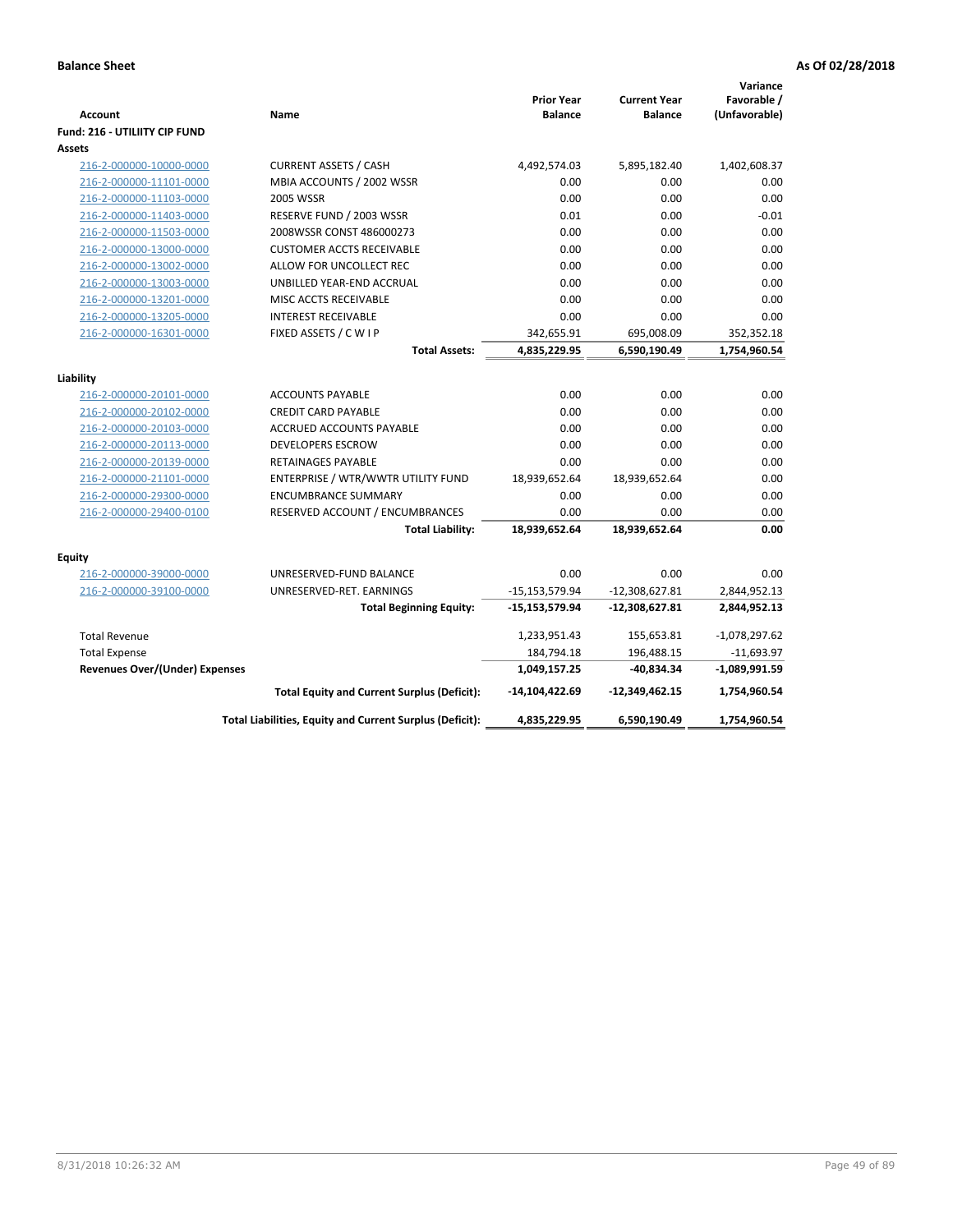| <b>Account</b>                                 | <b>Name</b>                                              | <b>Prior Year</b><br><b>Balance</b> | <b>Current Year</b><br><b>Balance</b> | Variance<br>Favorable /<br>(Unfavorable) |
|------------------------------------------------|----------------------------------------------------------|-------------------------------------|---------------------------------------|------------------------------------------|
| <b>Fund: 217 - WASTEWATER RECLAMATION FUND</b> |                                                          |                                     |                                       |                                          |
| Assets                                         |                                                          |                                     |                                       |                                          |
| 217-2-000000-10000-0000                        | <b>CURRENT ASSETS / CASH</b>                             | 0.00                                | 0.00                                  | 0.00                                     |
| 217-2-000000-11301-0000                        | TEXASTERM / 2008 WSSR REVENUE BOND                       | 0.00                                | 0.00                                  | 0.00                                     |
| 217-2-000000-11302-0000                        | 2008 WSSR REVENUE BOND                                   | 0.00                                | 0.00                                  | 0.00                                     |
| 217-2-000000-11503-0000                        | 2008WSSR CONST 486000273                                 | 737,665.34                          | 745,117.16                            | 7,451.82                                 |
| 217-2-000000-13000-0000                        | <b>CUSTOMER ACCTS RECEIVABLE</b>                         | 0.00                                | 0.00                                  | 0.00                                     |
| 217-2-000000-13002-0000                        | ALLOW FOR UNCOLLECT REC                                  | 0.00                                | 0.00                                  | 0.00                                     |
| 217-2-000000-13201-0000                        | MISC ACCTS RECEIVABLE                                    | 0.00                                | 0.00                                  | 0.00                                     |
| 217-2-000000-13205-0000                        | <b>INTEREST RECEIVABLE</b>                               | 0.00                                | 0.00                                  | 0.00                                     |
| 217-2-000000-16301-0000                        | FIXED ASSETS / C W I P                                   | 0.00                                | 0.00                                  | 0.00                                     |
|                                                | <b>Total Assets:</b>                                     | 737,665.34                          | 745,117.16                            | 7,451.82                                 |
|                                                |                                                          |                                     |                                       |                                          |
| Liability                                      |                                                          |                                     |                                       |                                          |
| 217-2-000000-20101-0000                        | <b>ACCOUNTS PAYABLE</b>                                  | 0.00                                | 0.00                                  | 0.00                                     |
| 217-2-000000-20102-0000                        | <b>CREDIT CARD PAYABLE</b>                               | 0.00                                | 0.00                                  | 0.00                                     |
| 217-2-000000-20103-0000                        | <b>ACCRUED ACCOUNTS PAYABLE</b>                          | 0.00                                | 0.00                                  | 0.00                                     |
| 217-2-000000-20139-0000                        | <b>RETAINAGES PAYABLE</b>                                | 0.00                                | 0.00                                  | 0.00                                     |
| 217-2-000000-21101-0000                        | ENTERPRISE / WTR/WWTR UTILITY FUND                       | 19,396,374.21                       | 19,396,374.21                         | 0.00                                     |
| 217-2-000000-29300-0000                        | <b>ENCUMBRANCE SUMMARY</b>                               | 0.00                                | 0.00                                  | 0.00                                     |
| 217-2-000000-29400-0100                        | RESERVED ACCOUNT / ENCUMBRANCES                          | 0.00                                | 0.00                                  | 0.00                                     |
|                                                | <b>Total Liability:</b>                                  | 19,396,374.21                       | 19,396,374.21                         | 0.00                                     |
| <b>Equity</b>                                  |                                                          |                                     |                                       |                                          |
| 217-2-000000-39100-0000                        | UNRESERVED-RET. EARNINGS                                 | -18,660,279.37                      | -18,654,993.80                        | 5,285.57                                 |
|                                                | <b>Total Beginning Equity:</b>                           | -18,660,279.37                      | $-18,654,993.80$                      | 5,285.57                                 |
| <b>Total Revenue</b>                           |                                                          | 1,570.50                            | 3,736.75                              | 2,166.25                                 |
| <b>Total Expense</b>                           |                                                          | 0.00                                | 0.00                                  | 0.00                                     |
| <b>Revenues Over/(Under) Expenses</b>          |                                                          | 1,570.50                            | 3,736.75                              | 2,166.25                                 |
|                                                | <b>Total Equity and Current Surplus (Deficit):</b>       | $-18,658,708.87$                    | $-18,651,257.05$                      | 7,451.82                                 |
|                                                | Total Liabilities, Equity and Current Surplus (Deficit): | 737,665.34                          | 745,117.16                            | 7,451.82                                 |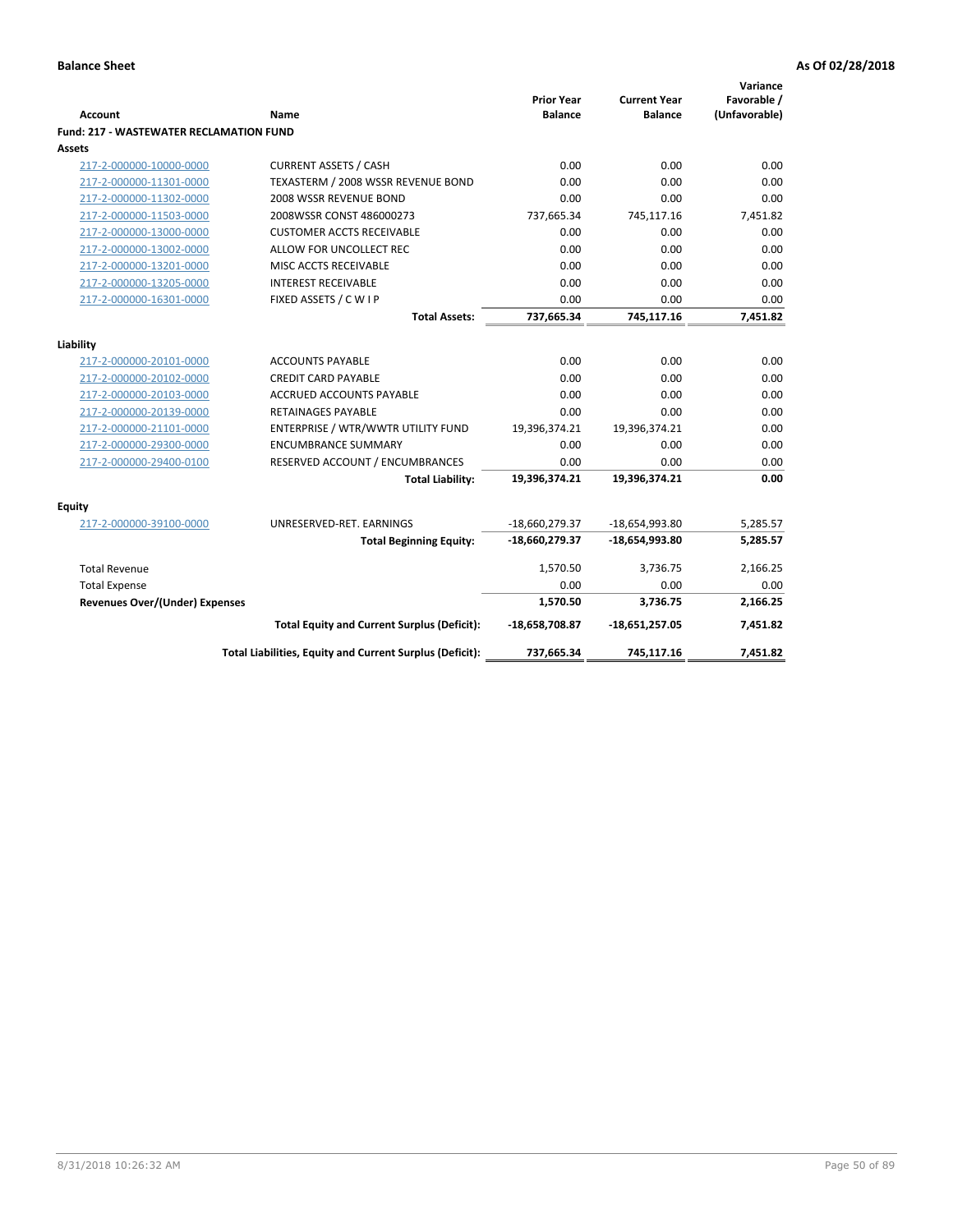| Fund: 300 - AIRPORT FUND<br>Assets<br><b>CURRENT ASSETS / CASH</b><br>804,469.42<br>665,133.74<br>300-2-000000-10000-0000<br>1,469,603.16<br>MISC ACCTS RECEIVABLE<br>0.00<br>300-2-000000-13201-0000<br>0.00<br>0.00<br>300-2-000000-13202-0000<br><b>EMPLOYEE ADVANCES</b><br>0.00<br>0.00<br>0.00<br>300-2-000000-13203-0000<br>NON-CURRENT ASSETS / PREPAYMENTS<br>0.00<br>0.00<br>0.00<br>300-2-000000-13205-0000<br><b>INTEREST RECEIVABLE</b><br>0.00<br>0.00<br>0.00<br>0.00<br><b>GRANT FUND / AIRPORT GRANT FUND</b><br>0.00<br>0.00<br>300-2-000000-14126-0000<br>300-2-000000-16001-0000<br>FIXED ASSETS / LAND<br>813,937.00<br>813,937.00<br>0.00<br>300-2-000000-16002-0000<br>FIXED ASSETS / IMPROVMENTS-NON BUILDI<br>71,096,300.51<br>71,096,300.51<br>0.00<br>300-2-000000-16003-0000<br>ACCUM DEPR / IMPROVEMENTS-NON BUILI<br>-34,642,939.56<br>-36,570,663.72<br>$-1,927,724.16$<br>300-2-000000-16004-0000<br>FIXED ASSETS / BUILDINGS<br>60,824,408.10<br>60,824,408.10<br>0.00<br><b>ACCUM DEPR / BUILDINGS</b><br>-23,390,672.25<br>$-1,223,130.92$<br>300-2-000000-16005-0000<br>-24,613,803.17<br>FIXED ASSETS / MACHINERY AND EQUIPMEN<br>12,340.00<br>300-2-000000-16201-0000<br>12,340.00<br>0.00<br>300-2-000000-16202-0000<br>ACCUM DEPR / MACHINERY AND EQUIPMEI<br>$-12,339.94$<br>$-12,339.94$<br>0.00<br>300-2-000000-16301-0000<br>FIXED ASSETS / C W I P<br>0.00<br>5,686,912.48<br>5,686,912.48<br>300-2-000000-17501-0000<br><b>EMPLOYEE CONTRIBUTIONS</b><br>0.00<br>0.00<br>0.00<br><b>INVESTMENT RETURN</b><br>0.00<br>0.00<br>0.00<br>300-2-000000-17504-0000<br>300-2-000000-17508-0000<br>EXPERIENCE DIFFERENCE- OUTFLOW<br>0.00<br>0.00<br>0.00<br>300-2-000000-17509-0000<br><b>EXPERIENCE DIFFERENCE - INFLOW</b><br>0.00<br>0.00<br>0.00<br>300-2-000000-17520-0000<br><b>ASSUMPTION CHANGES</b><br>0.00<br>0.00<br>0.00<br>75,505,503.28<br>78,706,694.42<br>3,201,191.14<br><b>Total Assets:</b><br>Liability<br>0.00<br>0.00<br>0.00<br>300-2-000000-20101-0000<br><b>ACCOUNTS PAYABLE</b><br><b>CREDIT CARD PAYABLE</b><br>0.00<br>0.00<br>0.00<br>300-2-000000-20102-0000<br>300-2-000000-20103-0000<br>ACCRUED ACCOUNTS PAYABLE<br>0.00<br>0.00<br>0.00<br>300-2-000000-20105-0000<br><b>L-3 FUNDS PAYABLE</b><br>0.00<br>0.00<br>0.00<br>300-2-000000-20106-0000<br><b>GRANT MATCH</b><br>0.00<br>0.00<br>0.00<br>0.00<br><b>MATURED BONDS PAYABLE</b><br>0.00<br>0.00<br>300-2-000000-20108-0000<br>REVENUE BONDS PAYABLE<br>0.00<br>0.00<br>0.00<br>300-2-000000-20110-0000<br>300-2-000000-20111-0000<br>MATURED INTEREST PAYABLE<br>0.00<br>0.00<br>0.00<br>300-2-000000-20112-0000<br><b>ACCRUED INTEREST PAYABLE</b><br>0.00<br>0.00<br>0.00<br>300-2-000000-20139-0000<br>RETAINAGES PAYABLE<br>0.00<br>0.00<br>0.00<br><b>TELEPHONE CLEARING</b><br>0.00<br>0.00<br>0.00<br>300-2-000000-20141-0000<br>300-2-000000-20160-0000<br><b>UNAPPLIED CREDIT</b><br>0.00<br>0.00<br>0.00<br>300-2-000000-20201-0000<br><b>DEFERRED REVENUE</b><br>16,671.00<br>0.00<br>16,671.00<br>300-2-000000-21001-0000<br><b>GENERAL FUND / GENERAL FUND</b><br>0.00<br>0.00<br>0.00<br>SALARIES PAYABLE<br>2,099.43<br>2,152.98<br>$-53.55$<br>300-2-000000-22001-0000<br>300-2-000000-22002-0000<br><b>VACATION/SICK PAYABLE</b><br>3,722.00<br>2,600.11<br>1,121.89<br>300-2-000000-26001-0000<br><b>COMPENSATED ABSENCES PAY</b><br>$-1.08$<br>3,743.00<br>$-3,744.08$<br>300-2-000000-26101-0000<br><b>GENERAL OBLIG BONDS PAY</b><br>0.00<br>0.00<br>0.00<br>300-2-000000-26102-0000<br>REVENUE BONDS PAYABLE<br>0.00<br>0.00<br>0.00<br>300-2-000000-27001-0000<br><b>CONTRIBUTED CAPITAL</b><br>$-3.39$<br>5,686,912.61<br>$-5,686,916.00$<br>0.00<br>0.00<br>0.00<br>300-2-000000-29300-0000<br><b>ENCUMBRANCE SUMMARY</b><br>300-2-000000-29400-0100<br>RESERVED ACCOUNT / ENCUMBRANCES<br>0.00<br>0.00<br>0.00<br>300-2-000000-29999-0000<br>NET PENSION LIABILITY<br>0.00<br>0.00<br>0.00<br>$-5,672,920.74$<br><b>Total Liability:</b><br>22,487.96<br>5,695,408.70<br><b>Equity</b><br>0.00<br>0.00<br>0.00<br>300-2-000000-39000-0000<br>UNRESERVED-FUND BALANCE<br>300-2-000000-39100-0000<br>UNRESERVED-RET. EARNINGS<br>75,282,016.64<br>72,784,355.87<br>$-2,497,660.77$<br>300-2-000000-39500-0000<br><b>NET POSITION - PENSION</b><br>0.00<br>0.00<br>0.00<br>75,282,016.64<br>$-2,497,660.77$<br><b>Total Beginning Equity:</b><br>72,784,355.87 | <b>Account</b> | Name | <b>Prior Year</b><br><b>Balance</b> | <b>Current Year</b><br><b>Balance</b> | Variance<br>Favorable /<br>(Unfavorable) |
|------------------------------------------------------------------------------------------------------------------------------------------------------------------------------------------------------------------------------------------------------------------------------------------------------------------------------------------------------------------------------------------------------------------------------------------------------------------------------------------------------------------------------------------------------------------------------------------------------------------------------------------------------------------------------------------------------------------------------------------------------------------------------------------------------------------------------------------------------------------------------------------------------------------------------------------------------------------------------------------------------------------------------------------------------------------------------------------------------------------------------------------------------------------------------------------------------------------------------------------------------------------------------------------------------------------------------------------------------------------------------------------------------------------------------------------------------------------------------------------------------------------------------------------------------------------------------------------------------------------------------------------------------------------------------------------------------------------------------------------------------------------------------------------------------------------------------------------------------------------------------------------------------------------------------------------------------------------------------------------------------------------------------------------------------------------------------------------------------------------------------------------------------------------------------------------------------------------------------------------------------------------------------------------------------------------------------------------------------------------------------------------------------------------------------------------------------------------------------------------------------------------------------------------------------------------------------------------------------------------------------------------------------------------------------------------------------------------------------------------------------------------------------------------------------------------------------------------------------------------------------------------------------------------------------------------------------------------------------------------------------------------------------------------------------------------------------------------------------------------------------------------------------------------------------------------------------------------------------------------------------------------------------------------------------------------------------------------------------------------------------------------------------------------------------------------------------------------------------------------------------------------------------------------------------------------------------------------------------------------------------------------------------------------------------------------------------------------------------------------------------------------------------------------------------------------------------------------------------------------------------------------------------------------------------------------------------------------------------------------------------------------------------------------------------------------------------------------------------------------------------------------------------------------------------------------------------------------------------------------------------------------------------------------------------------------------------------------------------------------------------------------------------------------------|----------------|------|-------------------------------------|---------------------------------------|------------------------------------------|
|                                                                                                                                                                                                                                                                                                                                                                                                                                                                                                                                                                                                                                                                                                                                                                                                                                                                                                                                                                                                                                                                                                                                                                                                                                                                                                                                                                                                                                                                                                                                                                                                                                                                                                                                                                                                                                                                                                                                                                                                                                                                                                                                                                                                                                                                                                                                                                                                                                                                                                                                                                                                                                                                                                                                                                                                                                                                                                                                                                                                                                                                                                                                                                                                                                                                                                                                                                                                                                                                                                                                                                                                                                                                                                                                                                                                                                                                                                                                                                                                                                                                                                                                                                                                                                                                                                                                                                                                                        |                |      |                                     |                                       |                                          |
|                                                                                                                                                                                                                                                                                                                                                                                                                                                                                                                                                                                                                                                                                                                                                                                                                                                                                                                                                                                                                                                                                                                                                                                                                                                                                                                                                                                                                                                                                                                                                                                                                                                                                                                                                                                                                                                                                                                                                                                                                                                                                                                                                                                                                                                                                                                                                                                                                                                                                                                                                                                                                                                                                                                                                                                                                                                                                                                                                                                                                                                                                                                                                                                                                                                                                                                                                                                                                                                                                                                                                                                                                                                                                                                                                                                                                                                                                                                                                                                                                                                                                                                                                                                                                                                                                                                                                                                                                        |                |      |                                     |                                       |                                          |
|                                                                                                                                                                                                                                                                                                                                                                                                                                                                                                                                                                                                                                                                                                                                                                                                                                                                                                                                                                                                                                                                                                                                                                                                                                                                                                                                                                                                                                                                                                                                                                                                                                                                                                                                                                                                                                                                                                                                                                                                                                                                                                                                                                                                                                                                                                                                                                                                                                                                                                                                                                                                                                                                                                                                                                                                                                                                                                                                                                                                                                                                                                                                                                                                                                                                                                                                                                                                                                                                                                                                                                                                                                                                                                                                                                                                                                                                                                                                                                                                                                                                                                                                                                                                                                                                                                                                                                                                                        |                |      |                                     |                                       |                                          |
|                                                                                                                                                                                                                                                                                                                                                                                                                                                                                                                                                                                                                                                                                                                                                                                                                                                                                                                                                                                                                                                                                                                                                                                                                                                                                                                                                                                                                                                                                                                                                                                                                                                                                                                                                                                                                                                                                                                                                                                                                                                                                                                                                                                                                                                                                                                                                                                                                                                                                                                                                                                                                                                                                                                                                                                                                                                                                                                                                                                                                                                                                                                                                                                                                                                                                                                                                                                                                                                                                                                                                                                                                                                                                                                                                                                                                                                                                                                                                                                                                                                                                                                                                                                                                                                                                                                                                                                                                        |                |      |                                     |                                       |                                          |
|                                                                                                                                                                                                                                                                                                                                                                                                                                                                                                                                                                                                                                                                                                                                                                                                                                                                                                                                                                                                                                                                                                                                                                                                                                                                                                                                                                                                                                                                                                                                                                                                                                                                                                                                                                                                                                                                                                                                                                                                                                                                                                                                                                                                                                                                                                                                                                                                                                                                                                                                                                                                                                                                                                                                                                                                                                                                                                                                                                                                                                                                                                                                                                                                                                                                                                                                                                                                                                                                                                                                                                                                                                                                                                                                                                                                                                                                                                                                                                                                                                                                                                                                                                                                                                                                                                                                                                                                                        |                |      |                                     |                                       |                                          |
|                                                                                                                                                                                                                                                                                                                                                                                                                                                                                                                                                                                                                                                                                                                                                                                                                                                                                                                                                                                                                                                                                                                                                                                                                                                                                                                                                                                                                                                                                                                                                                                                                                                                                                                                                                                                                                                                                                                                                                                                                                                                                                                                                                                                                                                                                                                                                                                                                                                                                                                                                                                                                                                                                                                                                                                                                                                                                                                                                                                                                                                                                                                                                                                                                                                                                                                                                                                                                                                                                                                                                                                                                                                                                                                                                                                                                                                                                                                                                                                                                                                                                                                                                                                                                                                                                                                                                                                                                        |                |      |                                     |                                       |                                          |
|                                                                                                                                                                                                                                                                                                                                                                                                                                                                                                                                                                                                                                                                                                                                                                                                                                                                                                                                                                                                                                                                                                                                                                                                                                                                                                                                                                                                                                                                                                                                                                                                                                                                                                                                                                                                                                                                                                                                                                                                                                                                                                                                                                                                                                                                                                                                                                                                                                                                                                                                                                                                                                                                                                                                                                                                                                                                                                                                                                                                                                                                                                                                                                                                                                                                                                                                                                                                                                                                                                                                                                                                                                                                                                                                                                                                                                                                                                                                                                                                                                                                                                                                                                                                                                                                                                                                                                                                                        |                |      |                                     |                                       |                                          |
|                                                                                                                                                                                                                                                                                                                                                                                                                                                                                                                                                                                                                                                                                                                                                                                                                                                                                                                                                                                                                                                                                                                                                                                                                                                                                                                                                                                                                                                                                                                                                                                                                                                                                                                                                                                                                                                                                                                                                                                                                                                                                                                                                                                                                                                                                                                                                                                                                                                                                                                                                                                                                                                                                                                                                                                                                                                                                                                                                                                                                                                                                                                                                                                                                                                                                                                                                                                                                                                                                                                                                                                                                                                                                                                                                                                                                                                                                                                                                                                                                                                                                                                                                                                                                                                                                                                                                                                                                        |                |      |                                     |                                       |                                          |
|                                                                                                                                                                                                                                                                                                                                                                                                                                                                                                                                                                                                                                                                                                                                                                                                                                                                                                                                                                                                                                                                                                                                                                                                                                                                                                                                                                                                                                                                                                                                                                                                                                                                                                                                                                                                                                                                                                                                                                                                                                                                                                                                                                                                                                                                                                                                                                                                                                                                                                                                                                                                                                                                                                                                                                                                                                                                                                                                                                                                                                                                                                                                                                                                                                                                                                                                                                                                                                                                                                                                                                                                                                                                                                                                                                                                                                                                                                                                                                                                                                                                                                                                                                                                                                                                                                                                                                                                                        |                |      |                                     |                                       |                                          |
|                                                                                                                                                                                                                                                                                                                                                                                                                                                                                                                                                                                                                                                                                                                                                                                                                                                                                                                                                                                                                                                                                                                                                                                                                                                                                                                                                                                                                                                                                                                                                                                                                                                                                                                                                                                                                                                                                                                                                                                                                                                                                                                                                                                                                                                                                                                                                                                                                                                                                                                                                                                                                                                                                                                                                                                                                                                                                                                                                                                                                                                                                                                                                                                                                                                                                                                                                                                                                                                                                                                                                                                                                                                                                                                                                                                                                                                                                                                                                                                                                                                                                                                                                                                                                                                                                                                                                                                                                        |                |      |                                     |                                       |                                          |
|                                                                                                                                                                                                                                                                                                                                                                                                                                                                                                                                                                                                                                                                                                                                                                                                                                                                                                                                                                                                                                                                                                                                                                                                                                                                                                                                                                                                                                                                                                                                                                                                                                                                                                                                                                                                                                                                                                                                                                                                                                                                                                                                                                                                                                                                                                                                                                                                                                                                                                                                                                                                                                                                                                                                                                                                                                                                                                                                                                                                                                                                                                                                                                                                                                                                                                                                                                                                                                                                                                                                                                                                                                                                                                                                                                                                                                                                                                                                                                                                                                                                                                                                                                                                                                                                                                                                                                                                                        |                |      |                                     |                                       |                                          |
|                                                                                                                                                                                                                                                                                                                                                                                                                                                                                                                                                                                                                                                                                                                                                                                                                                                                                                                                                                                                                                                                                                                                                                                                                                                                                                                                                                                                                                                                                                                                                                                                                                                                                                                                                                                                                                                                                                                                                                                                                                                                                                                                                                                                                                                                                                                                                                                                                                                                                                                                                                                                                                                                                                                                                                                                                                                                                                                                                                                                                                                                                                                                                                                                                                                                                                                                                                                                                                                                                                                                                                                                                                                                                                                                                                                                                                                                                                                                                                                                                                                                                                                                                                                                                                                                                                                                                                                                                        |                |      |                                     |                                       |                                          |
|                                                                                                                                                                                                                                                                                                                                                                                                                                                                                                                                                                                                                                                                                                                                                                                                                                                                                                                                                                                                                                                                                                                                                                                                                                                                                                                                                                                                                                                                                                                                                                                                                                                                                                                                                                                                                                                                                                                                                                                                                                                                                                                                                                                                                                                                                                                                                                                                                                                                                                                                                                                                                                                                                                                                                                                                                                                                                                                                                                                                                                                                                                                                                                                                                                                                                                                                                                                                                                                                                                                                                                                                                                                                                                                                                                                                                                                                                                                                                                                                                                                                                                                                                                                                                                                                                                                                                                                                                        |                |      |                                     |                                       |                                          |
|                                                                                                                                                                                                                                                                                                                                                                                                                                                                                                                                                                                                                                                                                                                                                                                                                                                                                                                                                                                                                                                                                                                                                                                                                                                                                                                                                                                                                                                                                                                                                                                                                                                                                                                                                                                                                                                                                                                                                                                                                                                                                                                                                                                                                                                                                                                                                                                                                                                                                                                                                                                                                                                                                                                                                                                                                                                                                                                                                                                                                                                                                                                                                                                                                                                                                                                                                                                                                                                                                                                                                                                                                                                                                                                                                                                                                                                                                                                                                                                                                                                                                                                                                                                                                                                                                                                                                                                                                        |                |      |                                     |                                       |                                          |
|                                                                                                                                                                                                                                                                                                                                                                                                                                                                                                                                                                                                                                                                                                                                                                                                                                                                                                                                                                                                                                                                                                                                                                                                                                                                                                                                                                                                                                                                                                                                                                                                                                                                                                                                                                                                                                                                                                                                                                                                                                                                                                                                                                                                                                                                                                                                                                                                                                                                                                                                                                                                                                                                                                                                                                                                                                                                                                                                                                                                                                                                                                                                                                                                                                                                                                                                                                                                                                                                                                                                                                                                                                                                                                                                                                                                                                                                                                                                                                                                                                                                                                                                                                                                                                                                                                                                                                                                                        |                |      |                                     |                                       |                                          |
|                                                                                                                                                                                                                                                                                                                                                                                                                                                                                                                                                                                                                                                                                                                                                                                                                                                                                                                                                                                                                                                                                                                                                                                                                                                                                                                                                                                                                                                                                                                                                                                                                                                                                                                                                                                                                                                                                                                                                                                                                                                                                                                                                                                                                                                                                                                                                                                                                                                                                                                                                                                                                                                                                                                                                                                                                                                                                                                                                                                                                                                                                                                                                                                                                                                                                                                                                                                                                                                                                                                                                                                                                                                                                                                                                                                                                                                                                                                                                                                                                                                                                                                                                                                                                                                                                                                                                                                                                        |                |      |                                     |                                       |                                          |
|                                                                                                                                                                                                                                                                                                                                                                                                                                                                                                                                                                                                                                                                                                                                                                                                                                                                                                                                                                                                                                                                                                                                                                                                                                                                                                                                                                                                                                                                                                                                                                                                                                                                                                                                                                                                                                                                                                                                                                                                                                                                                                                                                                                                                                                                                                                                                                                                                                                                                                                                                                                                                                                                                                                                                                                                                                                                                                                                                                                                                                                                                                                                                                                                                                                                                                                                                                                                                                                                                                                                                                                                                                                                                                                                                                                                                                                                                                                                                                                                                                                                                                                                                                                                                                                                                                                                                                                                                        |                |      |                                     |                                       |                                          |
|                                                                                                                                                                                                                                                                                                                                                                                                                                                                                                                                                                                                                                                                                                                                                                                                                                                                                                                                                                                                                                                                                                                                                                                                                                                                                                                                                                                                                                                                                                                                                                                                                                                                                                                                                                                                                                                                                                                                                                                                                                                                                                                                                                                                                                                                                                                                                                                                                                                                                                                                                                                                                                                                                                                                                                                                                                                                                                                                                                                                                                                                                                                                                                                                                                                                                                                                                                                                                                                                                                                                                                                                                                                                                                                                                                                                                                                                                                                                                                                                                                                                                                                                                                                                                                                                                                                                                                                                                        |                |      |                                     |                                       |                                          |
|                                                                                                                                                                                                                                                                                                                                                                                                                                                                                                                                                                                                                                                                                                                                                                                                                                                                                                                                                                                                                                                                                                                                                                                                                                                                                                                                                                                                                                                                                                                                                                                                                                                                                                                                                                                                                                                                                                                                                                                                                                                                                                                                                                                                                                                                                                                                                                                                                                                                                                                                                                                                                                                                                                                                                                                                                                                                                                                                                                                                                                                                                                                                                                                                                                                                                                                                                                                                                                                                                                                                                                                                                                                                                                                                                                                                                                                                                                                                                                                                                                                                                                                                                                                                                                                                                                                                                                                                                        |                |      |                                     |                                       |                                          |
|                                                                                                                                                                                                                                                                                                                                                                                                                                                                                                                                                                                                                                                                                                                                                                                                                                                                                                                                                                                                                                                                                                                                                                                                                                                                                                                                                                                                                                                                                                                                                                                                                                                                                                                                                                                                                                                                                                                                                                                                                                                                                                                                                                                                                                                                                                                                                                                                                                                                                                                                                                                                                                                                                                                                                                                                                                                                                                                                                                                                                                                                                                                                                                                                                                                                                                                                                                                                                                                                                                                                                                                                                                                                                                                                                                                                                                                                                                                                                                                                                                                                                                                                                                                                                                                                                                                                                                                                                        |                |      |                                     |                                       |                                          |
|                                                                                                                                                                                                                                                                                                                                                                                                                                                                                                                                                                                                                                                                                                                                                                                                                                                                                                                                                                                                                                                                                                                                                                                                                                                                                                                                                                                                                                                                                                                                                                                                                                                                                                                                                                                                                                                                                                                                                                                                                                                                                                                                                                                                                                                                                                                                                                                                                                                                                                                                                                                                                                                                                                                                                                                                                                                                                                                                                                                                                                                                                                                                                                                                                                                                                                                                                                                                                                                                                                                                                                                                                                                                                                                                                                                                                                                                                                                                                                                                                                                                                                                                                                                                                                                                                                                                                                                                                        |                |      |                                     |                                       |                                          |
|                                                                                                                                                                                                                                                                                                                                                                                                                                                                                                                                                                                                                                                                                                                                                                                                                                                                                                                                                                                                                                                                                                                                                                                                                                                                                                                                                                                                                                                                                                                                                                                                                                                                                                                                                                                                                                                                                                                                                                                                                                                                                                                                                                                                                                                                                                                                                                                                                                                                                                                                                                                                                                                                                                                                                                                                                                                                                                                                                                                                                                                                                                                                                                                                                                                                                                                                                                                                                                                                                                                                                                                                                                                                                                                                                                                                                                                                                                                                                                                                                                                                                                                                                                                                                                                                                                                                                                                                                        |                |      |                                     |                                       |                                          |
|                                                                                                                                                                                                                                                                                                                                                                                                                                                                                                                                                                                                                                                                                                                                                                                                                                                                                                                                                                                                                                                                                                                                                                                                                                                                                                                                                                                                                                                                                                                                                                                                                                                                                                                                                                                                                                                                                                                                                                                                                                                                                                                                                                                                                                                                                                                                                                                                                                                                                                                                                                                                                                                                                                                                                                                                                                                                                                                                                                                                                                                                                                                                                                                                                                                                                                                                                                                                                                                                                                                                                                                                                                                                                                                                                                                                                                                                                                                                                                                                                                                                                                                                                                                                                                                                                                                                                                                                                        |                |      |                                     |                                       |                                          |
|                                                                                                                                                                                                                                                                                                                                                                                                                                                                                                                                                                                                                                                                                                                                                                                                                                                                                                                                                                                                                                                                                                                                                                                                                                                                                                                                                                                                                                                                                                                                                                                                                                                                                                                                                                                                                                                                                                                                                                                                                                                                                                                                                                                                                                                                                                                                                                                                                                                                                                                                                                                                                                                                                                                                                                                                                                                                                                                                                                                                                                                                                                                                                                                                                                                                                                                                                                                                                                                                                                                                                                                                                                                                                                                                                                                                                                                                                                                                                                                                                                                                                                                                                                                                                                                                                                                                                                                                                        |                |      |                                     |                                       |                                          |
|                                                                                                                                                                                                                                                                                                                                                                                                                                                                                                                                                                                                                                                                                                                                                                                                                                                                                                                                                                                                                                                                                                                                                                                                                                                                                                                                                                                                                                                                                                                                                                                                                                                                                                                                                                                                                                                                                                                                                                                                                                                                                                                                                                                                                                                                                                                                                                                                                                                                                                                                                                                                                                                                                                                                                                                                                                                                                                                                                                                                                                                                                                                                                                                                                                                                                                                                                                                                                                                                                                                                                                                                                                                                                                                                                                                                                                                                                                                                                                                                                                                                                                                                                                                                                                                                                                                                                                                                                        |                |      |                                     |                                       |                                          |
|                                                                                                                                                                                                                                                                                                                                                                                                                                                                                                                                                                                                                                                                                                                                                                                                                                                                                                                                                                                                                                                                                                                                                                                                                                                                                                                                                                                                                                                                                                                                                                                                                                                                                                                                                                                                                                                                                                                                                                                                                                                                                                                                                                                                                                                                                                                                                                                                                                                                                                                                                                                                                                                                                                                                                                                                                                                                                                                                                                                                                                                                                                                                                                                                                                                                                                                                                                                                                                                                                                                                                                                                                                                                                                                                                                                                                                                                                                                                                                                                                                                                                                                                                                                                                                                                                                                                                                                                                        |                |      |                                     |                                       |                                          |
|                                                                                                                                                                                                                                                                                                                                                                                                                                                                                                                                                                                                                                                                                                                                                                                                                                                                                                                                                                                                                                                                                                                                                                                                                                                                                                                                                                                                                                                                                                                                                                                                                                                                                                                                                                                                                                                                                                                                                                                                                                                                                                                                                                                                                                                                                                                                                                                                                                                                                                                                                                                                                                                                                                                                                                                                                                                                                                                                                                                                                                                                                                                                                                                                                                                                                                                                                                                                                                                                                                                                                                                                                                                                                                                                                                                                                                                                                                                                                                                                                                                                                                                                                                                                                                                                                                                                                                                                                        |                |      |                                     |                                       |                                          |
|                                                                                                                                                                                                                                                                                                                                                                                                                                                                                                                                                                                                                                                                                                                                                                                                                                                                                                                                                                                                                                                                                                                                                                                                                                                                                                                                                                                                                                                                                                                                                                                                                                                                                                                                                                                                                                                                                                                                                                                                                                                                                                                                                                                                                                                                                                                                                                                                                                                                                                                                                                                                                                                                                                                                                                                                                                                                                                                                                                                                                                                                                                                                                                                                                                                                                                                                                                                                                                                                                                                                                                                                                                                                                                                                                                                                                                                                                                                                                                                                                                                                                                                                                                                                                                                                                                                                                                                                                        |                |      |                                     |                                       |                                          |
|                                                                                                                                                                                                                                                                                                                                                                                                                                                                                                                                                                                                                                                                                                                                                                                                                                                                                                                                                                                                                                                                                                                                                                                                                                                                                                                                                                                                                                                                                                                                                                                                                                                                                                                                                                                                                                                                                                                                                                                                                                                                                                                                                                                                                                                                                                                                                                                                                                                                                                                                                                                                                                                                                                                                                                                                                                                                                                                                                                                                                                                                                                                                                                                                                                                                                                                                                                                                                                                                                                                                                                                                                                                                                                                                                                                                                                                                                                                                                                                                                                                                                                                                                                                                                                                                                                                                                                                                                        |                |      |                                     |                                       |                                          |
|                                                                                                                                                                                                                                                                                                                                                                                                                                                                                                                                                                                                                                                                                                                                                                                                                                                                                                                                                                                                                                                                                                                                                                                                                                                                                                                                                                                                                                                                                                                                                                                                                                                                                                                                                                                                                                                                                                                                                                                                                                                                                                                                                                                                                                                                                                                                                                                                                                                                                                                                                                                                                                                                                                                                                                                                                                                                                                                                                                                                                                                                                                                                                                                                                                                                                                                                                                                                                                                                                                                                                                                                                                                                                                                                                                                                                                                                                                                                                                                                                                                                                                                                                                                                                                                                                                                                                                                                                        |                |      |                                     |                                       |                                          |
|                                                                                                                                                                                                                                                                                                                                                                                                                                                                                                                                                                                                                                                                                                                                                                                                                                                                                                                                                                                                                                                                                                                                                                                                                                                                                                                                                                                                                                                                                                                                                                                                                                                                                                                                                                                                                                                                                                                                                                                                                                                                                                                                                                                                                                                                                                                                                                                                                                                                                                                                                                                                                                                                                                                                                                                                                                                                                                                                                                                                                                                                                                                                                                                                                                                                                                                                                                                                                                                                                                                                                                                                                                                                                                                                                                                                                                                                                                                                                                                                                                                                                                                                                                                                                                                                                                                                                                                                                        |                |      |                                     |                                       |                                          |
|                                                                                                                                                                                                                                                                                                                                                                                                                                                                                                                                                                                                                                                                                                                                                                                                                                                                                                                                                                                                                                                                                                                                                                                                                                                                                                                                                                                                                                                                                                                                                                                                                                                                                                                                                                                                                                                                                                                                                                                                                                                                                                                                                                                                                                                                                                                                                                                                                                                                                                                                                                                                                                                                                                                                                                                                                                                                                                                                                                                                                                                                                                                                                                                                                                                                                                                                                                                                                                                                                                                                                                                                                                                                                                                                                                                                                                                                                                                                                                                                                                                                                                                                                                                                                                                                                                                                                                                                                        |                |      |                                     |                                       |                                          |
|                                                                                                                                                                                                                                                                                                                                                                                                                                                                                                                                                                                                                                                                                                                                                                                                                                                                                                                                                                                                                                                                                                                                                                                                                                                                                                                                                                                                                                                                                                                                                                                                                                                                                                                                                                                                                                                                                                                                                                                                                                                                                                                                                                                                                                                                                                                                                                                                                                                                                                                                                                                                                                                                                                                                                                                                                                                                                                                                                                                                                                                                                                                                                                                                                                                                                                                                                                                                                                                                                                                                                                                                                                                                                                                                                                                                                                                                                                                                                                                                                                                                                                                                                                                                                                                                                                                                                                                                                        |                |      |                                     |                                       |                                          |
|                                                                                                                                                                                                                                                                                                                                                                                                                                                                                                                                                                                                                                                                                                                                                                                                                                                                                                                                                                                                                                                                                                                                                                                                                                                                                                                                                                                                                                                                                                                                                                                                                                                                                                                                                                                                                                                                                                                                                                                                                                                                                                                                                                                                                                                                                                                                                                                                                                                                                                                                                                                                                                                                                                                                                                                                                                                                                                                                                                                                                                                                                                                                                                                                                                                                                                                                                                                                                                                                                                                                                                                                                                                                                                                                                                                                                                                                                                                                                                                                                                                                                                                                                                                                                                                                                                                                                                                                                        |                |      |                                     |                                       |                                          |
|                                                                                                                                                                                                                                                                                                                                                                                                                                                                                                                                                                                                                                                                                                                                                                                                                                                                                                                                                                                                                                                                                                                                                                                                                                                                                                                                                                                                                                                                                                                                                                                                                                                                                                                                                                                                                                                                                                                                                                                                                                                                                                                                                                                                                                                                                                                                                                                                                                                                                                                                                                                                                                                                                                                                                                                                                                                                                                                                                                                                                                                                                                                                                                                                                                                                                                                                                                                                                                                                                                                                                                                                                                                                                                                                                                                                                                                                                                                                                                                                                                                                                                                                                                                                                                                                                                                                                                                                                        |                |      |                                     |                                       |                                          |
|                                                                                                                                                                                                                                                                                                                                                                                                                                                                                                                                                                                                                                                                                                                                                                                                                                                                                                                                                                                                                                                                                                                                                                                                                                                                                                                                                                                                                                                                                                                                                                                                                                                                                                                                                                                                                                                                                                                                                                                                                                                                                                                                                                                                                                                                                                                                                                                                                                                                                                                                                                                                                                                                                                                                                                                                                                                                                                                                                                                                                                                                                                                                                                                                                                                                                                                                                                                                                                                                                                                                                                                                                                                                                                                                                                                                                                                                                                                                                                                                                                                                                                                                                                                                                                                                                                                                                                                                                        |                |      |                                     |                                       |                                          |
|                                                                                                                                                                                                                                                                                                                                                                                                                                                                                                                                                                                                                                                                                                                                                                                                                                                                                                                                                                                                                                                                                                                                                                                                                                                                                                                                                                                                                                                                                                                                                                                                                                                                                                                                                                                                                                                                                                                                                                                                                                                                                                                                                                                                                                                                                                                                                                                                                                                                                                                                                                                                                                                                                                                                                                                                                                                                                                                                                                                                                                                                                                                                                                                                                                                                                                                                                                                                                                                                                                                                                                                                                                                                                                                                                                                                                                                                                                                                                                                                                                                                                                                                                                                                                                                                                                                                                                                                                        |                |      |                                     |                                       |                                          |
|                                                                                                                                                                                                                                                                                                                                                                                                                                                                                                                                                                                                                                                                                                                                                                                                                                                                                                                                                                                                                                                                                                                                                                                                                                                                                                                                                                                                                                                                                                                                                                                                                                                                                                                                                                                                                                                                                                                                                                                                                                                                                                                                                                                                                                                                                                                                                                                                                                                                                                                                                                                                                                                                                                                                                                                                                                                                                                                                                                                                                                                                                                                                                                                                                                                                                                                                                                                                                                                                                                                                                                                                                                                                                                                                                                                                                                                                                                                                                                                                                                                                                                                                                                                                                                                                                                                                                                                                                        |                |      |                                     |                                       |                                          |
|                                                                                                                                                                                                                                                                                                                                                                                                                                                                                                                                                                                                                                                                                                                                                                                                                                                                                                                                                                                                                                                                                                                                                                                                                                                                                                                                                                                                                                                                                                                                                                                                                                                                                                                                                                                                                                                                                                                                                                                                                                                                                                                                                                                                                                                                                                                                                                                                                                                                                                                                                                                                                                                                                                                                                                                                                                                                                                                                                                                                                                                                                                                                                                                                                                                                                                                                                                                                                                                                                                                                                                                                                                                                                                                                                                                                                                                                                                                                                                                                                                                                                                                                                                                                                                                                                                                                                                                                                        |                |      |                                     |                                       |                                          |
|                                                                                                                                                                                                                                                                                                                                                                                                                                                                                                                                                                                                                                                                                                                                                                                                                                                                                                                                                                                                                                                                                                                                                                                                                                                                                                                                                                                                                                                                                                                                                                                                                                                                                                                                                                                                                                                                                                                                                                                                                                                                                                                                                                                                                                                                                                                                                                                                                                                                                                                                                                                                                                                                                                                                                                                                                                                                                                                                                                                                                                                                                                                                                                                                                                                                                                                                                                                                                                                                                                                                                                                                                                                                                                                                                                                                                                                                                                                                                                                                                                                                                                                                                                                                                                                                                                                                                                                                                        |                |      |                                     |                                       |                                          |
|                                                                                                                                                                                                                                                                                                                                                                                                                                                                                                                                                                                                                                                                                                                                                                                                                                                                                                                                                                                                                                                                                                                                                                                                                                                                                                                                                                                                                                                                                                                                                                                                                                                                                                                                                                                                                                                                                                                                                                                                                                                                                                                                                                                                                                                                                                                                                                                                                                                                                                                                                                                                                                                                                                                                                                                                                                                                                                                                                                                                                                                                                                                                                                                                                                                                                                                                                                                                                                                                                                                                                                                                                                                                                                                                                                                                                                                                                                                                                                                                                                                                                                                                                                                                                                                                                                                                                                                                                        |                |      |                                     |                                       |                                          |
|                                                                                                                                                                                                                                                                                                                                                                                                                                                                                                                                                                                                                                                                                                                                                                                                                                                                                                                                                                                                                                                                                                                                                                                                                                                                                                                                                                                                                                                                                                                                                                                                                                                                                                                                                                                                                                                                                                                                                                                                                                                                                                                                                                                                                                                                                                                                                                                                                                                                                                                                                                                                                                                                                                                                                                                                                                                                                                                                                                                                                                                                                                                                                                                                                                                                                                                                                                                                                                                                                                                                                                                                                                                                                                                                                                                                                                                                                                                                                                                                                                                                                                                                                                                                                                                                                                                                                                                                                        |                |      |                                     |                                       |                                          |
|                                                                                                                                                                                                                                                                                                                                                                                                                                                                                                                                                                                                                                                                                                                                                                                                                                                                                                                                                                                                                                                                                                                                                                                                                                                                                                                                                                                                                                                                                                                                                                                                                                                                                                                                                                                                                                                                                                                                                                                                                                                                                                                                                                                                                                                                                                                                                                                                                                                                                                                                                                                                                                                                                                                                                                                                                                                                                                                                                                                                                                                                                                                                                                                                                                                                                                                                                                                                                                                                                                                                                                                                                                                                                                                                                                                                                                                                                                                                                                                                                                                                                                                                                                                                                                                                                                                                                                                                                        |                |      |                                     |                                       |                                          |
|                                                                                                                                                                                                                                                                                                                                                                                                                                                                                                                                                                                                                                                                                                                                                                                                                                                                                                                                                                                                                                                                                                                                                                                                                                                                                                                                                                                                                                                                                                                                                                                                                                                                                                                                                                                                                                                                                                                                                                                                                                                                                                                                                                                                                                                                                                                                                                                                                                                                                                                                                                                                                                                                                                                                                                                                                                                                                                                                                                                                                                                                                                                                                                                                                                                                                                                                                                                                                                                                                                                                                                                                                                                                                                                                                                                                                                                                                                                                                                                                                                                                                                                                                                                                                                                                                                                                                                                                                        |                |      |                                     |                                       |                                          |
|                                                                                                                                                                                                                                                                                                                                                                                                                                                                                                                                                                                                                                                                                                                                                                                                                                                                                                                                                                                                                                                                                                                                                                                                                                                                                                                                                                                                                                                                                                                                                                                                                                                                                                                                                                                                                                                                                                                                                                                                                                                                                                                                                                                                                                                                                                                                                                                                                                                                                                                                                                                                                                                                                                                                                                                                                                                                                                                                                                                                                                                                                                                                                                                                                                                                                                                                                                                                                                                                                                                                                                                                                                                                                                                                                                                                                                                                                                                                                                                                                                                                                                                                                                                                                                                                                                                                                                                                                        |                |      |                                     |                                       |                                          |
|                                                                                                                                                                                                                                                                                                                                                                                                                                                                                                                                                                                                                                                                                                                                                                                                                                                                                                                                                                                                                                                                                                                                                                                                                                                                                                                                                                                                                                                                                                                                                                                                                                                                                                                                                                                                                                                                                                                                                                                                                                                                                                                                                                                                                                                                                                                                                                                                                                                                                                                                                                                                                                                                                                                                                                                                                                                                                                                                                                                                                                                                                                                                                                                                                                                                                                                                                                                                                                                                                                                                                                                                                                                                                                                                                                                                                                                                                                                                                                                                                                                                                                                                                                                                                                                                                                                                                                                                                        |                |      |                                     |                                       |                                          |
|                                                                                                                                                                                                                                                                                                                                                                                                                                                                                                                                                                                                                                                                                                                                                                                                                                                                                                                                                                                                                                                                                                                                                                                                                                                                                                                                                                                                                                                                                                                                                                                                                                                                                                                                                                                                                                                                                                                                                                                                                                                                                                                                                                                                                                                                                                                                                                                                                                                                                                                                                                                                                                                                                                                                                                                                                                                                                                                                                                                                                                                                                                                                                                                                                                                                                                                                                                                                                                                                                                                                                                                                                                                                                                                                                                                                                                                                                                                                                                                                                                                                                                                                                                                                                                                                                                                                                                                                                        |                |      |                                     |                                       |                                          |
|                                                                                                                                                                                                                                                                                                                                                                                                                                                                                                                                                                                                                                                                                                                                                                                                                                                                                                                                                                                                                                                                                                                                                                                                                                                                                                                                                                                                                                                                                                                                                                                                                                                                                                                                                                                                                                                                                                                                                                                                                                                                                                                                                                                                                                                                                                                                                                                                                                                                                                                                                                                                                                                                                                                                                                                                                                                                                                                                                                                                                                                                                                                                                                                                                                                                                                                                                                                                                                                                                                                                                                                                                                                                                                                                                                                                                                                                                                                                                                                                                                                                                                                                                                                                                                                                                                                                                                                                                        |                |      |                                     |                                       |                                          |
|                                                                                                                                                                                                                                                                                                                                                                                                                                                                                                                                                                                                                                                                                                                                                                                                                                                                                                                                                                                                                                                                                                                                                                                                                                                                                                                                                                                                                                                                                                                                                                                                                                                                                                                                                                                                                                                                                                                                                                                                                                                                                                                                                                                                                                                                                                                                                                                                                                                                                                                                                                                                                                                                                                                                                                                                                                                                                                                                                                                                                                                                                                                                                                                                                                                                                                                                                                                                                                                                                                                                                                                                                                                                                                                                                                                                                                                                                                                                                                                                                                                                                                                                                                                                                                                                                                                                                                                                                        |                |      |                                     |                                       |                                          |
|                                                                                                                                                                                                                                                                                                                                                                                                                                                                                                                                                                                                                                                                                                                                                                                                                                                                                                                                                                                                                                                                                                                                                                                                                                                                                                                                                                                                                                                                                                                                                                                                                                                                                                                                                                                                                                                                                                                                                                                                                                                                                                                                                                                                                                                                                                                                                                                                                                                                                                                                                                                                                                                                                                                                                                                                                                                                                                                                                                                                                                                                                                                                                                                                                                                                                                                                                                                                                                                                                                                                                                                                                                                                                                                                                                                                                                                                                                                                                                                                                                                                                                                                                                                                                                                                                                                                                                                                                        |                |      |                                     |                                       |                                          |
|                                                                                                                                                                                                                                                                                                                                                                                                                                                                                                                                                                                                                                                                                                                                                                                                                                                                                                                                                                                                                                                                                                                                                                                                                                                                                                                                                                                                                                                                                                                                                                                                                                                                                                                                                                                                                                                                                                                                                                                                                                                                                                                                                                                                                                                                                                                                                                                                                                                                                                                                                                                                                                                                                                                                                                                                                                                                                                                                                                                                                                                                                                                                                                                                                                                                                                                                                                                                                                                                                                                                                                                                                                                                                                                                                                                                                                                                                                                                                                                                                                                                                                                                                                                                                                                                                                                                                                                                                        |                |      |                                     |                                       |                                          |
|                                                                                                                                                                                                                                                                                                                                                                                                                                                                                                                                                                                                                                                                                                                                                                                                                                                                                                                                                                                                                                                                                                                                                                                                                                                                                                                                                                                                                                                                                                                                                                                                                                                                                                                                                                                                                                                                                                                                                                                                                                                                                                                                                                                                                                                                                                                                                                                                                                                                                                                                                                                                                                                                                                                                                                                                                                                                                                                                                                                                                                                                                                                                                                                                                                                                                                                                                                                                                                                                                                                                                                                                                                                                                                                                                                                                                                                                                                                                                                                                                                                                                                                                                                                                                                                                                                                                                                                                                        |                |      |                                     |                                       |                                          |
|                                                                                                                                                                                                                                                                                                                                                                                                                                                                                                                                                                                                                                                                                                                                                                                                                                                                                                                                                                                                                                                                                                                                                                                                                                                                                                                                                                                                                                                                                                                                                                                                                                                                                                                                                                                                                                                                                                                                                                                                                                                                                                                                                                                                                                                                                                                                                                                                                                                                                                                                                                                                                                                                                                                                                                                                                                                                                                                                                                                                                                                                                                                                                                                                                                                                                                                                                                                                                                                                                                                                                                                                                                                                                                                                                                                                                                                                                                                                                                                                                                                                                                                                                                                                                                                                                                                                                                                                                        |                |      |                                     |                                       |                                          |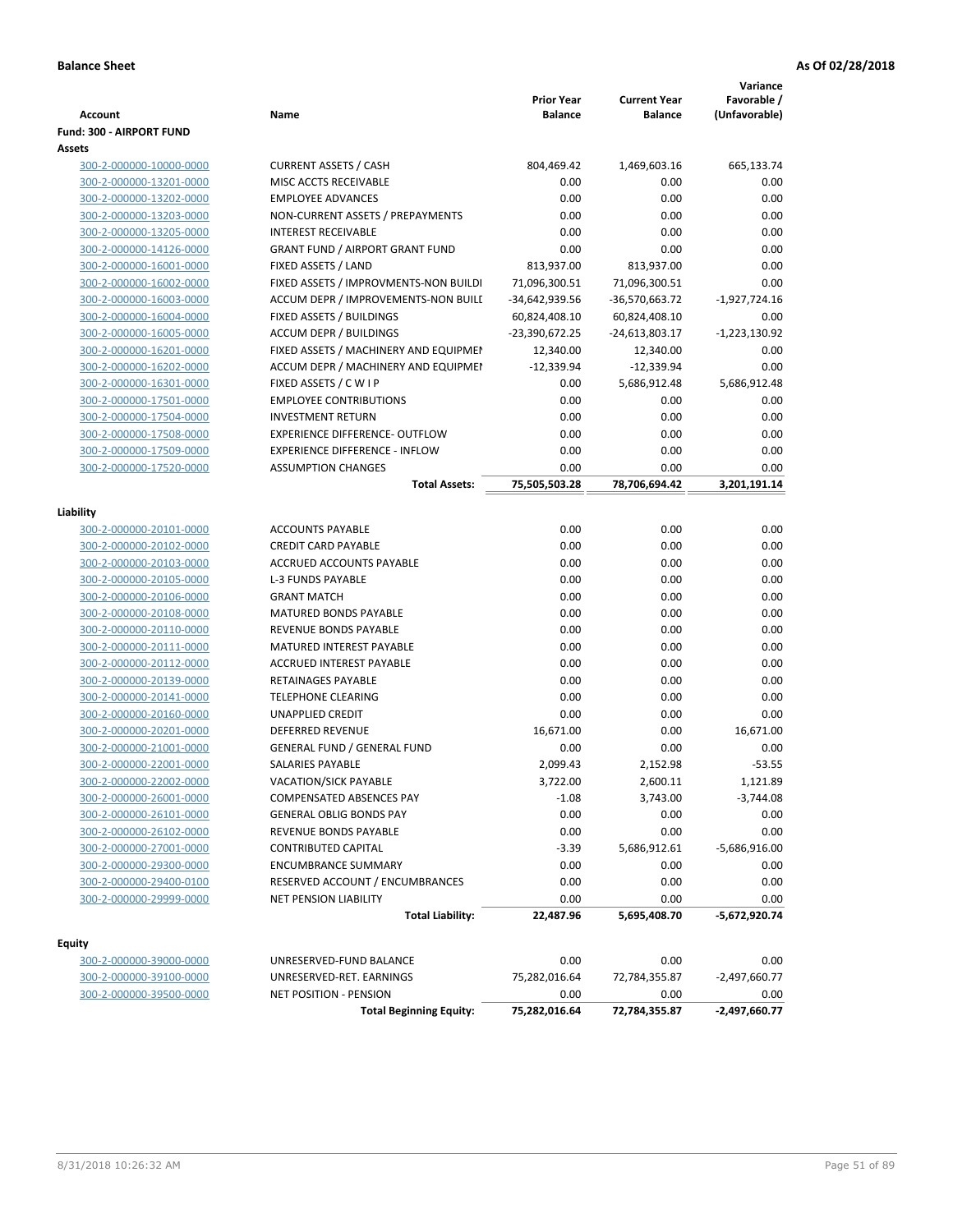| Account                        | Name                                                     | <b>Prior Year</b><br><b>Balance</b> | <b>Current Year</b><br><b>Balance</b> | Variance<br>Favorable /<br>(Unfavorable) |
|--------------------------------|----------------------------------------------------------|-------------------------------------|---------------------------------------|------------------------------------------|
| Total Revenue                  |                                                          | 264,135.30                          | 291,013.44                            | 26,878.14                                |
| Total Expense                  |                                                          | 63,136.61                           | 64,083.58                             | $-946.97$                                |
| Revenues Over/(Under) Expenses |                                                          | 200,998.69                          | 226.929.86                            | 25,931.17                                |
|                                | <b>Total Equity and Current Surplus (Deficit):</b>       | 75,483,015.33                       | 73,011,285.73                         | $-2,471,729.60$                          |
|                                | Total Liabilities, Equity and Current Surplus (Deficit): | 75,505,503.29                       | 78,706,694.43                         | 3,201,191.14                             |
|                                | *** FUND 300 OUT OF BALANCE ***                          | $-0.01$                             | $-0.01$                               | 0.00                                     |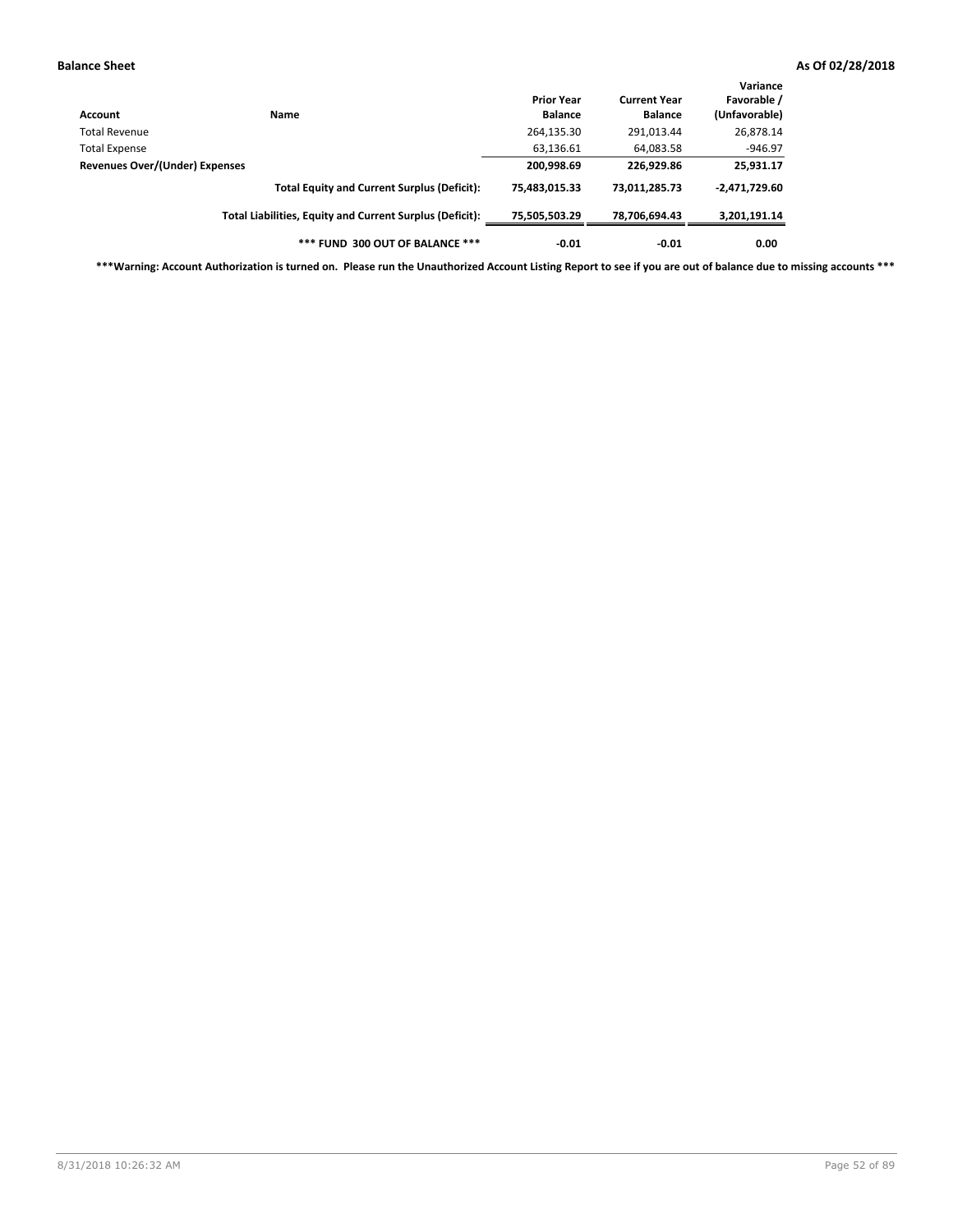|                                       |                                                          |                                     |                                       | Variance                     |
|---------------------------------------|----------------------------------------------------------|-------------------------------------|---------------------------------------|------------------------------|
| Account                               | Name                                                     | <b>Prior Year</b><br><b>Balance</b> | <b>Current Year</b><br><b>Balance</b> | Favorable /<br>(Unfavorable) |
| Fund: 320 - AIRPORT TXDOT GRANT       |                                                          |                                     |                                       |                              |
| Assets                                |                                                          |                                     |                                       |                              |
| 320-2-000000-10000-0000               | <b>CURRENT ASSETS / CASH</b>                             | 214,975.84                          | 200,000.84                            | $-14,975.00$                 |
| 320-2-000000-13201-0000               | MISC ACCTS RECEIVABLE                                    | 0.00                                | 0.00                                  | 0.00                         |
| 320-2-000000-13205-0000               | <b>INTEREST RECEIVABLE</b>                               | 0.00                                | 0.00                                  | 0.00                         |
|                                       | <b>Total Assets:</b>                                     | 214,975.84                          | 200,000.84                            | $-14,975.00$                 |
| Liability                             |                                                          |                                     |                                       |                              |
| 320-2-000000-20101-0000               | <b>ACCOUNTS PAYABLE</b>                                  | 0.00                                | 0.00                                  | 0.00                         |
| 320-2-000000-20102-0000               | <b>CREDIT CARD PAYABLE</b>                               | 0.00                                | 0.00                                  | 0.00                         |
| 320-2-000000-20103-0000               | <b>ACCRUED ACCOUNTS PAYABLE</b>                          | 0.00                                | 0.00                                  | 0.00                         |
| 320-2-000000-20902-0000               | <b>DEFERRED GRANT REVENUE</b>                            | 0.00                                | 0.00                                  | 0.00                         |
| 320-2-000000-21125-0000               | DUE TO / AIRPORT FUND                                    | 0.00                                | 0.00                                  | 0.00                         |
| 320-2-000000-29300-0000               | <b>ENCUMBRANCE SUMMARY</b>                               | 0.00                                | 0.00                                  | 0.00                         |
| 320-2-000000-29400-0100               | RESERVED ACCOUNT / ENCUMBRANCES                          | 0.00                                | 0.00                                  | 0.00                         |
|                                       | <b>Total Liability:</b>                                  | 0.00                                | 0.00                                  | 0.00                         |
| <b>Equity</b>                         |                                                          |                                     |                                       |                              |
| 320-2-000000-39000-0000               | UNRESERVED-FUND BALANCE                                  | 14,975.84                           | 214,975.84                            | 200,000.00                   |
|                                       | <b>Total Beginning Equity:</b>                           | 14,975.84                           | 214,975.84                            | 200,000.00                   |
| <b>Total Revenue</b>                  |                                                          | 200,000.00                          | 0.00                                  | $-200,000.00$                |
| <b>Total Expense</b>                  |                                                          | 0.00                                | 14,975.00                             | $-14,975.00$                 |
| <b>Revenues Over/(Under) Expenses</b> |                                                          | 200,000.00                          | $-14,975.00$                          | $-214,975.00$                |
|                                       | <b>Total Equity and Current Surplus (Deficit):</b>       | 214,975.84                          | 200,000.84                            | $-14,975.00$                 |
|                                       | Total Liabilities, Equity and Current Surplus (Deficit): | 214,975.84                          | 200,000.84                            | $-14,975.00$                 |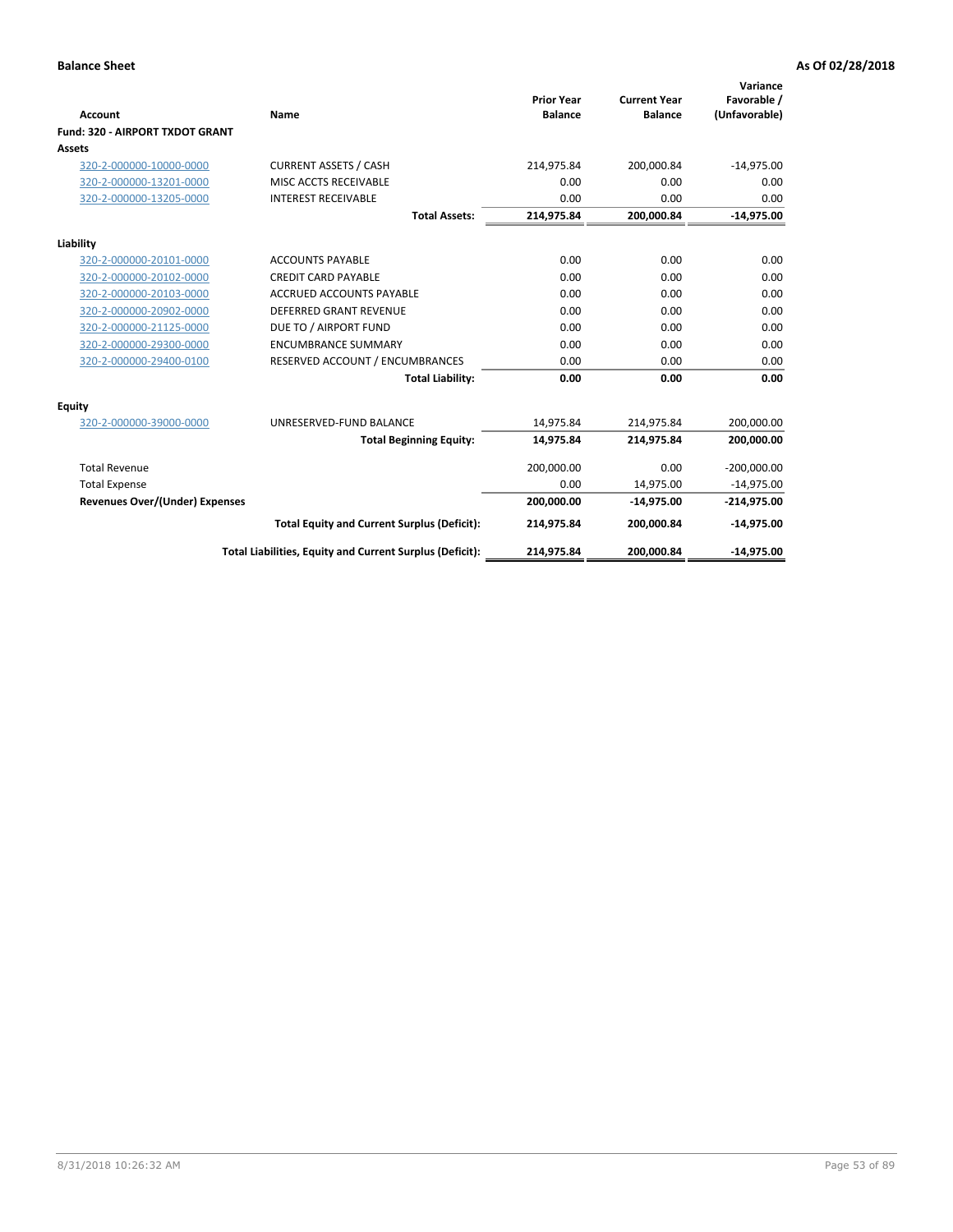|                                         |                                                          |                                     |                                       | Variance                     |
|-----------------------------------------|----------------------------------------------------------|-------------------------------------|---------------------------------------|------------------------------|
| Account                                 | Name                                                     | <b>Prior Year</b><br><b>Balance</b> | <b>Current Year</b><br><b>Balance</b> | Favorable /<br>(Unfavorable) |
| <b>Fund: 360 - AIRPORT CAPITAL FUND</b> |                                                          |                                     |                                       |                              |
| Assets                                  |                                                          |                                     |                                       |                              |
| 360-2-000000-10000-0000                 | <b>CURRENT ASSETS / CASH</b>                             | 1,975,602.29                        | 1,250,376.06                          | $-725,226.23$                |
| 360-2-000000-13201-0000                 | MISC ACCTS RECEIVABLE                                    | 0.00                                | 0.00                                  | 0.00                         |
| 360-2-000000-13205-0000                 | <b>INTEREST RECEIVABLE</b>                               | 0.00                                | 0.00                                  | 0.00                         |
| 360-2-000000-16301-0000                 | FIXED ASSETS / C W I P                                   | 132,616.88                          | 337,320.17                            | 204,703.29                   |
|                                         | <b>Total Assets:</b>                                     | 2,108,219.17                        | 1,587,696.23                          | -520,522.94                  |
| Liability                               |                                                          |                                     |                                       |                              |
| 360-2-000000-20101-0000                 | <b>ACCOUNTS PAYABLE</b>                                  | 0.00                                | 0.00                                  | 0.00                         |
| 360-2-000000-20102-0000                 | <b>CREDIT CARD PAYABLE</b>                               | 0.00                                | 0.00                                  | 0.00                         |
| 360-2-000000-20103-0000                 | <b>ACCRUED ACCOUNTS PAYABLE</b>                          | 0.00                                | 0.00                                  | 0.00                         |
| 360-2-000000-20125-0000                 | SALES TAX PAYABLE / IN THE CITY                          | 0.00                                | 0.00                                  | 0.00                         |
| 360-2-000000-20139-0000                 | <b>RETAINAGES PAYABLE</b>                                | 0.00                                | $-18,419.00$                          | 18,419.00                    |
| 360-2-000000-21001-0000                 | <b>GENERAL FUND / GENERAL FUND</b>                       | 0.00                                | 0.00                                  | 0.00                         |
| 360-2-000000-27001-0000                 | <b>CONTRIBUTED CAPITAL</b>                               | 0.00                                | 0.00                                  | 0.00                         |
| 360-2-000000-29300-0000                 | <b>ENCUMBRANCE SUMMARY</b>                               | 0.00                                | 0.00                                  | 0.00                         |
| 360-2-000000-29400-0000                 | RESERVED ACCOUNT / ENCUMBRANCES                          | 0.00                                | 0.00                                  | 0.00                         |
|                                         | <b>Total Liability:</b>                                  | 0.00                                | $-18,419.00$                          | 18,419.00                    |
| Equity                                  |                                                          |                                     |                                       |                              |
| 360-2-000000-39000-0000                 | UNRESERVED-FUND BALANCE                                  | 0.00                                | 0.00                                  | 0.00                         |
| 360-2-000000-39100-0000                 | UNRESERVED-RET. EARNINGS                                 | 1,382,000.62                        | 1,810,130.80                          | 428,130.18                   |
|                                         | <b>Total Beginning Equity:</b>                           | 1,382,000.62                        | 1,810,130.80                          | 428,130.18                   |
| <b>Total Revenue</b>                    |                                                          | 767,684.72                          | 52,537.60                             | $-715,147.12$                |
| <b>Total Expense</b>                    |                                                          | 41,466.17                           | 256,553.17                            | $-215,087.00$                |
| <b>Revenues Over/(Under) Expenses</b>   |                                                          | 726,218.55                          | $-204,015.57$                         | $-930,234.12$                |
|                                         | <b>Total Equity and Current Surplus (Deficit):</b>       | 2,108,219.17                        | 1,606,115.23                          | $-502, 103.94$               |
|                                         | Total Liabilities, Equity and Current Surplus (Deficit): | 2,108,219.17                        | 1,587,696.23                          | -520,522.94                  |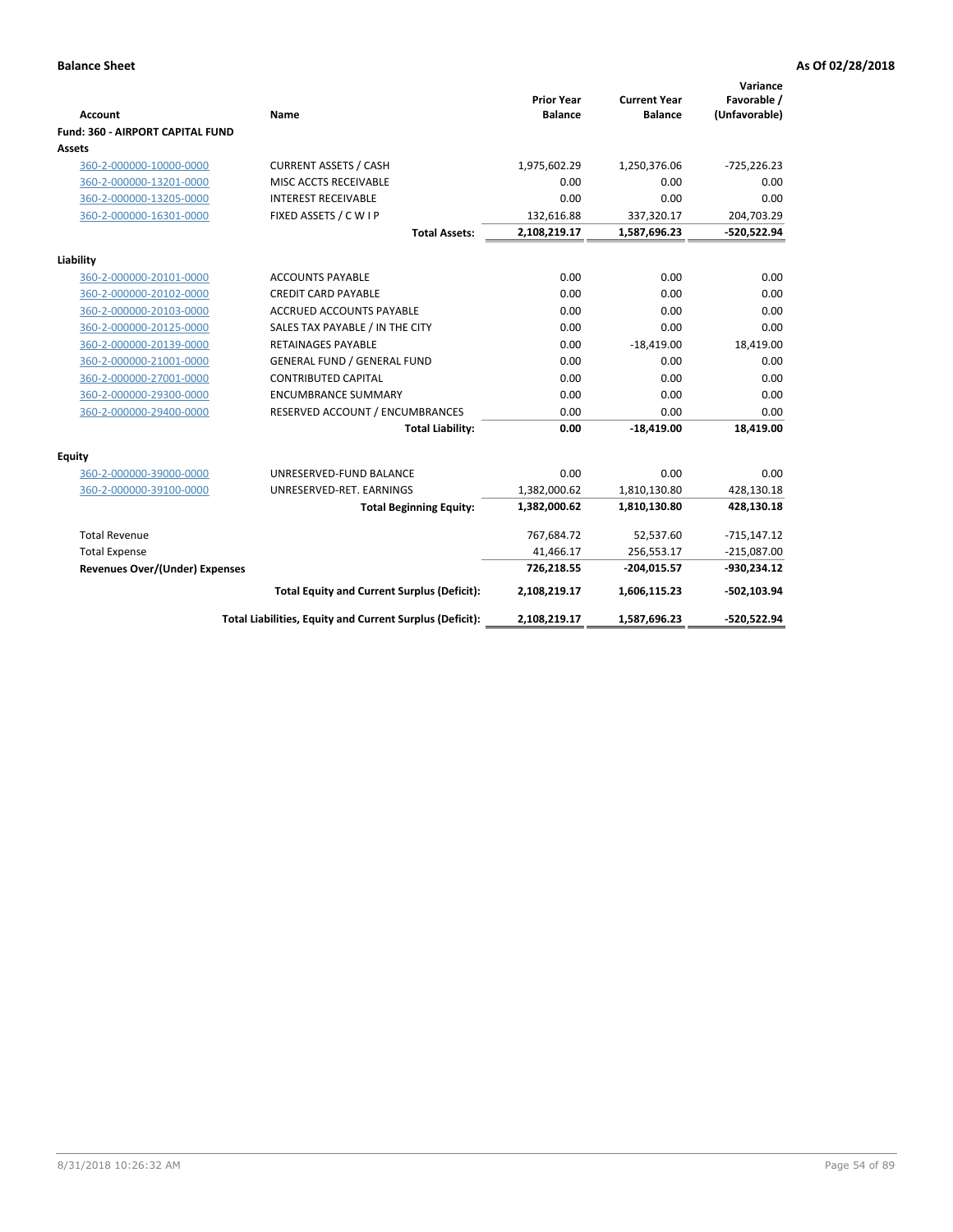| <b>Account</b>                        | <b>Name</b>                                              | <b>Prior Year</b><br><b>Balance</b> | <b>Current Year</b><br><b>Balance</b> | Variance<br>Favorable /<br>(Unfavorable) |
|---------------------------------------|----------------------------------------------------------|-------------------------------------|---------------------------------------|------------------------------------------|
| <b>Fund: 361 - L3-IDC FUND</b>        |                                                          |                                     |                                       |                                          |
| Assets                                |                                                          |                                     |                                       |                                          |
| 361-2-000000-10000-0000               | <b>CURRENT ASSETS / CASH</b>                             | 0.00                                | 0.00                                  | 0.00                                     |
| 361-2-000000-13201-0000               | MISC ACCTS RECEIVABLE                                    | 0.00                                | 0.00                                  | 0.00                                     |
| 361-2-000000-13205-0000               | <b>INTEREST RECEIVABLE</b>                               | 0.00                                | 0.00                                  | 0.00                                     |
|                                       | <b>Total Assets:</b>                                     | 0.00                                | 0.00                                  | 0.00                                     |
| Liability                             |                                                          |                                     |                                       |                                          |
| 361-2-000000-20101-0000               | <b>ACCOUNTS PAYABLE</b>                                  | 0.00                                | 0.00                                  | 0.00                                     |
| 361-2-000000-20102-0000               | <b>CREDIT CARD PAYABLE</b>                               | 0.00                                | 0.00                                  | 0.00                                     |
| 361-2-000000-20103-0000               | MISCELLANEOUS LIABILITIES                                | 0.00                                | 0.00                                  | 0.00                                     |
| 361-2-000000-20108-0000               | <b>MATURED BONDS PAYABLE</b>                             | 0.00                                | 0.00                                  | 0.00                                     |
| 361-2-000000-20111-0000               | <b>MATURED INTEREST PAYABLE</b>                          | 0.00                                | 0.00                                  | 0.00                                     |
| 361-2-000000-20112-0000               | <b>ACCRUED INTEREST PAYABLE</b>                          | 0.00                                | 0.00                                  | 0.00                                     |
| 361-2-000000-20139-0000               | <b>RETAINAGES PAYABLE</b>                                | 0.00                                | 0.00                                  | 0.00                                     |
| 361-2-000000-21001-0000               | <b>GENERAL FUND / GENERAL FUND</b>                       | 0.00                                | 0.00                                  | 0.00                                     |
|                                       | <b>Total Liability:</b>                                  | 0.00                                | 0.00                                  | 0.00                                     |
| Equity                                |                                                          |                                     |                                       |                                          |
| 361-2-000000-39000-0000               | UNRESERVED-FUND BALANCE                                  | 0.00                                | 0.00                                  | 0.00                                     |
| 361-2-000000-39100-0000               | UNRESERVED-RET. EARNINGS                                 | $-2,881,924.85$                     | $-2,881,924.85$                       | 0.00                                     |
| 361-2-000000-39150-0000               | RESERVED-RET. EARNINGS                                   | 2,881,924.85                        | 2,881,924.85                          | 0.00                                     |
|                                       | <b>Total Beginning Equity:</b>                           | 0.00                                | 0.00                                  | 0.00                                     |
| <b>Total Revenue</b>                  |                                                          | 0.00                                | 0.00                                  | 0.00                                     |
| <b>Total Expense</b>                  |                                                          | 0.00                                | 0.00                                  | 0.00                                     |
| <b>Revenues Over/(Under) Expenses</b> |                                                          | 0.00                                | 0.00                                  | 0.00                                     |
|                                       | <b>Total Equity and Current Surplus (Deficit):</b>       | 0.00                                | 0.00                                  | 0.00                                     |
|                                       | Total Liabilities, Equity and Current Surplus (Deficit): | 0.00                                | 0.00                                  | 0.00                                     |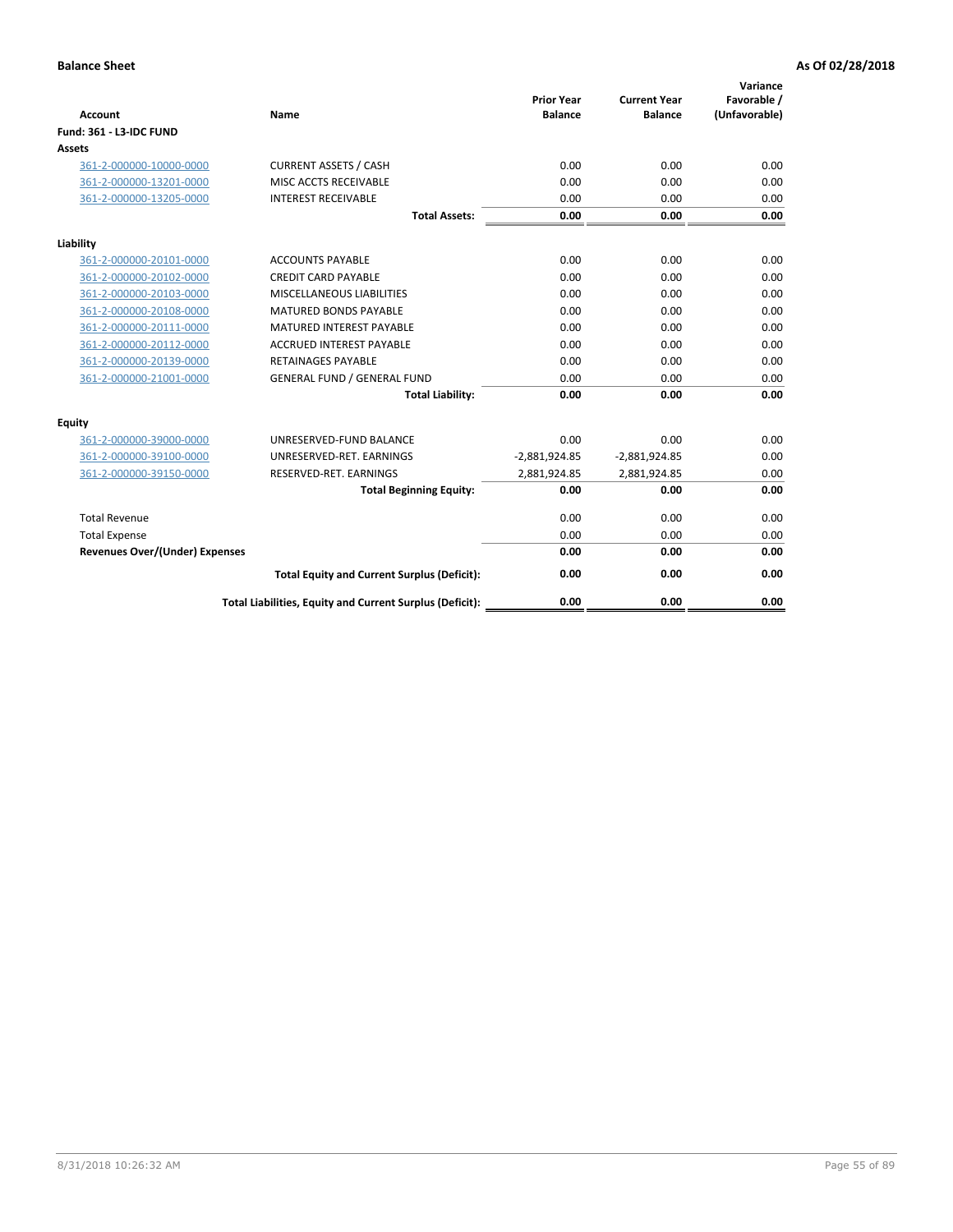|                                       |                                                          |                                     |                                       | Variance                     |
|---------------------------------------|----------------------------------------------------------|-------------------------------------|---------------------------------------|------------------------------|
| Account                               | Name                                                     | <b>Prior Year</b><br><b>Balance</b> | <b>Current Year</b><br><b>Balance</b> | Favorable /<br>(Unfavorable) |
| Fund: 362 - AIRPORT FBO FUEL          |                                                          |                                     |                                       |                              |
| Assets                                |                                                          |                                     |                                       |                              |
| 362-2-000000-10000-0000               | <b>CURRENT ASSETS / CASH</b>                             | 75,411.19                           | 43,177.67                             | $-32,233.52$                 |
| 362-2-000000-13201-0000               | MISC ACCTS RECEIVABLE                                    | 0.00                                | 0.00                                  | 0.00                         |
| 362-2-000000-13205-0000               | <b>INTEREST RECEIVABLE</b>                               | 0.00                                | 0.00                                  | 0.00                         |
|                                       | <b>Total Assets:</b>                                     | 75,411.19                           | 43,177.67                             | $-32,233.52$                 |
| Liability                             |                                                          |                                     |                                       |                              |
| 362-2-000000-20101-0000               | <b>ACCOUNTS PAYABLE</b>                                  | 0.00                                | 0.00                                  | 0.00                         |
| 362-2-000000-20102-0000               | <b>CREDIT CARD PAYABLE</b>                               | 0.00                                | 0.00                                  | 0.00                         |
| 362-2-000000-20103-0000               | <b>ACCRUED ACCOUNTS PAYABLE</b>                          | 0.00                                | 0.00                                  | 0.00                         |
| 362-2-000000-20125-0000               | SALES TAX PAYABLE / IN THE CITY                          | 41.70                               | 9.11                                  | 32.59                        |
| 362-2-000000-29300-0000               | <b>ENCUMBRANCE SUMMARY</b>                               | 0.00                                | 0.00                                  | 0.00                         |
| 362-2-000000-29400-0000               | RESERVED ACCOUNT / ENCUMBRANCES                          | 0.00                                | 0.00                                  | 0.00                         |
|                                       | <b>Total Liability:</b>                                  | 41.70                               | 9.11                                  | 32.59                        |
| Equity                                |                                                          |                                     |                                       |                              |
| 362-2-000000-39000-0000               | UNRESERVED-FUND BALANCE                                  | 0.00                                | 0.00                                  | 0.00                         |
| 362-2-000000-39100-0000               | UNRESERVED-RET. EARNINGS                                 | $-2.87$                             | $-41.31$                              | $-38.44$                     |
|                                       | <b>Total Beginning Equity:</b>                           | $-2.87$                             | $-41.31$                              | $-38.44$                     |
| <b>Total Revenue</b>                  |                                                          | 180,621.67                          | 165,782.08                            | $-14,839.59$                 |
| <b>Total Expense</b>                  |                                                          | 105,249.31                          | 122,572.21                            | $-17,322.90$                 |
| <b>Revenues Over/(Under) Expenses</b> |                                                          | 75,372.36                           | 43,209.87                             | $-32,162.49$                 |
|                                       | <b>Total Equity and Current Surplus (Deficit):</b>       | 75,369.49                           | 43,168.56                             | $-32,200.93$                 |
|                                       | Total Liabilities, Equity and Current Surplus (Deficit): | 75,411.19                           | 43,177.67                             | $-32,233.52$                 |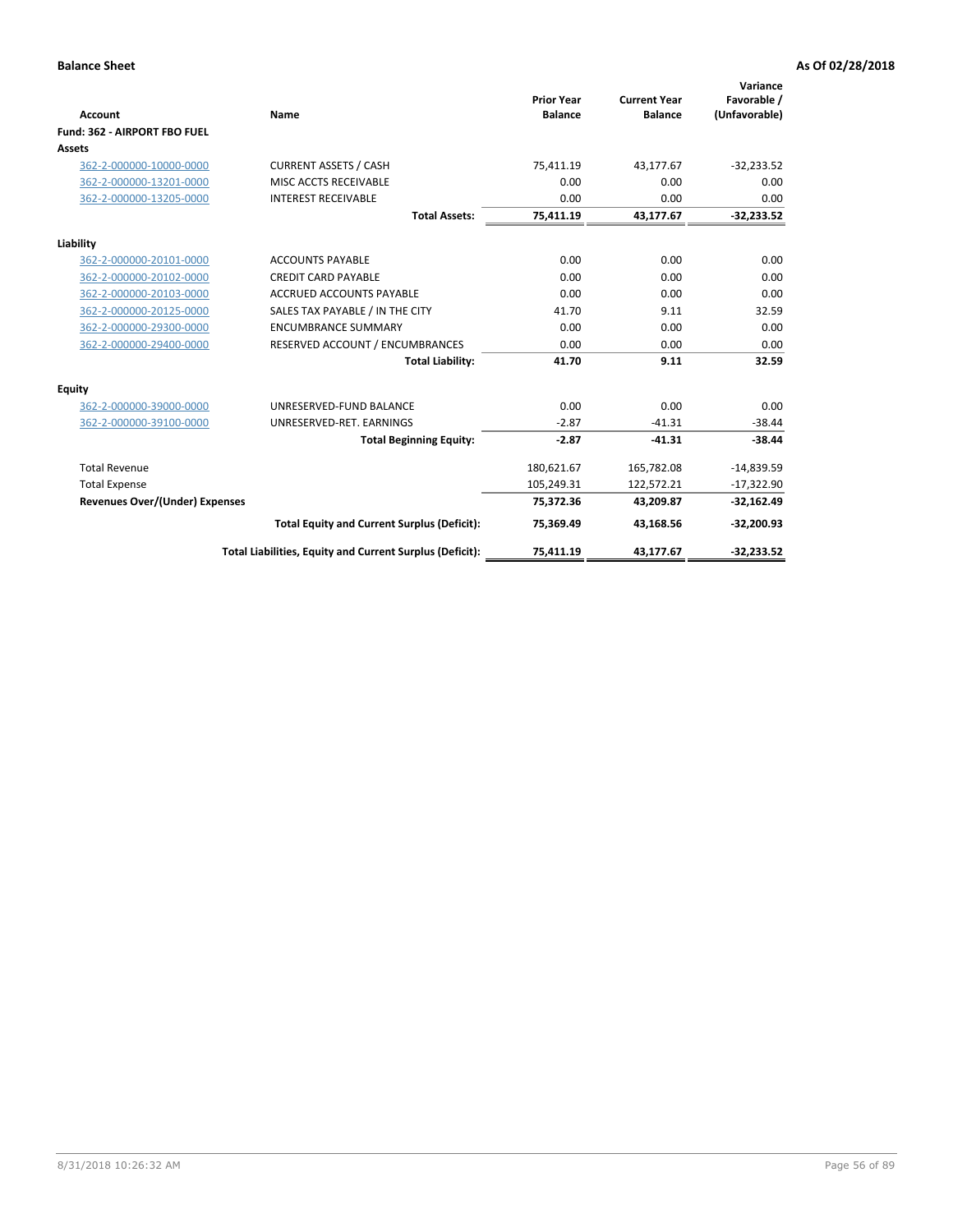|                         |                                                                | <b>Prior Year</b> | <b>Current Year</b> | Variance<br>Favorable / |
|-------------------------|----------------------------------------------------------------|-------------------|---------------------|-------------------------|
| Account                 | Name                                                           | <b>Balance</b>    | <b>Balance</b>      | (Unfavorable)           |
| Fund: 400 - GOLF FUND   |                                                                |                   |                     |                         |
| Assets                  |                                                                |                   |                     |                         |
| 400-2-000000-10000-0000 | <b>CURRENT ASSETS / CASH</b>                                   | -338,267.04       | -379,856.01         | $-41,588.97$            |
| 400-2-000000-10304-0000 | CASH / PETTY CASH/CHANGE DRAWERS                               | 200.00            | 200.00              | 0.00                    |
| 400-2-000000-13007-0000 | <b>RETURNED CHECKS</b>                                         | 0.00              | 0.00                | 0.00                    |
| 400-2-000000-13201-0000 | MISC ACCTS RECEIVABLE                                          | 3,623.00          | 0.00                | $-3,623.00$             |
| 400-2-000000-13202-0000 | <b>EMPLOYEE ADVANCES</b>                                       | 0.00              | 0.00                | 0.00                    |
| 400-2-000000-13203-0000 | NON-CURRENT ASSETS / PREPAYMENTS<br><b>INTEREST RECEIVABLE</b> | 0.00              | 0.00                | 0.00                    |
| 400-2-000000-13205-0000 |                                                                | 0.00              | 0.00                | 0.00                    |
| 400-2-000000-13206-0000 | <b>CHARGES RECEIVABLE</b>                                      | 7,318.65          | 35,755.13           | 28,436.48               |
| 400-2-000000-15301-0000 | <b>INVENTORIES / GOLF COURSE</b>                               | 7,272.38          | 8,301.68            | 1,029.30                |
| 400-2-000000-16001-0000 | FIXED ASSETS / LAND                                            | 93,000.00         | 93,000.00           | 0.00                    |
| 400-2-000000-16002-0000 | FIXED ASSETS / IMPROVMENTS-NON BUILDI                          | 521,160.58        | 521,160.58          | 0.00                    |
| 400-2-000000-16003-0000 | ACCUM DEPR / IMPROVEMENTS-NON BUILI                            | $-262,245.70$     | -281,523.98         | $-19,278.28$            |
| 400-2-000000-16004-0000 | FIXED ASSETS / BUILDINGS                                       | 109,640.00        | 109,640.00          | 0.00                    |
| 400-2-000000-16005-0000 | <b>ACCUM DEPR / BUILDINGS</b>                                  | $-107,771.86$     | $-108,377.74$       | $-605.88$               |
| 400-2-000000-16201-0000 | FIXED ASSETS / MACHINERY AND EQUIPMEN                          | 51,957.00         | 51,957.00           | 0.00                    |
| 400-2-000000-16202-0000 | ACCUM DEPR / MACHINERY AND EQUIPMEI                            | $-51,957.00$      | $-51,957.00$        | 0.00                    |
| 400-2-000000-16301-0000 | FIXED ASSETS / C W I P                                         | 0.00              | 0.00                | 0.00                    |
| 400-2-000000-17501-0000 | <b>EMPLOYEE CONTRIBUTIONS</b>                                  | 6,534.00          | 7,149.00            | 615.00                  |
| 400-2-000000-17504-0000 | <b>INVESTMENT RETURN</b>                                       | 30,487.00         | 22,540.00           | $-7,947.00$             |
| 400-2-000000-17508-0000 | <b>EXPERIENCE DIFFERENCE- OUTFLOW</b>                          | 618.00            | 397.00              | $-221.00$               |
| 400-2-000000-17509-0000 | <b>EXPERIENCE DIFFERENCE - INFLOW</b>                          | 0.00              | $-2,627.00$         | $-2,627.00$             |
| 400-2-000000-17520-0000 | <b>ASSUMPTION CHANGES</b>                                      | 8,101.00          | 5,278.00            | $-2,823.00$             |
|                         | <b>Total Assets:</b>                                           | 79,670.01         | 31,036.66           | -48,633.35              |
| Liability               |                                                                |                   |                     |                         |
| 400-2-000000-20101-0000 | <b>ACCOUNTS PAYABLE</b>                                        | 0.00              | 0.00                | 0.00                    |
| 400-2-000000-20102-0000 | <b>CREDIT CARD PAYABLE</b>                                     | 0.00              | 0.00                | 0.00                    |
| 400-2-000000-20103-0000 | ACCRUED ACCOUNTS PAYABLE                                       | 0.00              | 0.00                | 0.00                    |
| 400-2-000000-20112-0000 | <b>ACCRUED INTEREST PAYABLE</b>                                | 0.00              | 0.00                | 0.00                    |
| 400-2-000000-20124-0000 | <b>GOLF COURSE RESALE</b>                                      | 0.00              | 0.00                | 0.00                    |
| 400-2-000000-20125-0000 | SALES TAX PAYABLE / IN THE CITY                                | 370.41            | 161.47              | 208.94                  |
| 400-2-000000-20139-0000 | RETAINAGES PAYABLE                                             | 0.00              | 0.00                | 0.00                    |
| 400-2-000000-20141-0000 | <b>TELEPHONE CLEARING</b>                                      | 0.00              | 0.00                | 0.00                    |
| 400-2-000000-20160-0000 | <b>UNAPPLIED CREDIT</b>                                        | 0.00              | 0.00                | 0.00                    |
| 400-2-000000-21001-0000 | <b>GENERAL FUND / GENERAL FUND</b>                             | 0.00              | 0.00                | 0.00                    |
| 400-2-000000-21101-0000 | ENTERPRISE / WTR/WWTR UTILITY FUND                             | 0.00              | 0.00                | 0.00                    |
| 400-2-000000-22001-0000 | SALARIES PAYABLE                                               | 4,793.59          | 4,783.71            | 9.88                    |
| 400-2-000000-22002-0000 | VACATION/SICK PAYABLE                                          | 9,962.69          | 15,069.61           | $-5,106.92$             |
| 400-2-000000-23001-0000 | CAPITAL LEASE PAYABLE                                          | 0.00              | 0.00                | 0.00                    |
| 400-2-000000-24001-0000 | O/S CHECKS PAYABLE                                             | 0.00              | 0.00                | 0.00                    |
| 400-2-000000-26001-0000 | COMPENSATED ABSENCES PAY                                       | 36,211.40         | 28,608.92           | 7,602.48                |
| 400-2-000000-27001-0000 | <b>CONTRIBUTED CAPITAL</b>                                     | 0.00              | 0.00                | 0.00                    |
| 400-2-000000-27002-0000 | CONTRIBUTED CAPITAL / DEVELOPERS                               | 0.00              | 0.00                | 0.00                    |
| 400-2-000000-29300-0000 | <b>ENCUMBRANCE SUMMARY</b>                                     | 0.00              | 0.00                | 0.00                    |
| 400-2-000000-29400-0100 | RESERVED ACCOUNT / ENCUMBRANCES                                | 0.00              | 0.00                | 0.00                    |
| 400-2-000000-29999-0000 | NET PENSION LIABILITY                                          | 51,519.00         | 48,989.00           | 2,530.00                |
|                         | <b>Total Liability:</b>                                        | 102,857.09        | 97,612.71           | 5,244.38                |
|                         |                                                                |                   |                     |                         |
| <b>Equity</b>           |                                                                |                   |                     |                         |
| 400-2-000000-39000-0000 | UNRESERVED-FUND BALANCE                                        | 0.00              | 0.00                | 0.00                    |
| 400-2-000000-39100-0000 | UNRESERVED-RET. EARNINGS                                       | $-13,008.54$      | $-26,531.20$        | $-13,522.66$            |
| 400-2-000000-39500-0000 | NET POSITION - PENSION                                         | $-44.00$          | $-44.00$            | 0.00                    |
|                         | <b>Total Beginning Equity:</b>                                 | $-13,052.54$      | -26,575.20          | $-13,522.66$            |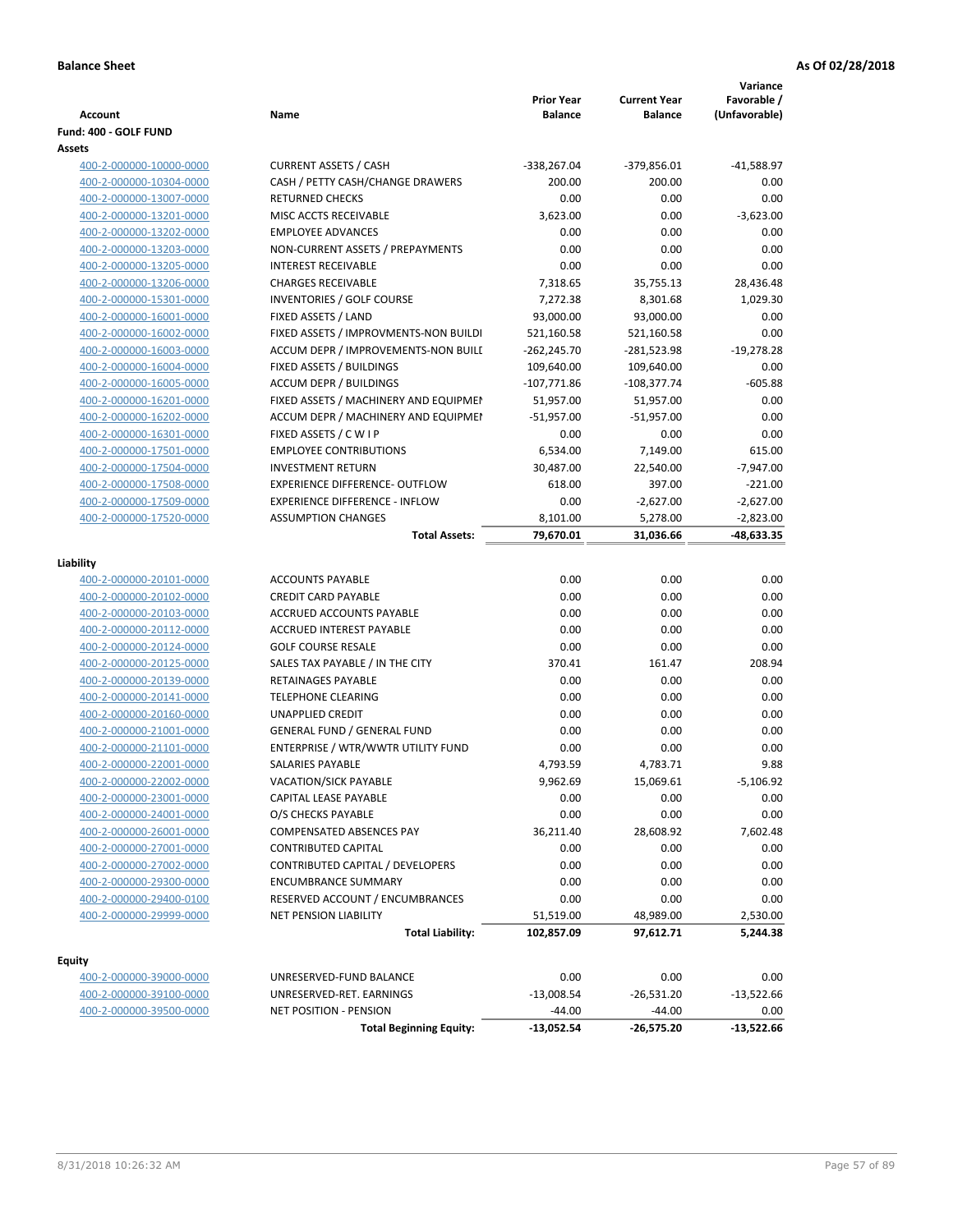| Account                        | Name                                                     | <b>Prior Year</b><br><b>Balance</b> | <b>Current Year</b><br><b>Balance</b> | Variance<br>Favorable /<br>(Unfavorable) |
|--------------------------------|----------------------------------------------------------|-------------------------------------|---------------------------------------|------------------------------------------|
| Total Revenue                  |                                                          | 74,423.03                           | 62,050.99                             | $-12,372.04$                             |
| Total Expense                  |                                                          | 84,557.56                           | 102,051.83                            | $-17,494.27$                             |
| Revenues Over/(Under) Expenses |                                                          | $-10,134.53$                        | $-40,000.84$                          | $-29,866.31$                             |
|                                | <b>Total Equity and Current Surplus (Deficit):</b>       | $-23,187.07$                        | $-66.576.04$                          | $-43,388.97$                             |
|                                | Total Liabilities, Equity and Current Surplus (Deficit): | 79.670.02                           | 31,036.67                             | $-48,633.35$                             |
|                                | *** FUND 400 OUT OF BALANCE ***                          | $-0.01$                             | $-0.01$                               | 0.00                                     |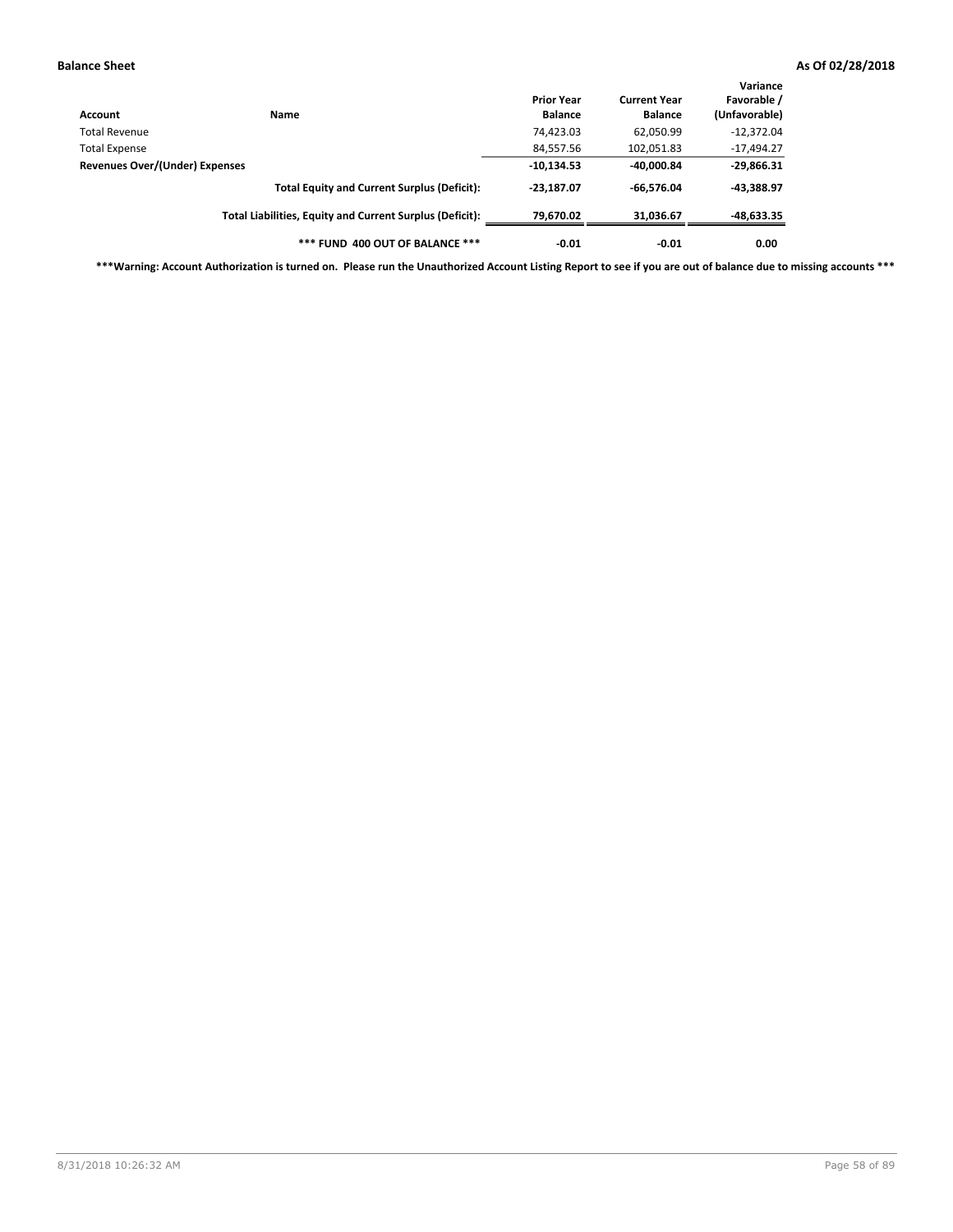|                                                     |                                                          |                   |                     | Variance      |
|-----------------------------------------------------|----------------------------------------------------------|-------------------|---------------------|---------------|
|                                                     |                                                          | <b>Prior Year</b> | <b>Current Year</b> | Favorable /   |
| <b>Account</b>                                      | Name                                                     | <b>Balance</b>    | <b>Balance</b>      | (Unfavorable) |
| <b>Fund: 500 - SANITATION FUND</b><br><b>Assets</b> |                                                          |                   |                     |               |
|                                                     | <b>CURRENT ASSETS / CASH</b>                             |                   |                     |               |
| 500-2-000000-10000-0000                             |                                                          | 1,644,135.24      | 2,234,963.31        | 590,828.07    |
| 500-2-000000-13000-0000                             | <b>CUSTOMER ACCTS RECEIVABLE</b>                         | 112,681.99        | 157,029.00          | 44,347.01     |
| 500-2-000000-13001-0000                             | NON CURRENT CUSTOMER ACCTS RECEIVAE                      | 51,725.95         | 60,882.18           | 9,156.23      |
| 500-2-000000-13002-0000                             | ALLOW FOR UNCOLLECT REC                                  | $-51,300.94$      | $-56,852.74$        | $-5,551.80$   |
| 500-2-000000-13003-0000                             | UNBILLED YEAR-END ACCRUAL<br>MISC ACCTS RECEIVABLE       | 316,710.26        | 314,317.28          | $-2,392.98$   |
| 500-2-000000-13201-0000                             | <b>EMPLOYEE CONTRIBUTIONS</b>                            | 185.00            | 0.00                | $-185.00$     |
| 500-2-000000-17501-0000                             |                                                          | 6,534.00          | 7,149.00            | 615.00        |
| 500-2-000000-17504-0000                             | <b>INVESTMENT RETURN</b>                                 | 30,487.00         | 22,540.00           | $-7,947.00$   |
| 500-2-000000-17508-0000                             | <b>EXPERIENCE DIFFERENCE- OUTFLOW</b>                    | 618.00            | 397.00              | $-221.00$     |
| 500-2-000000-17509-0000                             | <b>EXPERIENCE DIFFERENCE - INFLOW</b>                    | 0.00              | $-2,627.00$         | $-2,627.00$   |
| 500-2-000000-17520-0000                             | <b>ASSUMPTION CHANGES</b>                                | 8,101.00          | 5,278.00            | $-2,823.00$   |
|                                                     | <b>Total Assets:</b>                                     | 2,119,877.50      | 2,743,076.03        | 623,198.53    |
| Liability                                           |                                                          |                   |                     |               |
| 500-2-000000-20101-0000                             | <b>ACCOUNTS PAYABLE</b>                                  | 0.00              | 0.00                | 0.00          |
| 500-2-000000-20102-0000                             | <b>CREDIT CARD PAYABLE</b>                               | 0.00              | 0.00                | 0.00          |
| 500-2-000000-20103-0000                             | ACCRUED ACCOUNTS PAYABLE                                 | 0.00              | 0.00                | 0.00          |
| 500-2-000000-20125-0000                             | SALES TAX PAYABLE / IN THE CITY                          | 20,398.03         | 17,617.42           | 2.780.61      |
| 500-2-000000-20126-0000                             | SALES TAX PAYABLE / OUT OF CITY                          | 0.00              | 0.00                | 0.00          |
| 500-2-000000-20133-0000                             | <b>GARBAGE CLEARING</b>                                  | 0.00              | 0.00                | 0.00          |
| 500-2-000000-20135-0000                             | GARBAGE CLEARING / BAD DEBT EXPENS                       | 19,390.64         | 18.797.69           | 592.95        |
| 500-2-000000-20160-0000                             | <b>UNAPPLIED CREDIT</b>                                  | 0.00              | 0.00                | 0.00          |
| 500-2-000000-20201-0000                             | <b>DEFERRED REVENUE</b>                                  | 0.00              | 0.00                | 0.00          |
| 500-2-000000-21001-0000                             | <b>GENERAL FUND / GENERAL FUND</b>                       | 0.00              | 0.00                | 0.00          |
| 500-2-000000-22001-0000                             | <b>SALARIES PAYABLE</b>                                  | 2,316.20          | 4,893.72            | $-2,577.52$   |
| 500-2-000000-22002-0000                             | <b>VACATION/SICK PAYABLE</b>                             | 5,358.50          | 7,535.45            | $-2,176.95$   |
| 500-2-000000-24002-0000                             | <b>CUSTOMER DEPOSITS</b>                                 | 189,996.37        | 235,604.70          | $-45,608.33$  |
| 500-2-000000-24007-0000                             | <b>BILLED DEPOSITS SUSPENSE</b>                          | 0.00              | 0.00                | 0.00          |
| 500-2-000000-26001-0000                             | <b>COMPENSATED ABSENCES PAY</b>                          | 2,594.17          | 3,841.35            | $-1,247.18$   |
| 500-2-000000-29300-0000                             | <b>ENCUMBRANCE SUMMARY</b>                               | 0.00              | 0.00                | 0.00          |
| 500-2-000000-29400-0100                             | RESERVED ACCOUNT / ENCUMBRANCES                          | 0.00              | 0.00                | 0.00          |
| 500-2-000000-29999-0000                             | <b>NET PENSION LIABILITY</b>                             | 51.519.00         | 48,989.00           | 2.530.00      |
|                                                     | <b>Total Liability:</b>                                  | 291,572.91        | 337,279.33          | $-45,706.42$  |
|                                                     |                                                          |                   |                     |               |
| <b>Equity</b>                                       |                                                          |                   |                     |               |
| 500-2-000000-39000-0000                             | UNRESERVED-FUND BALANCE                                  | 0.00              | 0.00                | 0.00          |
| 500-2-000000-39100-0000                             | UNRESERVED-RET. EARNINGS                                 | 1,430,891.22      | 1,890,622.70        | 459,731.48    |
| 500-2-000000-39500-0000                             | NET POSITION - PENSION                                   | $-44.00$          | $-44.00$            | 0.00          |
|                                                     | <b>Total Beginning Equity:</b>                           | 1,430,847.22      | 1,890,578.70        | 459,731.48    |
|                                                     |                                                          |                   |                     |               |
| <b>Total Revenue</b>                                |                                                          | 1,657,998.79      | 1,607,030.67        | $-50,968.12$  |
| <b>Total Expense</b>                                |                                                          | 1,260,541.42      | 1,091,812.67        | 168,728.75    |
| <b>Revenues Over/(Under) Expenses</b>               |                                                          | 397,457.37        | 515,218.00          | 117,760.63    |
|                                                     | <b>Total Equity and Current Surplus (Deficit):</b>       | 1,828,304.59      | 2,405,796.70        | 577,492.11    |
|                                                     | Total Liabilities, Equity and Current Surplus (Deficit): | 2,119,877.50      | 2,743,076.03        | 623,198.53    |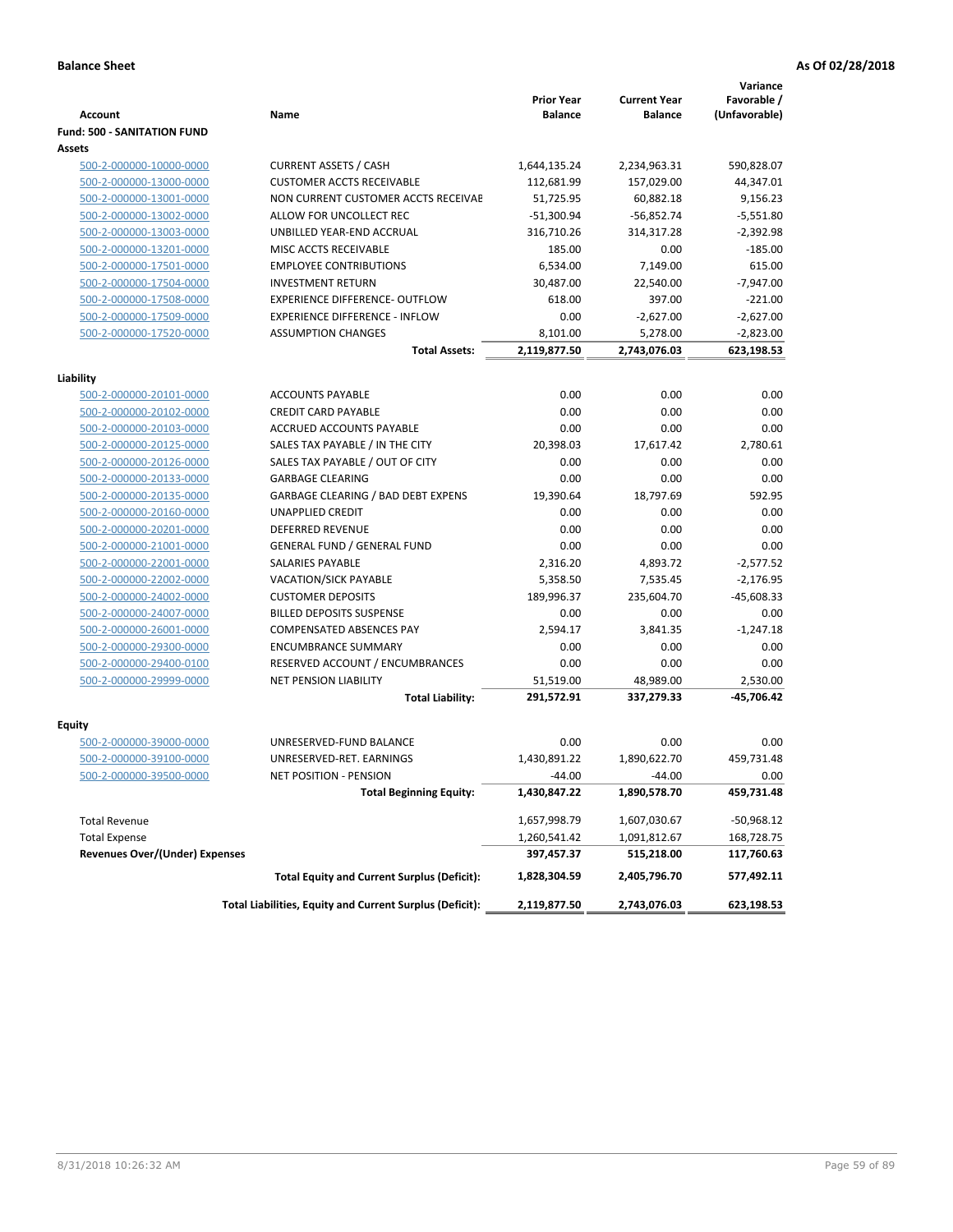| <b>Account</b>                                      | Name                                                     | <b>Prior Year</b><br><b>Balance</b> | <b>Current Year</b><br><b>Balance</b> | Variance<br>Favorable /<br>(Unfavorable) |
|-----------------------------------------------------|----------------------------------------------------------|-------------------------------------|---------------------------------------|------------------------------------------|
| Fund: 561 - REGINAL HOUSEHOLD HAZARDOUS WASTE GRANT |                                                          |                                     |                                       |                                          |
| Assets                                              |                                                          |                                     |                                       |                                          |
| 561-2-000000-10000-0000                             | <b>CURRENT ASSETS / CASH</b>                             | 0.00                                | 0.00                                  | 0.00                                     |
| 561-2-000000-13201-0000                             | MISC ACCTS RECEIVABLE                                    | 0.00                                | 0.00                                  | 0.00                                     |
| 561-2-000000-13205-0000                             | <b>INTEREST RECEIVABLE</b>                               | 0.00                                | 0.00                                  | 0.00                                     |
|                                                     | <b>Total Assets:</b>                                     | 0.00                                | 0.00                                  | 0.00                                     |
| Liability                                           |                                                          |                                     |                                       |                                          |
| 561-2-000000-20101-0000                             | <b>ACCOUNTS PAYABLE</b>                                  | 0.00                                | 0.00                                  | 0.00                                     |
| 561-2-000000-20102-0000                             | <b>CREDIT CARD PAYABLE</b>                               | 0.00                                | 0.00                                  | 0.00                                     |
| 561-2-000000-20103-0000                             | <b>ACCRUED ACCOUNTS PAYABLE</b>                          | 0.00                                | 0.00                                  | 0.00                                     |
| 561-2-000000-21140-0000                             | DUE TO / SANITATION FUND                                 | 0.00                                | 0.00                                  | 0.00                                     |
| 561-2-000000-29300-0000                             | <b>ENCUMBRANCE SUMMARY</b>                               | 0.00                                | 0.00                                  | 0.00                                     |
| 561-2-000000-29400-0100                             | RESERVED ACCOUNT / ENCUMBRANCES                          | 0.00                                | 0.00                                  | 0.00                                     |
|                                                     | <b>Total Liability:</b>                                  | 0.00                                | 0.00                                  | 0.00                                     |
| <b>Equity</b>                                       |                                                          |                                     |                                       |                                          |
| 561-2-000000-39100-0000                             | UNRESERVED-RET. EARNINGS                                 | 0.00                                | 0.00                                  | 0.00                                     |
|                                                     | <b>Total Beginning Equity:</b>                           | 0.00                                | 0.00                                  | 0.00                                     |
| <b>Total Revenue</b>                                |                                                          | 0.00                                | 0.00                                  | 0.00                                     |
| <b>Total Expense</b>                                |                                                          | 0.00                                | 0.00                                  | 0.00                                     |
| <b>Revenues Over/(Under) Expenses</b>               |                                                          | 0.00                                | 0.00                                  | 0.00                                     |
|                                                     | <b>Total Equity and Current Surplus (Deficit):</b>       | 0.00                                | 0.00                                  | 0.00                                     |
|                                                     | Total Liabilities, Equity and Current Surplus (Deficit): | 0.00                                | 0.00                                  | 0.00                                     |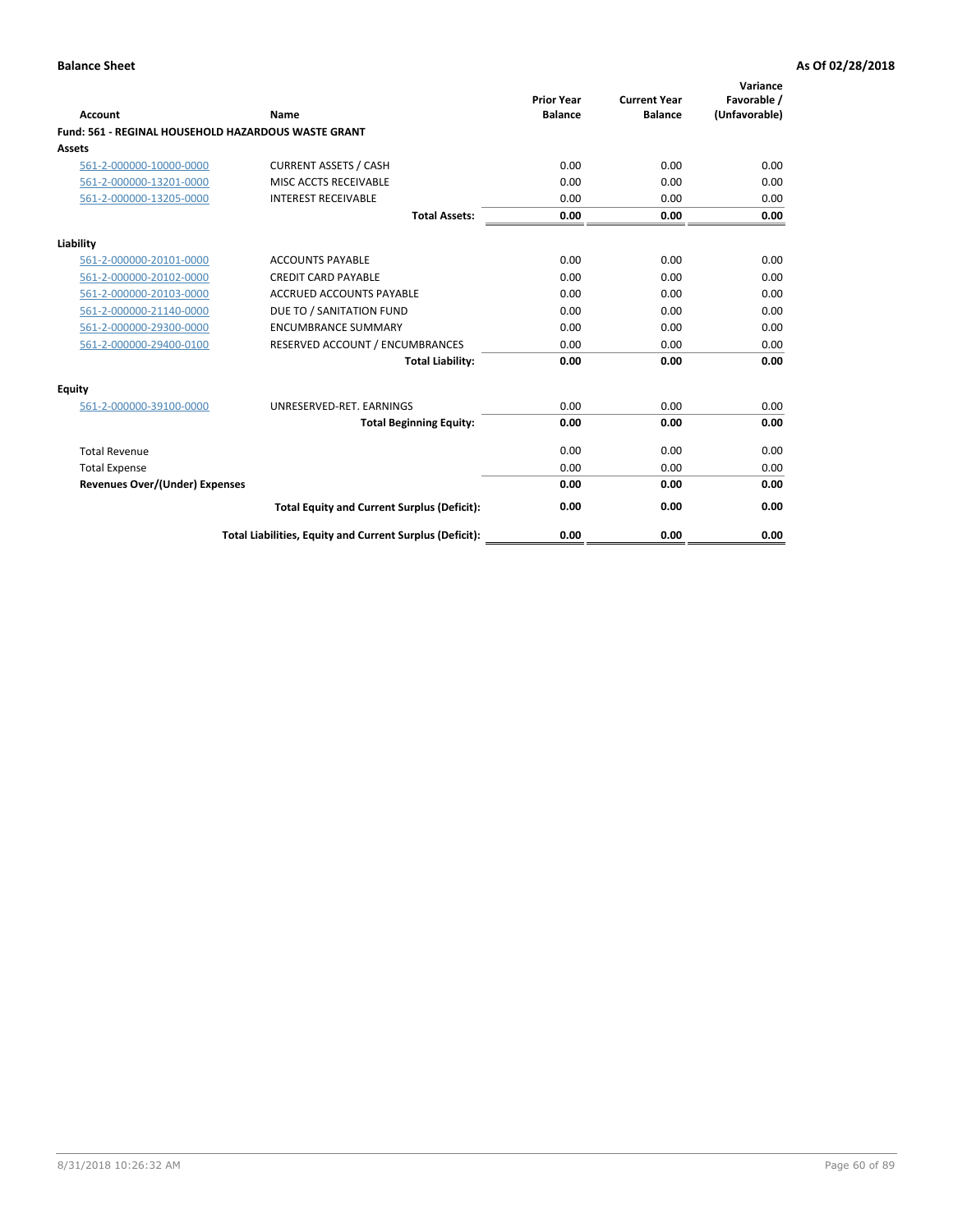| <b>Fund: 601 - CENTRAL SERVICE FUND</b><br>Assets<br><b>CURRENT ASSETS / CASH</b><br>49,650.84<br>$-79,066.75$<br>$-128,717.59$<br>601-2-000000-10000-0000<br>MISC ACCTS RECEIVABLE<br>0.00<br>0.00<br>0.00<br>601-2-000000-13201-0000<br>601-2-000000-13203-0000<br>NON-CURRENT ASSETS / PREPAYMENTS<br>0.00<br>0.00<br>0.00<br>0.00<br>601-2-000000-13204-0000<br>PREPAYMENTS / INSURANCE PREPAYMENT<br>0.00<br>0.00<br>0.00<br>0.00<br>601-2-000000-13205-0000<br><b>INTEREST RECEIVABLE</b><br>0.00<br>0.00<br>0.00<br>0.00<br>601-2-000000-15001-0000<br><b>INVENTORIES / POSTAGE</b><br><b>FACILITIES MAINT STOCK INVENTORIES</b><br>16,551.16<br>13,166.47<br>$-3,384.69$<br>601-2-000000-15101-0000<br>177,340.78<br>75,251.62<br>601-2-000000-15201-0000<br><b>INVENTORIES / GARAGE</b><br>252,592.40<br>601-2-000000-16001-0000<br>FIXED ASSETS / LAND<br>0.00<br>0.00<br>0.00<br>0.00<br>601-2-000000-16002-0000<br>FIXED ASSETS / IMPROVMENTS-NON BUILDI<br>0.00<br>0.00<br>0.00<br>0.00<br>ACCUM DEPR / IMPROVEMENTS-NON BUILI<br>0.00<br>601-2-000000-16003-0000<br>FIXED ASSETS / BUILDINGS<br>100,832.00<br>100,832.00<br>0.00<br>601-2-000000-16004-0000<br>0.00<br>601-2-000000-16005-0000<br><b>ACCUM DEPR / BUILDINGS</b><br>$-100,832.00$<br>$-100,832.00$<br>601-2-000000-16201-0000<br>FIXED ASSETS / MACHINERY AND EQUIPMEN<br>166,476.00<br>166,476.00<br>0.00<br>0.00<br>601-2-000000-16202-0000<br>ACCUM DEPR / MACHINERY AND EQUIPMEI<br>$-166,476.00$<br>$-166,476.00$<br><b>EMPLOYEE CONTRIBUTIONS</b><br>26,136.00<br>28,595.00<br>2,459.00<br>601-2-000000-17501-0000<br><b>INVESTMENT RETURN</b><br>121,950.00<br>$-31,791.00$<br>601-2-000000-17504-0000<br>90,159.00<br>$-884.00$<br>601-2-000000-17508-0000<br><b>EXPERIENCE DIFFERENCE- OUTFLOW</b><br>2,471.00<br>1,587.00<br>601-2-000000-17509-0000<br><b>EXPERIENCE DIFFERENCE - INFLOW</b><br>0.00<br>$-10,507.00$<br>$-10,507.00$<br>601-2-000000-17520-0000<br><b>ASSUMPTION CHANGES</b><br>32,404.00<br>$-11,291.00$<br>21,113.00<br>426,503.78<br>$-108,864.66$<br><b>Total Assets:</b><br>317,639.12<br>Liability<br><b>ACCOUNTS PAYABLE</b><br>379.40<br>0.00<br>379.40<br>601-2-000000-20101-0000<br>601-2-000000-20102-0000<br><b>CREDIT CARD PAYABLE</b><br>0.00<br>0.00<br>0.00<br>0.00<br>0.00<br>601-2-000000-20103-0000<br>ACCRUED ACCOUNTS PAYABLE<br>0.00<br>0.00<br>0.00<br>601-2-000000-20115-0000<br><b>DRINK SUPPLY</b><br>0.00<br>0.00<br>0.00<br><b>TELEPHONE CLEARING</b><br>0.00<br>601-2-000000-20141-0000<br><b>FLEET FUEL CLEARING</b><br>0.00<br>0.00<br>0.00<br>601-2-000000-20148-0000<br>0.00<br>601-2-000000-20149-0000<br>FLEET MAINTENANCE CLEARING<br>$-16.48$<br>$-16.48$<br>0.00<br>601-2-000000-20201-0000<br><b>DEFERRED REVENUE</b><br>0.00<br>0.00<br>0.00<br>601-2-000000-21001-0000<br><b>GENERAL FUND / GENERAL FUND</b><br>0.00<br>0.00<br>ENTERPRISE / WTR/WWTR UTILITY FUND<br>0.00<br>0.00<br>0.00<br>601-2-000000-21101-0000<br>601-2-000000-22001-0000<br>SALARIES PAYABLE<br>16,959.79<br>16,938.86<br>20.93<br>601-2-000000-22002-0000<br><b>VACATION/SICK PAYABLE</b><br>31,596.43<br>31,233.84<br>362.59<br><b>CIVIC CENTER DEPOSITS</b><br>601-2-000000-24011-0000<br>0.00<br>0.00<br>0.00<br>0.00<br>0.00<br>601-2-000000-24012-0000<br><b>AUDITORIUM DEPOSITS</b><br>0.00<br>58,038.36<br>$-10,885.02$<br>601-2-000000-26001-0000<br>COMPENSATED ABSENCES PAY<br>47,153.34<br>601-2-000000-27001-0000<br><b>CONTRIBUTED CAPITAL</b><br>0.00<br>0.00<br>0.00<br>601-2-000000-29300-0000<br><b>ENCUMBRANCE SUMMARY</b><br>0.00<br>0.00<br>0.00<br>601-2-000000-29400-0100<br>RESERVED ACCOUNT / ENCUMBRANCES<br>0.00<br>0.00<br>0.00<br>601-2-000000-29999-0000<br>NET PENSION LIABILITY<br>206,074.00<br>195,957.00<br>10,117.00<br><b>Total Liability:</b><br>302,146.48<br>$-5.10$<br>302,151.58<br><b>Equity</b><br>UNRESERVED-FUND BALANCE<br>0.00<br>0.00<br>0.00<br>601-2-000000-39000-0000<br>601-2-000000-39100-0000<br>UNRESERVED-RET. EARNINGS<br>146,820.97<br>51,003.70<br>-95,817.27 | <b>Account</b>          | Name                   | <b>Prior Year</b><br><b>Balance</b> | <b>Current Year</b><br><b>Balance</b> | Variance<br>Favorable /<br>(Unfavorable) |
|----------------------------------------------------------------------------------------------------------------------------------------------------------------------------------------------------------------------------------------------------------------------------------------------------------------------------------------------------------------------------------------------------------------------------------------------------------------------------------------------------------------------------------------------------------------------------------------------------------------------------------------------------------------------------------------------------------------------------------------------------------------------------------------------------------------------------------------------------------------------------------------------------------------------------------------------------------------------------------------------------------------------------------------------------------------------------------------------------------------------------------------------------------------------------------------------------------------------------------------------------------------------------------------------------------------------------------------------------------------------------------------------------------------------------------------------------------------------------------------------------------------------------------------------------------------------------------------------------------------------------------------------------------------------------------------------------------------------------------------------------------------------------------------------------------------------------------------------------------------------------------------------------------------------------------------------------------------------------------------------------------------------------------------------------------------------------------------------------------------------------------------------------------------------------------------------------------------------------------------------------------------------------------------------------------------------------------------------------------------------------------------------------------------------------------------------------------------------------------------------------------------------------------------------------------------------------------------------------------------------------------------------------------------------------------------------------------------------------------------------------------------------------------------------------------------------------------------------------------------------------------------------------------------------------------------------------------------------------------------------------------------------------------------------------------------------------------------------------------------------------------------------------------------------------------------------------------------------------------------------------------------------------------------------------------------------------------------------------------------------------------------------------------------------------------------------------------------------------------------------------------------------------------------------------------------------------------------------------------------------------------------------------------------------------------------------------------------------------------------------------------------------------------------------------------------------------------------------------------------------------------------------------------------------------------------------------------------------------------------------------------------------------------------------------|-------------------------|------------------------|-------------------------------------|---------------------------------------|------------------------------------------|
|                                                                                                                                                                                                                                                                                                                                                                                                                                                                                                                                                                                                                                                                                                                                                                                                                                                                                                                                                                                                                                                                                                                                                                                                                                                                                                                                                                                                                                                                                                                                                                                                                                                                                                                                                                                                                                                                                                                                                                                                                                                                                                                                                                                                                                                                                                                                                                                                                                                                                                                                                                                                                                                                                                                                                                                                                                                                                                                                                                                                                                                                                                                                                                                                                                                                                                                                                                                                                                                                                                                                                                                                                                                                                                                                                                                                                                                                                                                                                                                                                                                    |                         |                        |                                     |                                       |                                          |
|                                                                                                                                                                                                                                                                                                                                                                                                                                                                                                                                                                                                                                                                                                                                                                                                                                                                                                                                                                                                                                                                                                                                                                                                                                                                                                                                                                                                                                                                                                                                                                                                                                                                                                                                                                                                                                                                                                                                                                                                                                                                                                                                                                                                                                                                                                                                                                                                                                                                                                                                                                                                                                                                                                                                                                                                                                                                                                                                                                                                                                                                                                                                                                                                                                                                                                                                                                                                                                                                                                                                                                                                                                                                                                                                                                                                                                                                                                                                                                                                                                                    |                         |                        |                                     |                                       |                                          |
|                                                                                                                                                                                                                                                                                                                                                                                                                                                                                                                                                                                                                                                                                                                                                                                                                                                                                                                                                                                                                                                                                                                                                                                                                                                                                                                                                                                                                                                                                                                                                                                                                                                                                                                                                                                                                                                                                                                                                                                                                                                                                                                                                                                                                                                                                                                                                                                                                                                                                                                                                                                                                                                                                                                                                                                                                                                                                                                                                                                                                                                                                                                                                                                                                                                                                                                                                                                                                                                                                                                                                                                                                                                                                                                                                                                                                                                                                                                                                                                                                                                    |                         |                        |                                     |                                       |                                          |
|                                                                                                                                                                                                                                                                                                                                                                                                                                                                                                                                                                                                                                                                                                                                                                                                                                                                                                                                                                                                                                                                                                                                                                                                                                                                                                                                                                                                                                                                                                                                                                                                                                                                                                                                                                                                                                                                                                                                                                                                                                                                                                                                                                                                                                                                                                                                                                                                                                                                                                                                                                                                                                                                                                                                                                                                                                                                                                                                                                                                                                                                                                                                                                                                                                                                                                                                                                                                                                                                                                                                                                                                                                                                                                                                                                                                                                                                                                                                                                                                                                                    |                         |                        |                                     |                                       |                                          |
|                                                                                                                                                                                                                                                                                                                                                                                                                                                                                                                                                                                                                                                                                                                                                                                                                                                                                                                                                                                                                                                                                                                                                                                                                                                                                                                                                                                                                                                                                                                                                                                                                                                                                                                                                                                                                                                                                                                                                                                                                                                                                                                                                                                                                                                                                                                                                                                                                                                                                                                                                                                                                                                                                                                                                                                                                                                                                                                                                                                                                                                                                                                                                                                                                                                                                                                                                                                                                                                                                                                                                                                                                                                                                                                                                                                                                                                                                                                                                                                                                                                    |                         |                        |                                     |                                       |                                          |
|                                                                                                                                                                                                                                                                                                                                                                                                                                                                                                                                                                                                                                                                                                                                                                                                                                                                                                                                                                                                                                                                                                                                                                                                                                                                                                                                                                                                                                                                                                                                                                                                                                                                                                                                                                                                                                                                                                                                                                                                                                                                                                                                                                                                                                                                                                                                                                                                                                                                                                                                                                                                                                                                                                                                                                                                                                                                                                                                                                                                                                                                                                                                                                                                                                                                                                                                                                                                                                                                                                                                                                                                                                                                                                                                                                                                                                                                                                                                                                                                                                                    |                         |                        |                                     |                                       |                                          |
|                                                                                                                                                                                                                                                                                                                                                                                                                                                                                                                                                                                                                                                                                                                                                                                                                                                                                                                                                                                                                                                                                                                                                                                                                                                                                                                                                                                                                                                                                                                                                                                                                                                                                                                                                                                                                                                                                                                                                                                                                                                                                                                                                                                                                                                                                                                                                                                                                                                                                                                                                                                                                                                                                                                                                                                                                                                                                                                                                                                                                                                                                                                                                                                                                                                                                                                                                                                                                                                                                                                                                                                                                                                                                                                                                                                                                                                                                                                                                                                                                                                    |                         |                        |                                     |                                       |                                          |
|                                                                                                                                                                                                                                                                                                                                                                                                                                                                                                                                                                                                                                                                                                                                                                                                                                                                                                                                                                                                                                                                                                                                                                                                                                                                                                                                                                                                                                                                                                                                                                                                                                                                                                                                                                                                                                                                                                                                                                                                                                                                                                                                                                                                                                                                                                                                                                                                                                                                                                                                                                                                                                                                                                                                                                                                                                                                                                                                                                                                                                                                                                                                                                                                                                                                                                                                                                                                                                                                                                                                                                                                                                                                                                                                                                                                                                                                                                                                                                                                                                                    |                         |                        |                                     |                                       |                                          |
|                                                                                                                                                                                                                                                                                                                                                                                                                                                                                                                                                                                                                                                                                                                                                                                                                                                                                                                                                                                                                                                                                                                                                                                                                                                                                                                                                                                                                                                                                                                                                                                                                                                                                                                                                                                                                                                                                                                                                                                                                                                                                                                                                                                                                                                                                                                                                                                                                                                                                                                                                                                                                                                                                                                                                                                                                                                                                                                                                                                                                                                                                                                                                                                                                                                                                                                                                                                                                                                                                                                                                                                                                                                                                                                                                                                                                                                                                                                                                                                                                                                    |                         |                        |                                     |                                       |                                          |
|                                                                                                                                                                                                                                                                                                                                                                                                                                                                                                                                                                                                                                                                                                                                                                                                                                                                                                                                                                                                                                                                                                                                                                                                                                                                                                                                                                                                                                                                                                                                                                                                                                                                                                                                                                                                                                                                                                                                                                                                                                                                                                                                                                                                                                                                                                                                                                                                                                                                                                                                                                                                                                                                                                                                                                                                                                                                                                                                                                                                                                                                                                                                                                                                                                                                                                                                                                                                                                                                                                                                                                                                                                                                                                                                                                                                                                                                                                                                                                                                                                                    |                         |                        |                                     |                                       |                                          |
|                                                                                                                                                                                                                                                                                                                                                                                                                                                                                                                                                                                                                                                                                                                                                                                                                                                                                                                                                                                                                                                                                                                                                                                                                                                                                                                                                                                                                                                                                                                                                                                                                                                                                                                                                                                                                                                                                                                                                                                                                                                                                                                                                                                                                                                                                                                                                                                                                                                                                                                                                                                                                                                                                                                                                                                                                                                                                                                                                                                                                                                                                                                                                                                                                                                                                                                                                                                                                                                                                                                                                                                                                                                                                                                                                                                                                                                                                                                                                                                                                                                    |                         |                        |                                     |                                       |                                          |
|                                                                                                                                                                                                                                                                                                                                                                                                                                                                                                                                                                                                                                                                                                                                                                                                                                                                                                                                                                                                                                                                                                                                                                                                                                                                                                                                                                                                                                                                                                                                                                                                                                                                                                                                                                                                                                                                                                                                                                                                                                                                                                                                                                                                                                                                                                                                                                                                                                                                                                                                                                                                                                                                                                                                                                                                                                                                                                                                                                                                                                                                                                                                                                                                                                                                                                                                                                                                                                                                                                                                                                                                                                                                                                                                                                                                                                                                                                                                                                                                                                                    |                         |                        |                                     |                                       |                                          |
|                                                                                                                                                                                                                                                                                                                                                                                                                                                                                                                                                                                                                                                                                                                                                                                                                                                                                                                                                                                                                                                                                                                                                                                                                                                                                                                                                                                                                                                                                                                                                                                                                                                                                                                                                                                                                                                                                                                                                                                                                                                                                                                                                                                                                                                                                                                                                                                                                                                                                                                                                                                                                                                                                                                                                                                                                                                                                                                                                                                                                                                                                                                                                                                                                                                                                                                                                                                                                                                                                                                                                                                                                                                                                                                                                                                                                                                                                                                                                                                                                                                    |                         |                        |                                     |                                       |                                          |
|                                                                                                                                                                                                                                                                                                                                                                                                                                                                                                                                                                                                                                                                                                                                                                                                                                                                                                                                                                                                                                                                                                                                                                                                                                                                                                                                                                                                                                                                                                                                                                                                                                                                                                                                                                                                                                                                                                                                                                                                                                                                                                                                                                                                                                                                                                                                                                                                                                                                                                                                                                                                                                                                                                                                                                                                                                                                                                                                                                                                                                                                                                                                                                                                                                                                                                                                                                                                                                                                                                                                                                                                                                                                                                                                                                                                                                                                                                                                                                                                                                                    |                         |                        |                                     |                                       |                                          |
|                                                                                                                                                                                                                                                                                                                                                                                                                                                                                                                                                                                                                                                                                                                                                                                                                                                                                                                                                                                                                                                                                                                                                                                                                                                                                                                                                                                                                                                                                                                                                                                                                                                                                                                                                                                                                                                                                                                                                                                                                                                                                                                                                                                                                                                                                                                                                                                                                                                                                                                                                                                                                                                                                                                                                                                                                                                                                                                                                                                                                                                                                                                                                                                                                                                                                                                                                                                                                                                                                                                                                                                                                                                                                                                                                                                                                                                                                                                                                                                                                                                    |                         |                        |                                     |                                       |                                          |
|                                                                                                                                                                                                                                                                                                                                                                                                                                                                                                                                                                                                                                                                                                                                                                                                                                                                                                                                                                                                                                                                                                                                                                                                                                                                                                                                                                                                                                                                                                                                                                                                                                                                                                                                                                                                                                                                                                                                                                                                                                                                                                                                                                                                                                                                                                                                                                                                                                                                                                                                                                                                                                                                                                                                                                                                                                                                                                                                                                                                                                                                                                                                                                                                                                                                                                                                                                                                                                                                                                                                                                                                                                                                                                                                                                                                                                                                                                                                                                                                                                                    |                         |                        |                                     |                                       |                                          |
|                                                                                                                                                                                                                                                                                                                                                                                                                                                                                                                                                                                                                                                                                                                                                                                                                                                                                                                                                                                                                                                                                                                                                                                                                                                                                                                                                                                                                                                                                                                                                                                                                                                                                                                                                                                                                                                                                                                                                                                                                                                                                                                                                                                                                                                                                                                                                                                                                                                                                                                                                                                                                                                                                                                                                                                                                                                                                                                                                                                                                                                                                                                                                                                                                                                                                                                                                                                                                                                                                                                                                                                                                                                                                                                                                                                                                                                                                                                                                                                                                                                    |                         |                        |                                     |                                       |                                          |
|                                                                                                                                                                                                                                                                                                                                                                                                                                                                                                                                                                                                                                                                                                                                                                                                                                                                                                                                                                                                                                                                                                                                                                                                                                                                                                                                                                                                                                                                                                                                                                                                                                                                                                                                                                                                                                                                                                                                                                                                                                                                                                                                                                                                                                                                                                                                                                                                                                                                                                                                                                                                                                                                                                                                                                                                                                                                                                                                                                                                                                                                                                                                                                                                                                                                                                                                                                                                                                                                                                                                                                                                                                                                                                                                                                                                                                                                                                                                                                                                                                                    |                         |                        |                                     |                                       |                                          |
|                                                                                                                                                                                                                                                                                                                                                                                                                                                                                                                                                                                                                                                                                                                                                                                                                                                                                                                                                                                                                                                                                                                                                                                                                                                                                                                                                                                                                                                                                                                                                                                                                                                                                                                                                                                                                                                                                                                                                                                                                                                                                                                                                                                                                                                                                                                                                                                                                                                                                                                                                                                                                                                                                                                                                                                                                                                                                                                                                                                                                                                                                                                                                                                                                                                                                                                                                                                                                                                                                                                                                                                                                                                                                                                                                                                                                                                                                                                                                                                                                                                    |                         |                        |                                     |                                       |                                          |
|                                                                                                                                                                                                                                                                                                                                                                                                                                                                                                                                                                                                                                                                                                                                                                                                                                                                                                                                                                                                                                                                                                                                                                                                                                                                                                                                                                                                                                                                                                                                                                                                                                                                                                                                                                                                                                                                                                                                                                                                                                                                                                                                                                                                                                                                                                                                                                                                                                                                                                                                                                                                                                                                                                                                                                                                                                                                                                                                                                                                                                                                                                                                                                                                                                                                                                                                                                                                                                                                                                                                                                                                                                                                                                                                                                                                                                                                                                                                                                                                                                                    |                         |                        |                                     |                                       |                                          |
|                                                                                                                                                                                                                                                                                                                                                                                                                                                                                                                                                                                                                                                                                                                                                                                                                                                                                                                                                                                                                                                                                                                                                                                                                                                                                                                                                                                                                                                                                                                                                                                                                                                                                                                                                                                                                                                                                                                                                                                                                                                                                                                                                                                                                                                                                                                                                                                                                                                                                                                                                                                                                                                                                                                                                                                                                                                                                                                                                                                                                                                                                                                                                                                                                                                                                                                                                                                                                                                                                                                                                                                                                                                                                                                                                                                                                                                                                                                                                                                                                                                    |                         |                        |                                     |                                       |                                          |
|                                                                                                                                                                                                                                                                                                                                                                                                                                                                                                                                                                                                                                                                                                                                                                                                                                                                                                                                                                                                                                                                                                                                                                                                                                                                                                                                                                                                                                                                                                                                                                                                                                                                                                                                                                                                                                                                                                                                                                                                                                                                                                                                                                                                                                                                                                                                                                                                                                                                                                                                                                                                                                                                                                                                                                                                                                                                                                                                                                                                                                                                                                                                                                                                                                                                                                                                                                                                                                                                                                                                                                                                                                                                                                                                                                                                                                                                                                                                                                                                                                                    |                         |                        |                                     |                                       |                                          |
|                                                                                                                                                                                                                                                                                                                                                                                                                                                                                                                                                                                                                                                                                                                                                                                                                                                                                                                                                                                                                                                                                                                                                                                                                                                                                                                                                                                                                                                                                                                                                                                                                                                                                                                                                                                                                                                                                                                                                                                                                                                                                                                                                                                                                                                                                                                                                                                                                                                                                                                                                                                                                                                                                                                                                                                                                                                                                                                                                                                                                                                                                                                                                                                                                                                                                                                                                                                                                                                                                                                                                                                                                                                                                                                                                                                                                                                                                                                                                                                                                                                    |                         |                        |                                     |                                       |                                          |
|                                                                                                                                                                                                                                                                                                                                                                                                                                                                                                                                                                                                                                                                                                                                                                                                                                                                                                                                                                                                                                                                                                                                                                                                                                                                                                                                                                                                                                                                                                                                                                                                                                                                                                                                                                                                                                                                                                                                                                                                                                                                                                                                                                                                                                                                                                                                                                                                                                                                                                                                                                                                                                                                                                                                                                                                                                                                                                                                                                                                                                                                                                                                                                                                                                                                                                                                                                                                                                                                                                                                                                                                                                                                                                                                                                                                                                                                                                                                                                                                                                                    |                         |                        |                                     |                                       |                                          |
|                                                                                                                                                                                                                                                                                                                                                                                                                                                                                                                                                                                                                                                                                                                                                                                                                                                                                                                                                                                                                                                                                                                                                                                                                                                                                                                                                                                                                                                                                                                                                                                                                                                                                                                                                                                                                                                                                                                                                                                                                                                                                                                                                                                                                                                                                                                                                                                                                                                                                                                                                                                                                                                                                                                                                                                                                                                                                                                                                                                                                                                                                                                                                                                                                                                                                                                                                                                                                                                                                                                                                                                                                                                                                                                                                                                                                                                                                                                                                                                                                                                    |                         |                        |                                     |                                       |                                          |
|                                                                                                                                                                                                                                                                                                                                                                                                                                                                                                                                                                                                                                                                                                                                                                                                                                                                                                                                                                                                                                                                                                                                                                                                                                                                                                                                                                                                                                                                                                                                                                                                                                                                                                                                                                                                                                                                                                                                                                                                                                                                                                                                                                                                                                                                                                                                                                                                                                                                                                                                                                                                                                                                                                                                                                                                                                                                                                                                                                                                                                                                                                                                                                                                                                                                                                                                                                                                                                                                                                                                                                                                                                                                                                                                                                                                                                                                                                                                                                                                                                                    |                         |                        |                                     |                                       |                                          |
|                                                                                                                                                                                                                                                                                                                                                                                                                                                                                                                                                                                                                                                                                                                                                                                                                                                                                                                                                                                                                                                                                                                                                                                                                                                                                                                                                                                                                                                                                                                                                                                                                                                                                                                                                                                                                                                                                                                                                                                                                                                                                                                                                                                                                                                                                                                                                                                                                                                                                                                                                                                                                                                                                                                                                                                                                                                                                                                                                                                                                                                                                                                                                                                                                                                                                                                                                                                                                                                                                                                                                                                                                                                                                                                                                                                                                                                                                                                                                                                                                                                    |                         |                        |                                     |                                       |                                          |
|                                                                                                                                                                                                                                                                                                                                                                                                                                                                                                                                                                                                                                                                                                                                                                                                                                                                                                                                                                                                                                                                                                                                                                                                                                                                                                                                                                                                                                                                                                                                                                                                                                                                                                                                                                                                                                                                                                                                                                                                                                                                                                                                                                                                                                                                                                                                                                                                                                                                                                                                                                                                                                                                                                                                                                                                                                                                                                                                                                                                                                                                                                                                                                                                                                                                                                                                                                                                                                                                                                                                                                                                                                                                                                                                                                                                                                                                                                                                                                                                                                                    |                         |                        |                                     |                                       |                                          |
|                                                                                                                                                                                                                                                                                                                                                                                                                                                                                                                                                                                                                                                                                                                                                                                                                                                                                                                                                                                                                                                                                                                                                                                                                                                                                                                                                                                                                                                                                                                                                                                                                                                                                                                                                                                                                                                                                                                                                                                                                                                                                                                                                                                                                                                                                                                                                                                                                                                                                                                                                                                                                                                                                                                                                                                                                                                                                                                                                                                                                                                                                                                                                                                                                                                                                                                                                                                                                                                                                                                                                                                                                                                                                                                                                                                                                                                                                                                                                                                                                                                    |                         |                        |                                     |                                       |                                          |
|                                                                                                                                                                                                                                                                                                                                                                                                                                                                                                                                                                                                                                                                                                                                                                                                                                                                                                                                                                                                                                                                                                                                                                                                                                                                                                                                                                                                                                                                                                                                                                                                                                                                                                                                                                                                                                                                                                                                                                                                                                                                                                                                                                                                                                                                                                                                                                                                                                                                                                                                                                                                                                                                                                                                                                                                                                                                                                                                                                                                                                                                                                                                                                                                                                                                                                                                                                                                                                                                                                                                                                                                                                                                                                                                                                                                                                                                                                                                                                                                                                                    |                         |                        |                                     |                                       |                                          |
|                                                                                                                                                                                                                                                                                                                                                                                                                                                                                                                                                                                                                                                                                                                                                                                                                                                                                                                                                                                                                                                                                                                                                                                                                                                                                                                                                                                                                                                                                                                                                                                                                                                                                                                                                                                                                                                                                                                                                                                                                                                                                                                                                                                                                                                                                                                                                                                                                                                                                                                                                                                                                                                                                                                                                                                                                                                                                                                                                                                                                                                                                                                                                                                                                                                                                                                                                                                                                                                                                                                                                                                                                                                                                                                                                                                                                                                                                                                                                                                                                                                    |                         |                        |                                     |                                       |                                          |
|                                                                                                                                                                                                                                                                                                                                                                                                                                                                                                                                                                                                                                                                                                                                                                                                                                                                                                                                                                                                                                                                                                                                                                                                                                                                                                                                                                                                                                                                                                                                                                                                                                                                                                                                                                                                                                                                                                                                                                                                                                                                                                                                                                                                                                                                                                                                                                                                                                                                                                                                                                                                                                                                                                                                                                                                                                                                                                                                                                                                                                                                                                                                                                                                                                                                                                                                                                                                                                                                                                                                                                                                                                                                                                                                                                                                                                                                                                                                                                                                                                                    |                         |                        |                                     |                                       |                                          |
|                                                                                                                                                                                                                                                                                                                                                                                                                                                                                                                                                                                                                                                                                                                                                                                                                                                                                                                                                                                                                                                                                                                                                                                                                                                                                                                                                                                                                                                                                                                                                                                                                                                                                                                                                                                                                                                                                                                                                                                                                                                                                                                                                                                                                                                                                                                                                                                                                                                                                                                                                                                                                                                                                                                                                                                                                                                                                                                                                                                                                                                                                                                                                                                                                                                                                                                                                                                                                                                                                                                                                                                                                                                                                                                                                                                                                                                                                                                                                                                                                                                    |                         |                        |                                     |                                       |                                          |
|                                                                                                                                                                                                                                                                                                                                                                                                                                                                                                                                                                                                                                                                                                                                                                                                                                                                                                                                                                                                                                                                                                                                                                                                                                                                                                                                                                                                                                                                                                                                                                                                                                                                                                                                                                                                                                                                                                                                                                                                                                                                                                                                                                                                                                                                                                                                                                                                                                                                                                                                                                                                                                                                                                                                                                                                                                                                                                                                                                                                                                                                                                                                                                                                                                                                                                                                                                                                                                                                                                                                                                                                                                                                                                                                                                                                                                                                                                                                                                                                                                                    |                         |                        |                                     |                                       |                                          |
|                                                                                                                                                                                                                                                                                                                                                                                                                                                                                                                                                                                                                                                                                                                                                                                                                                                                                                                                                                                                                                                                                                                                                                                                                                                                                                                                                                                                                                                                                                                                                                                                                                                                                                                                                                                                                                                                                                                                                                                                                                                                                                                                                                                                                                                                                                                                                                                                                                                                                                                                                                                                                                                                                                                                                                                                                                                                                                                                                                                                                                                                                                                                                                                                                                                                                                                                                                                                                                                                                                                                                                                                                                                                                                                                                                                                                                                                                                                                                                                                                                                    |                         |                        |                                     |                                       |                                          |
|                                                                                                                                                                                                                                                                                                                                                                                                                                                                                                                                                                                                                                                                                                                                                                                                                                                                                                                                                                                                                                                                                                                                                                                                                                                                                                                                                                                                                                                                                                                                                                                                                                                                                                                                                                                                                                                                                                                                                                                                                                                                                                                                                                                                                                                                                                                                                                                                                                                                                                                                                                                                                                                                                                                                                                                                                                                                                                                                                                                                                                                                                                                                                                                                                                                                                                                                                                                                                                                                                                                                                                                                                                                                                                                                                                                                                                                                                                                                                                                                                                                    |                         |                        |                                     |                                       |                                          |
|                                                                                                                                                                                                                                                                                                                                                                                                                                                                                                                                                                                                                                                                                                                                                                                                                                                                                                                                                                                                                                                                                                                                                                                                                                                                                                                                                                                                                                                                                                                                                                                                                                                                                                                                                                                                                                                                                                                                                                                                                                                                                                                                                                                                                                                                                                                                                                                                                                                                                                                                                                                                                                                                                                                                                                                                                                                                                                                                                                                                                                                                                                                                                                                                                                                                                                                                                                                                                                                                                                                                                                                                                                                                                                                                                                                                                                                                                                                                                                                                                                                    |                         |                        |                                     |                                       |                                          |
|                                                                                                                                                                                                                                                                                                                                                                                                                                                                                                                                                                                                                                                                                                                                                                                                                                                                                                                                                                                                                                                                                                                                                                                                                                                                                                                                                                                                                                                                                                                                                                                                                                                                                                                                                                                                                                                                                                                                                                                                                                                                                                                                                                                                                                                                                                                                                                                                                                                                                                                                                                                                                                                                                                                                                                                                                                                                                                                                                                                                                                                                                                                                                                                                                                                                                                                                                                                                                                                                                                                                                                                                                                                                                                                                                                                                                                                                                                                                                                                                                                                    |                         |                        |                                     |                                       |                                          |
|                                                                                                                                                                                                                                                                                                                                                                                                                                                                                                                                                                                                                                                                                                                                                                                                                                                                                                                                                                                                                                                                                                                                                                                                                                                                                                                                                                                                                                                                                                                                                                                                                                                                                                                                                                                                                                                                                                                                                                                                                                                                                                                                                                                                                                                                                                                                                                                                                                                                                                                                                                                                                                                                                                                                                                                                                                                                                                                                                                                                                                                                                                                                                                                                                                                                                                                                                                                                                                                                                                                                                                                                                                                                                                                                                                                                                                                                                                                                                                                                                                                    |                         |                        |                                     |                                       |                                          |
|                                                                                                                                                                                                                                                                                                                                                                                                                                                                                                                                                                                                                                                                                                                                                                                                                                                                                                                                                                                                                                                                                                                                                                                                                                                                                                                                                                                                                                                                                                                                                                                                                                                                                                                                                                                                                                                                                                                                                                                                                                                                                                                                                                                                                                                                                                                                                                                                                                                                                                                                                                                                                                                                                                                                                                                                                                                                                                                                                                                                                                                                                                                                                                                                                                                                                                                                                                                                                                                                                                                                                                                                                                                                                                                                                                                                                                                                                                                                                                                                                                                    |                         |                        |                                     |                                       |                                          |
|                                                                                                                                                                                                                                                                                                                                                                                                                                                                                                                                                                                                                                                                                                                                                                                                                                                                                                                                                                                                                                                                                                                                                                                                                                                                                                                                                                                                                                                                                                                                                                                                                                                                                                                                                                                                                                                                                                                                                                                                                                                                                                                                                                                                                                                                                                                                                                                                                                                                                                                                                                                                                                                                                                                                                                                                                                                                                                                                                                                                                                                                                                                                                                                                                                                                                                                                                                                                                                                                                                                                                                                                                                                                                                                                                                                                                                                                                                                                                                                                                                                    |                         |                        |                                     |                                       |                                          |
|                                                                                                                                                                                                                                                                                                                                                                                                                                                                                                                                                                                                                                                                                                                                                                                                                                                                                                                                                                                                                                                                                                                                                                                                                                                                                                                                                                                                                                                                                                                                                                                                                                                                                                                                                                                                                                                                                                                                                                                                                                                                                                                                                                                                                                                                                                                                                                                                                                                                                                                                                                                                                                                                                                                                                                                                                                                                                                                                                                                                                                                                                                                                                                                                                                                                                                                                                                                                                                                                                                                                                                                                                                                                                                                                                                                                                                                                                                                                                                                                                                                    |                         |                        |                                     |                                       |                                          |
|                                                                                                                                                                                                                                                                                                                                                                                                                                                                                                                                                                                                                                                                                                                                                                                                                                                                                                                                                                                                                                                                                                                                                                                                                                                                                                                                                                                                                                                                                                                                                                                                                                                                                                                                                                                                                                                                                                                                                                                                                                                                                                                                                                                                                                                                                                                                                                                                                                                                                                                                                                                                                                                                                                                                                                                                                                                                                                                                                                                                                                                                                                                                                                                                                                                                                                                                                                                                                                                                                                                                                                                                                                                                                                                                                                                                                                                                                                                                                                                                                                                    |                         |                        |                                     |                                       |                                          |
|                                                                                                                                                                                                                                                                                                                                                                                                                                                                                                                                                                                                                                                                                                                                                                                                                                                                                                                                                                                                                                                                                                                                                                                                                                                                                                                                                                                                                                                                                                                                                                                                                                                                                                                                                                                                                                                                                                                                                                                                                                                                                                                                                                                                                                                                                                                                                                                                                                                                                                                                                                                                                                                                                                                                                                                                                                                                                                                                                                                                                                                                                                                                                                                                                                                                                                                                                                                                                                                                                                                                                                                                                                                                                                                                                                                                                                                                                                                                                                                                                                                    |                         |                        |                                     |                                       |                                          |
|                                                                                                                                                                                                                                                                                                                                                                                                                                                                                                                                                                                                                                                                                                                                                                                                                                                                                                                                                                                                                                                                                                                                                                                                                                                                                                                                                                                                                                                                                                                                                                                                                                                                                                                                                                                                                                                                                                                                                                                                                                                                                                                                                                                                                                                                                                                                                                                                                                                                                                                                                                                                                                                                                                                                                                                                                                                                                                                                                                                                                                                                                                                                                                                                                                                                                                                                                                                                                                                                                                                                                                                                                                                                                                                                                                                                                                                                                                                                                                                                                                                    |                         |                        |                                     |                                       |                                          |
|                                                                                                                                                                                                                                                                                                                                                                                                                                                                                                                                                                                                                                                                                                                                                                                                                                                                                                                                                                                                                                                                                                                                                                                                                                                                                                                                                                                                                                                                                                                                                                                                                                                                                                                                                                                                                                                                                                                                                                                                                                                                                                                                                                                                                                                                                                                                                                                                                                                                                                                                                                                                                                                                                                                                                                                                                                                                                                                                                                                                                                                                                                                                                                                                                                                                                                                                                                                                                                                                                                                                                                                                                                                                                                                                                                                                                                                                                                                                                                                                                                                    |                         |                        |                                     |                                       |                                          |
|                                                                                                                                                                                                                                                                                                                                                                                                                                                                                                                                                                                                                                                                                                                                                                                                                                                                                                                                                                                                                                                                                                                                                                                                                                                                                                                                                                                                                                                                                                                                                                                                                                                                                                                                                                                                                                                                                                                                                                                                                                                                                                                                                                                                                                                                                                                                                                                                                                                                                                                                                                                                                                                                                                                                                                                                                                                                                                                                                                                                                                                                                                                                                                                                                                                                                                                                                                                                                                                                                                                                                                                                                                                                                                                                                                                                                                                                                                                                                                                                                                                    |                         |                        |                                     |                                       |                                          |
|                                                                                                                                                                                                                                                                                                                                                                                                                                                                                                                                                                                                                                                                                                                                                                                                                                                                                                                                                                                                                                                                                                                                                                                                                                                                                                                                                                                                                                                                                                                                                                                                                                                                                                                                                                                                                                                                                                                                                                                                                                                                                                                                                                                                                                                                                                                                                                                                                                                                                                                                                                                                                                                                                                                                                                                                                                                                                                                                                                                                                                                                                                                                                                                                                                                                                                                                                                                                                                                                                                                                                                                                                                                                                                                                                                                                                                                                                                                                                                                                                                                    |                         |                        |                                     |                                       |                                          |
|                                                                                                                                                                                                                                                                                                                                                                                                                                                                                                                                                                                                                                                                                                                                                                                                                                                                                                                                                                                                                                                                                                                                                                                                                                                                                                                                                                                                                                                                                                                                                                                                                                                                                                                                                                                                                                                                                                                                                                                                                                                                                                                                                                                                                                                                                                                                                                                                                                                                                                                                                                                                                                                                                                                                                                                                                                                                                                                                                                                                                                                                                                                                                                                                                                                                                                                                                                                                                                                                                                                                                                                                                                                                                                                                                                                                                                                                                                                                                                                                                                                    | 601-2-000000-39500-0000 | NET POSITION - PENSION | $-175.00$                           | $-175.00$                             | 0.00                                     |
| $-95,817.27$<br>146,645.97<br>50,828.70<br><b>Total Beginning Equity:</b>                                                                                                                                                                                                                                                                                                                                                                                                                                                                                                                                                                                                                                                                                                                                                                                                                                                                                                                                                                                                                                                                                                                                                                                                                                                                                                                                                                                                                                                                                                                                                                                                                                                                                                                                                                                                                                                                                                                                                                                                                                                                                                                                                                                                                                                                                                                                                                                                                                                                                                                                                                                                                                                                                                                                                                                                                                                                                                                                                                                                                                                                                                                                                                                                                                                                                                                                                                                                                                                                                                                                                                                                                                                                                                                                                                                                                                                                                                                                                                          |                         |                        |                                     |                                       |                                          |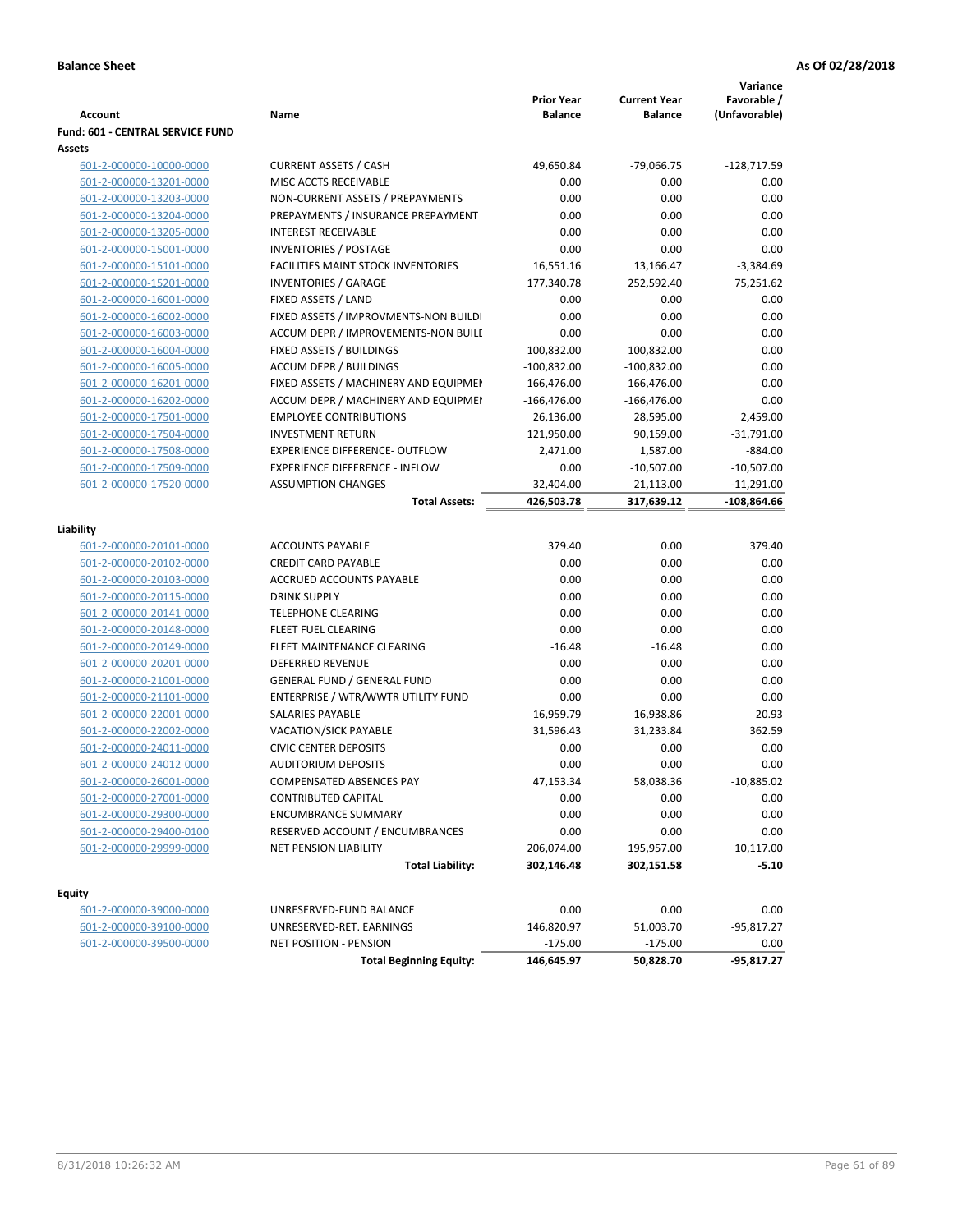| Account                        | Name                                                     | <b>Prior Year</b><br><b>Balance</b> | <b>Current Year</b><br><b>Balance</b> | Variance<br>Favorable /<br>(Unfavorable) |
|--------------------------------|----------------------------------------------------------|-------------------------------------|---------------------------------------|------------------------------------------|
| Total Revenue                  |                                                          | 338,835.85                          | 370,643.80                            | 31,807.95                                |
| <b>Total Expense</b>           |                                                          | 361,124.62                          | 405,985.15                            | $-44,860.53$                             |
| Revenues Over/(Under) Expenses | $-22,288.77$                                             | $-35,341.35$                        | $-13,052.58$                          |                                          |
|                                | <b>Total Equity and Current Surplus (Deficit):</b>       | 124.357.20                          | 15.487.35                             | $-108.869.85$                            |
|                                | Total Liabilities, Equity and Current Surplus (Deficit): | 426,503.68                          | 317,638.93                            | $-108,864.75$                            |
|                                | *** FUND 601 OUT OF BALANCE ***                          | 0.10                                | 0.19                                  | 0.09                                     |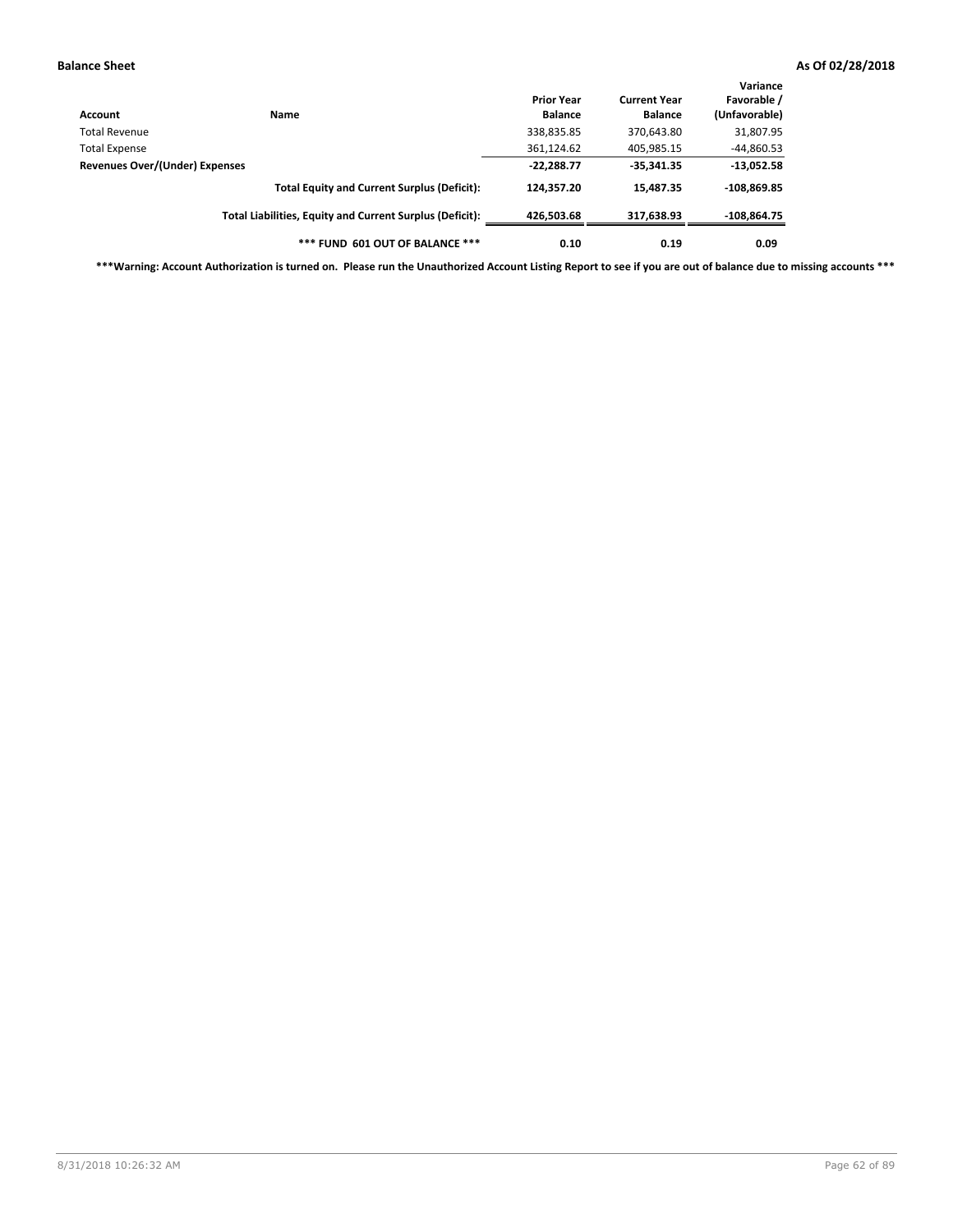| <b>Account</b>                        | Name                                                     | <b>Prior Year</b><br><b>Balance</b> | <b>Current Year</b><br><b>Balance</b> | Variance<br>Favorable /<br>(Unfavorable) |
|---------------------------------------|----------------------------------------------------------|-------------------------------------|---------------------------------------|------------------------------------------|
| <b>Fund: 602 - INSURANCE FUND</b>     |                                                          |                                     |                                       |                                          |
| <b>Assets</b>                         |                                                          |                                     |                                       |                                          |
| 602-2-000000-10000-0000               | <b>CURRENT ASSETS / CASH</b>                             | $-79,265.86$                        | $-531,589.65$                         | $-452,323.79$                            |
| 602-2-000000-13201-0000               | MISC ACCTS RECEIVABLE                                    | 0.00                                | 0.00                                  | 0.00                                     |
| 602-2-000000-13204-0000               | PREPAYMENTS / INSURANCE PREPAYMENT                       | 0.00                                | 0.00                                  | 0.00                                     |
| 602-2-000000-13205-0000               | <b>INTEREST RECEIVABLE</b>                               | 0.00                                | 0.00                                  | 0.00                                     |
|                                       | <b>Total Assets:</b>                                     | $-79,265.86$                        | -531,589.65                           | -452,323.79                              |
| Liability                             |                                                          |                                     |                                       |                                          |
| 602-2-000000-20101-0000               | <b>ACCOUNTS PAYABLE</b>                                  | $-361.01$                           | $-2,511.84$                           | 2,150.83                                 |
| 602-2-000000-20102-0000               | <b>CREDIT CARD PAYABLE</b>                               | 0.00                                | 0.00                                  | 0.00                                     |
| 602-2-000000-20103-0000               | <b>ACCRUED ACCOUNTS PAYABLE</b>                          | 0.00                                | 0.00                                  | 0.00                                     |
| 602-2-000000-20201-0000               | <b>DEFERRED REVENUE</b>                                  | 0.00                                | 0.00                                  | 0.00                                     |
| 602-2-000000-29300-0000               | <b>ENCUMBRANCE SUMMARY</b>                               | 0.00                                | 0.00                                  | 0.00                                     |
| 602-2-000000-29400-0100               | RESERVED ACCOUNT / ENCUMBRANCES                          | 0.00                                | 0.00                                  | 0.00                                     |
|                                       | <b>Total Liability:</b>                                  | $-361.01$                           | $-2,511.84$                           | 2,150.83                                 |
| <b>Equity</b>                         |                                                          |                                     |                                       |                                          |
| 602-2-000000-39000-0000               | UNRESERVED-FUND BALANCE                                  | 0.00                                | 0.00                                  | 0.00                                     |
| 602-2-000000-39100-0000               | UNRESERVED-RET. EARNINGS                                 | 632,449.20                          | $-253,836.31$                         | $-886,285.51$                            |
|                                       | <b>Total Beginning Equity:</b>                           | 632,449.20                          | $-253,836.31$                         | $-886,285.51$                            |
| <b>Total Revenue</b>                  |                                                          | 2,076,167.68                        | 2,322,889.21                          | 246,721.53                               |
| <b>Total Expense</b>                  |                                                          | 2,787,521.73                        | 2,598,130.71                          | 189,391.02                               |
| <b>Revenues Over/(Under) Expenses</b> |                                                          | $-711,354.05$                       | $-275,241.50$                         | 436,112.55                               |
|                                       | <b>Total Equity and Current Surplus (Deficit):</b>       | $-78,904.85$                        | -529,077.81                           | -450,172.96                              |
|                                       | Total Liabilities, Equity and Current Surplus (Deficit): | $-79,265.86$                        | $-531,589.65$                         | -452.323.79                              |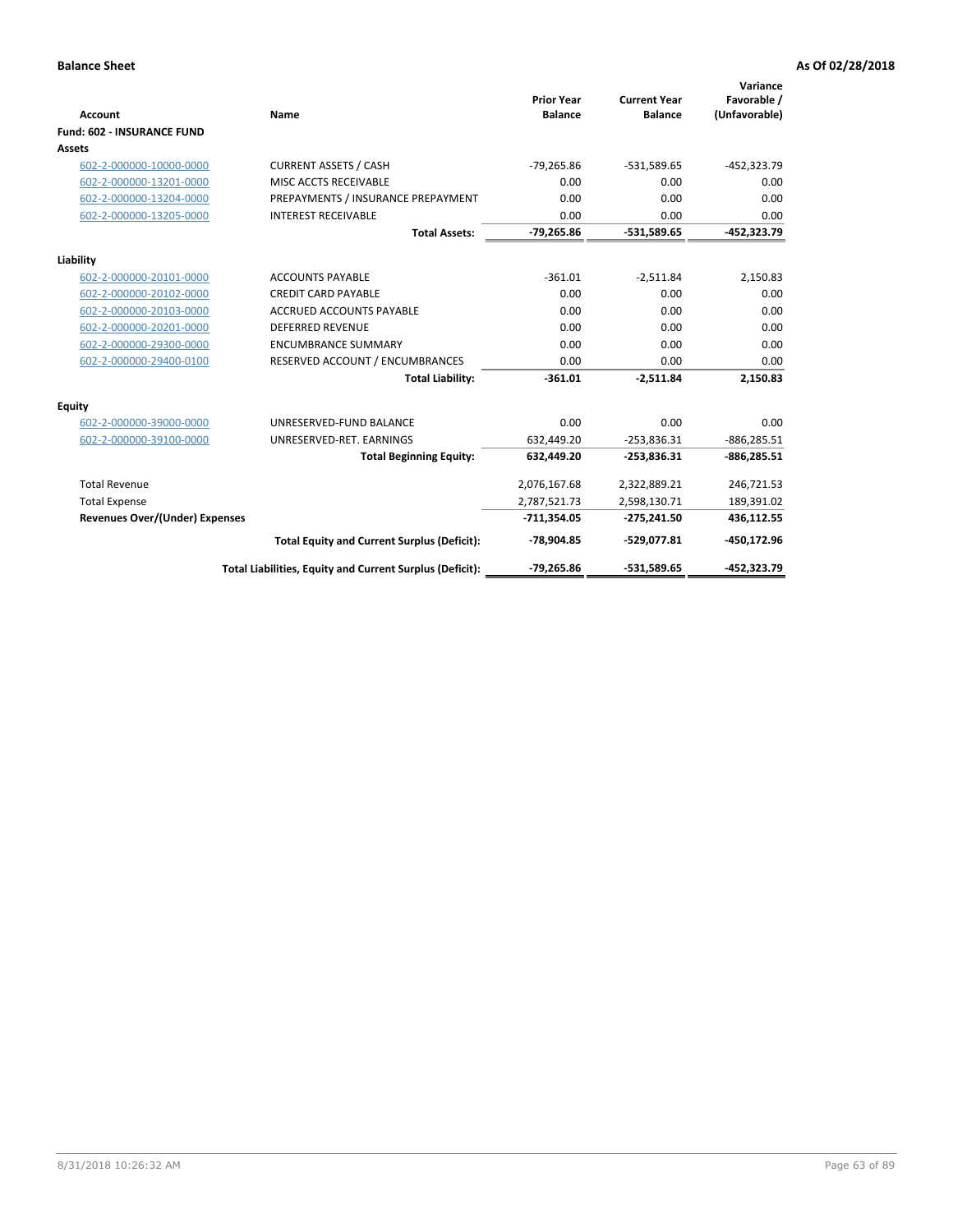| <b>Account</b>                        | Name                                                     | <b>Prior Year</b><br><b>Balance</b> | <b>Current Year</b><br><b>Balance</b> | Variance<br>Favorable /<br>(Unfavorable) |
|---------------------------------------|----------------------------------------------------------|-------------------------------------|---------------------------------------|------------------------------------------|
| Fund: 604 - MIS FUND                  |                                                          |                                     |                                       |                                          |
| <b>Assets</b>                         |                                                          |                                     |                                       |                                          |
| 604-2-000000-10000-0000               | <b>CURRENT ASSETS / CASH</b>                             | 207,461.07                          | 202,450.54                            | $-5,010.53$                              |
| 604-2-000000-13201-0000               | MISC ACCTS RECEIVABLE                                    | 0.00                                | 0.00                                  | 0.00                                     |
| 604-2-000000-13202-1400               | <b>EMPLOYEE ADVANCES</b>                                 | 0.00                                | 0.00                                  | 0.00                                     |
| 604-2-000000-13203-0000               | NON-CURRENT ASSETS / PREPAYMENTS                         | 0.00                                | 0.00                                  | 0.00                                     |
| 604-2-000000-13205-0000               | <b>INTEREST RECEIVABLE</b>                               | 0.00                                | 0.00                                  | 0.00                                     |
| 604-2-000000-15601-0000               | IT NETWORK PRINTER SUPPLY INVENTORY                      | 0.00                                | 0.00                                  | 0.00                                     |
| 604-2-000000-16004-0000               | FIXED ASSETS / BUILDINGS                                 | 0.00                                | 0.00                                  | 0.00                                     |
| 604-2-000000-16005-0000               | <b>ACCUM DEPR / BUILDINGS</b>                            | 0.00                                | 0.00                                  | 0.00                                     |
| 604-2-000000-16201-0000               | FIXED ASSETS / MACHINERY AND EQUIPMEN                    | 1,587,000.47                        | 1,587,000.47                          | 0.00                                     |
| 604-2-000000-16202-0000               | ACCUM DEPR / MACHINERY AND EQUIPMEI                      | $-1,324,554.90$                     | $-1,415,037.83$                       | $-90,482.93$                             |
| 604-2-000000-16301-0000               | FIXED ASSETS / C W I P                                   | $-0.20$                             | $-0.20$                               | 0.00                                     |
| 604-2-000000-17501-0000               | <b>EMPLOYEE CONTRIBUTIONS</b>                            | 13,068.00                           | 14,298.00                             | 1,230.00                                 |
| 604-2-000000-17504-0000               | <b>INVESTMENT RETURN</b>                                 | 60,975.00                           | 45,080.00                             | $-15,895.00$                             |
| 604-2-000000-17508-0000               | <b>EXPERIENCE DIFFERENCE- OUTFLOW</b>                    | 1,235.00                            | 794.00                                | $-441.00$                                |
| 604-2-000000-17509-0000               | <b>EXPERIENCE DIFFERENCE - INFLOW</b>                    | 0.00                                | $-5,254.00$                           | $-5,254.00$                              |
| 604-2-000000-17520-0000               | <b>ASSUMPTION CHANGES</b>                                | 16,202.00                           | 10,557.00                             | $-5,645.00$                              |
|                                       | <b>Total Assets:</b>                                     | 561,386.44                          | 439,887.98                            | $-121,498.46$                            |
|                                       |                                                          |                                     |                                       |                                          |
| Liability                             |                                                          |                                     |                                       |                                          |
| 604-2-000000-20101-0000               | <b>ACCOUNTS PAYABLE</b>                                  | 0.00                                | 0.00                                  | 0.00                                     |
| 604-2-000000-20102-0000               | <b>CREDIT CARD PAYABLE</b>                               | 0.00                                | 0.00                                  | 0.00                                     |
| 604-2-000000-20103-0000               | ACCRUED ACCOUNTS PAYABLE                                 | 0.00                                | 0.00                                  | 0.00                                     |
| 604-2-000000-20141-0000               | <b>TELEPHONE CLEARING</b>                                | 0.00                                | 0.00                                  | 0.00                                     |
| 604-2-000000-21035-0000               | DEBT SERVICE / DUE TO DEBT SERVICE                       | 0.00                                | 0.00                                  | 0.00                                     |
| 604-2-000000-22001-0000               | <b>SALARIES PAYABLE</b>                                  | 9,550.49                            | 9,756.01                              | $-205.52$                                |
| 604-2-000000-22002-0000               | VACATION/SICK PAYABLE                                    | 17,135.39                           | 25,471.59                             | $-8,336.20$                              |
| 604-2-000000-22208-0000               | INSURANCE / AMERICAN FIDELITY                            | 0.00                                | 0.00                                  | 0.00                                     |
| 604-2-000000-23001-0000               | CAPITAL LEASE PAYABLE                                    | 15,132.00                           | $-1.88$                               | 15,133.88                                |
| 604-2-000000-23101-0000               | CAPITAL LEASE PAYABLE                                    | $-0.40$                             | $-0.40$                               | 0.00                                     |
| 604-2-000000-26001-0000               | <b>COMPENSATED ABSENCES PAY</b>                          | 13,875.77                           | 9,692.17                              | 4,183.60                                 |
| 604-2-000000-27001-0000               | <b>CONTRIBUTED CAPITAL</b>                               | 0.00                                | 0.00                                  | 0.00                                     |
| 604-2-000000-29300-0000               | <b>ENCUMBRANCE SUMMARY</b>                               | 0.00                                | 0.00                                  | 0.00                                     |
| 604-2-000000-29400-0100               | <b>RESERVED ACCOUNT / ENCUMBRANCES</b>                   | 0.27                                | 0.27                                  | 0.00                                     |
| 604-2-000000-29999-0000               | <b>NET PENSION LIABILITY</b>                             | 103,037.00                          | 97,979.00                             | 5,058.00                                 |
| 604-2-000000-92194-0101               | <b>BANK ONE / DIGITEC</b>                                | 0.00                                | 0.00                                  | 0.00                                     |
|                                       | <b>Total Liability:</b>                                  | 158,730.52                          | 142,896.76                            | 15,833.76                                |
|                                       |                                                          |                                     |                                       |                                          |
| <b>Equity</b>                         |                                                          |                                     |                                       |                                          |
| 604-2-000000-39000-0000               | UNRESERVED-FUND BALANCE                                  | 0.00                                | 0.00                                  | 0.00                                     |
| 604-2-000000-39100-0000               | UNRESERVED-RET. EARNINGS                                 | 335,832.26                          | 305,605.35                            | $-30,226.91$                             |
| 604-2-000000-39500-0000               | <b>NET POSITION - PENSION</b>                            | $-88.00$                            | $-88.00$                              | 0.00                                     |
|                                       | <b>Total Beginning Equity:</b>                           | 335,744.26                          | 305,517.35                            | -30,226.91                               |
| <b>Total Revenue</b>                  |                                                          | 336,729.60                          | 346,297.10                            | 9,567.50                                 |
| <b>Total Expense</b>                  |                                                          | 269,817.94                          | 354,823.23                            | $-85,005.29$                             |
| <b>Revenues Over/(Under) Expenses</b> |                                                          | 66,911.66                           | -8,526.13                             | $-75,437.79$                             |
|                                       | <b>Total Equity and Current Surplus (Deficit):</b>       | 402,655.92                          | 296,991.22                            | $-105,664.70$                            |
|                                       | Total Liabilities, Equity and Current Surplus (Deficit): | 561,386.44                          | 439,887.98                            | -121,498.46                              |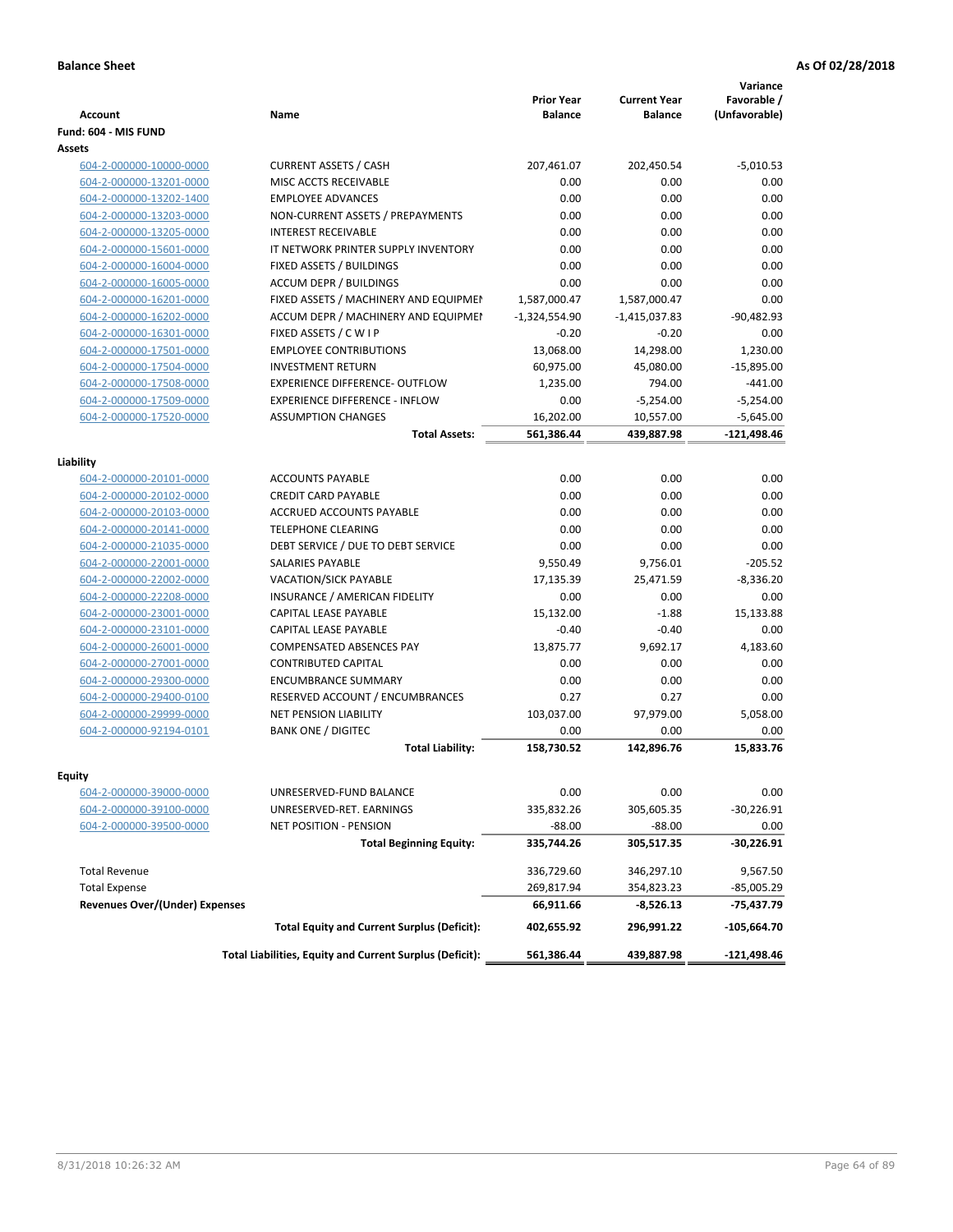| <b>Account</b>                        | Name                                                     | <b>Prior Year</b><br><b>Balance</b> | <b>Current Year</b><br><b>Balance</b> | Variance<br>Favorable /<br>(Unfavorable) |
|---------------------------------------|----------------------------------------------------------|-------------------------------------|---------------------------------------|------------------------------------------|
| Fund: 660 - VEHICLE REPLACEMENT FUND  |                                                          |                                     |                                       |                                          |
| Assets                                |                                                          |                                     |                                       |                                          |
| 660-2-000000-10000-0000               | <b>CURRENT ASSETS / CASH</b>                             | $-323,688.63$                       | -530,447.85                           | $-206,759.22$                            |
| 660-2-000000-11309-0000               | <b>TAX ANTICIPATION NOTES</b>                            | 0.00                                | 0.00                                  | 0.00                                     |
| 660-2-000000-11510-0000               | PUBLIC SAFETY VEHICLE REPLACEMENT                        | 55,038.14                           | 866,967.43                            | 811,929.29                               |
| 660-2-000000-11520-0000               | <b>CERTIFICATES OF DEPOSIT</b>                           | 0.00                                | 0.00                                  | 0.00                                     |
| 660-2-000000-11530-0000               | TexasTERM CP                                             | 500,000.00                          | 0.00                                  | $-500,000.00$                            |
| 660-2-000000-13201-0000               | MISC ACCTS RECEIVABLE                                    | 0.00                                | 0.00                                  | 0.00                                     |
| 660-2-000000-13205-0000               | <b>INTEREST RECEIVABLE</b>                               | 0.00                                | 0.00                                  | 0.00                                     |
| 660-2-000000-16201-0000               | FIXED ASSETS / MACHINERY AND EQUIPMEN                    | 8,406,982.85                        | 8,049,045.98                          | $-357,936.87$                            |
| 660-2-000000-16202-0000               | ACCUM DEPR / MACHINERY AND EQUIPMEI                      | $-6,432,077.07$                     | $-6,345,562.78$                       | 86,514.29                                |
| 660-2-000000-16301-0000               | FIXED ASSETS / C W I P                                   | 0.00                                | 0.00                                  | 0.00                                     |
| 660-2-000000-39300-0000               | RESERVED ACCOUNT / ESCROW BALANCE                        | 0.00                                | 0.00                                  | 0.00                                     |
|                                       | <b>Total Assets:</b>                                     | 2,206,255.29                        | 2,040,002.78                          | $-166,252.51$                            |
|                                       |                                                          |                                     |                                       |                                          |
| Liability<br>660-2-000000-20101-0000  | <b>ACCOUNTS PAYABLE</b>                                  | 0.00                                | 0.00                                  | 0.00                                     |
| 660-2-000000-20102-0000               | <b>CREDIT CARD PAYABLE</b>                               | 0.00                                | 0.00                                  | 0.00                                     |
| 660-2-000000-20103-0000               | ACCRUED ACCOUNTS PAYABLE                                 | 0.00                                | 0.00                                  | 0.00                                     |
| 660-2-000000-21001-0000               | <b>GENERAL FUND / GENERAL FUND</b>                       | 0.00                                | 0.00                                  | 0.00                                     |
| 660-2-000000-23001-0000               | <b>CAPITAL LEASE PAYABLE</b>                             | 58,323.01                           | 61,063.17                             | $-2,740.16$                              |
| 660-2-000000-23101-0000               | CAPITAL LEASE PAYABLE                                    | 114,135.17                          | 53,071.82                             | 61,063.35                                |
| 660-2-000000-27001-0000               | <b>CONTRIBUTED CAPITAL</b>                               | 0.00                                | 0.00                                  | 0.00                                     |
| 660-2-000000-29300-0000               | <b>ENCUMBRANCE SUMMARY</b>                               | 0.00                                | 0.00                                  | 0.00                                     |
| 660-2-000000-29400-0100               | RESERVED ACCOUNT / ENCUMBRANCES                          | 0.00                                | 0.00                                  | 0.00                                     |
|                                       | <b>Total Liability:</b>                                  | 172,458.18                          | 114,134.99                            | 58,323.19                                |
|                                       |                                                          |                                     |                                       |                                          |
| <b>Equity</b>                         |                                                          |                                     |                                       |                                          |
| 660-2-000000-39000-0000               | UNRESERVED-FUND BALANCE                                  | 0.00                                | 0.00                                  | 0.00                                     |
| 660-2-000000-39100-0000               | UNRESERVED-RET. EARNINGS                                 | 2,259,983.96                        | 2,239,163.84                          | $-20,820.12$                             |
|                                       | <b>Total Beginning Equity:</b>                           | 2,259,983.96                        | 2,239,163.84                          | $-20,820.12$                             |
| <b>Total Revenue</b>                  |                                                          | $-143,361.12$                       | 348,365.57                            | 491,726.69                               |
| <b>Total Expense</b>                  |                                                          | 82,825.73                           | 661,661.62                            | -578,835.89                              |
| <b>Revenues Over/(Under) Expenses</b> |                                                          | $-226,186.85$                       | -313,296.05                           | -87,109.20                               |
|                                       | <b>Total Equity and Current Surplus (Deficit):</b>       | 2,033,797.11                        | 1,925,867.79                          | $-107,929.32$                            |
|                                       | Total Liabilities, Equity and Current Surplus (Deficit): | 2,206,255.29                        | 2,040,002.78                          | $-166,252.51$                            |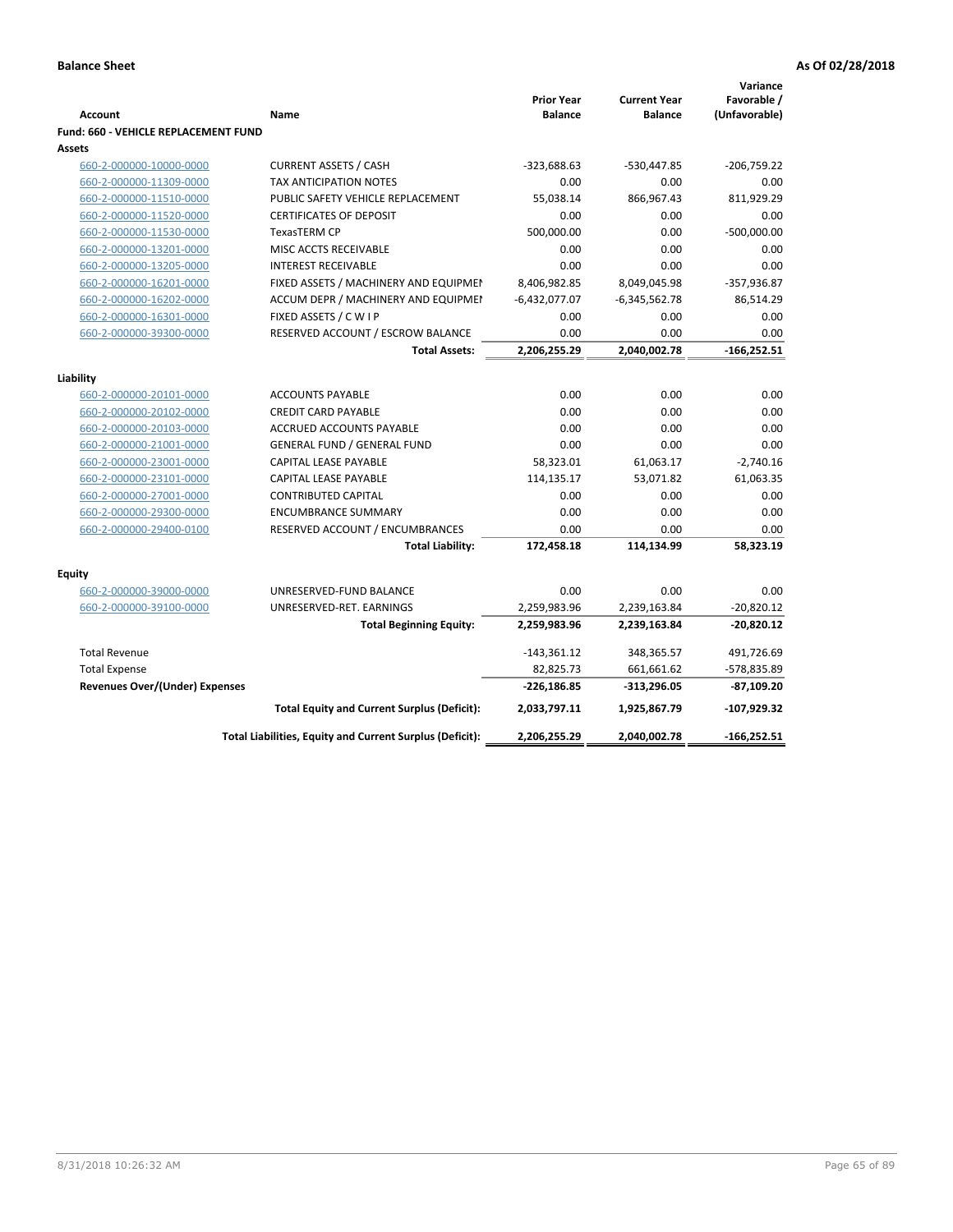| Account                               | Name                                                     | <b>Prior Year</b><br><b>Balance</b> | <b>Current Year</b><br><b>Balance</b> | Variance<br>Favorable /<br>(Unfavorable) |
|---------------------------------------|----------------------------------------------------------|-------------------------------------|---------------------------------------|------------------------------------------|
| Fund: 701 - FIREMEN'S PENSION         |                                                          |                                     |                                       |                                          |
| <b>Assets</b>                         |                                                          |                                     |                                       |                                          |
| 701-1-000000-10000-0000               | <b>CURRENT ASSETS / CASH</b>                             | 0.00                                | 0.00                                  | 0.00                                     |
|                                       | <b>Total Assets:</b>                                     | 0.00                                | 0.00                                  | 0.00                                     |
| Liability                             |                                                          |                                     |                                       |                                          |
| 701-1-000000-20103-0000               | <b>ACCOUNTS PAYABLE</b>                                  | 0.00                                | 0.00                                  | 0.00                                     |
| 701-1-000000-22306-1000               | UNREALIZED GAIN/LOSS                                     | 543,546.00                          | 0.00                                  | 543,546.00                               |
|                                       | <b>Total Liability:</b>                                  | 543,546.00                          | 0.00                                  | 543,546.00                               |
| <b>Equity</b>                         |                                                          |                                     |                                       |                                          |
| 701-1-000000-39000-0000               | UNRESERVED-FUND BALANCE                                  | $-543,546.00$                       | 0.00                                  | 543,546.00                               |
|                                       | <b>Total Beginning Equity:</b>                           | $-543,546.00$                       | 0.00                                  | 543,546.00                               |
| <b>Total Expense</b>                  |                                                          | 0.00                                | 0.00                                  | 0.00                                     |
| <b>Revenues Over/(Under) Expenses</b> |                                                          | 0.00                                | 0.00                                  | 0.00                                     |
|                                       | <b>Total Equity and Current Surplus (Deficit):</b>       | $-543,546.00$                       | 0.00                                  | 543,546.00                               |
|                                       | Total Liabilities, Equity and Current Surplus (Deficit): | 0.00                                | 0.00                                  | 0.00                                     |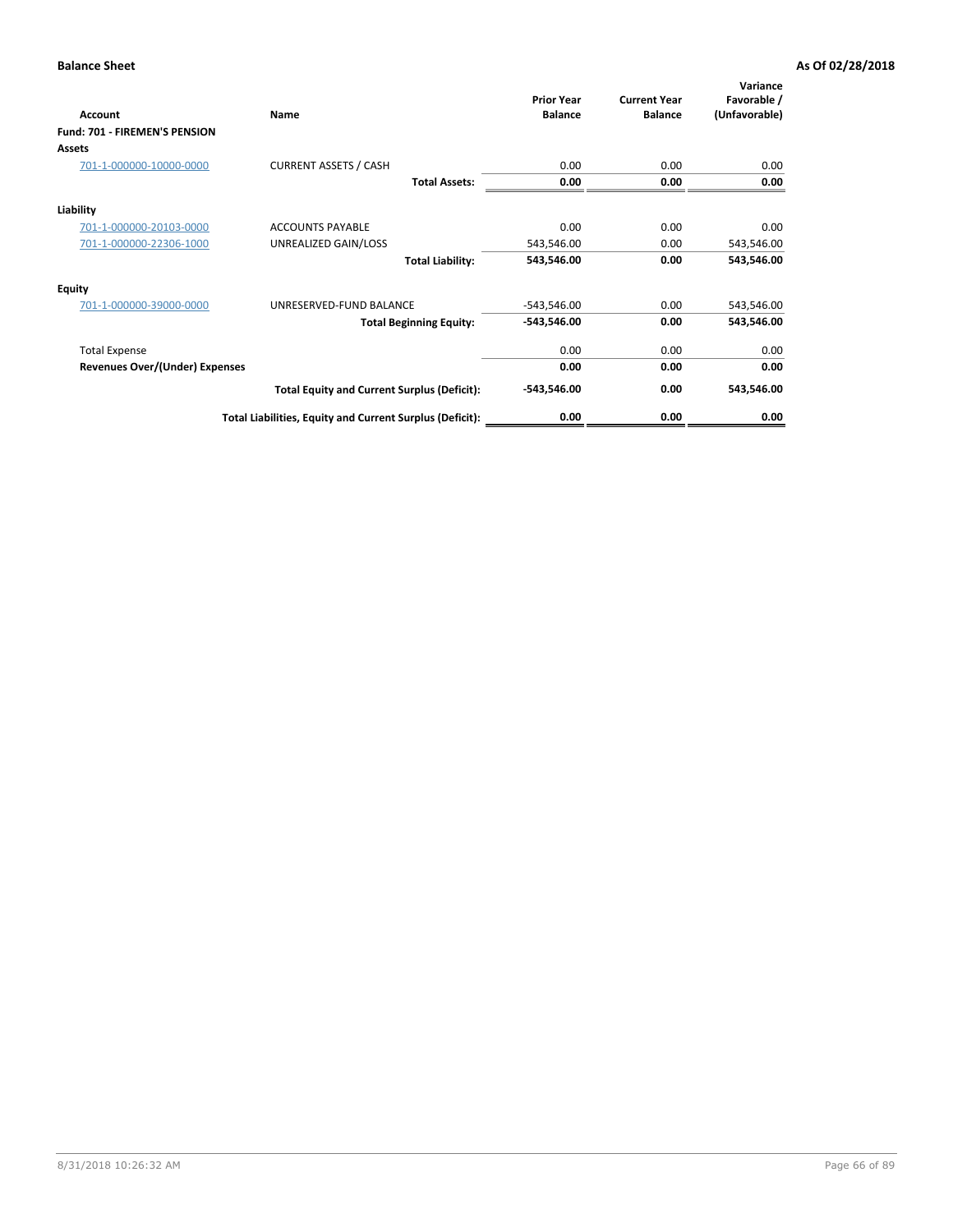|                                       |                                                          |                                     |                                       | Variance                     |
|---------------------------------------|----------------------------------------------------------|-------------------------------------|---------------------------------------|------------------------------|
| <b>Account</b>                        | <b>Name</b>                                              | <b>Prior Year</b><br><b>Balance</b> | <b>Current Year</b><br><b>Balance</b> | Favorable /<br>(Unfavorable) |
| Fund: 800 - SPENCE FUND               |                                                          |                                     |                                       |                              |
| Assets                                |                                                          |                                     |                                       |                              |
| 800-3-000000-10000-0000               | <b>CURRENT ASSETS / CASH</b>                             | $-248.38$                           | $-1,866.38$                           | $-1,618.00$                  |
| 800-3-000000-11507-0000               | <b>SPENCE ENDOWMENT</b>                                  | 71.440.82                           | 576,771.59                            | 505,330.77                   |
| 800-3-000000-11520-0000               | <b>CERTIFICATES OF DEPOSIT</b>                           | 494,000.00                          | 0.00                                  | $-494,000.00$                |
| 800-3-000000-11605-0000               | SPENCE ENDOWMENT                                         | 0.00                                | 0.00                                  | 0.00                         |
| 800-3-000000-13205-0000               | <b>INTEREST RECEIVABLE</b>                               | 1,337.43                            | 0.00                                  | $-1,337.43$                  |
|                                       | <b>Total Assets:</b>                                     | 566,529.87                          | 574.905.21                            | 8,375.34                     |
| Liability                             |                                                          |                                     |                                       |                              |
| 800-3-000000-20101-0000               | <b>ACCOUNTS PAYABLE</b>                                  | 0.00                                | 0.00                                  | 0.00                         |
| 800-3-000000-20102-0000               | <b>CREDIT CARD PAYABLE</b>                               | 0.00                                | 0.00                                  | 0.00                         |
| 800-3-000000-20103-0000               | <b>ACCRUED ACCOUNTS PAYABLE</b>                          | 0.00                                | 0.00                                  | 0.00                         |
| 800-3-000000-20139-0000               | <b>RETAINAGES PAYABLE</b>                                | 0.00                                | 0.00                                  | 0.00                         |
| 800-3-000000-21001-0000               | <b>GENERAL FUND / GENERAL FUND</b>                       | 0.00                                | 0.00                                  | 0.00                         |
| 800-3-000000-29300-0000               | <b>ENCUMBRANCE SUMMARY</b>                               | 0.00                                | 0.00                                  | 0.00                         |
| 800-3-000000-29400-0000               | RESERVED ACCOUNT / ENCUMBRANCES                          | 0.00                                | 0.00                                  | 0.00                         |
|                                       | <b>Total Liability:</b>                                  | 0.00                                | 0.00                                  | 0.00                         |
| Equity                                |                                                          |                                     |                                       |                              |
| 800-3-000000-39000-0000               | UNRESERVED-FUND BALANCE                                  | 566,627.77                          | 572,241.50                            | 5,613.73                     |
|                                       | <b>Total Beginning Equity:</b>                           | 566,627.77                          | 572,241.50                            | 5,613.73                     |
| <b>Total Revenue</b>                  |                                                          | 152.10                              | 2,913.71                              | 2,761.61                     |
| <b>Total Expense</b>                  |                                                          | 250.00                              | 250.00                                | 0.00                         |
| <b>Revenues Over/(Under) Expenses</b> |                                                          | $-97.90$                            | 2,663.71                              | 2,761.61                     |
|                                       | <b>Total Equity and Current Surplus (Deficit):</b>       | 566,529.87                          | 574,905.21                            | 8,375.34                     |
|                                       | Total Liabilities, Equity and Current Surplus (Deficit): | 566,529.87                          | 574,905.21                            | 8,375.34                     |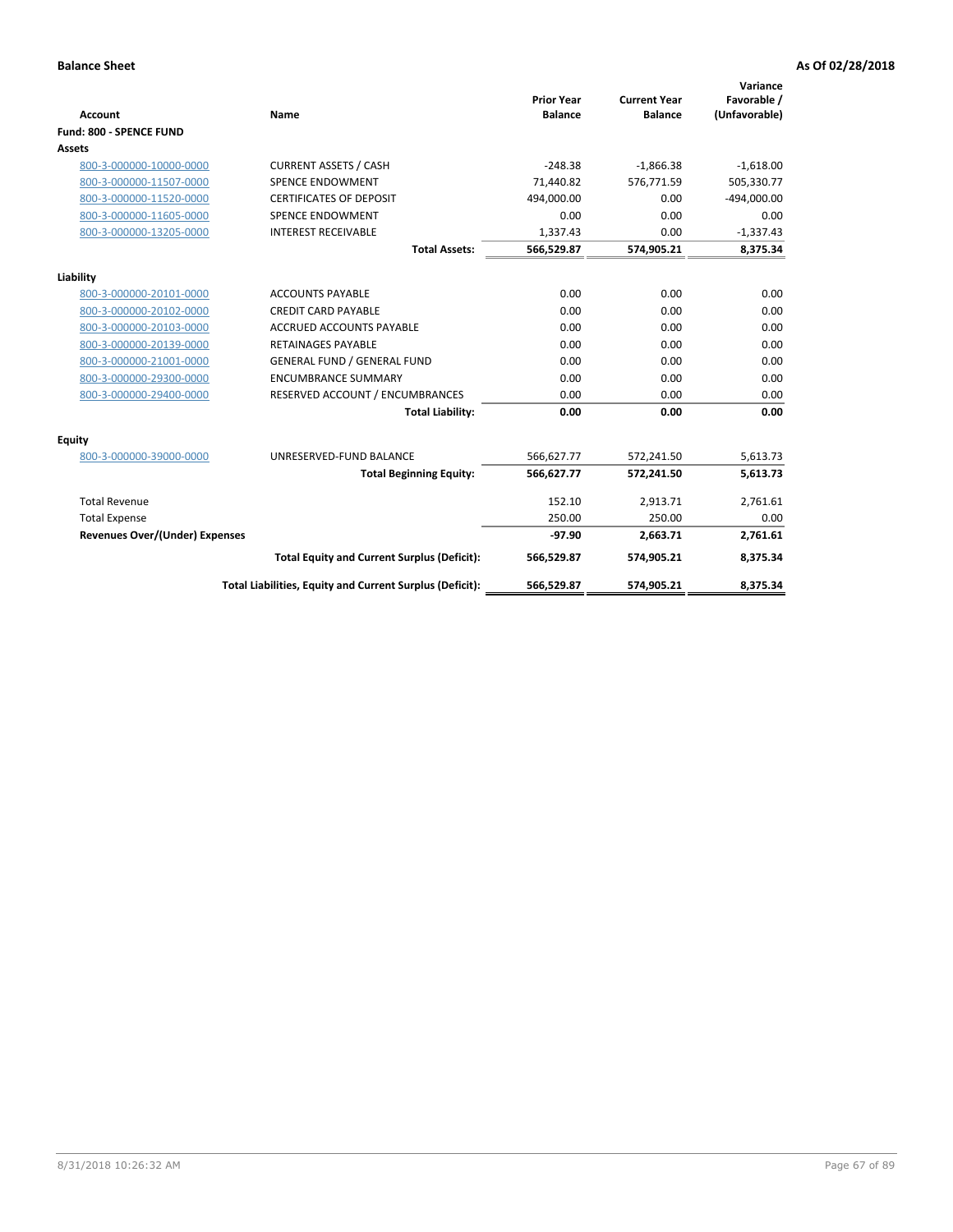| Account                                | Name                                                     | <b>Prior Year</b><br><b>Balance</b> | <b>Current Year</b><br><b>Balance</b> | Variance<br>Favorable /<br>(Unfavorable) |
|----------------------------------------|----------------------------------------------------------|-------------------------------------|---------------------------------------|------------------------------------------|
| <b>Fund: 801 - JONES LIBRARY TRUST</b> |                                                          |                                     |                                       |                                          |
| <b>Assets</b>                          |                                                          |                                     |                                       |                                          |
| 801-3-000000-10000-0000                | <b>CURRENT ASSETS / CASH</b>                             | 15,400.82                           | 15,433.86                             | 33.04                                    |
| 801-3-000000-13201-0000                | MISC ACCTS RECEIVABLE                                    | 0.00                                | 0.00                                  | 0.00                                     |
| 801-3-000000-13205-0000                | <b>INTEREST RECEIVABLE</b>                               | 0.00                                | 0.00                                  | 0.00                                     |
|                                        | <b>Total Assets:</b>                                     | 15,400.82                           | 15,433.86                             | 33.04                                    |
| Liability                              |                                                          |                                     |                                       |                                          |
| 801-3-000000-20101-0000                | <b>ACCOUNTS PAYABLE</b>                                  | 0.00                                | 0.00                                  | 0.00                                     |
| 801-3-000000-20102-0000                | <b>CREDIT CARD PAYABLE</b>                               | 0.00                                | 0.00                                  | 0.00                                     |
| 801-3-000000-20103-0000                | <b>ACCRUED ACCOUNTS PAYABLE</b>                          | 0.00                                | 0.00                                  | 0.00                                     |
|                                        | <b>Total Liability:</b>                                  | 0.00                                | 0.00                                  | 0.00                                     |
| Equity                                 |                                                          |                                     |                                       |                                          |
| 801-3-000000-39000-0000                | UNRESERVED-FUND BALANCE                                  | 15,407.38                           | 15,424.19                             | 16.81                                    |
|                                        | <b>Total Beginning Equity:</b>                           | 15,407.38                           | 15,424.19                             | 16.81                                    |
| <b>Total Revenue</b>                   |                                                          | $-1.32$                             | 11.39                                 | 12.71                                    |
| <b>Total Expense</b>                   |                                                          | 5.24                                | 1.72                                  | 3.52                                     |
| <b>Revenues Over/(Under) Expenses</b>  |                                                          | $-6.56$                             | 9.67                                  | 16.23                                    |
|                                        | <b>Total Equity and Current Surplus (Deficit):</b>       | 15,400.82                           | 15,433.86                             | 33.04                                    |
|                                        | Total Liabilities, Equity and Current Surplus (Deficit): | 15,400.82                           | 15,433.86                             | 33.04                                    |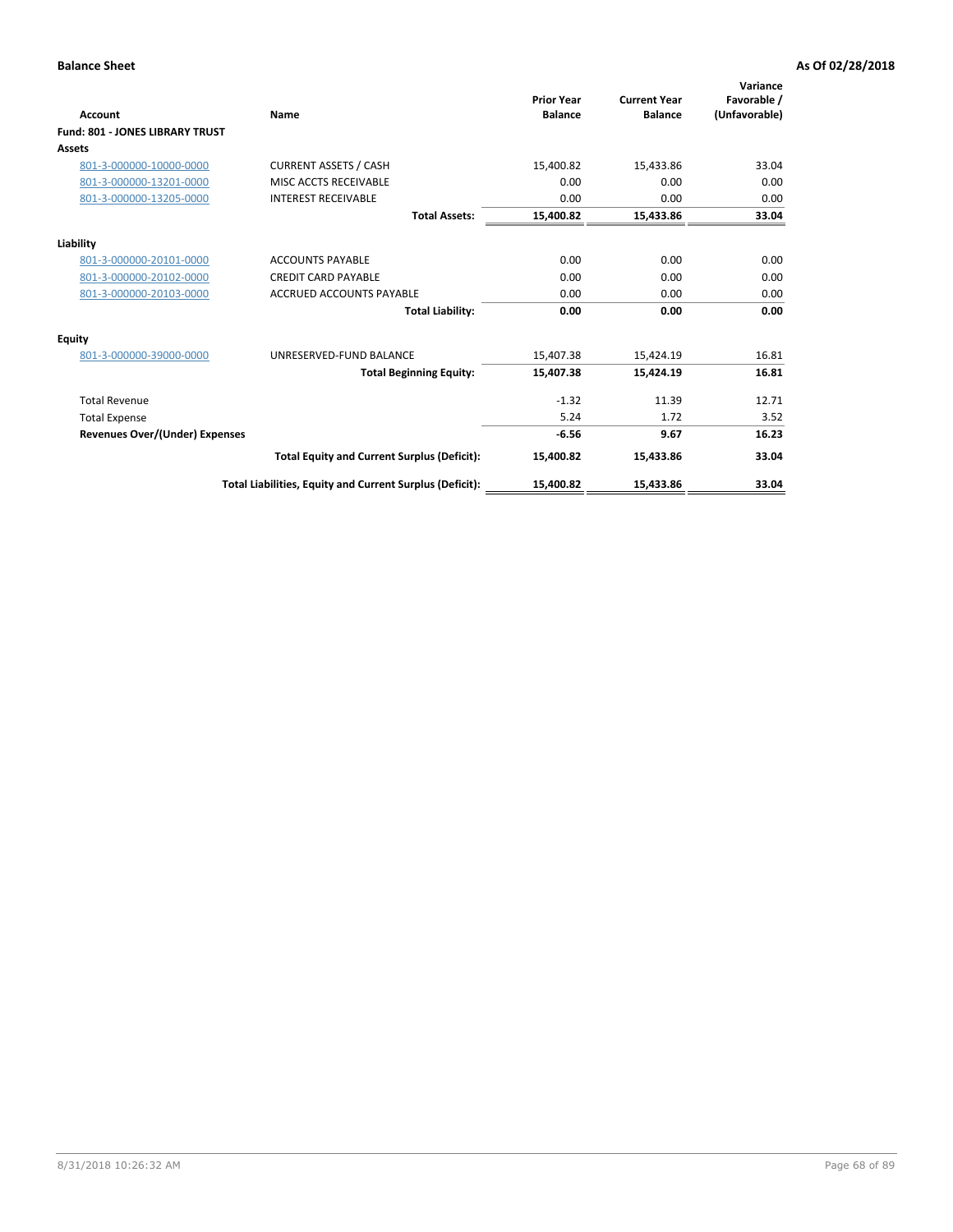| <b>Account</b>                              | Name                                                     | <b>Prior Year</b><br><b>Balance</b> | <b>Current Year</b><br><b>Balance</b> | Variance<br>Favorable /<br>(Unfavorable) |
|---------------------------------------------|----------------------------------------------------------|-------------------------------------|---------------------------------------|------------------------------------------|
| Fund: 803 - GREENVILLE BOARD OF DEVELOPMENT |                                                          |                                     |                                       |                                          |
| Assets                                      |                                                          |                                     |                                       |                                          |
| 803-3-000000-10000-0000                     | <b>CURRENT ASSETS / CASH</b>                             | 0.00                                | 0.00                                  | 0.00                                     |
| 803-3-000000-13201-0000                     | MISC ACCTS RECEIVABLE                                    | 0.00                                | 0.00                                  | 0.00                                     |
| 803-3-000000-13203-0000                     | NON-CURRENT ASSETS / PREPAYMENTS                         | 0.00                                | 0.00                                  | 0.00                                     |
|                                             | <b>Total Assets:</b>                                     | 0.00                                | 0.00                                  | 0.00                                     |
| Liability                                   |                                                          |                                     |                                       |                                          |
| 803-3-000000-20101-0000                     | <b>ACCOUNTS PAYABLE</b>                                  | 0.00                                | 0.00                                  | 0.00                                     |
| 803-3-000000-20102-0000                     | <b>ACCOUNTS PAYABLE</b>                                  | 0.00                                | 0.00                                  | 0.00                                     |
| 803-3-000000-20103-0000                     | <b>ACCRUED ACCOUNTS PAYABLE</b>                          | 0.00                                | 0.00                                  | 0.00                                     |
| 803-3-000000-20139-0000                     | RETAINAGES PAYABLE                                       | 0.00                                | 0.00                                  | 0.00                                     |
| 803-3-000000-20141-0000                     | <b>TELEPHONE CLEARING</b>                                | 0.00                                | 0.00                                  | 0.00                                     |
| 803-3-000000-21400-0000                     | <b>ELECTRIC OPERATING FUND</b>                           | 0.00                                | 0.00                                  | 0.00                                     |
| 803-3-000000-22001-0000                     | ACCRUED SALARIES/WAGES                                   | 0.00                                | 0.00                                  | 0.00                                     |
| 803-3-000000-22002-0000                     | ACCRUED SALARIES/WAGES                                   | 0.00                                | 0.00                                  | 0.00                                     |
| 803-3-000000-26001-0000                     | <b>COMPENSATED ABSENCES PAY</b>                          | 0.00                                | 0.00                                  | 0.00                                     |
| 803-3-000000-29300-0000                     | <b>ENCUMBRANCE SUMMARY</b>                               | 0.00                                | 0.00                                  | 0.00                                     |
| 803-3-000000-29400-0100                     | RESERVED ACCOUNT / ENCUMBRANCES                          | 103,228.62                          | 0.00                                  | 103,228.62                               |
|                                             | <b>Total Liability:</b>                                  | 103,228.62                          | 0.00                                  | 103,228.62                               |
| Equity                                      |                                                          |                                     |                                       |                                          |
| 803-3-000000-39000-0000                     | UNRESERVED-FUND BALANCE                                  | $-103,228.62$                       | 0.00                                  | 103,228.62                               |
|                                             | <b>Total Beginning Equity:</b>                           | $-103,228.62$                       | 0.00                                  | 103,228.62                               |
| <b>Total Revenue</b>                        |                                                          | 0.00                                | 0.00                                  | 0.00                                     |
| <b>Total Expense</b>                        |                                                          | 0.00                                | 0.00                                  | 0.00                                     |
| <b>Revenues Over/(Under) Expenses</b>       |                                                          | 0.00                                | 0.00                                  | 0.00                                     |
|                                             | <b>Total Equity and Current Surplus (Deficit):</b>       | $-103,228.62$                       | 0.00                                  | 103,228.62                               |
|                                             | Total Liabilities, Equity and Current Surplus (Deficit): | 0.00                                | 0.00                                  | 0.00                                     |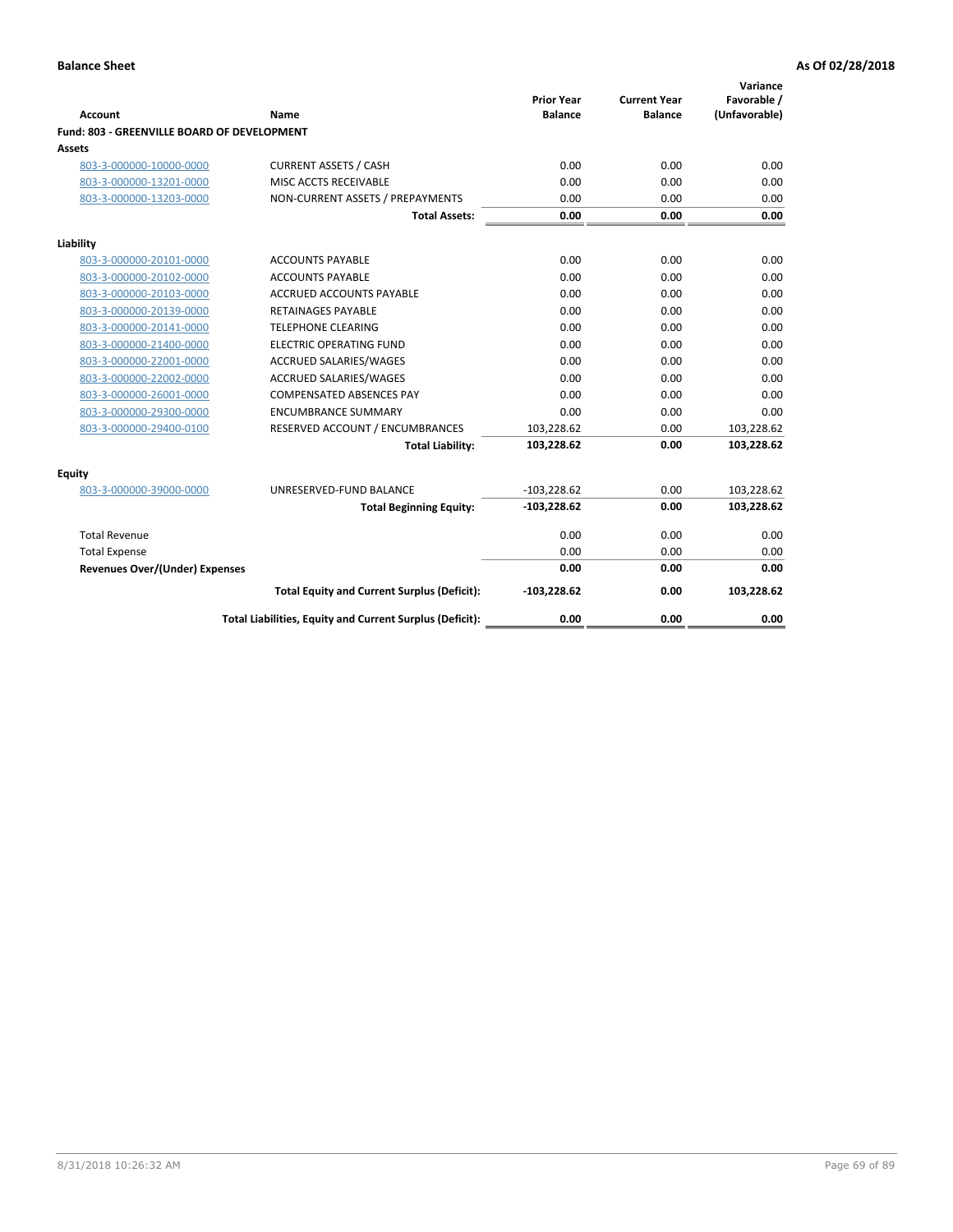| <b>Account</b>                        | Name                                                     | <b>Prior Year</b><br><b>Balance</b> | <b>Current Year</b><br><b>Balance</b> | Variance<br>Favorable /<br>(Unfavorable) |
|---------------------------------------|----------------------------------------------------------|-------------------------------------|---------------------------------------|------------------------------------------|
| <b>Fund: 807 - 4A-EDC</b>             |                                                          |                                     |                                       |                                          |
| <b>Assets</b>                         |                                                          |                                     |                                       |                                          |
| 807-3-000000-10000-0000               | <b>CURRENT ASSETS / CASH</b>                             | 0.00                                | 0.00                                  | 0.00                                     |
| 807-3-000000-13201-0000               | MISC ACCTS RECEIVABLE                                    | 0.00                                | 0.00                                  | 0.00                                     |
| 807-3-000000-16301-0000               | FIXED ASSETS / C W I P                                   | 0.00                                | 0.00                                  | 0.00                                     |
|                                       | <b>Total Assets:</b>                                     | 0.00                                | 0.00                                  | 0.00                                     |
| Liability                             |                                                          |                                     |                                       |                                          |
| 807-3-000000-20101-0000               | <b>ACCOUNTS PAYABLE</b>                                  | 0.00                                | 0.00                                  | 0.00                                     |
| 807-3-000000-20103-0000               | <b>ACCOUNTS PAYABLE</b>                                  | 0.00                                | 0.00                                  | 0.00                                     |
| 807-3-000000-20139-0000               | <b>RETAINAGES PAYABLE</b>                                | 0.00                                | 0.00                                  | 0.00                                     |
| 807-3-000000-26105-0000               | INV NET OF RELATED DEBT                                  | 305,846.00                          | 0.00                                  | 305,846.00                               |
| 807-3-000000-29300-0000               | <b>ENCUMBRANCE SUMMARY</b>                               | 0.00                                | 0.00                                  | 0.00                                     |
| 807-3-000000-29400-0100               | RESERVED ACCOUNT / ENCUMBRANCES                          | 18,078.76                           | 0.00                                  | 18,078.76                                |
| 807-3-495000-20180-0000               | <b>CURRENT DEBT</b>                                      | 0.00                                | 0.00                                  | 0.00                                     |
| 807-3-495000-26002-0000               | CA - LONG-TERM DEBT / AMT TO BE PROVIL                   | 0.00                                | 0.00                                  | 0.00                                     |
|                                       | <b>Total Liability:</b>                                  | 323,924.76                          | 0.00                                  | 323,924.76                               |
| Equity                                |                                                          |                                     |                                       |                                          |
| 807-3-000000-39000-0000               | UNRESERVED-FUND BALANCE                                  | $-323,924.76$                       | 0.00                                  | 323,924.76                               |
|                                       | <b>Total Beginning Equity:</b>                           | $-323,924.76$                       | 0.00                                  | 323,924.76                               |
| <b>Total Revenue</b>                  |                                                          | 0.00                                | 0.00                                  | 0.00                                     |
| <b>Total Expense</b>                  |                                                          | 0.00                                | 0.00                                  | 0.00                                     |
| <b>Revenues Over/(Under) Expenses</b> |                                                          | 0.00                                | 0.00                                  | 0.00                                     |
|                                       | <b>Total Equity and Current Surplus (Deficit):</b>       | $-323,924.76$                       | 0.00                                  | 323,924.76                               |
|                                       | Total Liabilities, Equity and Current Surplus (Deficit): | 0.00                                | 0.00                                  | 0.00                                     |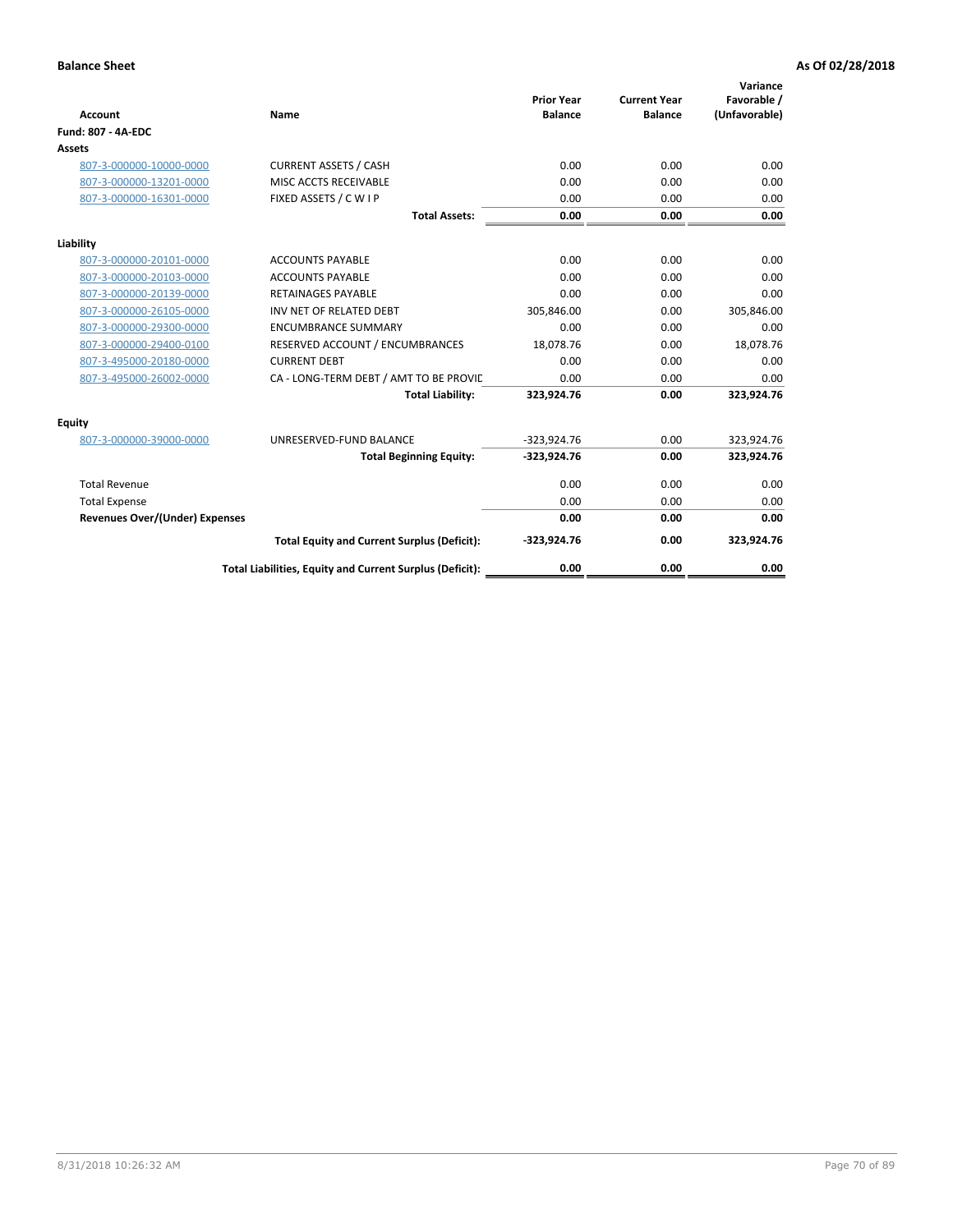| <b>Account</b><br>Fund: 809 - GREENVILLE IDC (L-3) | <b>Name</b>                                              | <b>Prior Year</b><br><b>Balance</b> | <b>Current Year</b><br><b>Balance</b> | Variance<br>Favorable /<br>(Unfavorable) |
|----------------------------------------------------|----------------------------------------------------------|-------------------------------------|---------------------------------------|------------------------------------------|
| Assets                                             |                                                          |                                     |                                       |                                          |
| 809-3-000000-10000-0000                            | <b>CURRENT ASSETS / CASH</b>                             | 0.40                                | 0.40                                  | 0.00                                     |
| 809-3-000000-13201-0000                            | MISC ACCTS RECEIVABLE                                    | 0.00                                | 0.00                                  | 0.00                                     |
|                                                    | <b>Total Assets:</b>                                     | 0.40                                | 0.40                                  | 0.00                                     |
| Liability                                          |                                                          |                                     |                                       |                                          |
| 809-3-000000-20101-0000                            | <b>ACCOUNTS PAYABLE</b>                                  | 0.00                                | 0.00                                  | 0.00                                     |
| 809-3-000000-20103-0000                            | <b>ACCRUED ACCOUNTS PAYABLE</b>                          | 0.00                                | $-787.94$                             | 787.94                                   |
| 809-3-000000-21001-0000                            | <b>GENERAL FUND / GENERAL FUND</b>                       | 0.00                                | 0.00                                  | 0.00                                     |
|                                                    | <b>Total Liability:</b>                                  | 0.00                                | $-787.94$                             | 787.94                                   |
| Equity                                             |                                                          |                                     |                                       |                                          |
| 809-3-000000-39000-0000                            | UNRESERVED-FUND BALANCE                                  | 0.40                                | 0.40                                  | 0.00                                     |
| 809-3-000000-39100-0000                            | UNRESERVED-RET. EARNINGS                                 | 0.00                                | 0.00                                  | 0.00                                     |
| 809-3-000000-39150-0000                            | RESERVED-RET. EARNINGS                                   | 0.00                                | 0.00                                  | 0.00                                     |
|                                                    | <b>Total Beginning Equity:</b>                           | 0.40                                | 0.40                                  | 0.00                                     |
| <b>Total Revenue</b>                               |                                                          | 1,511,636.66                        | 2,879,881.27                          | 1,368,244.61                             |
| <b>Total Expense</b>                               |                                                          | 1,511,636.66                        | 2,879,093.33                          | $-1,367,456.67$                          |
| <b>Revenues Over/(Under) Expenses</b>              |                                                          | 0.00                                | 787.94                                | 787.94                                   |
|                                                    | <b>Total Equity and Current Surplus (Deficit):</b>       | 0.40                                | 788.34                                | 787.94                                   |
|                                                    | Total Liabilities, Equity and Current Surplus (Deficit): | 0.40                                | 0.40                                  | 0.00                                     |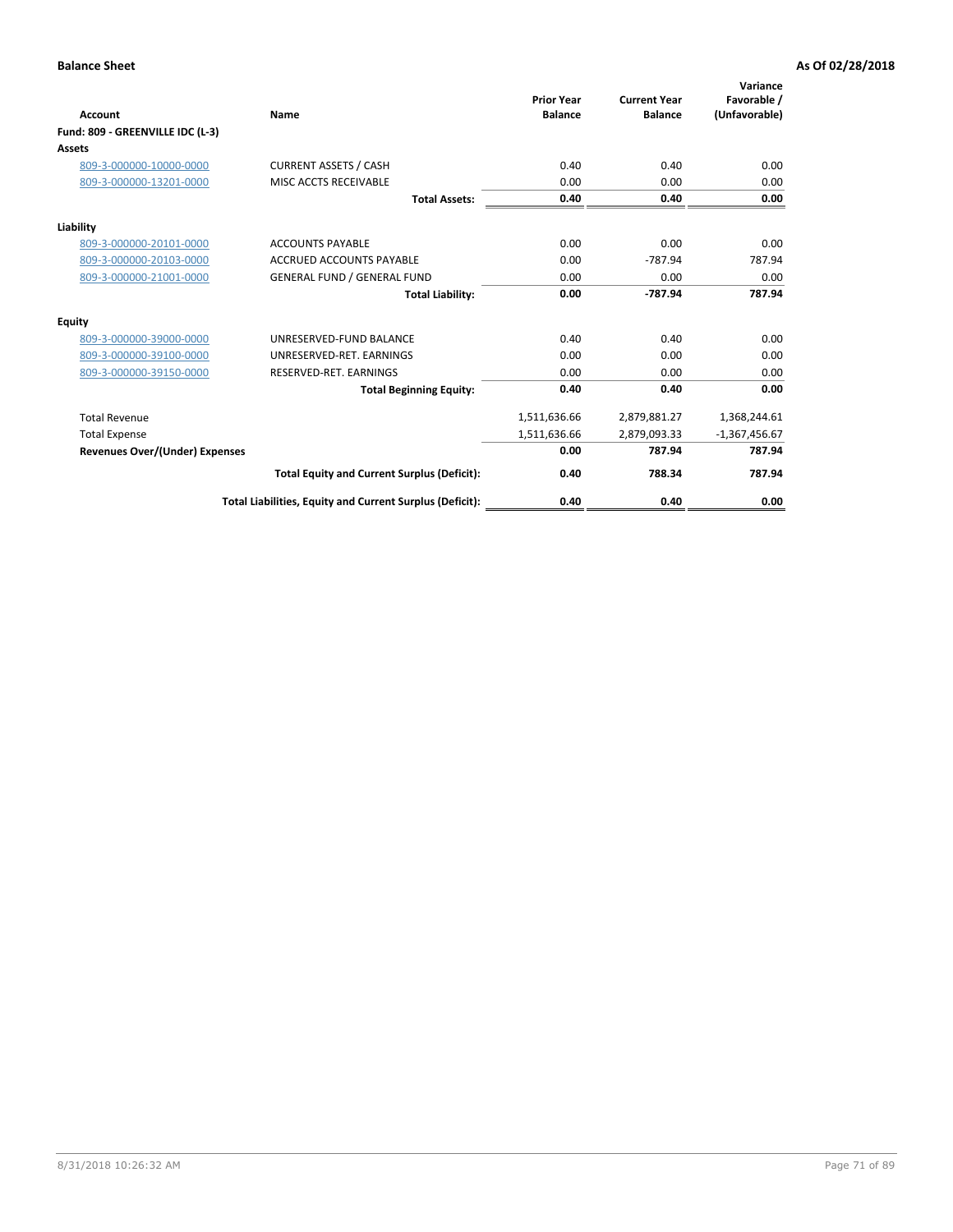| <b>Account</b>                          | Name                                                     | <b>Prior Year</b><br><b>Balance</b> | <b>Current Year</b><br><b>Balance</b> | Variance<br>Favorable /<br>(Unfavorable) |
|-----------------------------------------|----------------------------------------------------------|-------------------------------------|---------------------------------------|------------------------------------------|
| Fund: 810 - SEIZURE FUNDS - STATE RULES |                                                          |                                     |                                       |                                          |
| <b>Assets</b>                           |                                                          |                                     |                                       |                                          |
| 810-3-000000-10000-0000                 | <b>CURRENT ASSETS / CASH</b>                             | 328,534.31                          | 263,655.59                            | $-64,878.72$                             |
| 810-3-000000-13201-0000                 | MISC ACCTS RECEIVABLE                                    | 0.00                                | 0.00                                  | 0.00                                     |
| 810-3-000000-13202-1400                 | <b>EMPLOYEE ADVANCES</b>                                 | 0.00                                | 0.00                                  | 0.00                                     |
| 810-3-000000-13205-0000                 | <b>INTEREST RECEIVABLE</b>                               | 0.00                                | 0.00                                  | 0.00                                     |
| 810-3-000000-16201-0000                 | MACHINERY AND EQUIPMENT                                  | 0.00                                | 0.00                                  | 0.00                                     |
| 810-3-000000-16202-0000                 | ACCUMULATED DEPRECATION                                  | 0.00                                | 0.00                                  | 0.00                                     |
|                                         | <b>Total Assets:</b>                                     | 328,534.31                          | 263,655.59                            | $-64,878.72$                             |
|                                         |                                                          |                                     |                                       |                                          |
| Liability                               |                                                          |                                     |                                       |                                          |
| 810-3-000000-20101-0000                 | <b>ACCOUNTS PAYABLE</b>                                  | 0.00                                | 0.00                                  | 0.00                                     |
| 810-3-000000-20102-0000                 | <b>CREDIT CARD PAYABLE</b>                               | 0.00                                | 0.00                                  | 0.00                                     |
| 810-3-000000-20103-0000                 | <b>ACCRUED ACCOUNTS PAYABLE</b>                          | 0.00                                | 0.00                                  | 0.00                                     |
| 810-3-000000-29300-0000                 | <b>ENCUMBRANCE SUMMARY</b>                               | 0.00                                | 0.00                                  | 0.00                                     |
| 810-3-000000-29400-0100                 | RESERVED ACCOUNT / ENCUMBRANCES                          | 0.00                                | 0.00                                  | 0.00                                     |
| 810-3-000000-92520-0600                 | RESERVED ACCOUNT/HB65 SIEZURES                           | 0.00                                | 0.00                                  | 0.00                                     |
|                                         | <b>Total Liability:</b>                                  | 0.00                                | 0.00                                  | 0.00                                     |
| <b>Equity</b>                           |                                                          |                                     |                                       |                                          |
| 810-3-000000-39000-0000                 | UNRESERVED-FUND BALANCE                                  | 328,736.81                          | 262,591.46                            | $-66, 145.35$                            |
|                                         | <b>Total Beginning Equity:</b>                           | 328,736.81                          | 262,591.46                            | $-66, 145.35$                            |
| <b>Total Revenue</b>                    |                                                          | 563.17                              | 1,159.38                              | 596.21                                   |
| <b>Total Expense</b>                    |                                                          | 765.67                              | 95.25                                 | 670.42                                   |
| <b>Revenues Over/(Under) Expenses</b>   |                                                          | $-202.50$                           | 1,064.13                              | 1,266.63                                 |
|                                         | <b>Total Equity and Current Surplus (Deficit):</b>       | 328,534.31                          | 263,655.59                            | $-64,878.72$                             |
|                                         | Total Liabilities, Equity and Current Surplus (Deficit): | 328,534.31                          | 263,655.59                            | $-64,878.72$                             |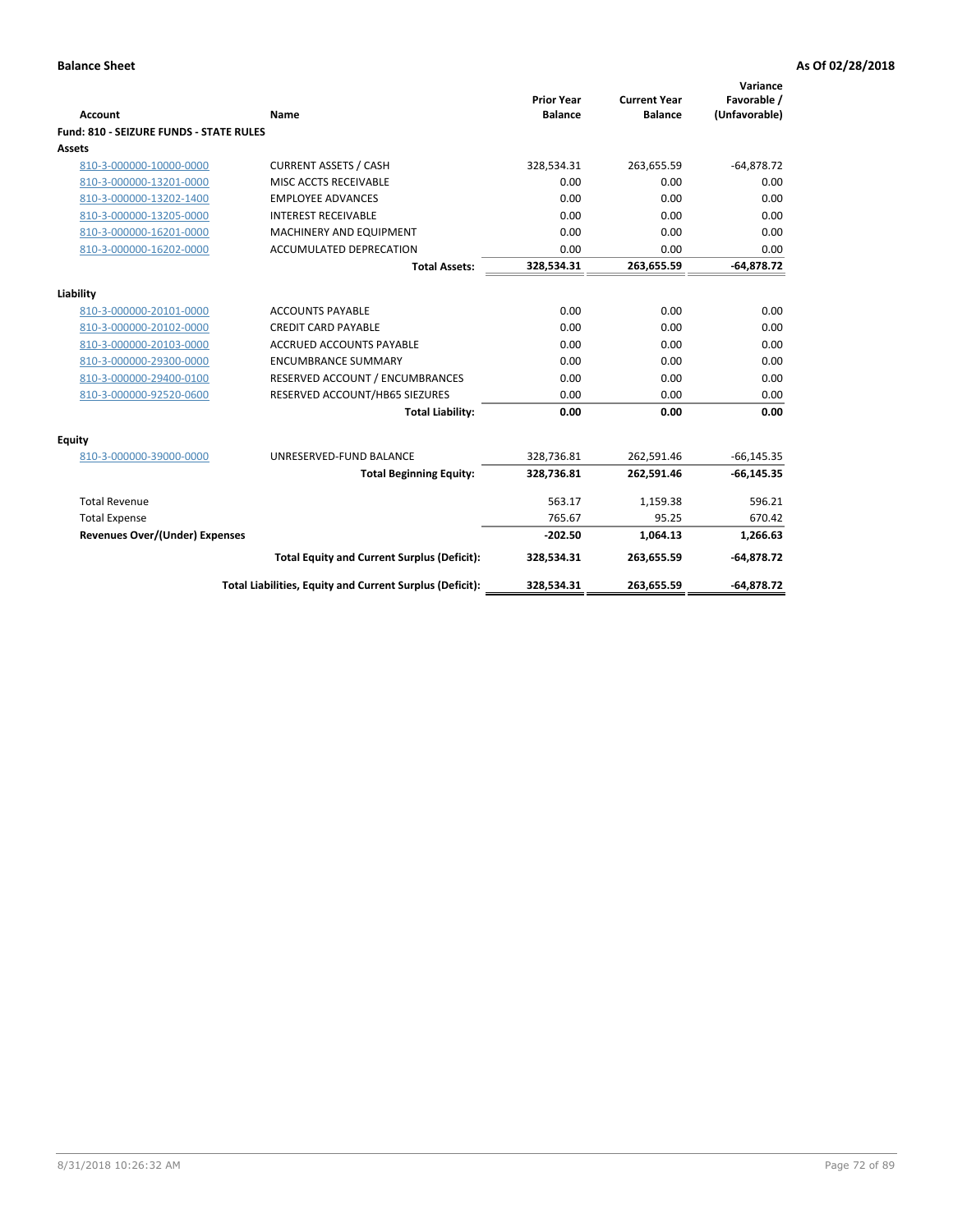| <b>Account</b>                        | Name                                                     | <b>Prior Year</b><br><b>Balance</b> | <b>Current Year</b><br><b>Balance</b> | Variance<br>Favorable /<br>(Unfavorable) |
|---------------------------------------|----------------------------------------------------------|-------------------------------------|---------------------------------------|------------------------------------------|
| Fund: 811 - SEIZURE FUNDS - FED RULES |                                                          |                                     |                                       |                                          |
| <b>Assets</b>                         |                                                          |                                     |                                       |                                          |
| 811-3-000000-10000-0000               | <b>CURRENT ASSETS / CASH</b>                             | 146,860.74                          | 156,736.87                            | 9,876.13                                 |
| 811-3-000000-13201-0000               | MISC ACCTS RECEIVABLE                                    | 0.00                                | 0.00                                  | 0.00                                     |
| 811-3-000000-13205-0000               | <b>INTEREST RECEIVABLE</b>                               | 0.00                                | 0.00                                  | 0.00                                     |
| 811-3-000000-16201-0000               | <b>MACHINERY AND EQUIPMENT</b>                           | 0.00                                | 0.00                                  | 0.00                                     |
| 811-3-000000-16202-0000               | <b>ACCUMULATED DEPRECATION</b>                           | 0.00                                | 0.00                                  | 0.00                                     |
|                                       | <b>Total Assets:</b>                                     | 146,860.74                          | 156,736.87                            | 9,876.13                                 |
| Liability                             |                                                          |                                     |                                       |                                          |
| 811-3-000000-20101-0000               | <b>ACCOUNTS PAYABLE</b>                                  | 0.00                                | 0.00                                  | 0.00                                     |
| 811-3-000000-20102-0000               | <b>CREDIT CARD PAYABLE</b>                               | 0.00                                | 0.00                                  | 0.00                                     |
| 811-3-000000-20103-0000               | <b>ACCRUED ACCOUNTS PAYABLE</b>                          | 0.00                                | 0.00                                  | 0.00                                     |
| 811-3-000000-29300-0000               | <b>ENCUMBRANCE SUMMARY</b>                               | 0.00                                | 0.00                                  | 0.00                                     |
| 811-3-000000-29400-0100               | RESERVED ACCOUNT / ENCUMBRANCES                          | 0.00                                | 0.00                                  | 0.00                                     |
| 811-3-000000-92521-0700               | RESERVED ACCOUNT/FED SIEZURES                            | 0.00                                | 0.00                                  | 0.00                                     |
|                                       | <b>Total Liability:</b>                                  | 0.00                                | 0.00                                  | 0.00                                     |
| Equity                                |                                                          |                                     |                                       |                                          |
| 811-3-000000-39000-0000               | UNRESERVED-FUND BALANCE                                  | 139,835.09                          | 156,639.33                            | 16,804.24                                |
|                                       | <b>Total Beginning Equity:</b>                           | 139,835.09                          | 156,639.33                            | 16,804.24                                |
| <b>Total Revenue</b>                  |                                                          | 7,365.15                            | 115.77                                | $-7,249.38$                              |
| <b>Total Expense</b>                  |                                                          | 339.50                              | 18.23                                 | 321.27                                   |
| <b>Revenues Over/(Under) Expenses</b> |                                                          | 7,025.65                            | 97.54                                 | $-6,928.11$                              |
|                                       | <b>Total Equity and Current Surplus (Deficit):</b>       | 146,860.74                          | 156,736.87                            | 9,876.13                                 |
|                                       | Total Liabilities, Equity and Current Surplus (Deficit): | 146,860.74                          | 156,736.87                            | 9.876.13                                 |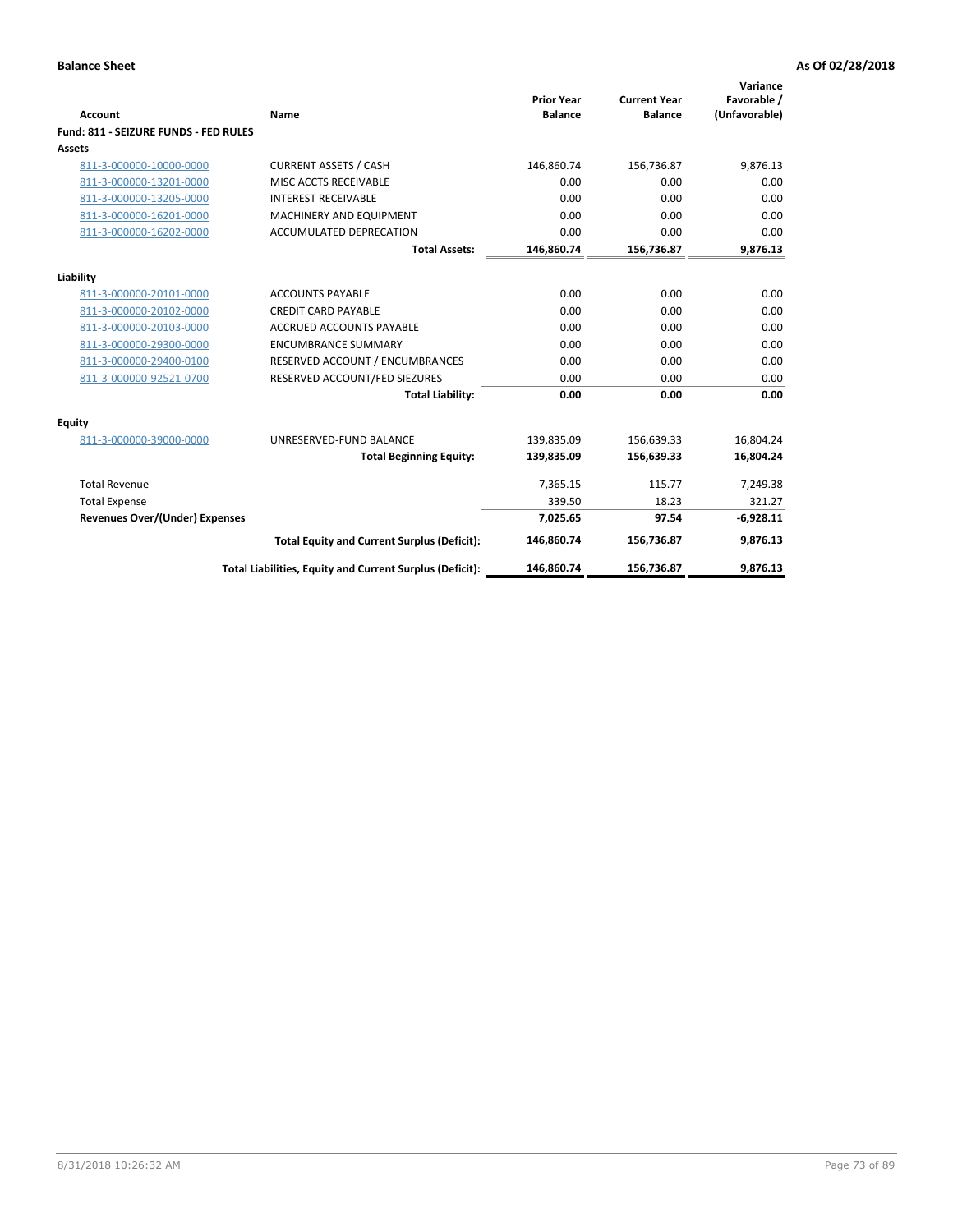| <b>Account</b>                                          | Name                                                     | <b>Prior Year</b><br><b>Balance</b> | <b>Current Year</b><br><b>Balance</b> | Variance<br>Favorable /<br>(Unfavorable) |
|---------------------------------------------------------|----------------------------------------------------------|-------------------------------------|---------------------------------------|------------------------------------------|
| Fund: 820 - TIRZ FUND (Tax Increment Reinvestment Zone) |                                                          |                                     |                                       |                                          |
| Assets                                                  |                                                          |                                     |                                       |                                          |
| 820-3-000000-10000-0000                                 | <b>CURRENT ASSETS / CASH</b>                             | 1,095,204.58                        | 1,609,602.05                          | 514,397.47                               |
| 820-3-000000-13101-0000                                 | TAX RECEIVABLE-CURRENT                                   | 39,773.65                           | $-324,489.13$                         | $-364,262.78$                            |
| 820-3-000000-13102-0000                                 | <b>TAXES REC-DELINQUENT</b>                              | 2,332.09                            | $-656.35$                             | $-2,988.44$                              |
| 820-3-000000-13103-0000                                 | ALLOW FOR UNCOLLECT TAXES                                | $-524.83$                           | $-1,375.55$                           | $-850.72$                                |
| 820-3-000000-13201-0000                                 | MISC ACCTS RECEIVABLE                                    | 0.00                                | 0.00                                  | 0.00                                     |
| 820-3-000000-13205-0000                                 | <b>INTEREST RECEIVABLE</b>                               | 0.00                                | 0.00                                  | 0.00                                     |
| 820-3-000000-13221-0000                                 | MISC A/R - PROPERTY TAXES                                | 223.04                              | 1,320.57                              | 1,097.53                                 |
|                                                         | <b>Total Assets:</b>                                     | 1,137,008.53                        | 1,284,401.59                          | 147,393.06                               |
| Liability                                               |                                                          |                                     |                                       |                                          |
| 820-3-000000-20101-0000                                 | <b>ACCOUNTS PAYABLE</b>                                  | 0.00                                | 0.00                                  | 0.00                                     |
| 820-3-000000-20103-0000                                 | <b>ACCRUED ACCOUNTS PAYABLE</b>                          | 0.00                                | 0.00                                  | 0.00                                     |
| 820-3-000000-20203-0000                                 | <b>DEFERRED TAX REVENUE</b>                              | 43,004.75                           | $-325,097.19$                         | 368,101.94                               |
| 820-3-000000-29300-0000                                 | <b>ENCUMBRANCE SUMMARY</b>                               | 0.00                                | 0.00                                  | 0.00                                     |
| 820-3-000000-29400-0100                                 | RESERVED ACCOUNT / ENCUMBRANCES                          | 0.00                                | 0.00                                  | 0.00                                     |
|                                                         | <b>Total Liability:</b>                                  | 43,004.75                           | $-325,097.19$                         | 368,101.94                               |
| Equity                                                  |                                                          |                                     |                                       |                                          |
| 820-3-000000-39000-0000                                 | UNRESERVED-FUND BALANCE                                  | 1,070,780.75                        | 1,268,317.16                          | 197,536.41                               |
| 820-3-000000-39100-0000                                 | UNRESERVED-RET. EARNINGS                                 | 0.00                                | 0.00                                  | 0.00                                     |
|                                                         | <b>Total Beginning Equity:</b>                           | 1,070,780.75                        | 1,268,317.16                          | 197,536.41                               |
| <b>Total Revenue</b>                                    |                                                          | 282,396.78                          | 341,332.10                            | 58,935.32                                |
| <b>Total Expense</b>                                    |                                                          | 259,173.75                          | 150.48                                | 259,023.27                               |
| <b>Revenues Over/(Under) Expenses</b>                   |                                                          | 23,223.03                           | 341,181.62                            | 317,958.59                               |
|                                                         | <b>Total Equity and Current Surplus (Deficit):</b>       | 1,094,003.78                        | 1,609,498.78                          | 515,495.00                               |
|                                                         | Total Liabilities, Equity and Current Surplus (Deficit): | 1,137,008.53                        | 1,284,401.59                          | 147,393.06                               |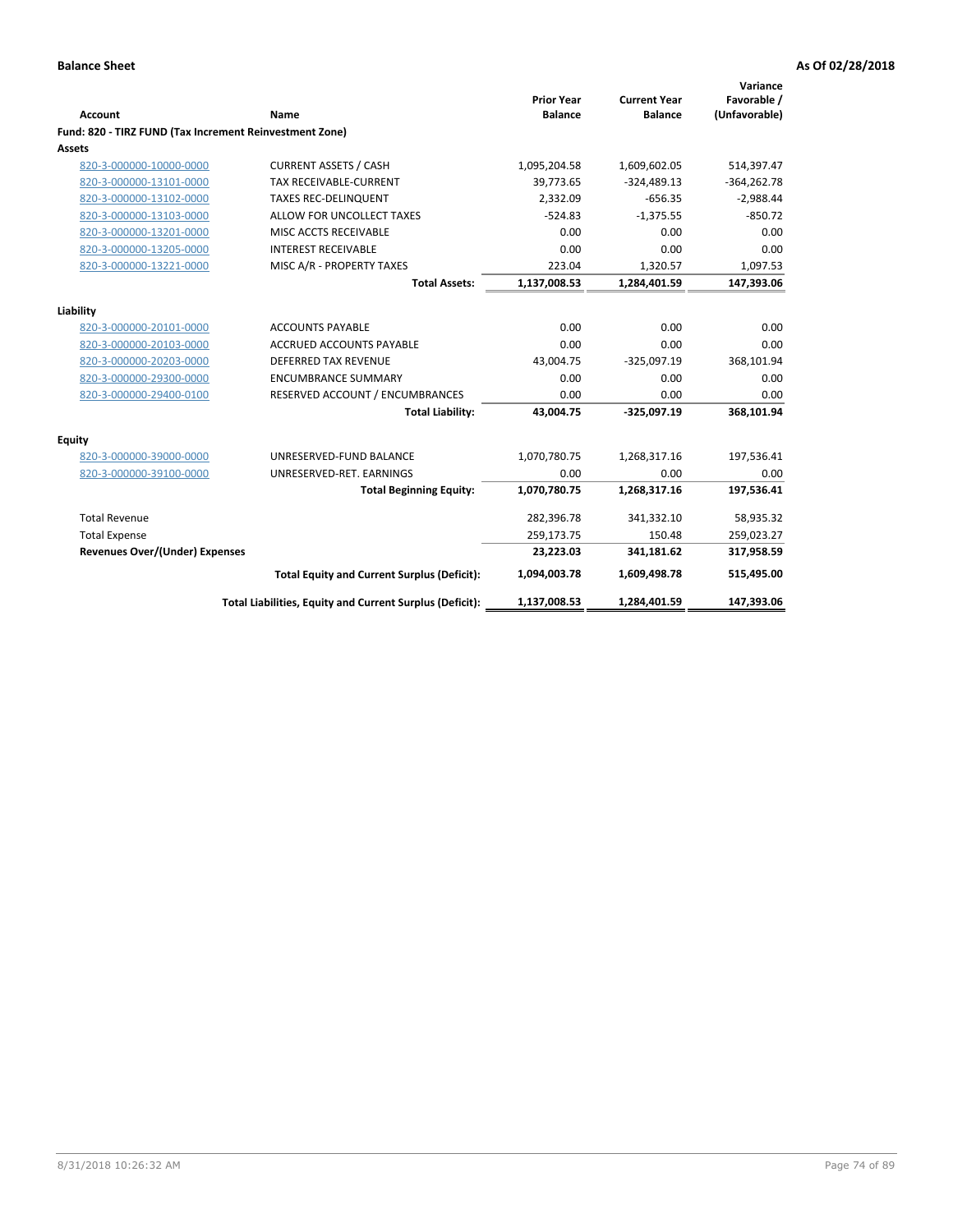| <b>Account</b>                           | Name                                                     | <b>Prior Year</b><br><b>Balance</b> | <b>Current Year</b><br><b>Balance</b> | Variance<br>Favorable /<br>(Unfavorable) |
|------------------------------------------|----------------------------------------------------------|-------------------------------------|---------------------------------------|------------------------------------------|
| Fund: 890 - GRNVL IDC (L-3) FIXED ASSETS |                                                          |                                     |                                       |                                          |
| <b>Assets</b>                            |                                                          |                                     |                                       |                                          |
| 890-3-000000-10000-0000                  | <b>CURRENT ASSETS / CASH</b>                             | $-0.18$                             | $-0.18$                               | 0.00                                     |
| 890-3-000000-16004-0000                  | FIXED ASSETS / BUILDINGS                                 | 0.00                                | 0.00                                  | 0.00                                     |
| 890-3-000000-16005-0000                  | <b>ACCUMULATED DEPRECIATION</b>                          | 0.00                                | 0.00                                  | 0.00                                     |
| 890-3-000000-16301-0000                  | FIXED ASSETS / C W I P                                   | 0.25                                | 0.25                                  | 0.00                                     |
|                                          | <b>Total Assets:</b>                                     | 0.07                                | 0.07                                  | 0.00                                     |
| Liability                                |                                                          |                                     |                                       |                                          |
| 890-3-000000-20101-0000                  | <b>ACCOUNTS PAYABLE</b>                                  | 0.00                                | 0.00                                  | 0.00                                     |
| 890-3-000000-27001-0000                  | <b>CONTRIBUTED CAPITAL</b>                               | 0.00                                | 0.00                                  | 0.00                                     |
| 890-3-000000-27101-0000                  | INVESTMENT IN GFA / GENERAL FUND                         | 0.00                                | 0.00                                  | 0.00                                     |
| 890-3-000000-27102-0000                  | <b>SPECIAL REVENUE FUNDS</b>                             | 0.00                                | 0.00                                  | 0.00                                     |
| 890-3-000000-27103-0000                  | <b>GENERAL CIP FUND</b>                                  | 0.00                                | 0.00                                  | 0.00                                     |
| 890-3-000000-27104-0000                  | PROPRIETARY FUNDS                                        | 0.07                                | 0.07                                  | 0.00                                     |
| 890-3-000000-27201-0000                  | CAFR USE / MUNICIPAL BUILDINGS                           | 0.00                                | 0.00                                  | 0.00                                     |
| 890-3-000000-27202-0000                  | CAFR USE / OTHER GENERAL GOVERNMEN                       | 0.00                                | 0.00                                  | 0.00                                     |
| 890-3-000000-27205-0000                  | CAFR USE / PUBLIC WORKS                                  | 0.00                                | 0.00                                  | 0.00                                     |
| 890-3-000000-27210-0000                  | CAFR USE / INVESTMENT IN GFA                             | 0.00                                | 0.00                                  | 0.00                                     |
| 890-3-000000-27301-0000                  | DONATIONS/GRANTS                                         | 0.00                                | 0.00                                  | 0.00                                     |
|                                          | <b>Total Liability:</b>                                  | 0.07                                | 0.07                                  | 0.00                                     |
| Equity                                   |                                                          |                                     |                                       |                                          |
| 890-3-000000-39000-0000                  | UNRESERVED-FUND BALANCE                                  | 0.00                                | 0.00                                  | 0.00                                     |
|                                          | <b>Total Beginning Equity:</b>                           | 0.00                                | 0.00                                  | 0.00                                     |
| <b>Total Expense</b>                     |                                                          | 0.00                                | 0.00                                  | 0.00                                     |
| Revenues Over/(Under) Expenses           |                                                          | 0.00                                | 0.00                                  | 0.00                                     |
|                                          |                                                          |                                     |                                       |                                          |
|                                          | <b>Total Equity and Current Surplus (Deficit):</b>       | 0.00                                | 0.00                                  | 0.00                                     |
|                                          | Total Liabilities, Equity and Current Surplus (Deficit): | 0.07                                | 0.07                                  | 0.00                                     |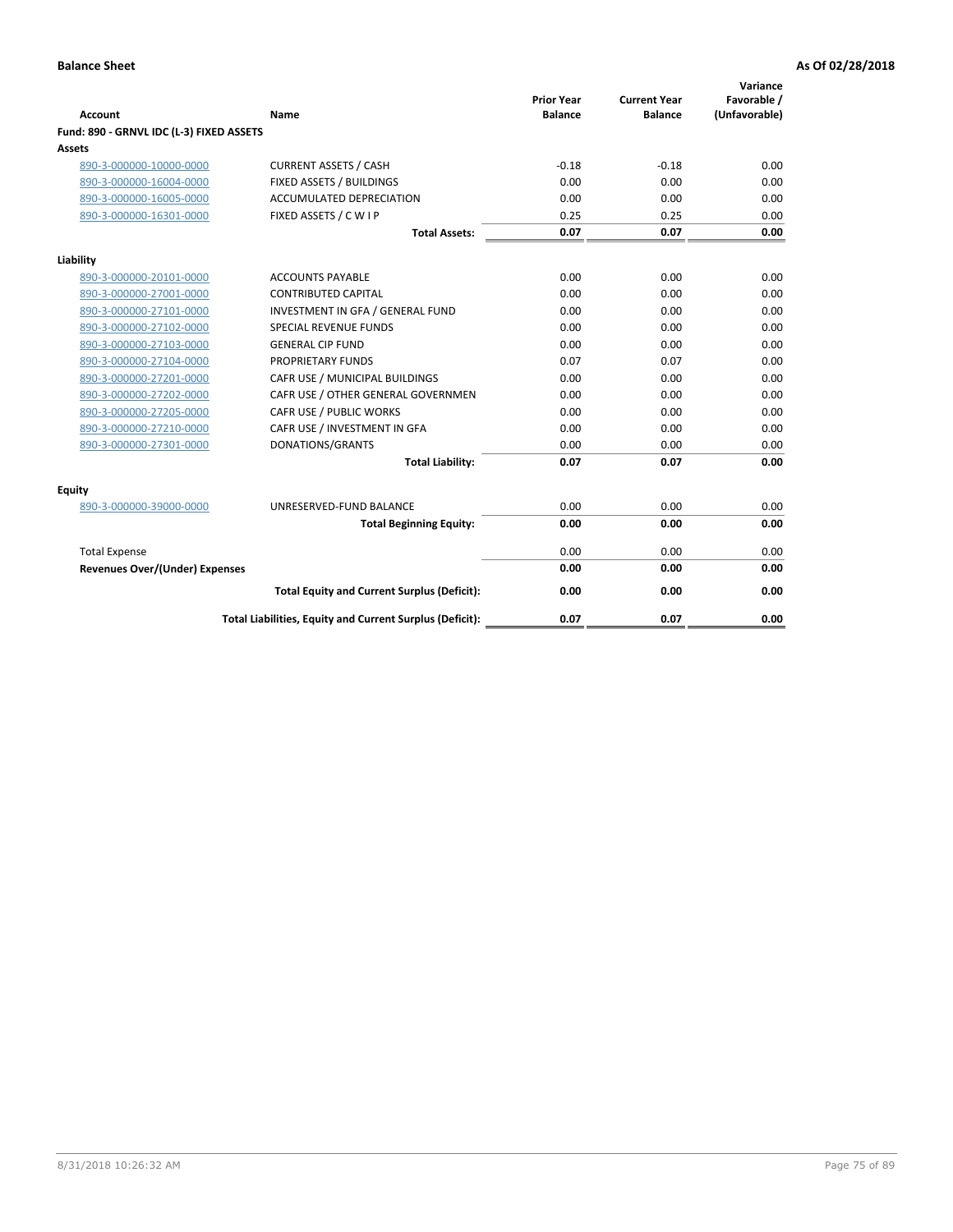|                                                    |                                           |                                     |                                       | Variance                     |
|----------------------------------------------------|-------------------------------------------|-------------------------------------|---------------------------------------|------------------------------|
| <b>Account</b>                                     | Name                                      | <b>Prior Year</b><br><b>Balance</b> | <b>Current Year</b><br><b>Balance</b> | Favorable /<br>(Unfavorable) |
| Fund: 899 - POOLED CASH                            |                                           |                                     |                                       |                              |
| Assets                                             |                                           |                                     |                                       |                              |
| 899-8-000000-10000-0000                            | <b>CURRENT ASSETS / CASH</b>              | 0.00                                | 0.00                                  | 0.00                         |
| 899-8-000000-10101-0000                            | <b>CHASE OUTBOUND OPERATING</b>           | $-509,056.25$                       | $-632,144.96$                         | $-123,088.71$                |
| 899-8-000000-10102-0000                            | CHASE INBOUND OPERATING                   | 18,736,808.95                       | 4,835,485.37                          | -13,901,323.58               |
| 899-8-000000-10103-0000                            | OPERATING ACCOUNT / CLAIMS ACCOUNT        | 0.00                                | 0.00                                  | 0.00                         |
| 899-8-000000-10105-0000                            | CHASE BANK / SAVINGS - 3003113077         | 1,539,304.67                        | 1,541,882.54                          | 2,577.87                     |
| 899-8-000000-10106-0000                            | CHASE BANK / SAVINGS - 2911913371         | 1,613,835.60                        | 1,616,538.26                          | 2,702.66                     |
| 899-8-000000-10107-0000                            | <b>CHASE TASC FLEX SPENDING</b>           | 0.00                                | 0.00                                  | 0.00                         |
| 899-8-000000-10401-0000                            | <b>CURRENT ASSETS / INTERNAL CLEARING</b> | 0.00                                | 0.00                                  | 0.00                         |
| 899-8-000000-10402-0000                            | <b>CREDIT CARD CLEARING</b>               | 0.00                                | 0.00                                  | 0.00                         |
| 899-8-000000-10403-0000                            | <b>NET BILL PAYMENTS</b>                  | 0.00                                | 0.00                                  | 0.00                         |
| 899-8-000000-11101-0000                            | TX CLASS / OPERATING                      | 0.00                                | 1,005,841.85                          | 1,005,841.85                 |
| 899-8-000000-11201-0000                            | LOGIC INVESTMENTS / OPERATING             | 1,010,559.10                        | 1,023,369.53                          | 12,810.43                    |
| 899-8-000000-11401-0000                            | <b>TEXSTAR ACCT - OPERATING</b>           | 0.00                                | 0.01                                  | 0.01                         |
| 899-8-000000-11601-0000                            | <b>TEXPOOL ACCT - OPERATING</b>           | 1,006,849.36                        | 1,017,888.12                          | 11,038.76                    |
| 899-8-000000-11801-0000                            | TX GEN TERM OPERATING                     | 0.00                                | 19,752,318.95                         | 19,752,318.95                |
| 899-8-000000-12001-0000                            | AMERICAN NATIONAL OPERATING               | 0.00                                | 0.00                                  | 0.00                         |
| 899-8-000000-12002-0000                            | PFM ACCT OPERATING                        | 18,163,770.35                       | 16,146,559.85                         | $-2,017,210.50$              |
| 899-8-000000-12003-0000                            | <b>TREASURIES - CITY ONLY</b>             | 0.00                                | 0.00                                  | 0.00                         |
| 899-8-000000-12301-0000                            | <b>BOND PROCEEDS / PURCHASED INTEREST</b> | 0.00                                | 0.00                                  | 0.00                         |
| 899-8-000000-13205-0000                            | <b>INTEREST RECEIVABLE</b>                | 37,754.60                           | 44,218.54                             | 6,463.94                     |
| 899-8-000000-14100-0000                            | DUE FROM FUND 100                         | $-15,013.10$                        | $-15,331.09$                          | $-317.99$                    |
| 899-8-000000-14101-0000                            | DUE FROM FUND 101                         | 0.00                                | 0.00                                  | 0.00                         |
| 899-8-000000-14102-0000                            | DUE FROM FUND 102                         | 0.00                                | 0.00                                  | 0.00                         |
| 899-8-000000-14103-0000                            | DUE FROM FUND 103                         | 0.00                                | 0.00                                  | 0.00                         |
| 899-8-000000-14110-0000                            | DUE FROM FUND 110                         | 0.00                                | 0.00                                  | 0.00                         |
| 899-8-000000-14111-0000                            | DUE FROM FUND 111                         | 0.00                                | 0.00                                  | 0.00<br>0.00                 |
| 899-8-000000-14112-0000<br>899-8-000000-14113-0000 | DUE FROM FUND 112<br>DUE FROM FUND 113    | 0.00<br>0.00                        | 0.00<br>0.00                          | 0.00                         |
| 899-8-000000-14114-0000                            | DUE FROM FUND 114                         | 0.00                                | 0.00                                  | 0.00                         |
| 899-8-000000-14115-0000                            | DUE FROM FUND 115                         | 0.00                                | 0.00                                  | 0.00                         |
| 899-8-000000-14116-0000                            | DUE FROM FUND 116                         | 0.00                                | 0.00                                  | 0.00                         |
| 899-8-000000-14117-0000                            | DUE FROM FUND 117                         | 0.00                                | 0.00                                  | 0.00                         |
| 899-8-000000-14118-0000                            | DUE FROM FUND 118                         | 0.00                                | 0.00                                  | 0.00                         |
| 899-8-000000-14119-0000                            | DUE FROM FUND 119                         | 0.00                                | 0.00                                  | 0.00                         |
| 899-8-000000-14120-0000                            | DUE FROM FUND 120                         | 0.00                                | 0.00                                  | 0.00                         |
| 899-8-000000-14121-0000                            | DUE FROM FUND 121                         | 0.00                                | 0.00                                  | 0.00                         |
| 899-8-000000-14122-0000                            | DUE FROM FUND 122                         | 0.00                                | 0.00                                  | 0.00                         |
| 899-8-000000-14123-0000                            | DUE FROM FUND 123                         | 0.00                                | 0.00                                  | 0.00                         |
| 899-8-000000-14124-0000                            | DUE FROM FUND 124                         | 0.00                                | 0.00                                  | 0.00                         |
| 899-8-000000-14125-0000                            | DUE FROM FUND 125                         | 0.00                                | 0.00                                  | 0.00                         |
| 899-8-000000-14126-0000                            | DUE FROM FUND 126                         | 0.00                                | 0.00                                  | 0.00                         |
| 899-8-000000-14140-0000                            | DUE FROM FUND 140                         | $-361,280.25$                       | 0.00                                  | 361,280.25                   |
| 899-8-000000-14160-0000                            | DUE FROM FUND 160                         | $-480,595.42$                       | 0.00                                  | 480,595.42                   |
| 899-8-000000-14161-0000                            | DUE FROM FUND 161                         | 0.00                                | 0.00                                  | 0.00                         |
| 899-8-000000-14162-0000                            | DUE FROM FUND 162                         | 0.00                                | 0.00                                  | 0.00                         |
| 899-8-000000-14163-0000                            | DUE FROM FUND 163                         | 0.00                                | 0.00                                  | 0.00                         |
| 899-8-000000-14164-0000                            | DUE FROM FUND 164                         | 0.00                                | 0.00                                  | 0.00                         |
| 899-8-000000-14165-0000                            | DUE FROM FUND 165                         | 0.00                                | 0.00                                  | 0.00                         |
| 899-8-000000-14170-0000                            | DUE FROM FUND 170                         | 0.00                                | 0.00                                  | 0.00                         |
| 899-8-000000-14171-0000                            | DUE FROM FUND 171                         | 0.00                                | 0.00                                  | 0.00                         |
| 899-8-000000-14172-0000                            | DUE FROM FUND 172                         | 0.00                                | 0.00                                  | 0.00                         |
| 899-8-000000-14173-0000                            | DUE FROM FUND 173                         | 0.00                                | 0.00                                  | 0.00                         |
| 899-8-000000-14174-0000                            | DUE FROM FUND 174                         | 0.00                                | 0.00                                  | 0.00                         |
| 899-8-000000-14175-0000<br>899-8-000000-14176-0000 | DUE FROM FUND 175<br>DUE FROM FUND 176    | 0.00<br>0.00                        | 0.00<br>0.00                          | 0.00<br>0.00                 |
| 899-8-000000-14177-0000                            | DUE FROM FUND 177                         | 0.00                                | 0.00                                  | 0.00                         |
| 899-8-000000-14190-0000                            | DUE FROM FUND 190                         | 0.00                                | 0.00                                  | 0.00                         |
|                                                    |                                           |                                     |                                       |                              |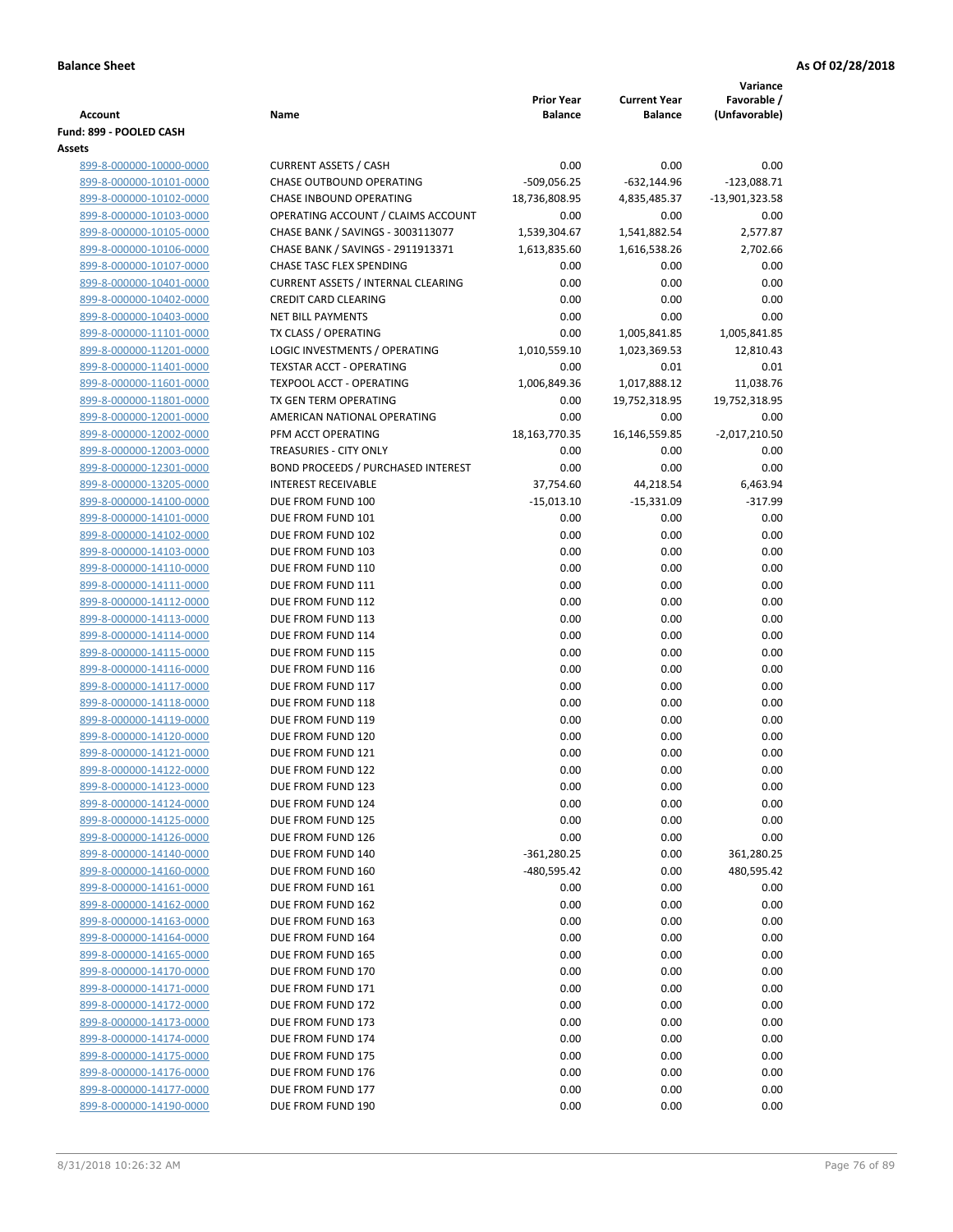|                         |                                       |                   |                     | Variance        |
|-------------------------|---------------------------------------|-------------------|---------------------|-----------------|
|                         |                                       | <b>Prior Year</b> | <b>Current Year</b> | Favorable /     |
| <b>Account</b>          | Name                                  | <b>Balance</b>    | <b>Balance</b>      | (Unfavorable)   |
| 899-8-000000-14192-0000 | DUE FROM FUND 192                     | 0.00              | 0.00                | 0.00            |
| 899-8-000000-14200-0000 | DUE FROM FUND 200                     | $-2,667.54$       | 150.00              | 2,817.54        |
| 899-8-000000-14210-0000 | DUE FROM FUND 210                     | 0.00              | 0.00                | 0.00            |
| 899-8-000000-14211-0000 | DUE FROM FUND 211                     | 0.00              | 0.00                | 0.00            |
| 899-8-000000-14212-0000 | DUE FROM FUND 212                     | 0.00              | 0.00                | 0.00            |
| 899-8-000000-14216-0000 | DUE FROM FUND 216                     | 0.00              | 0.00                | 0.00            |
| 899-8-000000-14217-0000 | DUE FROM FUND 217                     | 0.00              | 0.00                | 0.00            |
| 899-8-000000-14300-0000 | DUE FROM FUND 300                     | 0.00              | 0.00                | 0.00            |
| 899-8-000000-14320-0000 | DUE FROM FUND 320                     | 0.00              | 0.00                | 0.00            |
| 899-8-000000-14360-0000 | DUE FROM FUND 360                     | 0.00              | 0.00                | 0.00            |
| 899-8-000000-14361-0000 | DUE FROM FUND 361                     | 0.00              | 0.00                | 0.00            |
| 899-8-000000-14400-0000 | DUE FROM FUND 400                     | 0.00              | 0.00                | 0.00            |
| 899-8-000000-14500-0000 | DUE FROM FUND 500                     | 0.00              | 0.00                | 0.00            |
| 899-8-000000-14561-0000 | DUE FROM FUND 561                     | 0.00              | 0.00                | 0.00            |
| 899-8-000000-14601-0000 | DUE FROM FUND 601                     | 379.40            | 0.00                | $-379.40$       |
| 899-8-000000-14602-0000 | DUE FROM FUND 602                     | $-361.01$         | $-2,511.84$         | $-2,150.83$     |
| 899-8-000000-14604-0000 | DUE FROM FUND 604                     | 0.00              | 0.00                | 0.00            |
| 899-8-000000-14660-0000 | DUE FROM FUND 660                     | 0.00              | 0.00                | 0.00            |
| 899-8-000000-14800-0000 | DUE FROM FUND 800                     | 0.00              | 0.00                | 0.00            |
| 899-8-000000-14801-0000 | DUE FROM FUND 801                     | 0.00              | 0.00                | 0.00            |
| 899-8-000000-14802-0000 | DUE FROM FUND 802                     | 0.00              | 0.00                | 0.00            |
| 899-8-000000-14803-0000 | DUE FROM FUND 803                     | 0.00              | 0.00                | 0.00            |
| 899-8-000000-14807-0000 | DUE FROM FUND 807                     | 0.00              | 0.00                | 0.00            |
| 899-8-000000-14809-0000 | DUE FROM FUND 809                     | 0.00              | 0.00                | 0.00            |
| 899-8-000000-14810-0000 | DUE FROM FUND 810                     | 0.00              | 0.00                | 0.00            |
| 899-8-000000-14811-0000 | DUE FROM FUND 811                     | 0.00              | 0.00                | 0.00            |
| 899-8-000000-14820-0000 | DUE FROM TIRZ FUND                    | 0.00              | 0.00                | 0.00            |
| 899-8-000000-14890-0000 | DUE FROM GRNVL IDC (L-3) FIXED ASSETS | 0.00              | 0.00                | 0.00            |
| 899-8-000000-14910-0000 | DUE FROM FUND 910                     | 44,711.95         | 976,975.06          | 932,263.11      |
| 899-8-000000-14911-0000 | DUE FROM FUND 911                     | 0.00              | 0.00                | 0.00            |
| 899-8-000000-14912-0000 | DUE FROM FUND 912                     | 0.00              | 0.00                | 0.00            |
| 899-8-000000-14913-0000 | DUE FROM FUND 913                     | 0.00              | 0.00                | 0.00            |
| 899-8-000000-14916-0000 | DUE FROM FUND 916                     | 0.00              | 0.00                | 0.00            |
| 899-8-000000-14950-0000 | DUE FROM FUND 950                     | 13,370.42         | 9,001.86            | $-4,368.56$     |
| 899-8-000000-91011-1001 | <b>BANK OF AMERICA</b>                | 0.00              | 0.00                | 0.00            |
|                         | <b>Total Assets:</b>                  | 40,798,370.83     | 47,320,242.05       | 6,521,871.22    |
|                         |                                       |                   |                     |                 |
| Liability               |                                       |                   |                     |                 |
| 899-8-000000-20101-0000 | <b>ACCOUNTS PAYABLE</b>               | $-801,455.55$     | 968,283.99          | $-1,769,739.54$ |
| 899-8-000000-20102-0000 | <b>CREDIT CARD PAYABLE</b>            | 0.00              | 0.00                | 0.00            |
| 899-8-000000-21040-0000 | DUE TO OTHER FUNDS                    | 41,599,826.40     | 46,351,958.12       | $-4,752,131.72$ |
|                         | <b>Total Liability:</b>               | 40,798,370.85     | 47,320,242.11       | -6,521,871.26   |
| <b>Equity</b>           |                                       |                   |                     |                 |
| 899-3-000000-39000-0000 | UNRESERVED-FUND BALANCE               | $-0.02$           | $-0.04$             | $-0.02$         |
| 899-8-000000-14362-0000 | DUE FROM FUND 362                     | 0.00              | 0.00                | 0.00            |
| 899-8-000000-39200-0101 | EQUITY IN POOLED CASH                 | 0.00              | 0.00                | 0.00            |
| 899-8-000000-39200-0110 | EQUITY IN POOLED CASH                 | 0.00              | 0.00                | 0.00            |
| 899-8-000000-39200-0111 | EQUITY IN POOLED CASH                 | 0.00              | 0.00                | 0.00            |
| 899-8-000000-39200-0112 | EQUITY IN POOLED CASH                 | 0.00              | 0.00                | 0.00            |
| 899-8-000000-39200-0190 | EQUITY IN POOLED CASH                 | 0.00              | 0.00                | 0.00            |
| 899-8-000000-39200-0201 | EQUITY IN POOLED CASH                 | 0.00              | 0.00                | 0.00            |
| 899-8-000000-39200-0202 | EQUITY IN POOLED CASH                 | 0.00              | 0.00                | 0.00            |
| 899-8-000000-39200-0203 | EQUITY IN POOLED CASH                 | 0.00              | 0.00                | 0.00            |
| 899-8-000000-39200-0204 | EQUITY IN POOLED CASH                 | 0.00              | 0.00                | 0.00            |
| 899-8-000000-39200-0205 | EQUITY IN POOLED CASH                 | 0.00              | 0.00                | 0.00            |
| 899-8-000000-39200-0206 | EQUITY IN POOLED CASH                 | 0.00              | 0.00                | 0.00            |
| 899-8-000000-39200-0207 | EQUITY IN POOLED CASH                 | 0.00              | 0.00                | 0.00            |
| 899-8-000000-39200-0208 | EQUITY IN POOLED CASH                 | 0.00              | 0.00                | 0.00            |
| 899-8-000000-39200-0209 | EQUITY IN POOLED CASH                 | 0.00              | 0.00                | 0.00            |
|                         |                                       |                   |                     |                 |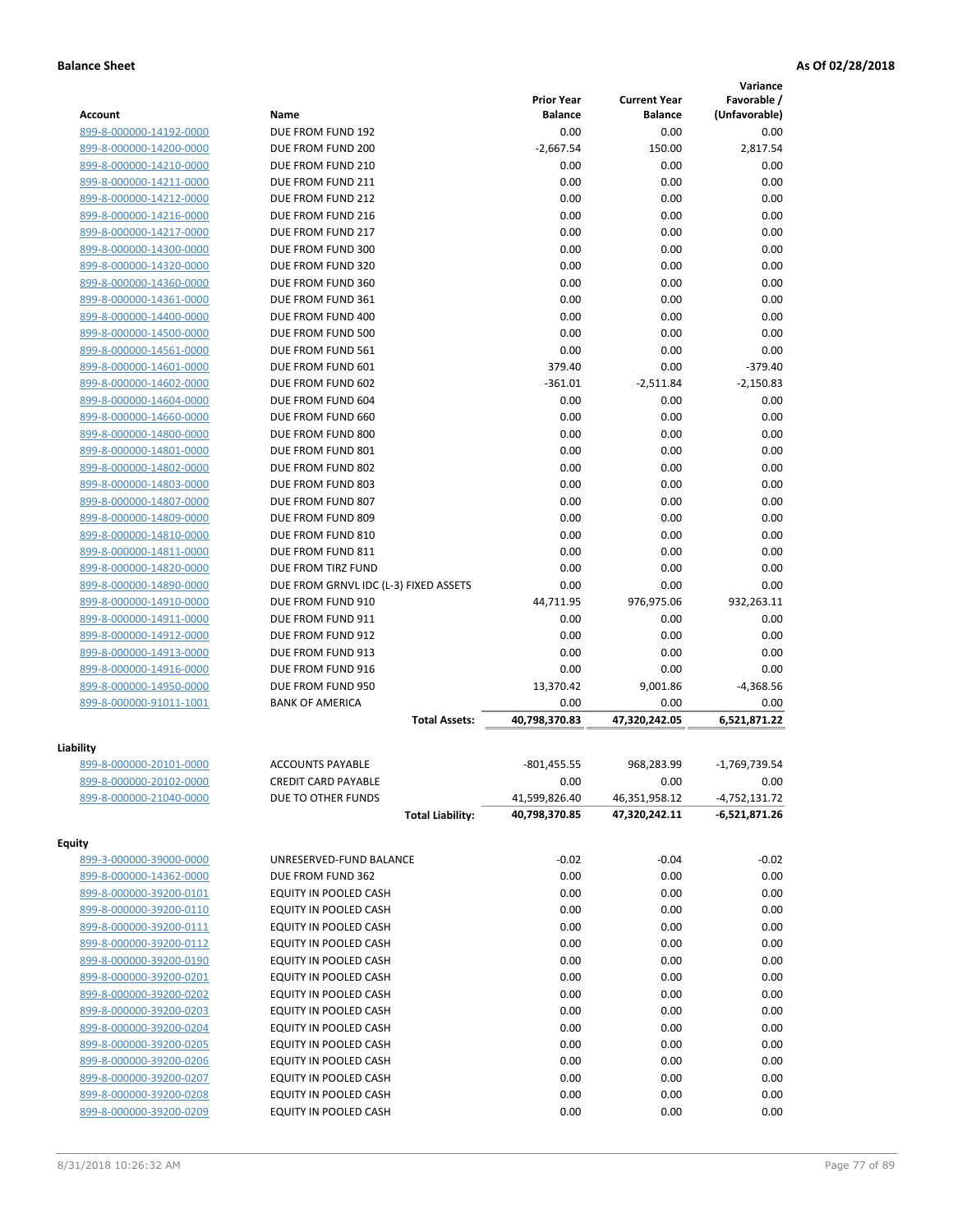**Variance**

|                         |                              | <b>Prior Year</b> | <b>Current Year</b> | Favorable /   |
|-------------------------|------------------------------|-------------------|---------------------|---------------|
| Account                 | Name                         | <b>Balance</b>    | <b>Balance</b>      | (Unfavorable) |
| 899-8-000000-39200-0210 | EQUITY IN POOLED CASH        | 0.00              | 0.00                | 0.00          |
| 899-8-000000-39200-0211 | EQUITY IN POOLED CASH        | 0.00              | 0.00                | 0.00          |
| 899-8-000000-39200-0212 | EQUITY IN POOLED CASH        | 0.00              | 0.00                | 0.00          |
| 899-8-000000-39200-0213 | EQUITY IN POOLED CASH        | 0.00              | 0.00                | 0.00          |
| 899-8-000000-39200-0214 | <b>EQUITY IN POOLED CASH</b> | 0.00              | 0.00                | 0.00          |
| 899-8-000000-39200-0215 | EQUITY IN POOLED CASH        | 0.00              | 0.00                | 0.00          |
| 899-8-000000-39200-0216 | EQUITY IN POOLED CASH        | 0.00              | 0.00                | 0.00          |
| 899-8-000000-39200-0217 | EQUITY IN POOLED CASH        | 0.00              | 0.00                | 0.00          |
| 899-8-000000-39200-0218 | EQUITY IN POOLED CASH        | 0.00              | 0.00                | 0.00          |
| 899-8-000000-39200-0219 | <b>EQUITY IN POOLED CASH</b> | 0.00              | 0.00                | 0.00          |
| 899-8-000000-39200-0220 | EQUITY IN POOLED CASH        | 0.00              | 0.00                | 0.00          |
| 899-8-000000-39200-0221 | EQUITY IN POOLED CASH        | 0.00              | 0.00                | 0.00          |
| 899-8-000000-39200-0222 | EQUITY IN POOLED CASH        | 0.00              | 0.00                | 0.00          |
| 899-8-000000-39200-0223 | EQUITY IN POOLED CASH        | 0.00              | 0.00                | 0.00          |
| 899-8-000000-39200-0224 | EQUITY IN POOLED CASH        | 0.00              | 0.00                | 0.00          |
| 899-8-000000-39200-0225 | EQUITY IN POOLED CASH        | 0.00              | 0.00                | 0.00          |
| 899-8-000000-39200-0226 | EQUITY IN POOLED CASH        | 0.00              | 0.00                | 0.00          |
| 899-8-000000-39200-0227 | EQUITY IN POOLED CASH        | 0.00              | 0.00                | 0.00          |
| 899-8-000000-39200-0228 | <b>EQUITY IN POOLED CASH</b> | 0.00              | 0.00                | 0.00          |
| 899-8-000000-39200-0229 | <b>EQUITY IN POOLED CASH</b> | 0.00              | 0.00                | 0.00          |
| 899-8-000000-39200-0231 | EQUITY IN POOLED CASH        | 0.00              | 0.00                | 0.00          |
| 899-8-000000-39200-0232 | EQUITY IN POOLED CASH        | 0.00              | 0.00                | 0.00          |
| 899-8-000000-39200-0233 | <b>EQUITY IN POOLED CASH</b> | 0.00              | 0.00                | 0.00          |
| 899-8-000000-39200-0234 | EQUITY IN POOLED CASH        | 0.00              | 0.00                | 0.00          |
| 899-8-000000-39200-0235 | EQUITY IN POOLED CASH        | 0.00              | 0.00                | 0.00          |
| 899-8-000000-39200-0236 | EQUITY IN POOLED CASH        | 0.00              | 0.00                | 0.00          |
| 899-8-000000-39200-0241 | EQUITY IN POOLED CASH        | 0.00              | 0.00                | 0.00          |
| 899-8-000000-39200-0247 | EQUITY IN POOLED CASH        | 0.00              | 0.00                | 0.00          |
| 899-8-000000-39200-0250 | EQUITY IN POOLED CASH        | 0.00              | 0.00                | 0.00          |
| 899-8-000000-39200-0251 | EQUITY IN POOLED CASH        | 0.00              | 0.00                | 0.00          |
| 899-8-000000-39200-0252 | EQUITY IN POOLED CASH        | 0.00              | 0.00                | 0.00          |
| 899-8-000000-39200-0253 | EQUITY IN POOLED CASH        | 0.00              | 0.00                | 0.00          |
| 899-8-000000-39200-0254 | EQUITY IN POOLED CASH        | 0.00              | 0.00                | 0.00          |
| 899-8-000000-39200-0301 | EQUITY IN POOLED CASH        | 0.00              | 0.00                | 0.00          |
| 899-8-000000-39200-0302 | EQUITY IN POOLED CASH        | 0.00              | 0.00                | 0.00          |
| 899-8-000000-39200-0401 | EQUITY IN POOLED CASH        | 0.00              | 0.00                | 0.00          |
| 899-8-000000-39200-0402 | EQUITY IN POOLED CASH        | 0.00              | 0.00                | 0.00          |
| 899-8-000000-39200-0403 | EQUITY IN POOLED CASH        | 0.00              | 0.00                | 0.00          |
| 899-8-000000-39200-0405 | <b>EQUITY IN POOLED CASH</b> | 0.00              | 0.00                | 0.00          |
| 899-8-000000-39200-0406 | <b>EQUITY IN POOLED CASH</b> | 0.00              | 0.00                | 0.00          |
| 899-8-000000-39200-0410 | EQUITY IN POOLED CASH        | 0.00              | 0.00                | 0.00          |
| 899-8-000000-39200-0411 | EQUITY IN POOLED CASH        | 0.00              | 0.00                | 0.00          |
| 899-8-000000-39200-0501 | EQUITY IN POOLED CASH        | 0.00              | 0.00                | 0.00          |
| 899-8-000000-39200-0502 | EQUITY IN POOLED CASH        | 0.00              | 0.00                | 0.00          |
| 899-8-000000-39200-0503 | EQUITY IN POOLED CASH        | 0.00              | 0.00                | 0.00          |
| 899-8-000000-39200-0504 | EQUITY IN POOLED CASH        | 0.00              | 0.00                | 0.00          |
| 899-8-000000-39200-0505 | EQUITY IN POOLED CASH        | 0.00              | 0.00                | 0.00          |
| 899-8-000000-39200-0506 | EQUITY IN POOLED CASH        | 0.00              | 0.00                | 0.00          |
| 899-8-000000-39200-0507 | EQUITY IN POOLED CASH        | 0.00              | 0.00                | 0.00          |
| 899-8-000000-39200-0511 | <b>EQUITY IN POOLED CASH</b> | 0.00              | 0.00                | 0.00          |
| 899-8-000000-39200-0513 | EQUITY IN POOLED CASH        | 0.00              | 0.00                | 0.00          |
| 899-8-000000-39200-0521 | EQUITY IN POOLED CASH        | 0.00              | 0.00                | 0.00          |
| 899-8-000000-39200-0522 | EQUITY IN POOLED CASH        | 0.00              | 0.00                | 0.00          |
| 899-8-000000-39200-0523 | EQUITY IN POOLED CASH        | 0.00              | 0.00                | 0.00          |
| 899-8-000000-39200-0601 | EQUITY IN POOLED CASH        | 0.00              | 0.00                | 0.00          |
| 899-8-000000-39200-0602 | EQUITY IN POOLED CASH        | 0.00              | 0.00                | 0.00          |
| 899-8-000000-39200-0603 | EQUITY IN POOLED CASH        | 0.00              | 0.00                | 0.00          |
| 899-8-000000-39200-0604 | EQUITY IN POOLED CASH        | 0.00              | 0.00                | 0.00          |
| 899-8-000000-39200-0702 | EQUITY IN POOLED CASH        | 0.00              | 0.00                | 0.00          |
|                         |                              |                   |                     |               |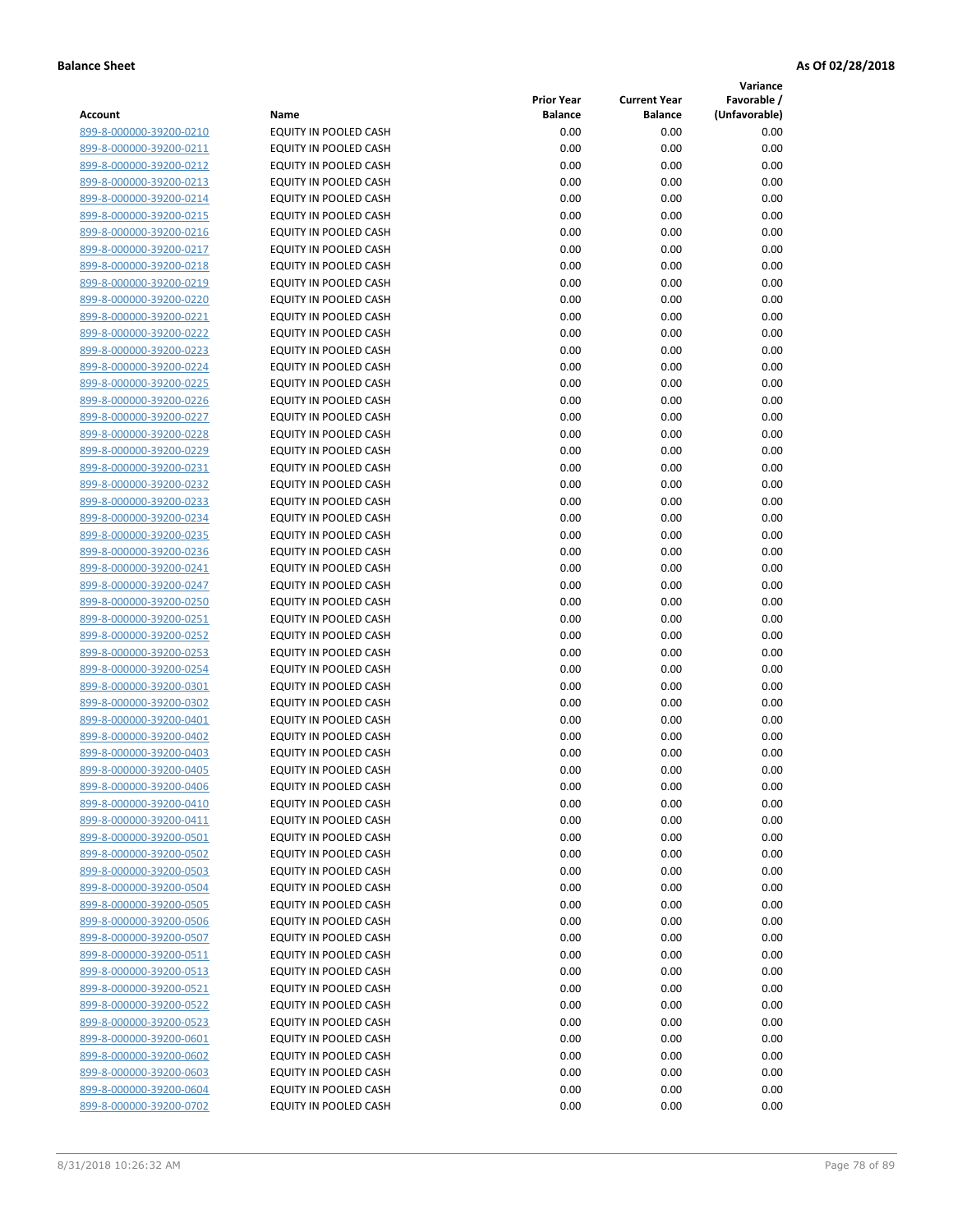| <b>Account</b>                        | Name                                                     | <b>Prior Year</b><br><b>Balance</b> | <b>Current Year</b><br><b>Balance</b> | Variance<br>Favorable /<br>(Unfavorable) |
|---------------------------------------|----------------------------------------------------------|-------------------------------------|---------------------------------------|------------------------------------------|
| 899-8-000000-39200-0703               | <b>EQUITY IN POOLED CASH</b>                             | 0.00                                | 0.00                                  | 0.00                                     |
| 899-8-000000-39200-0704               | <b>EQUITY IN POOLED CASH</b>                             | 0.00                                | 0.00                                  | 0.00                                     |
| 899-8-000000-39200-0705               | <b>EQUITY IN POOLED CASH</b>                             | 0.00                                | 0.00                                  | 0.00                                     |
| 899-8-000000-39200-0706               | EQUITY IN POOLED CASH                                    | 0.00                                | 0.00                                  | 0.00                                     |
| 899-8-000000-39200-0707               | EQUITY IN POOLED CASH                                    | 0.00                                | 0.00                                  | 0.00                                     |
| 899-8-000000-39200-0708               | <b>EQUITY IN POOLED CASH</b>                             | 0.00                                | 0.00                                  | 0.00                                     |
| 899-8-000000-39200-0710               | <b>EQUITY IN POOLED CASH</b>                             | 0.00                                | 0.00                                  | 0.00                                     |
| 899-8-000000-39200-0721               | <b>EQUITY IN POOLED CASH</b>                             | 0.00                                | 0.00                                  | 0.00                                     |
| 899-8-000000-39200-0722               | <b>EQUITY IN POOLED CASH</b>                             | 0.00                                | 0.00                                  | 0.00                                     |
| 899-8-000000-39200-0723               | EQUITY IN POOLED CASH                                    | 0.00                                | 0.00                                  | 0.00                                     |
| 899-8-000000-39200-0731               | <b>EQUITY IN POOLED CASH</b>                             | 0.00                                | 0.00                                  | 0.00                                     |
| 899-8-000000-39200-0825               | <b>EQUITY IN POOLED CASH</b>                             | 0.00                                | 0.00                                  | 0.00                                     |
| 899-8-000000-39200-0901               | EQUITY IN POOLED CASH                                    | 0.00                                | 0.00                                  | 0.00                                     |
| 899-8-000000-39200-0902               | EQUITY IN POOLED CASH                                    | 0.00                                | 0.00                                  | 0.00                                     |
| 899-8-000000-39200-0903               | <b>EQUITY IN POOLED CASH</b>                             | 0.00                                | 0.00                                  | 0.00                                     |
| 899-8-000000-39200-0904               | <b>EQUITY IN POOLED CASH</b>                             | 0.00                                | 0.00                                  | 0.00                                     |
| 899-8-000000-39200-0905               | EQUITY IN POOLED CASH                                    | 0.00                                | 0.00                                  | 0.00                                     |
| 899-8-000000-39200-0909               | EQUITY IN POOLED CASH                                    | 0.00                                | 0.00                                  | 0.00                                     |
| 899-8-000000-39200-0910               | <b>EQUITY IN POOLED CASH</b>                             | 0.00                                | 0.00                                  | 0.00                                     |
| 899-8-000000-39200-0960               | <b>EQUITY IN POOLED CASH</b>                             | 0.00                                | 0.00                                  | 0.00                                     |
| 899-8-000000-39200-9999               | EQUITY IN POOLED CASH                                    | 0.00                                | 0.00                                  | 0.00                                     |
|                                       | <b>Total Beginning Equity:</b>                           | $-0.02$                             | $-0.04$                               | $-0.02$                                  |
| <b>Total Revenue</b>                  |                                                          | 0.00                                | $-0.02$                               | $-0.02$                                  |
| <b>Revenues Over/(Under) Expenses</b> |                                                          | 0.00                                | $-0.02$                               | $-0.02$                                  |
|                                       | <b>Total Equity and Current Surplus (Deficit):</b>       | $-0.02$                             | $-0.06$                               | $-0.04$                                  |
|                                       | Total Liabilities, Equity and Current Surplus (Deficit): | 40,798,370.83                       | 47,320,242.05                         | 6,521,871.22                             |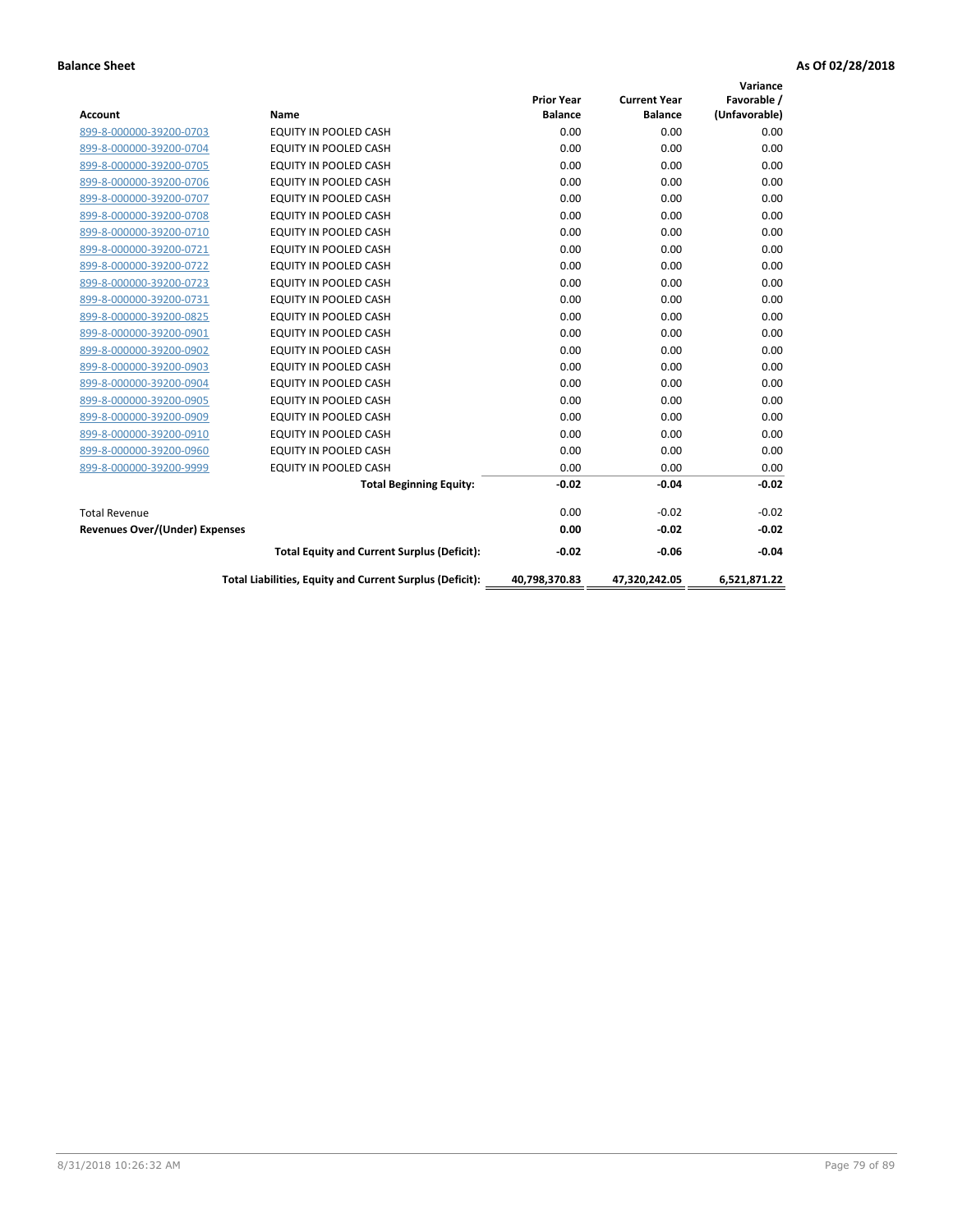| <b>Account</b>                                     | Name                                                     | <b>Prior Year</b><br><b>Balance</b> | <b>Current Year</b><br><b>Balance</b> | Variance<br>Favorable /<br>(Unfavorable) |
|----------------------------------------------------|----------------------------------------------------------|-------------------------------------|---------------------------------------|------------------------------------------|
| <b>Fund: 910 - ELECTRIC OPERATING FUND</b>         |                                                          |                                     |                                       |                                          |
| Assets                                             |                                                          |                                     |                                       |                                          |
| 910-9-000000-10000-1300                            | CASH                                                     | 11,441,851.95                       | 10,158,398.25                         | $-1,283,453.70$                          |
| 910-9-000000-10209-1300                            | <b>ADMIN PETTY CASH</b>                                  | 658.89                              | 658.89                                | 0.00                                     |
| 910-9-000000-10308-1300                            | <b>GEUS SERVICE CENTER CHANGE</b>                        | 849.90                              | 849.90                                | 0.00                                     |
| 910-9-000000-10309-1300                            | <b>GEUS DOWNTOWN CHANGE</b>                              | 1,650.00                            | 1,650.00                              | 0.00                                     |
| 910-9-000000-12190-1810                            | DEFERRED ISSUANCE COSTS 2001                             | 0.00                                | 0.00                                  | 0.00                                     |
| 910-9-000000-12191-1810                            | DEFERRED ISSUANCE COST 2008 ENGINE PR                    | 0.00                                | 0.00                                  | 0.00                                     |
| 910-9-000000-12192-1810                            | DEFERRED ISSUANCE COSTS 2010 BOA ENGI                    | 0.00                                | 0.00                                  | 0.00                                     |
| 910-9-000000-12193-1810                            | DEFERRED ISSUANCE COSTS 2010 SCRUBBEI                    | 0.00                                | 0.00                                  | 0.00                                     |
| 910-9-000000-12194-1810                            | DEFERRED ISSUANCE COSTS 2010 TMPA DEI                    | 0.00                                | 0.00                                  | 0.00                                     |
| 910-9-000000-12201-1810                            | <b>BOND DISCOUNT</b>                                     | 124,995.74                          | 113,851.33                            | $-11,144.41$                             |
| 910-9-000000-13000-1420                            | <b>CUSTOMER ACCOUNTS RECEIVABLE</b>                      | 979,779.97                          | 2,091,552.56                          | 1,111,772.59                             |
| 910-9-000000-13001-1420                            | NON CURRENT CUSTOMER ACCTS RECEIVAE                      | 455,619.70                          | 501,727.33                            | 46,107.63                                |
| 910-9-000000-13002-1440                            | ALLOWANCE FOR UNCOLLECTABLE                              | $-486,011.78$                       | $-554,203.11$                         | $-68,191.33$                             |
| 910-9-000000-13003-1422                            | UNBILLED YEAR-END ACCRUAL                                | 3,919,838.73                        | 4,061,587.22                          | 141,748.49                               |
| 910-9-000000-13009-1423                            | FUEL ADJUSTMENT - UNDER/OVER                             | $-240,024.36$                       | 630,529.35                            | 870,553.71                               |
| 910-9-000000-13011-1420                            | AMP RECEIVABLE                                           | $-14,271.05$                        | $-57,285.89$                          | $-43,014.84$                             |
| 910-9-000000-13066-1421                            | AMPY CUSTOMER ACCOUNTS RECEIVABLE                        | 0.00                                | 0.00                                  | 0.00                                     |
| 910-9-000000-13067-1421                            | AMPY ARREARS ACCOUNTS RECEIVABLE                         | $-5,655.59$                         | $-4,483.01$                           | 1,172.58                                 |
| 910-9-000000-13068-1421                            | AMPY Customers Left With Balance A/R                     | 42,545.36                           | 50,444.48                             | 7,899.12                                 |
| 910-9-000000-13201-1430                            | MISCELLANEOUS ACCOUNTS RECEIVABLE                        | 0.00                                | 0.00                                  | 0.00                                     |
| 910-9-000000-13205-1710                            | <b>INTEREST RECEIVABLE</b>                               | 0.00                                | 0.00                                  | 0.00                                     |
| 910-9-000000-13290-1650                            | <b>PREPAYMENTS</b>                                       | 0.00                                | 0.00                                  | 0.00                                     |
| 910-9-000000-13291-1651                            | TMPA SCRUBBER PREPAYMENT                                 | 7,493,413.58                        | 7,175,671.58                          | $-317,742.00$                            |
| 910-9-000000-13293-1653                            | TMPA FIXED COSTS PREPAYMENT                              | 29,053,632.55                       | 27,821,479.14                         | $-1,232,153.41$                          |
| 910-9-000000-13294-1654                            | TMPA DEMAND COSTS ESCROW<br><b>ERCOT CRR PREPAYMENTS</b> | 0.00                                | 0.00                                  | 0.00<br>$-67,487.30$                     |
| 910-9-000000-13297-1657                            |                                                          | 112,472.74                          | 44,985.44                             | 0.00                                     |
| 910-9-000000-13299-1655                            | <b>ERCOT COLLATERAL</b><br>DUE FROM COG - GENERAL FUND   | 111,550.00                          | 111,550.00                            | 0.00                                     |
| 910-9-000000-14001-1461<br>910-9-000000-14402-1469 | DUE FROM DEBT SERVICE FUND                               | 0.00<br>4,625,445.97                | 0.00<br>4,625,445.97                  | 0.00                                     |
| 910-9-000000-14501-1467                            | DUE FROM GBOD                                            | 0.00                                | 0.00                                  | 0.00                                     |
| 910-9-000000-14916-1469                            | DUE FROM FUND 916                                        | 0.00                                | 0.00                                  | 0.00                                     |
| 910-9-000000-14999-1910                            | DUE FROM 906                                             | 0.00                                | 0.00                                  | 0.00                                     |
| 910-9-000000-15900-1540                            | <b>INVENTORY</b>                                         | 2,449,301.89                        | 2,574,698.91                          | 125,397.02                               |
| 910-9-000000-15901-1541                            | <b>GEUS UNLEADED GASOLINE</b>                            | $-718.63$                           | 1,800.91                              | 2,519.54                                 |
| 910-9-000000-15902-1542                            | <b>GEUS DIESEL GASOLINE</b>                              | 1,750.73                            | 5,149.71                              | 3,398.98                                 |
| 910-9-000000-15903-1543                            | <b>INVENTORY - SUBSTATION</b>                            | 7,771.80                            | 7,771.80                              | 0.00                                     |
| 910-9-000000-15909-1510                            | STEAM PLANT FUEL OIL INVENTORY                           | 581,217.38                          | 579,780.55                            | $-1,436.83$                              |
| 910-9-000000-16301-1070                            | <b>CWIP</b>                                              | 0.00                                | 72,260.35                             | 72,260.35                                |
| 910-9-000000-17501-1860                            | <b>EMPLOYEE CONTRIBUTIONS</b>                            | 457,380.00                          | 457,380.00                            | 0.00                                     |
| 910-9-000000-17504-1860                            | <b>INVESTMENT RETURN</b>                                 | 2,134,124.00                        | 2,134,124.00                          | 0.00                                     |
| 910-9-000000-17508-1860                            | <b>EXPERIENCE DIFFERENCE- OUTFLOW</b>                    | 43,240.00                           | 43,240.00                             | 0.00                                     |
| 910-9-000000-17509-1860                            | <b>EXPERIENCE DIFFERENCE - INFLOW</b>                    | 0.00                                | 0.00                                  | 0.00                                     |
| 910-9-000000-17520-1860                            | <b>ASSUMPTION CHANGES</b>                                | 567,066.00                          | 567,066.00                            | 0.00                                     |
| 910-9-000000-19000-3100                            | <b>STEAM - LAND</b>                                      | 117,340.90                          | 117,340.90                            | 0.00                                     |
| 910-9-000000-19001-3110                            | STEAM PLANT - STRUCTURES                                 | 1,082,096.04                        | 1,082,096.04                          | 0.00                                     |
| 910-9-000000-19002-3120                            | STEAM PLANT - BOILER PLANT EQUIPMENT                     | 4,865,386.86                        | 4,886,434.29                          | 21,047.43                                |
| 910-9-000000-19003-3130                            | STEAM PLANT - ENGINES                                    | 0.00                                | 0.00                                  | 0.00                                     |
| 910-9-000000-19004-3140                            | STEAM PLANT - GENERATORS                                 | 9,067,106.70                        | 9,067,106.70                          | 0.00                                     |
| 910-9-000000-19005-3150                            | STEAM PLANT - ACCESSORY ELECTRIC EQUIF                   | 1,066,062.56                        | 990,833.75                            | $-75,228.81$                             |
| 910-9-000000-19006-3160                            | STEAM PLANT - MISC POWER PLANT EQUIPI                    | 12,912.88                           | 12,912.88                             | 0.00                                     |
| 910-9-000000-19100-3400                            | <b>ENGINE PLANT - LAND</b>                               | 43,850.00                           | 43,850.00                             | 0.00                                     |
| 910-9-000000-19101-3410                            | <b>ENGINE PLANT - STRUCTURES</b>                         | 4,655,874.20                        | 4,655,874.20                          | 0.00                                     |
| 910-9-000000-19101-3411                            | <b>ENGINE PLANT - STRUCTURES</b>                         | 0.00                                | 0.00                                  | 0.00                                     |
| 910-9-000000-19104-3440                            | ENGINE PLANT - ENGINE PLANT GENERATOF                    | 28,654,263.02                       | 28,633,940.73                         | $-20,322.29$                             |
| 910-9-000000-19105-3450                            | ENGINE PLANT - ACCESSORY ELECTRIC EQUI                   | 216,217.48                          | 216,217.48                            | 0.00                                     |
| 910-9-000000-19106-3460                            | ENGINE PLANT - MISCELLANEOUS POWER P                     | 24,458.10                           | 24,458.10                             | 0.00                                     |
| 910-9-000000-19204-3442                            | ENGINE PLANT - RENEWABLE GENERATORS                      | 245,000.01                          | 245,000.01                            | 0.00                                     |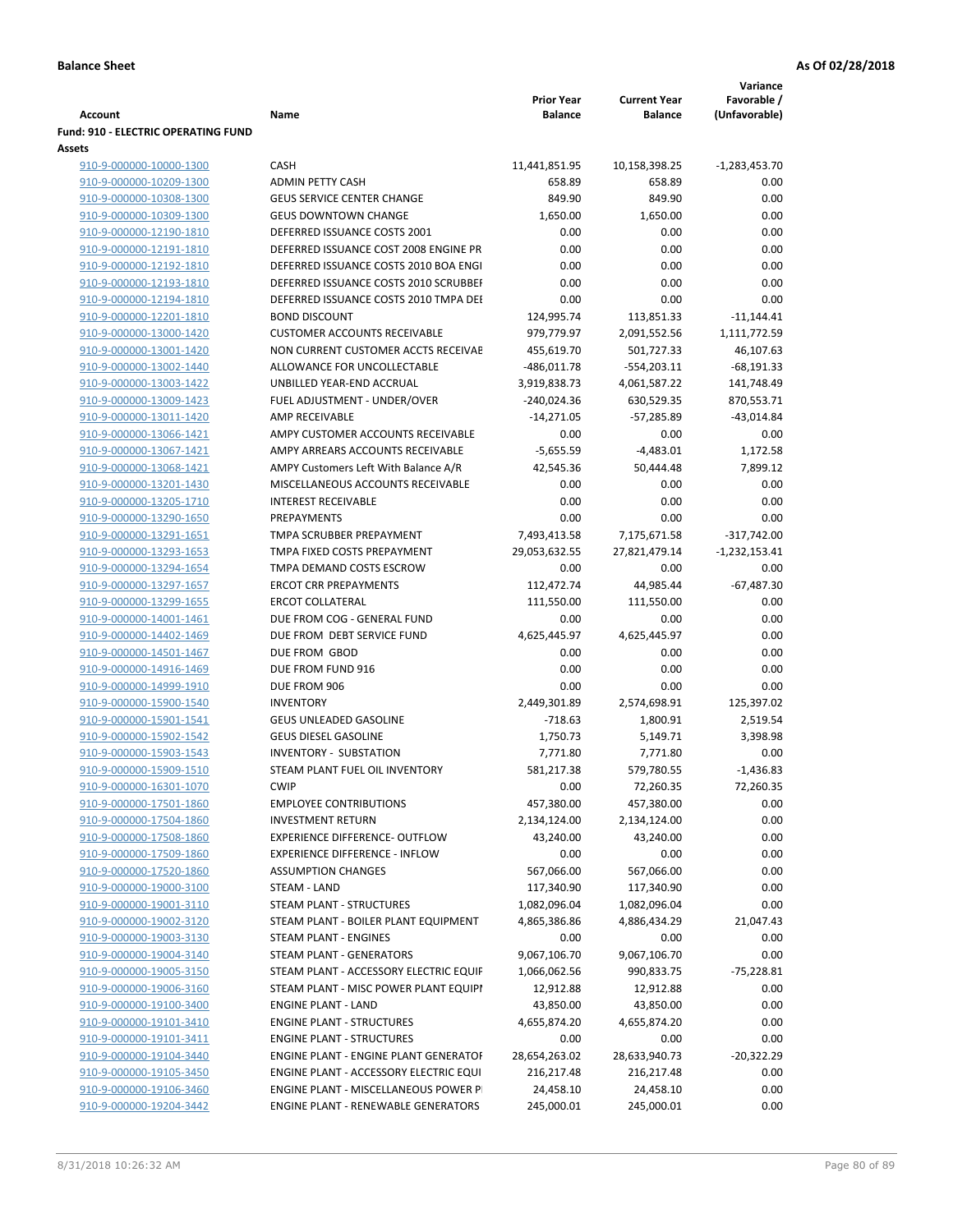**Variance**

|                                                    |                                                    | <b>Prior Year</b>  | <b>Current Year</b> | Favorable /       |
|----------------------------------------------------|----------------------------------------------------|--------------------|---------------------|-------------------|
| <b>Account</b>                                     | Name                                               | <b>Balance</b>     | <b>Balance</b>      | (Unfavorable)     |
| 910-9-000000-19301-3500                            | TRANSMISSION - LAND                                | 53,501.21          | 53,501.21           | 0.00              |
| 910-9-000000-19302-3530                            | <b>TRANSMISSION - SUBSTATIONS</b>                  | 5,699,742.99       | 5,714,413.54        | 14,670.55         |
| 910-9-000000-19303-3572                            | TRANSMISSION - TMPA LINES                          | 1,156,631.80       | 1,156,631.80        | 0.00              |
| 910-9-000000-19304-3571                            | TRANSMISSION - GEUS LINES                          | 3,661,064.79       | 3,709,927.39        | 48,862.60         |
| 910-9-000000-19401-3600                            | <b>DISTRIBUTION - LAND</b>                         | 218,418.15         | 218,418.15          | 0.00              |
| 910-9-000000-19402-3620                            | <b>DISTRIBUTION - SUBSTATIONS</b>                  | 6,010,987.00       | 6,166,201.55        | 155,214.55        |
| 910-9-000000-19403-3640                            | <b>DISTRIBUTION - POLES</b>                        | 4,360,010.49       | 4,441,832.25        | 81,821.76         |
| 910-9-000000-19404-3650                            | DISTRIBUTION - OH CONDUCTOR & DEVICES              | 3,596,762.98       | 3,789,682.68        | 192,919.70        |
| 910-9-000000-19405-3660                            | DISTRIBUTION - UNDERGROUND CONDUIT                 | 1,515,741.11       | 1,627,405.55        | 111,664.44        |
| 910-9-000000-19406-3670                            | DISTRIBUTION - UG CONDUCTOR & DEVICES              | 2,942,593.48       | 2,988,077.35        | 45,483.87         |
| 910-9-000000-19407-3680                            | DISTRIBUTION - TRANSFORMERS                        | 4,349,000.32       | 4,298,515.53        | $-50,484.79$      |
| 910-9-000000-19408-3690                            | DISTRIBUTION - SERVICE CONNECTIONS                 | 601,984.40         | 588,547.03          | $-13,437.37$      |
|                                                    | <b>DISTRIBUTION - METERS</b>                       |                    |                     |                   |
| 910-9-000000-19409-3700                            |                                                    | 1,873,933.82       | 1,892,735.62        | 18,801.80         |
| 910-9-000000-19410-3710                            | <b>DISTRIBUTION - VAPOR LIGHTS</b>                 | 86,117.21          | 87,306.38           | 1,189.17          |
| 910-9-000000-19411-3750                            | DISTRIBUTION - STREET LIGHTS & SIGNALS             | 92,156.68          | 93,927.69           | 1,771.01          |
| 910-9-000000-19501-3890                            | <b>GENERAL - LAND</b>                              | 110,503.10         | 110,503.10          | 0.00              |
| 910-9-000000-19502-3900                            | <b>GENERAL - STRUCTURES</b>                        | 5,945,156.47       | 5,945,156.47        | 0.00              |
| 910-9-000000-19503-3910                            | <b>GENERAL - FURNITURE &amp; OFFICE EQUIPMEN</b>   | 583,464.65         | 540,997.72          | $-42,466.93$      |
| 910-9-000000-19504-3941                            | <b>GENERAL - METER READING ASSETS</b>              | 38,482.00          | 38,482.00           | 0.00              |
| 910-9-000000-19505-3911                            | GENERAL - CUSTOMER SERVICE EQUIPMENT               | 11,750.00          | 11,750.00           | 0.00              |
| 910-9-000000-19506-3914                            | <b>GENERAL - BILLING EQUIPMENT</b>                 | 0.00               | 0.00                | 0.00              |
| 910-9-000000-19507-3915                            | GENERAL - CASHIERING EQUIPMENT                     | 7,033.54           | 7,033.54            | 0.00              |
| 910-9-000000-19508-3920                            | <b>GENERAL - TRANSPORTATION EQUIPMENT</b>          | 2,472,187.38       | 2,561,103.63        | 88,916.25         |
| 910-9-000000-19509-3930                            | <b>GENERAL - WAREHOUSE EQUIPMENT</b>               | 69,324.02          | 69,324.02           | 0.00              |
| 910-9-000000-19510-3940                            | <b>GENERAL - TOOLS</b>                             | 13,918.37          | 13,918.37           | 0.00              |
| 910-9-000000-19511-3950                            | <b>GENERAL - LABORATORY EQUIPMENT</b>              | 336,291.99         | 336,291.99          | 0.00              |
| 910-9-000000-19512-3960                            | GENERAL - POWER OPERATED EQUIPMENT                 | 343,749.03         | 349,755.28          | 6,006.25          |
| 910-9-000000-19513-3970                            | <b>GENERAL - COMMUNICATIONS EQUIPMENT</b>          | 47,808.65          | 47,808.65           | 0.00              |
| 910-9-000000-19514-3980                            | <b>GENERAL - MISCELLANEOUS EQUIPMENT</b>           | 0.00               | 0.00                | 0.00              |
| 910-9-000000-19999-1080                            | ACCUMULATED DEPRECIATION                           | -40,495,017.48     | -42,390,504.18      | $-1,895,486.70$   |
|                                                    | <b>Total Assets:</b>                               | 119,613,342.37     | 117,662,491.05      | -1,950,851.32     |
|                                                    |                                                    |                    |                     |                   |
| Liability                                          |                                                    |                    |                     |                   |
| 910-9-000000-20101-2320                            |                                                    |                    |                     |                   |
|                                                    | <b>ACCOUNTS PAYABLE</b>                            | 44,711.95          | 976,975.06          | $-932,263.11$     |
| 910-9-000000-20102-2321                            | <b>CREDIT CARD PAYABLE</b>                         | $-7,272.36$        | $-7,886.41$         | 614.05            |
| 910-9-000000-20103-2322                            | <b>ACCRUED ACCOUNTS PAYABLE</b>                    | 0.00               | 0.00                | 0.00              |
|                                                    | RETAINAGES PAYABLE                                 | 0.00               |                     |                   |
| 910-9-000000-20139-2323                            |                                                    |                    | 0.00                | 0.00              |
| 910-9-000000-20141-0000                            | <b>TELEPHONE CLEARING</b>                          | 0.00               | 0.00                | 0.00              |
| 910-9-000000-20142-0000                            | <b>ESCROW</b>                                      | 0.00               | 0.00                | 0.00              |
| 910-9-000000-20815-2410                            | SALES TAX PAYABLE - IN THE CITY                    | 64,327.38          | 58,686.39           | 5,640.99          |
| 910-9-000000-20816-2411                            | SALES TAX PAYABLE - OUT OF CITY                    | 2,833.49           | 3,917.27            | $-1,083.78$       |
| 910-9-000000-21001-2341                            | DUE TO COG - GEN FUND                              | 0.00               | 0.00                | 0.00              |
| 910-9-000000-21406-2329                            | <b>DUE TO 906</b>                                  | 0.00               | 0.00                | 0.00              |
| 910-9-000000-21507-2347                            | DUE TO GBOD                                        | 0.00               | 0.00                | 0.00              |
| 910-9-000000-22001-2327                            | SALARIES PAYABLE                                   | 293,173.93         | 311,677.92          | $-18,503.99$      |
| 910-9-000000-22002-2328                            | PTO PAYABLE                                        | 448,558.72         | 488,765.12          | $-40,206.40$      |
| 910-9-000000-23011-2211                            | <b>REVENUE BONDS</b>                               | 475,000.00         | 490,000.00          | $-15,000.00$      |
| 910-9-000000-24000-2350                            | <b>CUSTOMER DEPOSITS</b>                           | 2,219,698.62       | 2,404,352.15        | $-184,653.53$     |
| 910-9-000000-24014-2359                            | <b>CUSTOMER DEPOSITS / AMPY EQUIPMENT</b>          | 98,493.03          | 107,959.23          | $-9,466.20$       |
| 910-9-000000-24015-2350                            | <b>AMP RESERVE</b>                                 | $-14,271.05$       | -57,285.89          | 43,014.84         |
| 910-9-000000-25069-2530                            | PREPAID ELECTRICITY - AMPY                         | 229,273.98         | $-29,724.19$        | 258,998.17        |
| 910-9-000000-26001-2283                            | <b>OBLIGATION FOR COMPENSATED ABSENCES</b>         | 404,816.69         | 448,710.12          | -43,893.43        |
| 910-9-000000-26102-2210                            | REVENUE BONDS PAYABLE                              | 38,288,000.00      | 37,798,000.00       | 490,000.00        |
| 910-9-000000-26107-2250                            | PREMIUM ON 2010 ISSUE                              | 203,298.46         | 188,365.62          | 14,932.84         |
| 910-9-000000-26108-2250                            | SCRUBBER DEBT - 2010                               | 10,395,000.00      | 10,395,000.00       | 0.00              |
| 910-9-000000-26109-2250                            | PREMIUM ON SCRUBBER                                | 172,831.89         | 160,136.91          | 12,694.98         |
| 910-9-000000-26110-2250                            | TMPA DEBT - 2010                                   | 20,640,000.00      | 20,640,000.00       | 0.00              |
|                                                    |                                                    |                    |                     |                   |
| 910-9-000000-26111-2250<br>910-9-000000-29300-0000 | PREMIUM ON TMPA DEBT<br><b>ENCUMBRANCE SUMMARY</b> | 342,781.61<br>0.00 | 317,603.37<br>0.00  | 25,178.24<br>0.00 |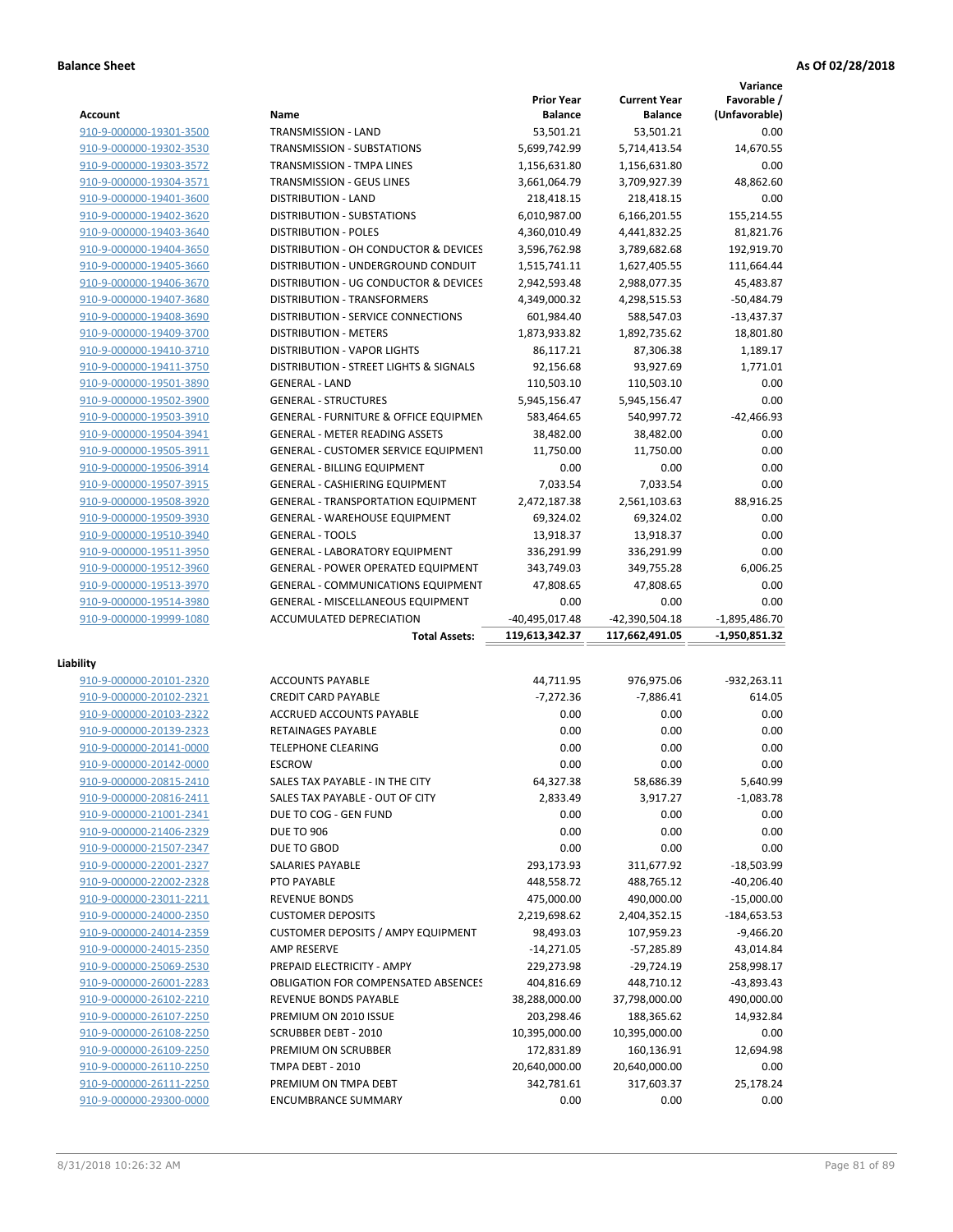| Account                               | Name                                                     | <b>Prior Year</b><br><b>Balance</b> | <b>Current Year</b><br><b>Balance</b> | Variance<br>Favorable /<br>(Unfavorable) |
|---------------------------------------|----------------------------------------------------------|-------------------------------------|---------------------------------------|------------------------------------------|
| 910-9-000000-29400-0100               | RESERVED ACCOUNT / ENCUMBRANCES                          | 0.00                                | 0.00                                  | 0.00                                     |
| 910-9-000000-29999-2283               | <b>NET PENSION LIABILITY</b>                             | 3,606,302.00                        | 3,606,302.00                          | 0.00                                     |
|                                       | <b>Total Liability:</b>                                  | 77,907,558.34                       | 78,301,554.67                         | $-393,996.33$                            |
| <b>Equity</b>                         |                                                          |                                     |                                       |                                          |
| 910-9-000000-39100-2160               | UNRESERVED RETAINED EARNINGS                             | 43,006,089.64                       | 40,416,193.05                         | -2,589,896.59                            |
| 910-9-000000-39500-4210               | <b>NET POSITION - PENSION</b>                            | $-3,070.00$                         | $-3,070.00$                           | 0.00                                     |
|                                       | <b>Total Beginning Equity:</b>                           | 43,003,019.64                       | 40,413,123.05                         | -2,589,896.59                            |
| <b>Total Revenue</b>                  |                                                          | 18,510,448.61                       | 21,363,801.24                         | 2,853,352.63                             |
| <b>Total Expense</b>                  |                                                          | 19,807,684.22                       | 22,415,987.91                         | $-2,608,303.69$                          |
| <b>Revenues Over/(Under) Expenses</b> |                                                          | $-1,297,235.61$                     | $-1,052,186.67$                       | 245,048.94                               |
|                                       | <b>Total Equity and Current Surplus (Deficit):</b>       | 41,705,784.03                       | 39,360,936.38                         | $-2,344,847.65$                          |
|                                       | Total Liabilities, Equity and Current Surplus (Deficit): | 119,613,342.37                      | 117,662,491.05                        | $-1,950,851.32$                          |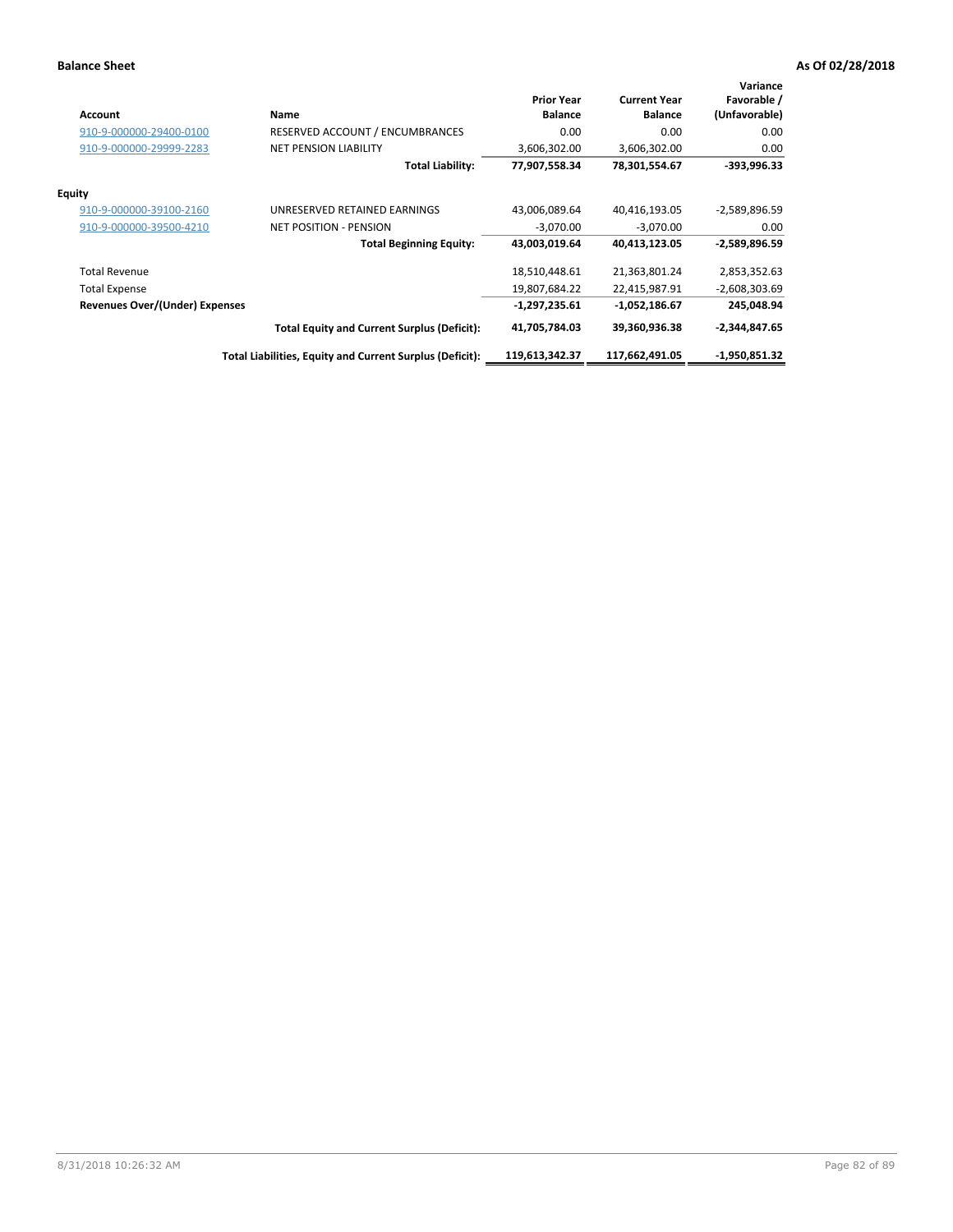| Account                                    | Name                                                     | <b>Prior Year</b><br><b>Balance</b> | <b>Current Year</b><br><b>Balance</b> | Variance<br>Favorable /<br>(Unfavorable) |
|--------------------------------------------|----------------------------------------------------------|-------------------------------------|---------------------------------------|------------------------------------------|
| <b>Fund: 911 - ELECTRIC DEBT REDUCTION</b> |                                                          |                                     |                                       |                                          |
| <b>Assets</b>                              |                                                          |                                     |                                       |                                          |
| 911-9-000000-10000-1300                    | CASH                                                     | 3,023,248.07                        | 3,029,797.73                          | 6,549.66                                 |
| 911-9-000000-12002-0000                    | <b>GOVERNMENT OBLIGATIONS / AGENCIES</b>                 | 0.00                                | 0.00                                  | 0.00                                     |
| 911-9-000000-13201-1430                    | MISCELLANEOUS ACCOUNTS RECEIVABLE                        | 0.00                                | 0.00                                  | 0.00                                     |
| 911-9-000000-13205-1710                    | <b>INTEREST RECEIVABLE</b>                               | 0.00                                | 0.00                                  | 0.00                                     |
|                                            | <b>Total Assets:</b>                                     | 3,023,248.07                        | 3,029,797.73                          | 6,549.66                                 |
| Liability                                  |                                                          |                                     |                                       |                                          |
| 911-9-000000-20101-0000                    | <b>ACCOUNTS PAYABLE</b>                                  | 0.00                                | 0.00                                  | 0.00                                     |
| 911-9-000000-20103-0100                    | <b>ACCRUED ACCOUNTS PAYABLE</b>                          | 0.00                                | 0.00                                  | 0.00                                     |
| 911-9-000000-Z2430-0000                    | RESERVED ACCOUNT / ENCUMBRANCE SUM                       | 0.00                                | 0.00                                  | 0.00                                     |
| 911-9-000000-Z2520-0100                    | RESERVED ACCOUNT / ENCUMBRANCES                          | 0.00                                | 0.00                                  | 0.00                                     |
|                                            | <b>Total Liability:</b>                                  | 0.00                                | 0.00                                  | 0.00                                     |
|                                            |                                                          |                                     |                                       |                                          |
| <b>Equity</b>                              |                                                          |                                     |                                       |                                          |
| 911-9-000000-39100-2160                    | UNRESERVED RETAINED EARNINGS                             | 3,024,538.46                        | 3,027,912.28                          | 3,373.82                                 |
|                                            | <b>Total Beginning Equity:</b>                           | 3,024,538.46                        | 3,027,912.28                          | 3,373.82                                 |
| <b>Total Revenue</b>                       |                                                          | $-1,290.39$                         | 1,885.45                              | 3,175.84                                 |
| <b>Total Expense</b>                       |                                                          | 0.00                                | 0.00                                  | 0.00                                     |
| Revenues Over/(Under) Expenses             |                                                          | $-1,290.39$                         | 1,885.45                              | 3,175.84                                 |
|                                            | <b>Total Equity and Current Surplus (Deficit):</b>       | 3,023,248.07                        | 3,029,797.73                          | 6,549.66                                 |
|                                            | Total Liabilities, Equity and Current Surplus (Deficit): | 3,023,248.07                        | 3,029,797.73                          | 6,549.66                                 |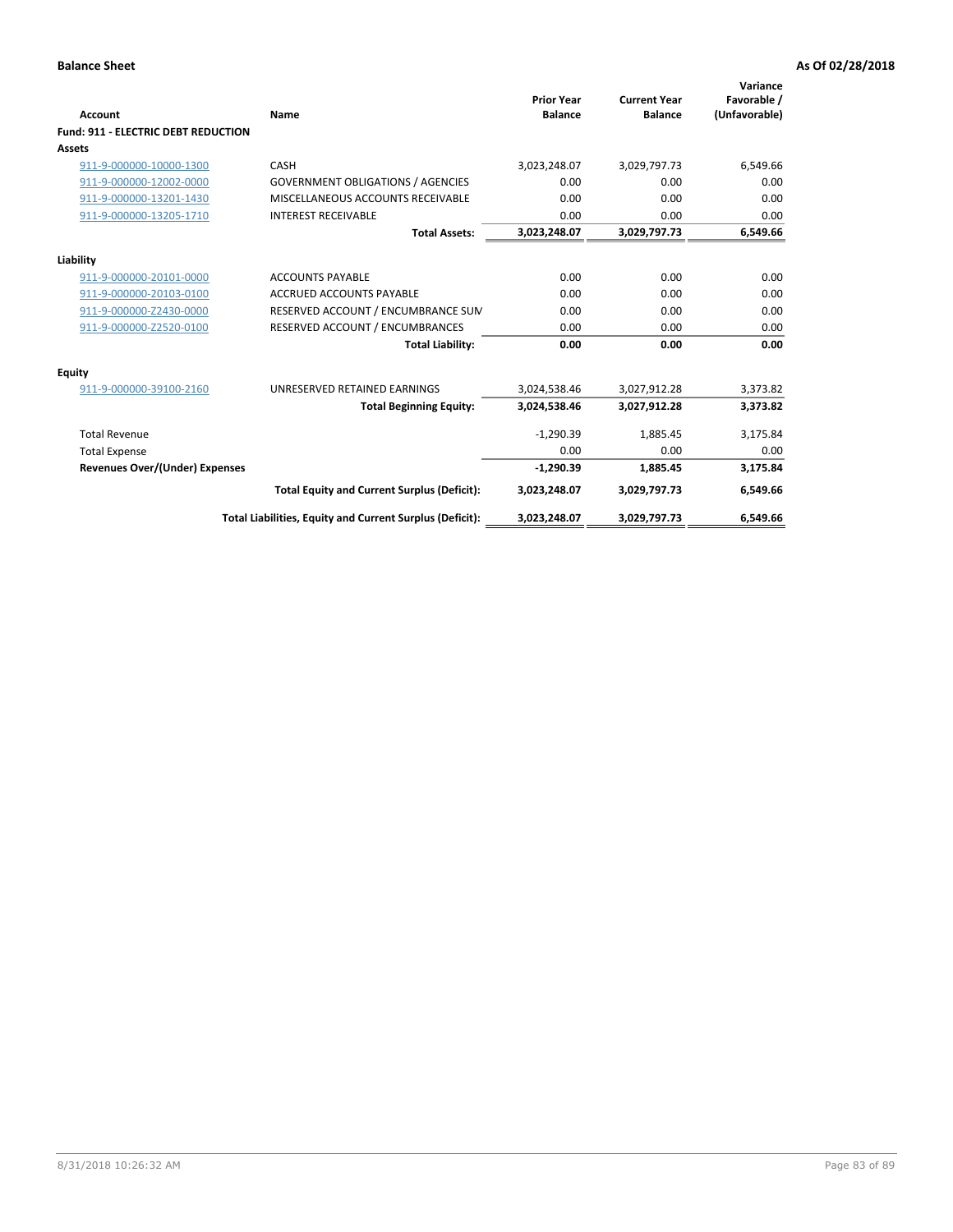| Account                                  | Name                                                     | <b>Prior Year</b><br><b>Balance</b> | <b>Current Year</b><br><b>Balance</b> | Variance<br>Favorable /<br>(Unfavorable) |
|------------------------------------------|----------------------------------------------------------|-------------------------------------|---------------------------------------|------------------------------------------|
| <b>Fund: 912 - ELECTRIC DEBT SERVICE</b> |                                                          |                                     |                                       |                                          |
| <b>Assets</b>                            |                                                          |                                     |                                       |                                          |
| 912-9-000000-10000-1300                  | CASH                                                     | 1,490,510.56                        | 1,505,431.53                          | 14,920.97                                |
| 912-9-000000-11504-1301                  | RESERVE FUND - 2008 BOND ISSUE                           | 1,142,762.13                        | 1,155,021.02                          | 12,258.89                                |
| 912-9-000000-11506-1301                  | RESERVE FUND - 2010 BOND ISSUE                           | 3,339,688.14                        | 3,375,569.79                          | 35,881.65                                |
| 912-9-000000-11515-1301                  | RESERVE FUND - 2015 BOND ISSUE                           | 136,935.81                          | 138,319.12                            | 1,383.31                                 |
| 912-9-000000-11516-1301                  | <b>RESERVE FUND - 2015 TAXABLE BONDS</b>                 | 44,544.72                           | 44,994.70                             | 449.98                                   |
| 912-9-000000-13205-1710                  | <b>INTEREST RECEIVABLE</b>                               | 0.00                                | 0.00                                  | 0.00                                     |
|                                          | <b>Total Assets:</b>                                     | 6,154,441.36                        | 6,219,336.16                          | 64,894.80                                |
| Liability                                |                                                          |                                     |                                       |                                          |
| 912-9-000000-20101-2320                  | <b>ACCOUNTS PAYABLE</b>                                  | 0.00                                | 0.00                                  | 0.00                                     |
| 912-9-000000-20107-2370                  | <b>ACCRUED INTEREST PAYABLE</b>                          | 468,783.83                          | 518,757.66                            | $-49,973.83$                             |
| 912-9-000000-21400-2999                  | DUE TO GEUS 910 - ELECTRIC OPERATING                     | 4,625,445.97                        | 4,625,445.97                          | 0.00                                     |
| 912-9-000000-Z2430-0000                  | <b>ENCUMBRANCE SUMMARY</b>                               | 0.00                                | 0.00                                  | 0.00                                     |
| 912-9-000000-Z2520-0100                  | RESERVED ACCOUNT / ENCUMBRANCES                          | 0.00                                | 0.00                                  | 0.00                                     |
|                                          | <b>Total Liability:</b>                                  | 5,094,229.80                        | 5,144,203.63                          | $-49,973.83$                             |
| Equity                                   |                                                          |                                     |                                       |                                          |
| 912-9-000000-39100-2150                  | SEMI RESERVED RETAINED EARNINGS                          | 1,613,381.08                        | 1,633,772.04                          | 20,390.96                                |
|                                          | <b>Total Beginning Equity:</b>                           | 1,613,381.08                        | 1,633,772.04                          | 20,390.96                                |
| <b>Total Revenue</b>                     |                                                          | 1,600,000.00                        | 1,600,000.00                          | 0.00                                     |
| <b>Total Expense</b>                     |                                                          | 2,153,169.52                        | 2,158,639.51                          | $-5,469.99$                              |
| <b>Revenues Over/(Under) Expenses</b>    |                                                          | $-553,169.52$                       | $-558,639.51$                         | $-5,469.99$                              |
|                                          | <b>Total Equity and Current Surplus (Deficit):</b>       | 1,060,211.56                        | 1,075,132.53                          | 14,920.97                                |
|                                          | Total Liabilities, Equity and Current Surplus (Deficit): | 6,154,441.36                        | 6,219,336.16                          | 64.894.80                                |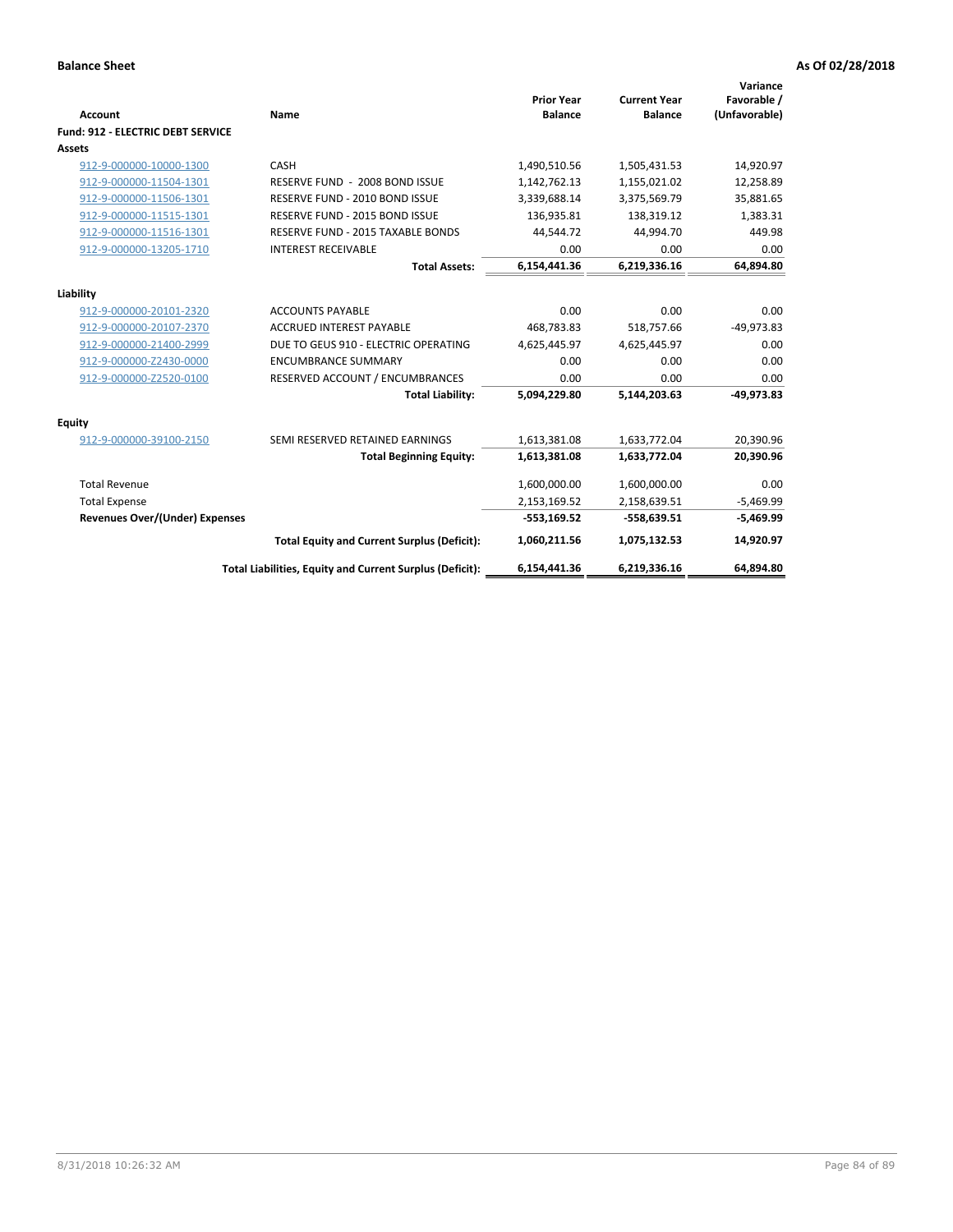| Account                                       | Name                                                     | <b>Prior Year</b><br><b>Balance</b> | <b>Current Year</b><br><b>Balance</b> | Variance<br>Favorable /<br>(Unfavorable) |
|-----------------------------------------------|----------------------------------------------------------|-------------------------------------|---------------------------------------|------------------------------------------|
| <b>Fund: 913 - ELECTRIC CONSTRUCTION FUND</b> |                                                          |                                     |                                       |                                          |
| <b>Assets</b>                                 |                                                          |                                     |                                       |                                          |
| 913-9-000000-10000-1300                       | CASH                                                     | 100,882.95                          | 101,101.51                            | 218.56                                   |
| 913-9-000000-13201-1430                       | MISCELLANEOUS ACCOUNTS RECEIVABLE                        | 0.00                                | 0.00                                  | 0.00                                     |
| 913-9-000000-13205-1710                       | <b>INTEREST RECEIVABLE</b>                               | 0.00                                | 0.00                                  | 0.00                                     |
|                                               | <b>Total Assets:</b>                                     | 100,882.95                          | 101,101.51                            | 218.56                                   |
| Liability                                     |                                                          |                                     |                                       |                                          |
| 913-9-000000-20101-2320                       | <b>ACCOUNTS PAYABLE</b>                                  | 0.00                                | 0.00                                  | 0.00                                     |
| 913-9-000000-20102-2321                       | <b>CREDIT CARD PAYABLE</b>                               | 0.00                                | 0.00                                  | 0.00                                     |
| 913-9-000000-20103-0000                       | <b>ACCRUED ACCOUNTS PAYABLE</b>                          | 0.00                                | 0.00                                  | 0.00                                     |
| 913-9-000000-29300-0000                       | <b>ENCUMBRANCE SUMMARY</b>                               | 0.00                                | 0.00                                  | 0.00                                     |
| 913-9-000000-29400-0100                       | RESERVED ACCOUNT / ENCUMBRANCES                          | 0.00                                | 0.00                                  | 0.00                                     |
|                                               | <b>Total Liability:</b>                                  | 0.00                                | 0.00                                  | 0.00                                     |
| Equity                                        |                                                          |                                     |                                       |                                          |
| 913-9-000000-39100-2160                       | SEMI RESERVED RETAINED EARNINGS                          | 100,926.02                          | 101,038.59                            | 112.57                                   |
|                                               | <b>Total Beginning Equity:</b>                           | 100,926.02                          | 101,038.59                            | 112.57                                   |
| <b>Total Revenue</b>                          |                                                          | $-43.07$                            | 62.92                                 | 105.99                                   |
| <b>Total Expense</b>                          |                                                          | 0.00                                | 0.00                                  | 0.00                                     |
| Revenues Over/(Under) Expenses                |                                                          | $-43.07$                            | 62.92                                 | 105.99                                   |
|                                               | <b>Total Equity and Current Surplus (Deficit):</b>       | 100,882.95                          | 101,101.51                            | 218.56                                   |
|                                               | Total Liabilities, Equity and Current Surplus (Deficit): | 100,882.95                          | 101,101.51                            | 218.56                                   |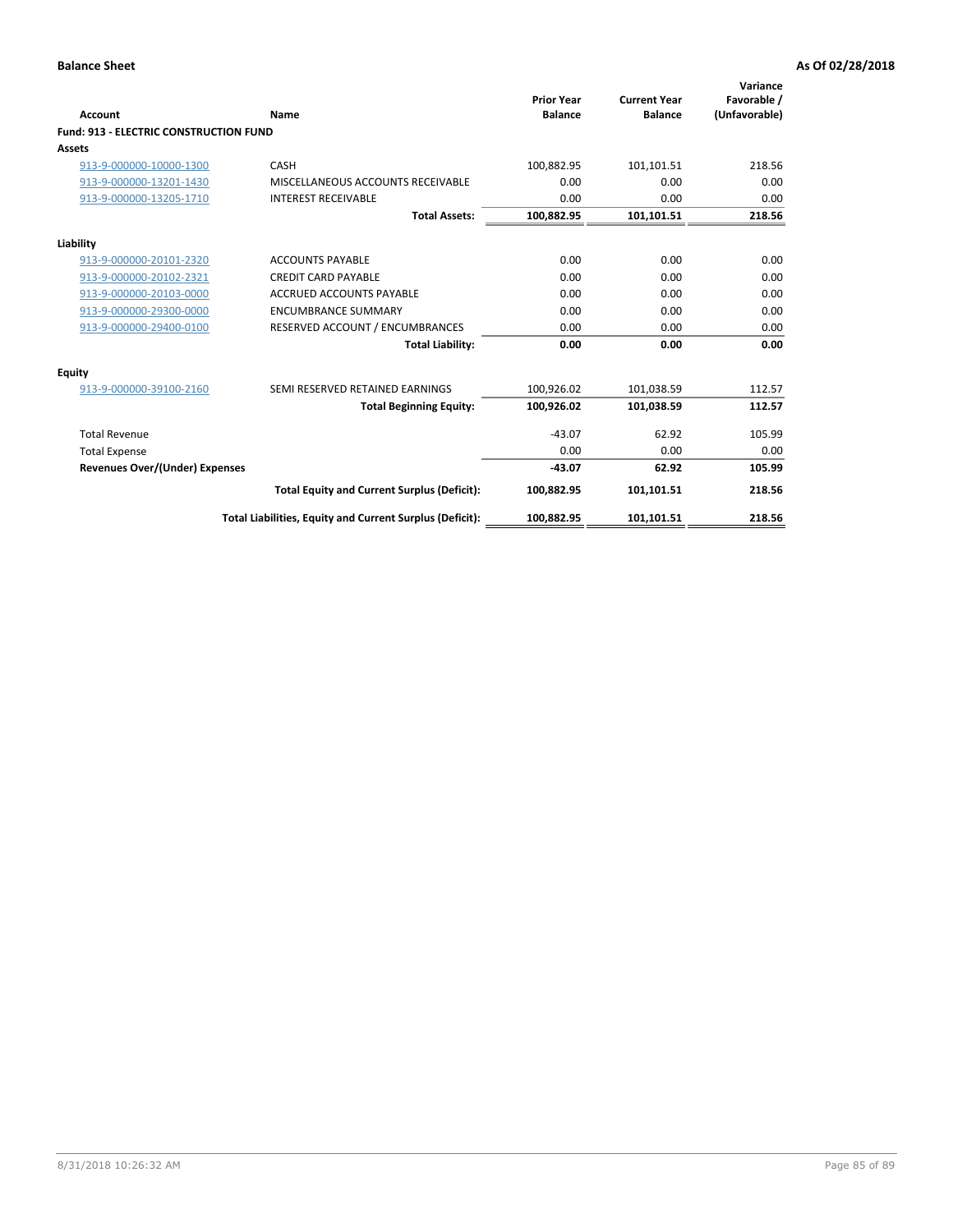| <b>Account</b>                      | Name                                                     | <b>Prior Year</b><br><b>Balance</b> | <b>Current Year</b><br><b>Balance</b> | Variance<br>Favorable /<br>(Unfavorable) |
|-------------------------------------|----------------------------------------------------------|-------------------------------------|---------------------------------------|------------------------------------------|
| Fund: 916 - 08 ENGINE BOND PROCEEDS |                                                          |                                     |                                       |                                          |
| Assets                              |                                                          |                                     |                                       |                                          |
| 916-9-000000-10000-1300             | CASH                                                     | 0.00                                | 0.00                                  | 0.00                                     |
| 916-9-000000-12189-0000             | 08 ENGINE BOND PROCEEDS                                  | 0.00                                | 0.00                                  | 0.00                                     |
| 916-9-000000-13201-1430             | MISCELLANOEUS ACCOUNTS RECEIVABLE                        | 0.00                                | 0.00                                  | 0.00                                     |
| 916-9-000000-13205-1710             | <b>INTEREST RECEIVABLE</b>                               | 0.00                                | 0.00                                  | 0.00                                     |
| 916-9-000000-Z1030-1202             | 2008 GEUS REVENUE BOND - TEXAS TERM                      | 0.00                                | 0.00                                  | 0.00                                     |
| 916-9-000000-Z1030-1401             | 2008 GEUS REVENUE BOND - PFM                             | 0.00                                | 0.00                                  | 0.00                                     |
| 916-9-000000-Z1030-1402             | 2009 GEUS REVENUE BOND - PFM                             | 0.00                                | 0.00                                  | 0.00                                     |
| 916-9-000000-Z1030-3123             | 2009 GEUS REVENUE BOND - TEXAS TERM                      | 0.00                                | 0.00                                  | 0.00                                     |
|                                     | <b>Total Assets:</b>                                     | 0.00                                | 0.00                                  | 0.00                                     |
| Liability                           |                                                          |                                     |                                       |                                          |
| 916-9-000000-20101-2320             | <b>ACCOUNTS PAYABLE</b>                                  | 0.00                                | 0.00                                  | 0.00                                     |
| 916-9-000000-20139-2323             | <b>RETAINAGES PAYABLE</b>                                | 0.00                                | 0.00                                  | 0.00                                     |
| 916-9-000000-21401-2330             | DUE TO ELECTRIC OPERATING                                | 0.00                                | 0.00                                  | 0.00                                     |
| 916-9-000000-29300-0000             | <b>ENCUMBRANCE SUMMARY</b>                               | 0.00                                | 0.00                                  | 0.00                                     |
| 916-9-000000-29400-0100             | RESERVED ACCOUNT / ENCUMBRANCES                          | 0.00                                | 0.00                                  | 0.00                                     |
|                                     | <b>Total Liability:</b>                                  | 0.00                                | 0.00                                  | 0.00                                     |
| Equity                              |                                                          |                                     |                                       |                                          |
| 916-9-000000-39100-2150             | <b>RESERVED RETAINED EARNINGS</b>                        | 0.00                                | 0.00                                  | 0.00                                     |
|                                     | <b>Total Beginning Equity:</b>                           | 0.00                                | 0.00                                  | 0.00                                     |
| <b>Total Revenue</b>                |                                                          | 0.00                                | 0.00                                  | 0.00                                     |
| <b>Total Expense</b>                |                                                          | 0.00                                | 0.00                                  | 0.00                                     |
| Revenues Over/(Under) Expenses      |                                                          | 0.00                                | 0.00                                  | 0.00                                     |
|                                     | <b>Total Equity and Current Surplus (Deficit):</b>       | 0.00                                | 0.00                                  | 0.00                                     |
|                                     | Total Liabilities, Equity and Current Surplus (Deficit): | 0.00                                | 0.00                                  | 0.00                                     |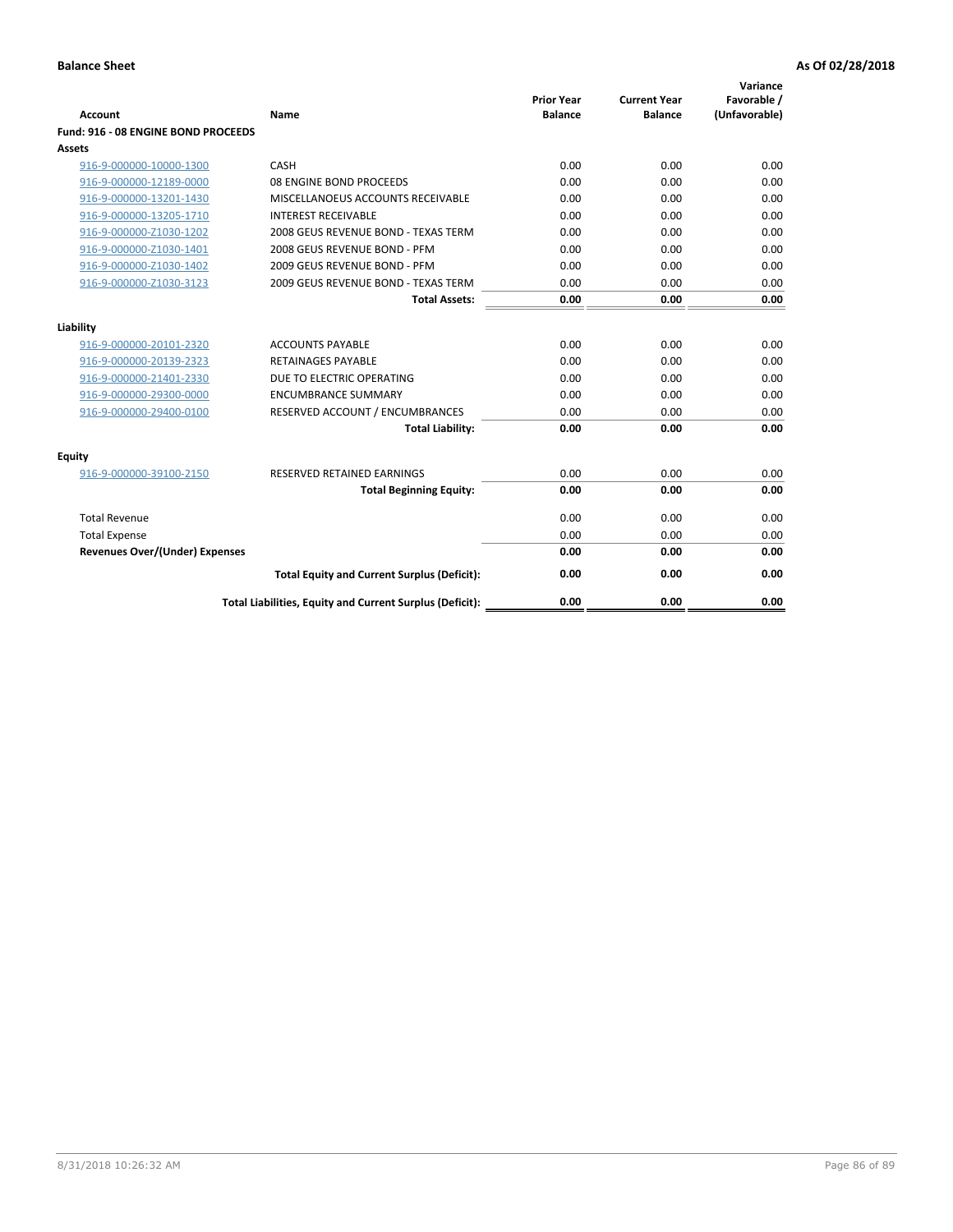| <b>Account</b>                                     | Name                                                          | <b>Prior Year</b><br><b>Balance</b> | <b>Current Year</b><br><b>Balance</b> | Variance<br>Favorable /<br>(Unfavorable) |
|----------------------------------------------------|---------------------------------------------------------------|-------------------------------------|---------------------------------------|------------------------------------------|
| Fund: 950 - CABLE / INTERNET                       |                                                               |                                     |                                       |                                          |
| Assets                                             |                                                               |                                     |                                       |                                          |
| 950-9-000000-10000-1300                            | CASH                                                          | 1,176,717.81                        | 1,155,876.53                          | $-20,841.28$                             |
| 950-9-000000-13000-1420                            | <b>CUSTOMER ACCOUNTS RECEIVABLE</b>                           | 190,052.78                          | 220,747.99                            | 30,695.21                                |
| 950-9-000000-13001-1420                            | NON CURRENT CUSTOMER ACCTS RECEIVAE                           | 218,155.38                          | 260,751.52                            | 42,596.14                                |
| 950-9-000000-13002-1440                            | ALLOWANCE FOR UNCOLLECTABLE                                   | $-173,526.51$                       | $-186,953.66$                         | $-13,427.15$                             |
| 950-9-000000-13003-1421                            | UNBILLED YEAR-END ACCRUAL                                     | 453,890.27                          | 444,091.98                            | $-9,798.29$                              |
| 950-9-000000-13201-1430                            | MISCELLANEOUS ACCOUNTS RECEIVABLE                             | 0.00                                | 0.00                                  | 0.00                                     |
| 950-9-000000-13205-1710                            | <b>INTEREST RECEIVABLE</b>                                    | 0.00                                | 0.00                                  | 0.00                                     |
| 950-9-000000-15801-1540                            | <b>INVENTORY</b>                                              | 182,229.19                          | 207,260.59                            | 25,031.40                                |
| 950-9-000000-16301-1070                            | <b>CWIP</b>                                                   | 0.00                                | 13,937.94                             | 13,937.94                                |
| 950-9-000000-17501-1860                            | <b>EMPLOYEE CONTRIBUTIONS</b>                                 | 65,340.00                           | 65,340.00                             | 0.00                                     |
| 950-9-000000-17504-1860                            | <b>INVESTMENT RETURN</b>                                      | 304,875.00                          | 304,875.00                            | 0.00                                     |
| 950-9-000000-17508-1860                            | <b>EXPERIENCE DIFFERENCE- OUTFLOW</b>                         | 6,177.00                            | 6,177.00                              | 0.00                                     |
| 950-9-000000-17509-1860                            | <b>EXPERIENCE DIFFERENCE - INFLOW</b>                         | 0.00                                | 0.00                                  | 0.00                                     |
| 950-9-000000-17520-1860                            | <b>ASSUMPTION CHANGES</b>                                     | 81,009.00                           | 81,009.00                             | 0.00                                     |
| 950-9-000000-18001-5110                            | HEADEND, TRUNK & DISTRIBUTION SYSTEM                          | 9,813,629.64                        | 9,898,485.39                          | 84,855.75                                |
| 950-9-000000-18002-5111                            | <b>HEADEND EQUIPMENT</b>                                      | 1,290,975.52                        | 1,339,980.56                          | 49,005.04                                |
| 950-9-000000-18003-5120                            | <b>DROPS</b>                                                  | 3,201,165.34                        | 2,810,572.22                          | -390,593.12                              |
| 950-9-000000-18101-5130                            | <b>CUSTOMER PREMISES EQUIPMENT</b>                            | 1,234,540.00                        | 1,267,770.00                          | 33,230.00                                |
| 950-9-000000-18102-5140                            | PRODUCTION EQUIPMENT                                          | 69,984.90                           | 69,984.90                             | 0.00                                     |
| 950-9-000000-18201-5210                            | CENTRAL INTERNET EQUIPMENT                                    | 422,769.46                          | 422,769.46                            | 0.00                                     |
| 950-9-000000-18202-5220                            | <b>CUSTOMER INTERFACE EQUIPMENT</b>                           | 230,582.09                          | 256,575.29                            | 25,993.20                                |
| 950-9-000000-18301-5000                            | <b>FIBER OPTICS</b>                                           | 744,208.60                          | 744,208.60                            | 0.00                                     |
| 950-9-000000-18501-5901                            | <b>STRUCTURES &amp; IMPROVEMENTS</b>                          | 608,729.19                          | 608,729.19                            | 0.00                                     |
| 950-9-000000-18502-5910                            | <b>FURNITURE &amp; OFFICE EQUIPMENT</b>                       | 137,419.19                          | 137,419.19                            | 0.00                                     |
| 950-9-000000-18503-5920                            | <b>TRANSPORTATION EQUIPMENT</b>                               | 373,895.50                          | 373,895.50                            | 0.00                                     |
| 950-9-000000-18504-5950                            | LABORATORY EQUIPMENT                                          | 163,348.67                          | 163,348.67                            | 0.00                                     |
| 950-9-000000-18505-5960                            | POWER OPERATED EQUIPMENT                                      | 5,500.00                            | 5,500.00                              | 0.00                                     |
| 950-9-000000-18506-5980                            | MISCELLANEOUS EQUIPMENT                                       | 0.00                                | 0.00                                  | 0.00                                     |
| 950-9-000000-18999-1080                            | ACCUMULATED DEPRECIATION                                      | -10,600,059.27                      | $-10,996,400.95$                      | -396,341.68                              |
|                                                    | <b>Total Assets:</b>                                          | 10,201,608.75                       | 9,675,951.91                          | -525,656.84                              |
| Liability                                          |                                                               |                                     |                                       |                                          |
| 950-9-000000-20101-2320                            | <b>ACCOUNTS PAYABLE</b>                                       | 13,370.42                           | 9,001.86                              | 4,368.56                                 |
| 950-9-000000-20102-2321                            | <b>CREDIT CARD PAYABLE</b>                                    | 7,272.36                            | 7,886.41                              | $-614.05$                                |
| 950-9-000000-20103-2322                            | ACCRUED ACCOUNTS PAYABLE                                      | 0.00                                | 0.00                                  | 0.00                                     |
| 950-9-000000-20815-2410                            | SALES TAX PAYABLE - IN THE CITY                               | 31,286.46                           | 26,192.34                             | 5,094.12                                 |
| 950-9-000000-20816-2411                            | SALES TAX PAYABLE - OUT OF CITY                               | 0.00                                | 0.00                                  | 0.00                                     |
| 950-9-000000-21001-1101                            | DUE TO COG - GEN FUND                                         | 0.00                                | 0.00                                  | 0.00                                     |
| 950-9-000000-21507-2347                            | DUE TO GBOD                                                   | 0.00                                | 0.00                                  | 0.00                                     |
| 950-9-000000-22001-2327                            | SALARIES PAYABLE                                              | 43,791.74                           | 45,167.97                             | -1,376.23                                |
| 950-9-000000-22002-2328                            | PTO PAYABLE                                                   | 58,535.74                           | 59,949.64                             | $-1,413.90$                              |
| 950-9-000000-24000-2350                            | <b>CUSTOMER DEPOSITS</b>                                      | 12,589.88                           | 11,202.27                             | 1,387.61                                 |
| 950-9-000000-26001-2283                            | <b>OBLIGATION FOR COMPENSATED ABSENCES</b>                    | 13,908.37                           | 20,920.81                             | $-7,012.44$                              |
| 950-9-000000-29300-0000                            | <b>ENCUMBRANCE SUMMARY</b>                                    | 0.00                                | 0.00                                  | 0.00                                     |
| 950-9-000000-29400-0100                            | RESERVED ACCOUNT / ENCUMBRANCES                               | 0.00                                | 0.00                                  | 0.00                                     |
| 950-9-000000-29999-2283                            | <b>NET PENSION LIABILITY</b>                                  | 515,186.00                          | 515,186.00                            | 0.00                                     |
|                                                    | <b>Total Liability:</b>                                       | 695,940.97                          | 695,507.30                            | 433.67                                   |
|                                                    |                                                               |                                     |                                       |                                          |
| Equity                                             |                                                               |                                     |                                       |                                          |
| 950-9-000000-39100-2160<br>950-9-000000-39500-4210 | UNRESERVED RETAINED EARNINGS<br><b>NET POSITION - PENSION</b> | 9,128,980.69<br>$-438.00$           | 8,586,520.47<br>$-438.00$             | -542,460.22<br>0.00                      |
|                                                    | <b>Total Beginning Equity:</b>                                | 9,128,542.69                        | 8,586,082.47                          | -542,460.22                              |
|                                                    |                                                               |                                     |                                       |                                          |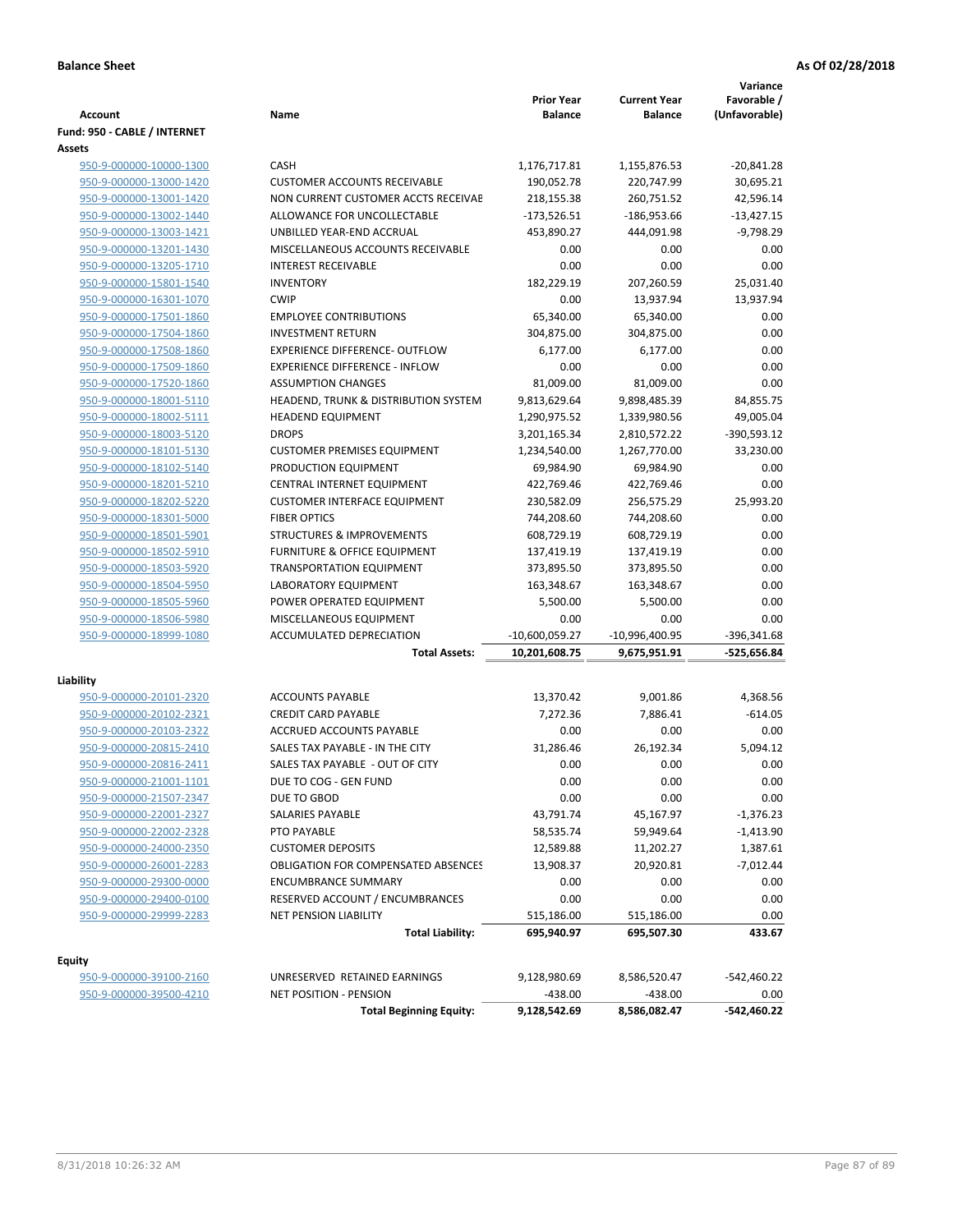| Account                        | Name                                                     | <b>Prior Year</b><br><b>Balance</b> | <b>Current Year</b><br><b>Balance</b> | Variance<br>Favorable /<br>(Unfavorable) |
|--------------------------------|----------------------------------------------------------|-------------------------------------|---------------------------------------|------------------------------------------|
| <b>Total Revenue</b>           |                                                          | 2,808,921.62                        | 2,683,729.79                          | $-125,191.83$                            |
| <b>Total Expense</b>           |                                                          | 2,431,796.53                        | 2,289,367.65                          | 142,428.88                               |
| Revenues Over/(Under) Expenses |                                                          | 377,125.09                          | 394.362.14                            | 17,237.05                                |
|                                | <b>Total Equity and Current Surplus (Deficit):</b>       | 9.505.667.78                        | 8.980.444.61                          | $-525.223.17$                            |
|                                | Total Liabilities, Equity and Current Surplus (Deficit): | 10,201,608.75                       | 9,675,951.91                          | $-525.656.84$                            |